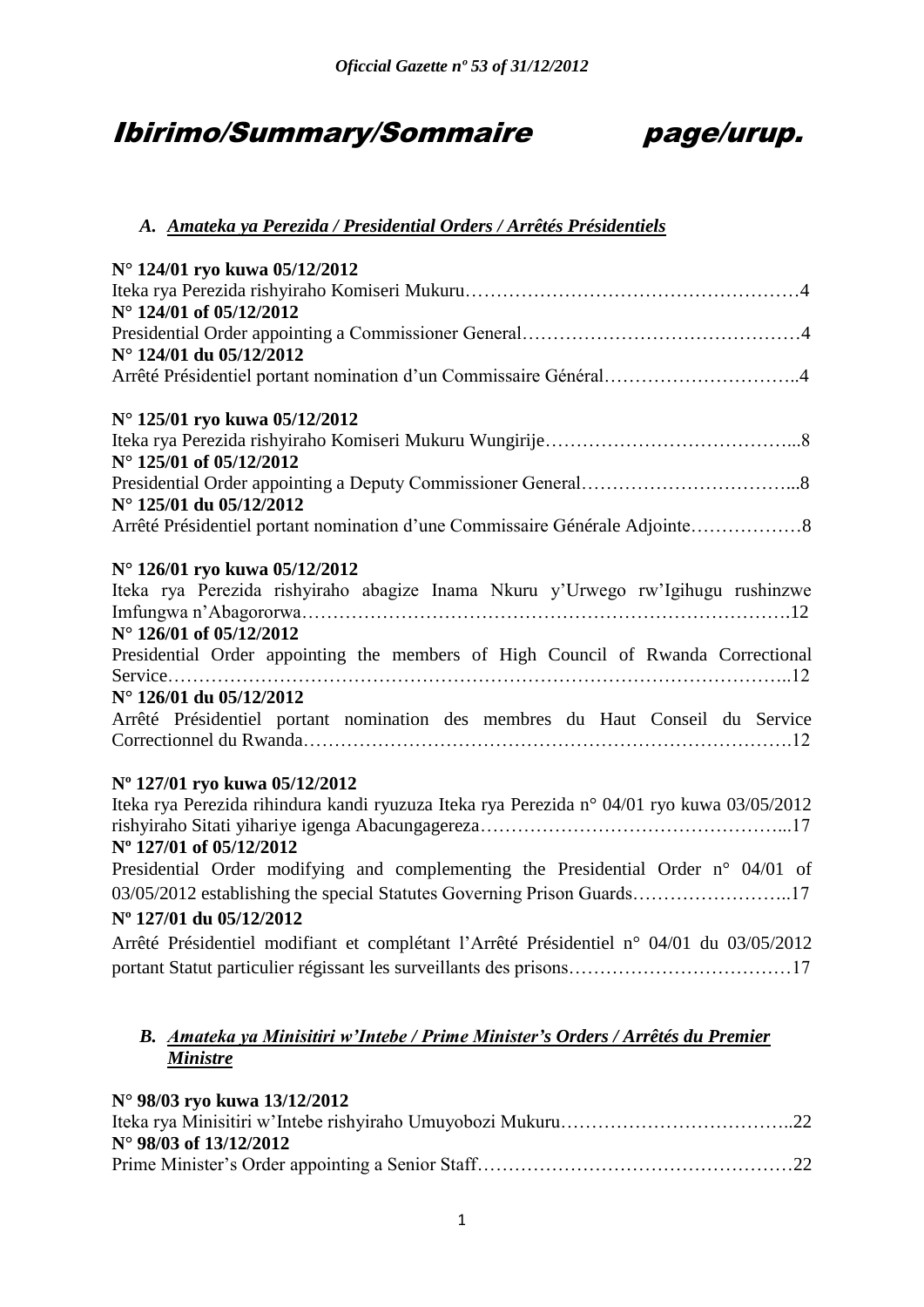| N° 98/03 du 13/12/2012                                                              |  |
|-------------------------------------------------------------------------------------|--|
| Arrêté du Premier Ministre portant nomination d'un Cadre Supérieur22                |  |
| N° 99/03 ryo kuwa 13/12/2012                                                        |  |
|                                                                                     |  |
| $N^{\circ}$ 99/03 of 13/12/2012                                                     |  |
|                                                                                     |  |
| $N^{\circ}$ 99/03 du 13/12/2012                                                     |  |
|                                                                                     |  |
| N° 100/03 ryo kuwa 13/12/2012                                                       |  |
|                                                                                     |  |
| $N^{\circ}$ 100/03 of 13/12/2012                                                    |  |
|                                                                                     |  |
| N° 100/03 du 13/12/2012                                                             |  |
| Arrêté du Premier Ministre portant démission d'Office d'un Directeur30              |  |
| N° 101/03 ryo kuwa 13/12/2012                                                       |  |
| Iteka rya Minisitiri w'Intebe rigena icyiciro cy'Ikigo gishinzwe Umutungo Kamere mu |  |

Rwanda, urwego rukireberera n'ububasha, inshingano n'imikorere by'inzego z'ubuyobozi zacyo………………………………………………………………………………………….34

# **N° 101/03 of 13/12/2012**

Prime Minister's Order determining the category, supervising authority of Rwanda Natural Resources Authority, and competence, responsibilities and functioning of its organs………34 **N° 101/03 du 13/12/2012**

Arrêté du Premier Ministre déterminant la catégorie et l'organe de tutelle de l'Office Rwandais des Ressources Naturelles ainsi que la compétence, les attributions et le fonctionnement de ses organes……………………………………………………………….34

# *C. Amakoperative/ Cooperatives/ Coopératives*

| <b>KOMABU.</b>    | 62  |
|-------------------|-----|
| <b>T.M.SACCO.</b> |     |
|                   |     |
| KO.I.U.           |     |
|                   |     |
|                   |     |
|                   |     |
|                   |     |
| <b>SACCOMM</b>    | -70 |
|                   |     |
| <b>URUHONGORE</b> |     |
|                   | .73 |
|                   | -74 |
|                   |     |
|                   |     |
|                   |     |
| <b>NKUNGANIRE</b> | 78  |
|                   | .79 |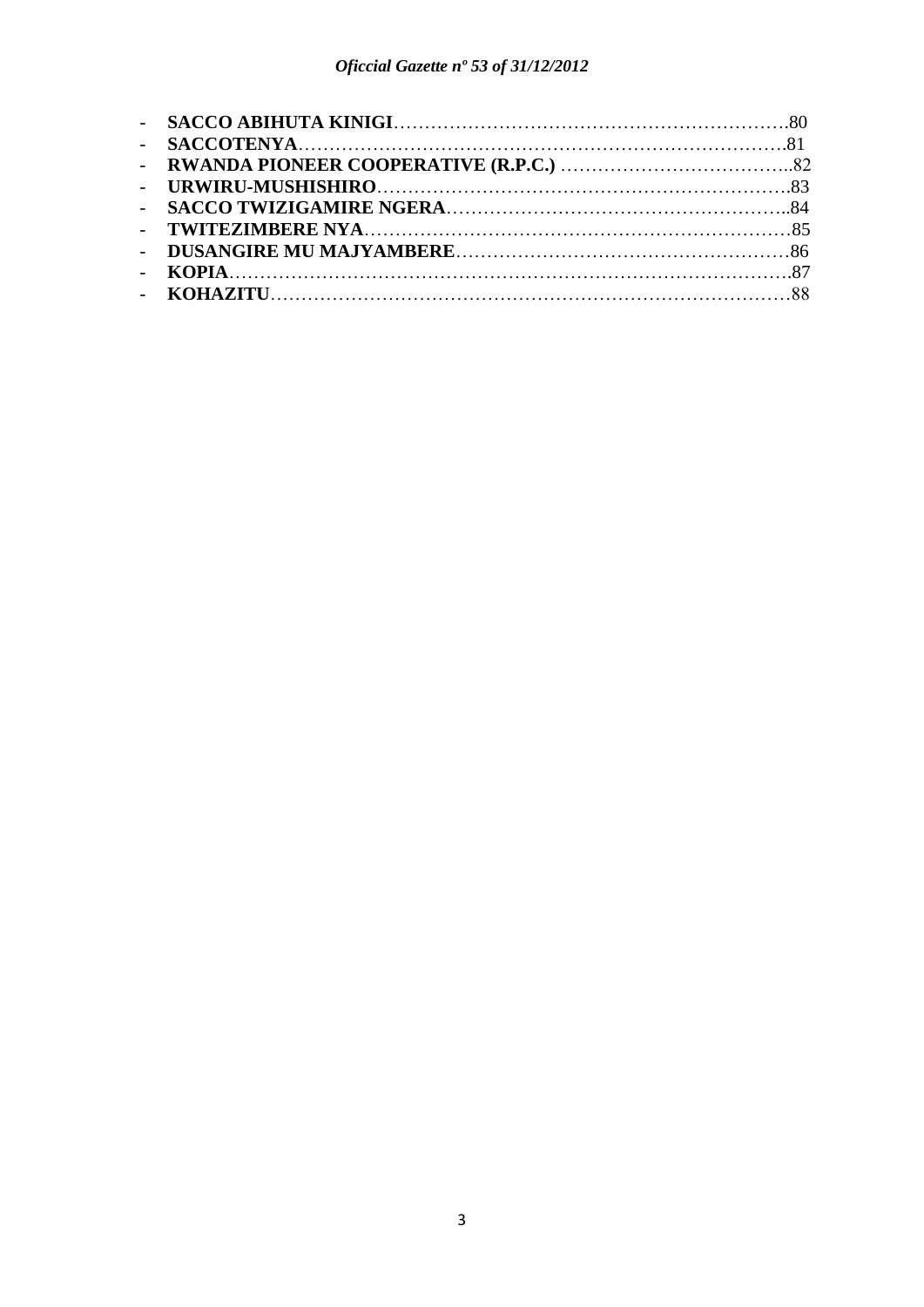| ITEKA RYA PEREZIDA N°<br>124/01 RYO<br>KUWA 05/12/2012 RISHYIRAHO KOMISERI<br><b>MUKURU</b> | <b>PRESIDENTIAL</b><br><b>ORDER</b> $N^{\circ}$<br>124/01<br>$\Omega$<br><b>APPOINTING</b><br>05/12/2012<br>$\mathbf{A}$<br><b>COMMISSIONER GENERAL</b> | ARRETE PRESIDENTIEL $N^{\circ}$ 124/01 DU<br>05/12/2012 PORTANT NOMINATION D'UN<br><b>COMMISSAIRE GENERAL</b> |
|---------------------------------------------------------------------------------------------|---------------------------------------------------------------------------------------------------------------------------------------------------------|---------------------------------------------------------------------------------------------------------------|
| <b>ISHAKIRO</b>                                                                             | <b>TABLE OF CONTENTS</b>                                                                                                                                | <b>TABLE DES MATIERES</b>                                                                                     |
| Ingingo ya mbere: Ishyirwaho                                                                | <b>Article One: Appointment</b>                                                                                                                         | <b>Article premier: Nomination</b>                                                                            |
| Ingingo ya 2: Abashinzwe kubahiriza iri teka                                                | Article 2: Authorities responsible for the<br>implementation of this Order                                                                              | Article 2: Autorités chargées de l'exécution du<br>présent arrêté                                             |
| Ingingo ya 3: Ivanwaho ry'ingingo zinyuranyije Article 3: Repealing provision<br>n'iri teka |                                                                                                                                                         | <b>Article 3: Disposition abrogatoire</b>                                                                     |
| Ingingo ya 4: Igihe iteka ritangira gukurikizwa                                             | <b>Article 4: Commencement</b>                                                                                                                          | Article 4: Entrée en vigueur                                                                                  |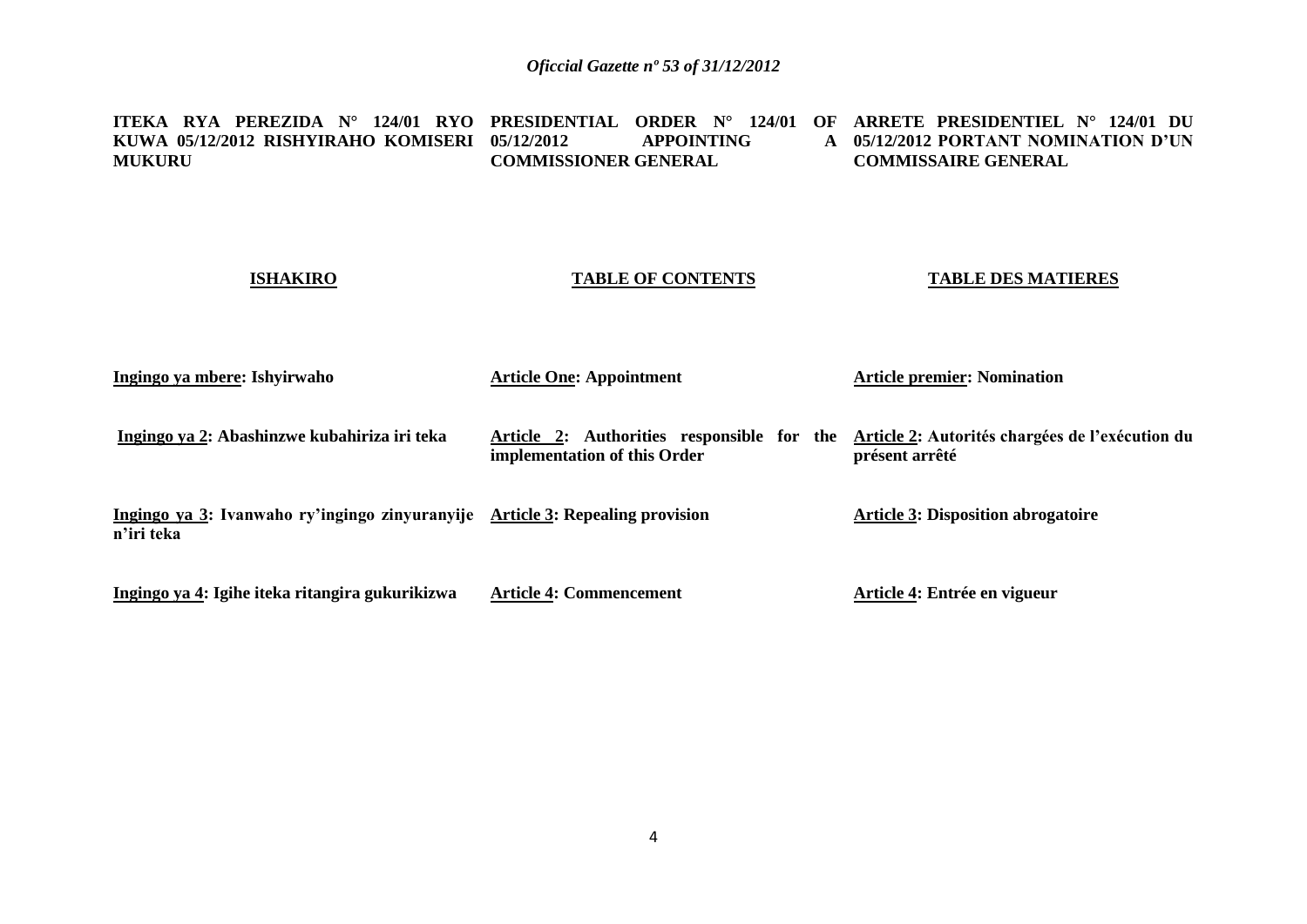#### **ITEKA RYA PEREZIDA N° 124/01 RYO PRESIDENTIAL ORDER N° 124/01 OF ARRETE PRESIDENTIEL N° 124/01 DU KUWA 05/12/2012 RISHYIRAHO KOMISERI MUKURU 05/12/2012 APPOINTING A COMMISSIONER GENERAL**

# **05/12/2012 PORTANT NOMINATION D'UN COMMISSAIRE GENERAL**

## **Twebwe, KAGAME Paul,** Perezida wa Repubulika;

**We, KAGAME Paul,** President of the Republic; **Nous, KAGAME Paul,** Président de la République;

Dushingiye ku Itegeko Nshinga rya Repubulika y'u Pursuant to the Constitution of the Republic of Rwanda ryo kuwa 04 Kamena 2003, nk'uko ryavuguruwe kugeza ubu, cyane cyane mu ngingo zaryo, iya 112, iya 113, iya 121 n'iya 201;

Dushingiye ku Itegeko n° 22/2002 ryo kuwa Pursuant to Law n° 22/2002 of 09/07/2002 on 09/07/2002 rishyiraho Sitati Rusange igenga Abakozi ba Leta n'inzego z'imirimo ya Leta, cyane especially in Articles 17, 24 and 35; cyane mu ngingo zaryo iya 17, iya 24 n'iya 35;

Dushingiye ku Itegeko n° 34/2010 ryo kuwa Pursuant to Law n° 34/2010 of 12/11/2010 on the 12/11/2010 rishyiraho Urwego rw'Igihugu rushinzwe imfungwa n'abagororwa rikanagena imitunganyirize n'imikorere byarwo, Article 9; cyane cyane mu ngingo yaryo ya 9; Establishment, Functioning and Organisation of Rwanda Correctional Service (RCS), especially in

Bisabwe na Minisitiri w'Umutekano mu Gihugu;

Inama y'Abaminisitiri yateranye kuwa 20/07/2011

On proposal by the Minister of Internal Security;

Rwanda of 04 June 2003, as amended to date, especially in Articles 112, 113, 121 and 201;

General Statutes for Rwanda Public Service,

After consideration and approval by the Cabinet, in its session of 20/07/2011;

Vu la Constitution de la République du Rwanda du 04 juin 2003, telle que révisée à ce jour, spécialement en ses articles 112, 113, 121 et 201;

Vu la Loi n° 22/2002 du 09/07/2002 portant Statut Général de la Fonction Publique Rwandaise, spécialement en ses articles 17, 24 et 35;

Vu la Loi n° 34/2010 du 12/11/2010 portant Création, Fonctionnement et Organisation du Service Correctionnel du Rwanda (RCS), spécialement en son article 9;

Sur proposition du Ministre de la Sécurité Intérieure; Après examen et adoption par le Conseil des

Ministres en sa séance du 20/07/2011;

**TWATEGETSE KANDI DUTEGETSE:**

imaze kubisuzuma no kubyemeza;

**HAVE ORDERED AND HEREBY ORDER:**

**AVONS ARRETE ET ARRETONS :**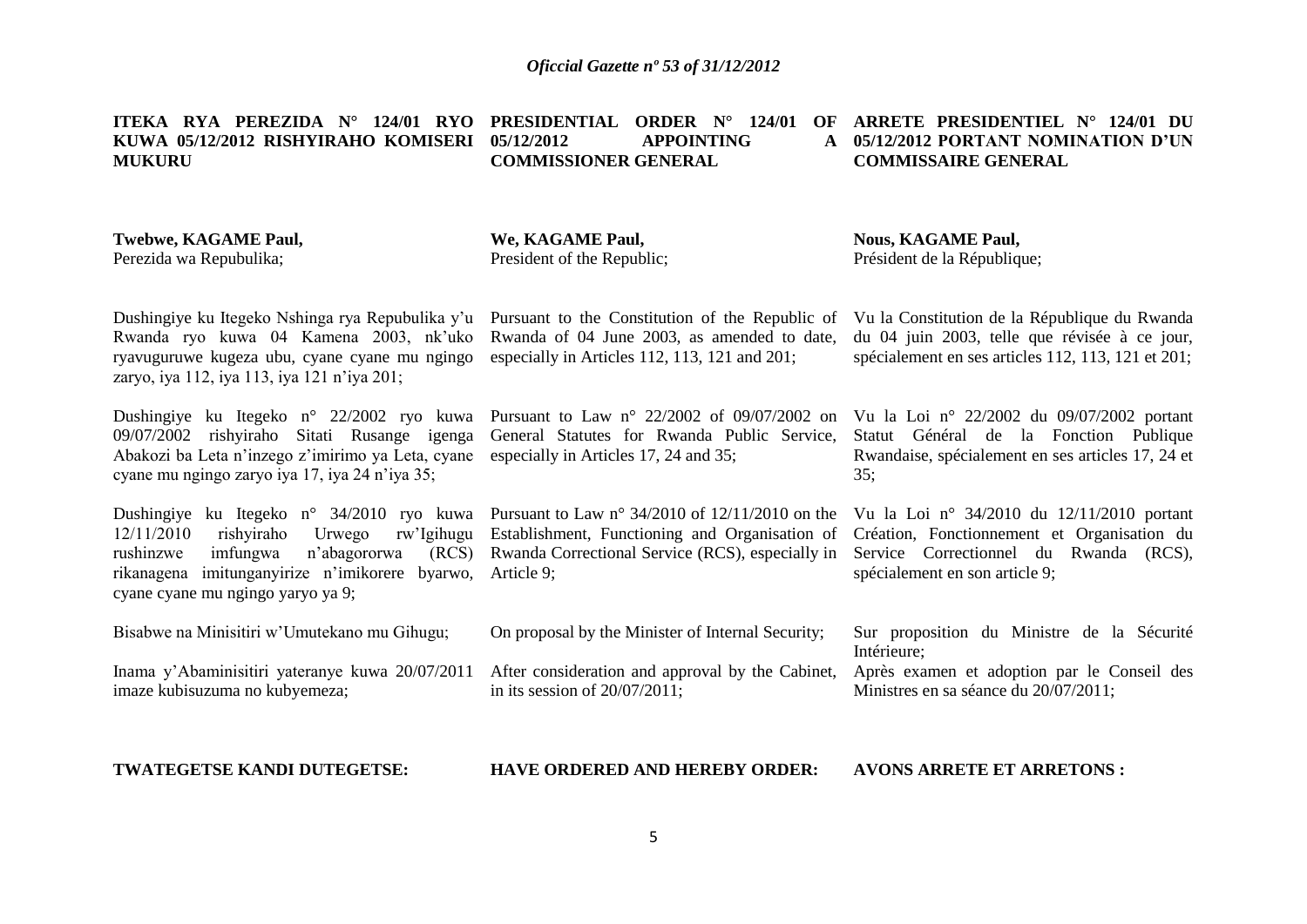| Ingingo ya mbere: Ishyirwaho                                                                                                | <b>Article One: Appointment</b>                                                                                                                      | <b>Article premier: Nomination</b>                                                                                |
|-----------------------------------------------------------------------------------------------------------------------------|------------------------------------------------------------------------------------------------------------------------------------------------------|-------------------------------------------------------------------------------------------------------------------|
| Maj. Gen. RWARAKABIJE Paul agizwe Komiseri<br>w'Urwego<br>rw'Igihugu<br>rushinzwe<br>Mukuru<br>Imfungwa n'Abagororwa (RCS). | Maj. Gen. RWARAKABIJE Paul is hereby Maj. Gen. RWARAKABIJE Paul est nommé<br>appointed Commissioner General of Rwanda<br>Correctional Service (RCS). | Commissaire Général du Service Correctionnel<br>du Rwanda (RCS).                                                  |
| Ingingo ya 2: Abashinzwe kubahiriza iri teka                                                                                | Article 2: Authorities responsible for the<br>implementation of this Order                                                                           | Article 2: Autorités chargées de l'exécution du<br>présent arrêté                                                 |
| Minisitiri w'Intebe na Minisitiri w'Umutekano mu<br>Gihugu basabwe kubahiriza iri teka.                                     | The Prime Minister and the Minister of Internal<br>Security are entrusted with the implementation of<br>this Order.                                  | Le Premier Ministre et le Ministre de la Sécurité<br>Intérieure sont chargés de l'exécution du présent<br>arrêté. |
| Ingingo ya 3: Ivanwaho ry'ingingo zinyuranyije Article 3: Repealing provision<br>n'iri teka.                                |                                                                                                                                                      | <b>Article 3: Disposition abrogatoire</b>                                                                         |
| Ingingo zose z'amateka abanziriza iri kandi<br>zinyuranyije na ryo zivanyweho.                                              | All prior provisions contrary to this Order are Toutes les dispositions antérieures contraires au<br>hereby repealed.                                | présent arrêté sont abrogées.                                                                                     |
| Ingingo ya 4: Igihe iteka ritangira gukurikizwa                                                                             | <b>Article 4: Commencement</b>                                                                                                                       | Article 4: Entrée en vigueur                                                                                      |
| Iri teka ritangira gukurikizwa ku munsi rishyiriweho<br>umukono. Agaciro karyo gahera kuwa 20/07/2011.                      | This Order shall come into force on the date of its<br>signature. It takes effect as of 20/07/2011.                                                  | Le présent arrêté entre en vigueur le jour de sa<br>signature. Il sort ses effets à partir du<br>20/07/2011.      |
| Kigali, kuwa 05/12/2012                                                                                                     | Kigali, on 05/12/2012                                                                                                                                | Kigali, le 05/12/2012                                                                                             |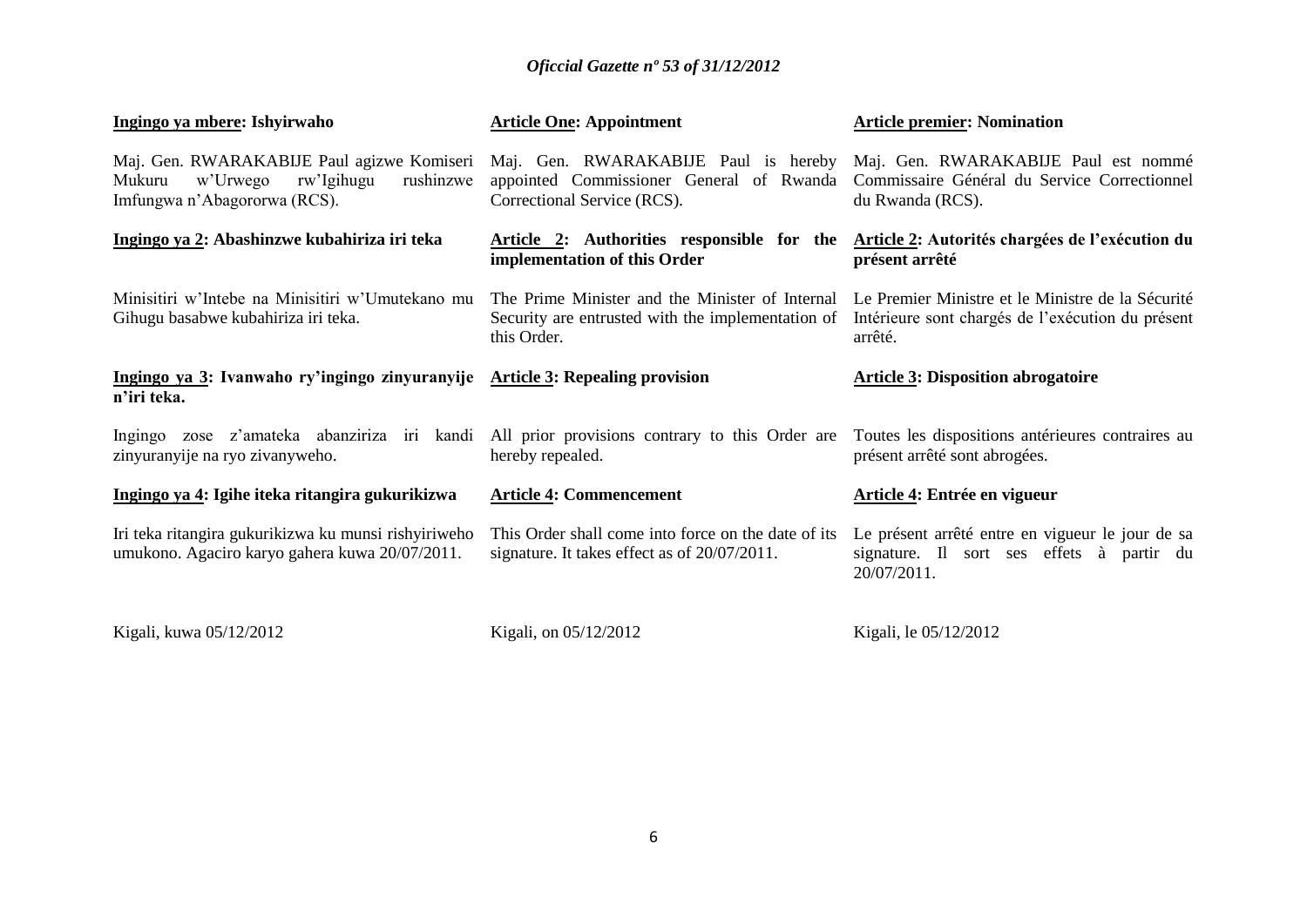**(sé)**

**(sé)**

# **(sé)**

**KAGAME Paul** Perezida wa Repubulika

**KAGAME Paul** President of the Republic

**KAGAME Paul** Président de la République

**(sé)**

**(sé)**

**HABUMUREMYI Pierre Damien** Minisitiri w'Intebe

**HABUMUREMYI Pierre Damien** Prime Minister

**Seen and sealed with the Seal of the Republic:**

**(sé)**

# **(sé)**

**HABUMUREMYI Pierre Damien** Premier Ministre

**Vu et scellé du Sceau de la République:**

**(sé)**

**Bibonywe kandi bishyizweho Ikirango cya Repubulika:**

**KARUGARAMA Tharcisse** Minisitiri w'Ubutabera/Intumwa Nkuru ya Leta

**(sé)**

**KARUGARAMA Tharcisse** Minister of Justice/Attorney General

**KARUGARAMA Tharcisse** Ministre de la Justice/Garde des Sceaux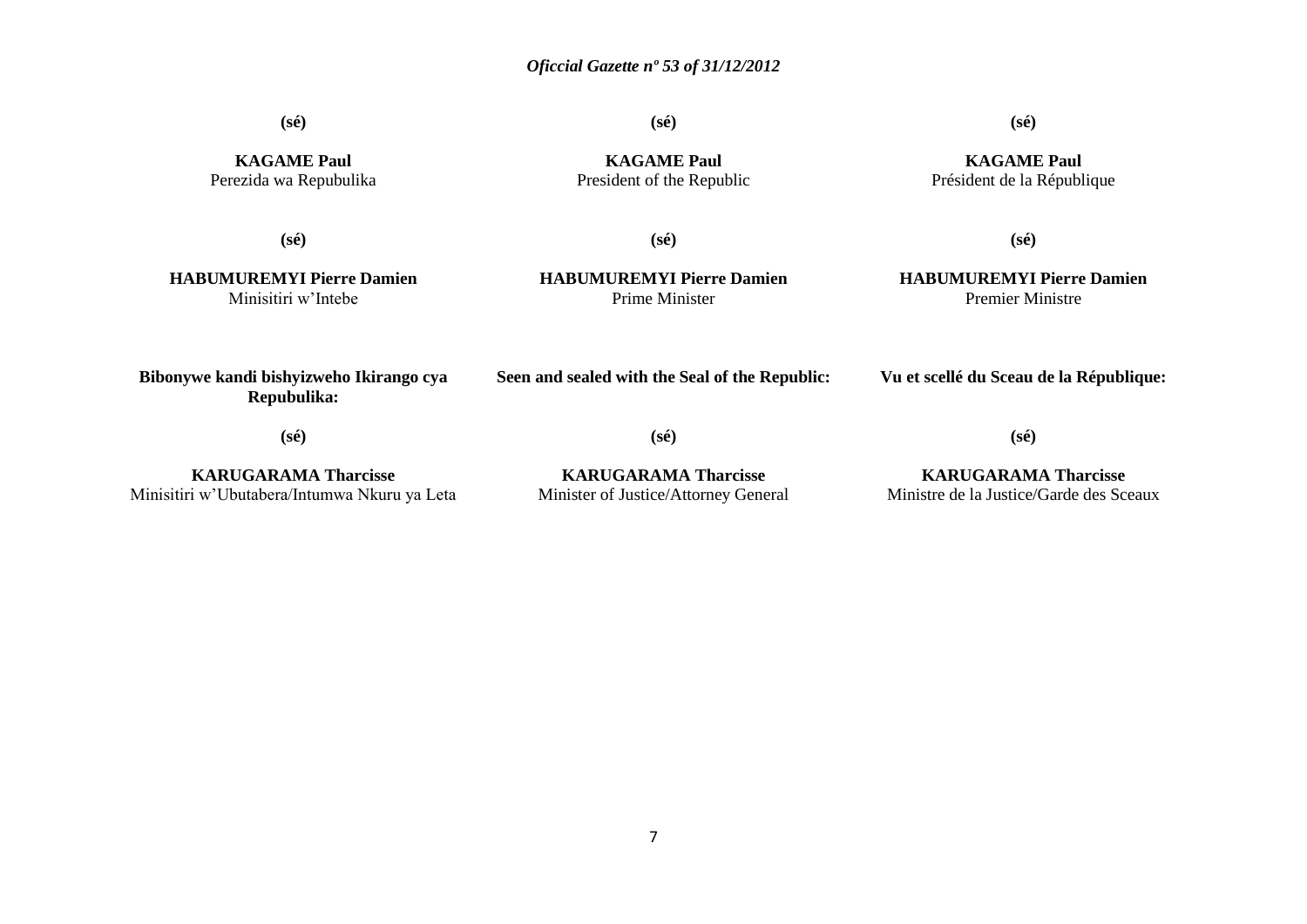**ITEKA RYA PEREZIDA N° 125/01 RYO PRESIDENTIAL ORDER N° 125/01 OF ARRETE PRESIDENTIEL N° 125/01 DU KUWA 05/12/2012 RISHYIRAHO KOMISERI 05/12/2012 APPOINTING A DEPUTY MUKURU WUNGIRIJE COMMISSIONER GENERAL 05/12/2012 PORTANT NOMINATION COMMISSAIRE ADJOINTE**

# **ISHAKIRO**

## **TABLE OF CONTENTS**

### **TABLE DES MATIERES**

|                  |  |  |                             |  |  |  |                                      | Ingingo ya mbere: Ishyirwaho rya Komiseri Article One: Appointment of a Deputy Article premier: Nomination d'une |  |
|------------------|--|--|-----------------------------|--|--|--|--------------------------------------|------------------------------------------------------------------------------------------------------------------|--|
| Mukuru Wungirije |  |  | <b>Commissioner General</b> |  |  |  | <b>Commissaire Générale Adjointe</b> |                                                                                                                  |  |

- **Ingingo ya 2: Abashinzwe kubahiriza iri teka Article 2: Authorities responsible for the Article 2: Autorités chargées de l'exécution du implementation of this Order présent arrêté**
- **Ingingo ya 3: Ivanwaho ry'ingingo zinyuranyije Article 3: Repealing provision n'iri teka Article 3: Disposition abrogatoire**

**Ingingo ya 4: Igihe iteka ritangira gukurikizwa Article 4: Commencement Article 4: Entrée en vigueur**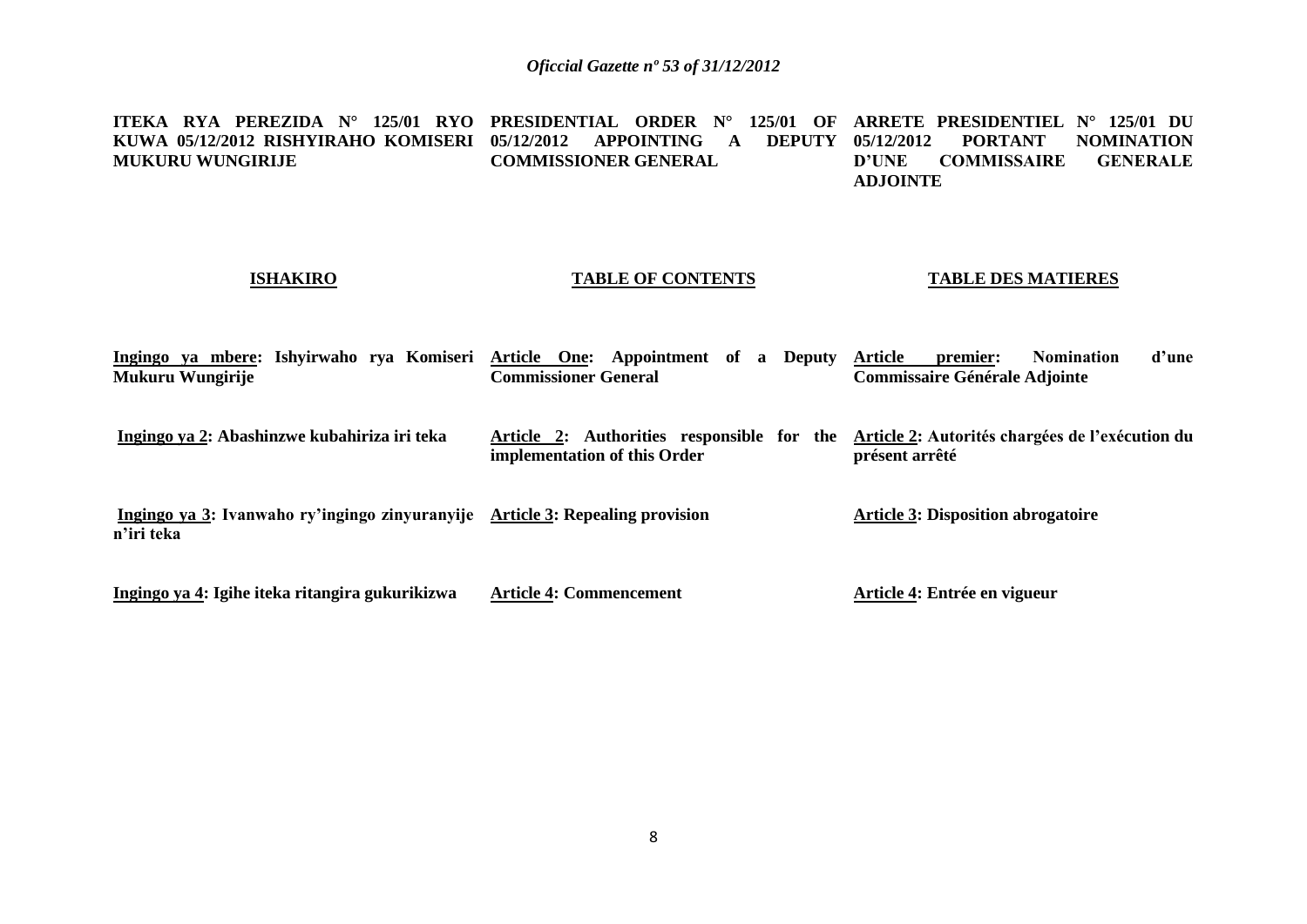| ITEKA RYA PEREZIDA $N^{\circ}$ 125/01 RYO<br>KUWA 05/12/2012 RISHYIRAHO KOMISERI<br><b>MUKURU WUNGIRIJE</b>                                                                                                                                  | <b>PRESIDENTIAL ORDER N°</b><br>125/01 OF<br>05/12/2012<br><b>APPOINTING</b><br><b>DEPUTY</b><br>A<br><b>COMMISSIONER GENERAL</b>                                     | <b>ARRETE PRESIDENTIEL</b><br>$N^{\circ}$ 125/01 DU<br>05/12/2012<br><b>PORTANT</b><br><b>NOMINATION</b><br><b>D'UNE</b><br><b>GENERALE</b><br><b>COMMISSAIRE</b><br><b>ADJOINTE</b> |
|----------------------------------------------------------------------------------------------------------------------------------------------------------------------------------------------------------------------------------------------|-----------------------------------------------------------------------------------------------------------------------------------------------------------------------|--------------------------------------------------------------------------------------------------------------------------------------------------------------------------------------|
| <b>Twebwe, KAGAME Paul,</b><br>Perezida wa Repubulika;                                                                                                                                                                                       | We, KAGAME Paul,<br>President of the Republic;                                                                                                                        | <b>Nous, KAGAME Paul,</b><br>Président de la République;                                                                                                                             |
| Dushingiye ku Itegeko Nshinga rya Repubulika y'u Pursuant to the Constitution of the Republic of<br>Rwanda ryo kuwa 04 Kamena 2003, nk'uko<br>ryavuguruwe kugeza ubu, cyane cyane mu ngingo<br>zaryo, iya 112, iya 113 n'iya 121;            | Rwanda of 04 June 2003, as amended to date,<br>especially in Articles 112, 113 and 121;                                                                               | Vu la Constitution de la République du Rwanda<br>du 04 juin 2003, telle que révisée à ce jour,<br>spécialement en ses articles 112, 113 et 121;                                      |
| Dushingiye ku Itegeko n° 22/2002 ryo kuwa<br>09/07/2002 rishyiraho Sitati Rusange igenga<br>Abakozi ba Leta n'inzego z'imirimo ya Leta, cyane<br>cyane mu ngingo zaryo iya 17, iya 24 n'iya 35;                                              | Pursuant to Law $n^{\circ}$ 22/2002 of 09/07/2002 on<br>General Statutes for Rwanda Public Service,<br>especially in Articles 17, 24 and 35;                          | Vu la Loi nº 22/2002 du 09/07/2002 portant<br>Statut Général de la Fonction Publique<br>Rwandaise, spécialement en ses articles 17, 24 et<br>35:                                     |
| Dushingiye ku Itegeko n° 34/2010 ryo kuwa<br>12/11/2010<br>rishyiraho<br>rw'Igihugu<br>Urwego<br>(RCS)<br>rushinzwe<br>imfungwa<br>n'abagororwa<br>imitunganyirize n'imikorere<br>rikanagena<br>byarwo,<br>cyane cyane mu ngingo yaryo ya 9; | Pursuant to Law n° 34/2010 of $12/11/2010$ on the<br>Establishment, Functioning and Organisation of<br>Rwanda Correctional Service (RCS), especially in<br>Article 9; | Vu la Loi nº 34/2010 du 12/11/2010 portant<br>Création, Fonctionnement et Organisation du<br>Service Correctionnel du Rwanda (RCS),<br>spécialement en son article 9;                |
| Bisabwe na Minisitiri w'Umutekano mu Gihugu;                                                                                                                                                                                                 | On proposal by the Minister of Internal Security;                                                                                                                     | Sur proposition du Ministre de la Sécurité<br>Intérieure;                                                                                                                            |
| Inama y'Abaminisitiri yateranye kuwa 20/07/2011<br>imaze kubisuzuma no kubyemeza;                                                                                                                                                            | After consideration and approval by the Cabinet,<br>in its session of $20/07/2011$ ;                                                                                  | Après examen et adoption par le Conseil des<br>Ministres en sa séance du 20/07/2011;                                                                                                 |
| TWATEGETSE KANDI DUTEGETSE:                                                                                                                                                                                                                  | <b>HAVE ORDERED AND HEREBY ORDER:</b>                                                                                                                                 | <b>AVONS ARRETE ET ARRETONS:</b>                                                                                                                                                     |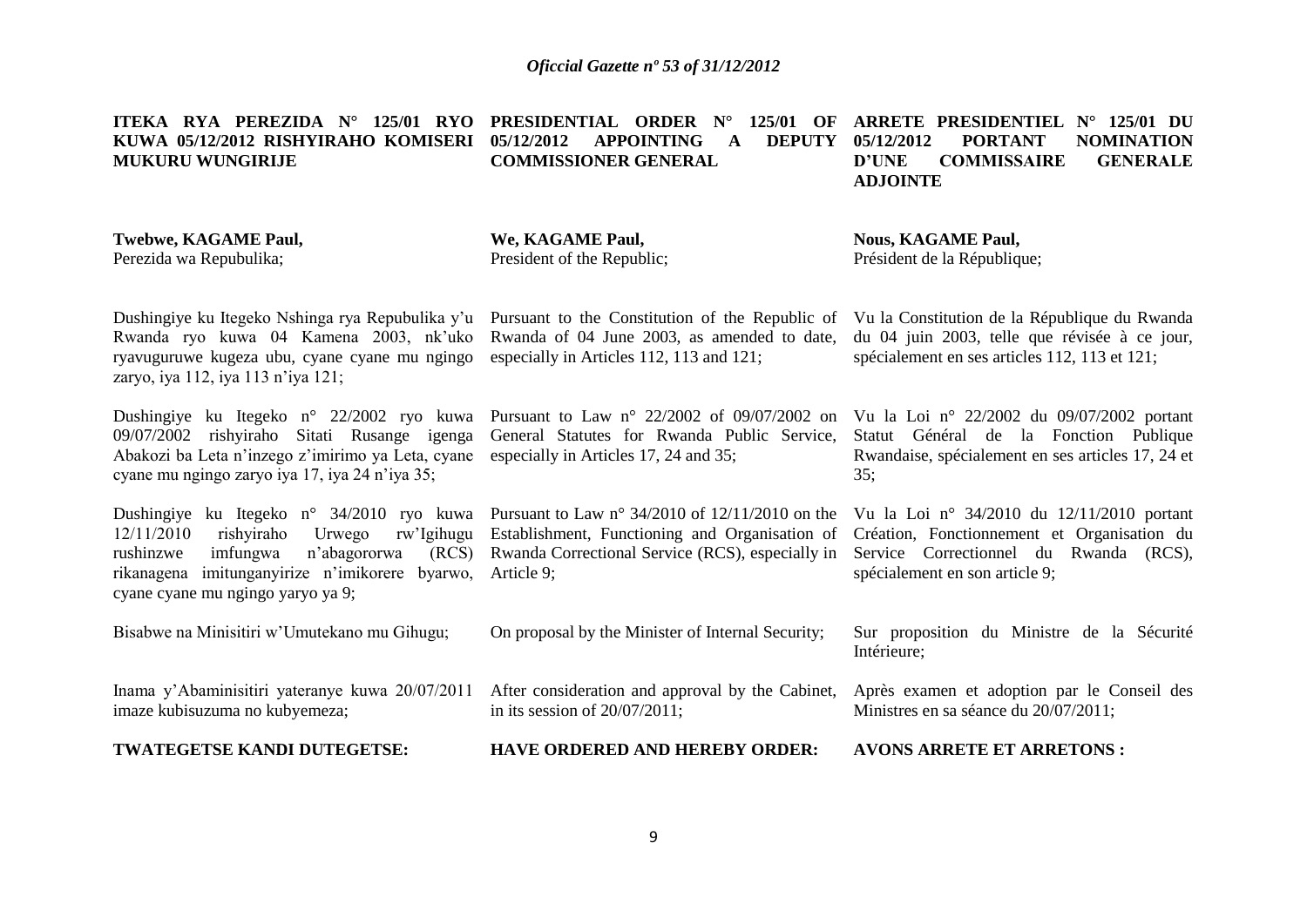| Ingingo ya mbere: Ishyirwaho rya Komiseri<br>Mukuru Wungirije                                                                                                       | <b>Article One:</b> Appointment of a Deputy<br><b>Commissioner General</b>                                          | <b>Article</b><br>d'une<br><b>Nomination</b><br>premier:<br><b>Commissaire Générale Adjointe</b>                  |  |  |
|---------------------------------------------------------------------------------------------------------------------------------------------------------------------|---------------------------------------------------------------------------------------------------------------------|-------------------------------------------------------------------------------------------------------------------|--|--|
| GAHONZIRE Mary agizwe Komiseri Mukuru GAHONZIRE Mary is hereby appointed Deputy<br>Wungirije<br>rushinzwe<br>w'Urwego<br>rw'Igihugu<br>Imfungwa n'Abagororwa (RCS). | Commissioner General of Rwanda Correctional<br>Service (RCS).                                                       | GAHONZIRE Mary est nommée Commissaire<br>Générale Adjointe du Service Correctionnel du<br>Rwanda (RCS).           |  |  |
| Ingingo ya 2: Abashinzwe kubahiriza iri teka                                                                                                                        | Article 2: Authorities responsible for the<br>implementation of this Order                                          | Article 2: Autorités chargées de l'exécution du<br>présent arrêté                                                 |  |  |
| Minisitiri w'Intebe na Minisitiri w'Umutekano mu<br>Gihugu basabwe kubahiriza iri teka.                                                                             | The Prime Minister and the Minister of Internal<br>Security are entrusted with the implementation of<br>this Order. | Le Premier Ministre et le Ministre de la Sécurité<br>Intérieure sont chargés de l'exécution du présent<br>arrêté. |  |  |
|                                                                                                                                                                     |                                                                                                                     |                                                                                                                   |  |  |
| Ingingo ya 3: Ivanwaho ry'ingingo zinyuranyije Article 3: Repealing provision<br>n'iri teka.                                                                        |                                                                                                                     | <b>Article 3: Disposition abrogatoire</b>                                                                         |  |  |
| Ingingo zose z'amateka abanziriza iri kandi<br>zinyuranyije na ryo zivanyweho.                                                                                      | All prior provisions contrary to this Order are<br>hereby repealed.                                                 | Toutes les dispositions antérieures contraires au<br>présent arrêté sont abrogées.                                |  |  |
| Ingingo ya 4: Igihe iteka ritangira gukurikizwa                                                                                                                     | <b>Article 4: Commencement</b>                                                                                      | Article 4: Entrée en vigueur                                                                                      |  |  |
| Iri teka ritangira gukurikizwa ku munsi rishyiriweho<br>umukono. Agaciro karyo gahera kuwa 20/07/2011.                                                              | This Order shall come into force on the date of its<br>signature. It takes effect as of 20/07/2011.                 | Le présent arrêté entre en vigueur le jour de sa<br>signature. Il sort ses effets à partir du<br>20/07/2011.      |  |  |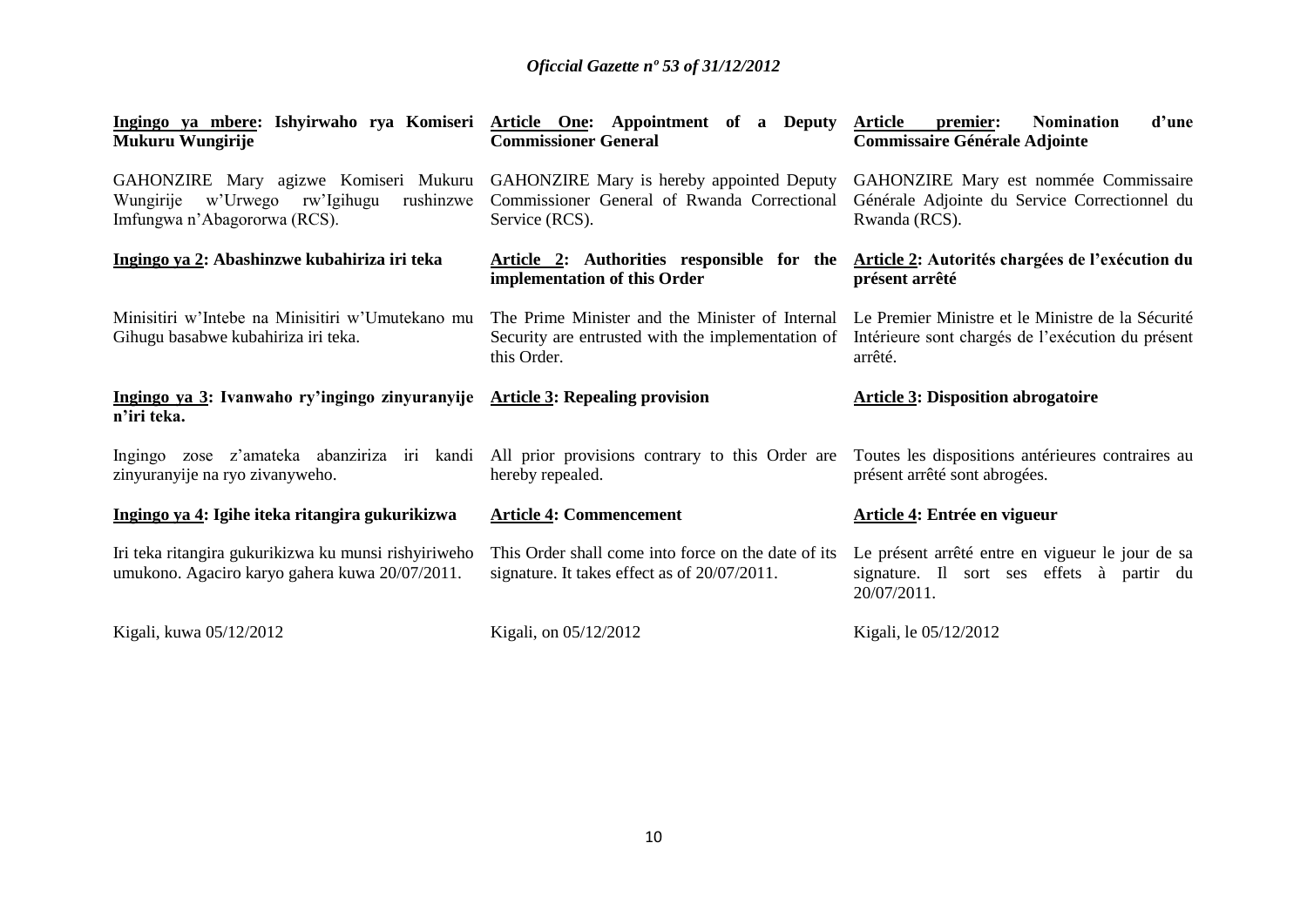**(sé) KAGAME Paul** Perezida wa Repubulika

**(sé) KAGAME Paul** President of the Republic

**(sé) KAGAME Paul** Président de la République

**(sé) HABUMUREMYI Pierre Damien** Minisitiri w'Intebe

**(sé) HABUMUREMYI Pierre Damien** Prime Minister

**(sé) HABUMUREMYI Pierre Damien** Premier Ministre

**Bibonywe kandi bishyizweho Ikirango cya Repubulika:**

**Seen and sealed with the Seal of the Republic:**

**Vu et scellé du Sceau de la République :**

**(sé) KARUGARAMA Tharcisse** Minisitiri w'Ubutabera/Intumwa Nkuru ya Leta

**(sé) KARUGARAMA Tharcisse** Minister of Justice/Attorney General

**(sé) KARUGARAMA Tharcisse** Ministre de la Justice/Garde des Sceaux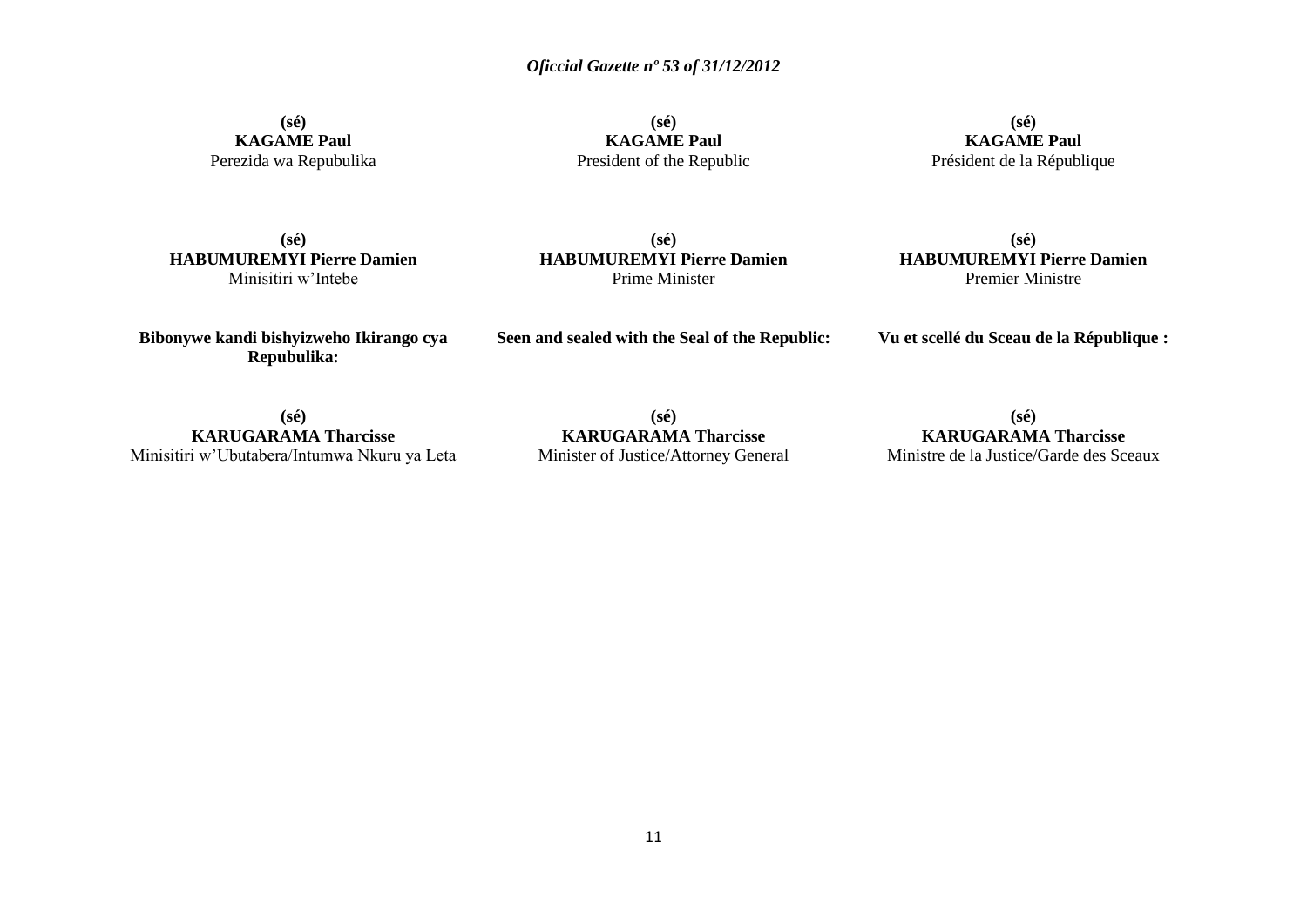**ITEKA RYA PEREZIDA N° 126/01 RYO PRESIDENTIAL ORDER N° 126/01 OF ARRETE PRESIDENTIEL N° 126/01 DU KUWA 05/12/2012 RISHYIRAHO ABAGIZE 05/12/2012 APPOINTING THE MEMBERS 05/12/2012 PORTANT NOMINATION DES INAMA NKURU Y'URWEGO RW'IGIHUGU OF HIGH COUNCIL OF RWANDA MEMBRES DU HAUT CONSEIL DU RUSHINZWE IMFUNGWA CORRECTIONAL SERVICE N'ABAGORORWA SERVICE CORRECTIONNEL DU RWANDA**

### **ISHAKIRO TABLE OF CONTENTS TABLE DES MATIERES**

| Ingingo ya mbere: Icyo iri teka rigamije                                                    | <b>Article One: Purpose of this Order</b> | Article premier: Objet du présent arrêté      |
|---------------------------------------------------------------------------------------------|-------------------------------------------|-----------------------------------------------|
| Ingingo ya 2: Abagize Inama Nkuru                                                           | <b>Article 2: Members of High Council</b> | <b>Article 2: Composition du Haut Conseil</b> |
| Ingingo ya 3: Ivanwaho ry'ingingo zinyuranyije Article 3: Repealing provision<br>n'iri teka |                                           | <b>Article 3: Disposition abrogatoire</b>     |
| Ingingo ya 4: Igihe iteka ritangira gukurikizwa                                             | <b>Article 4: Commencement</b>            | Article 4: Entrée en vigueur                  |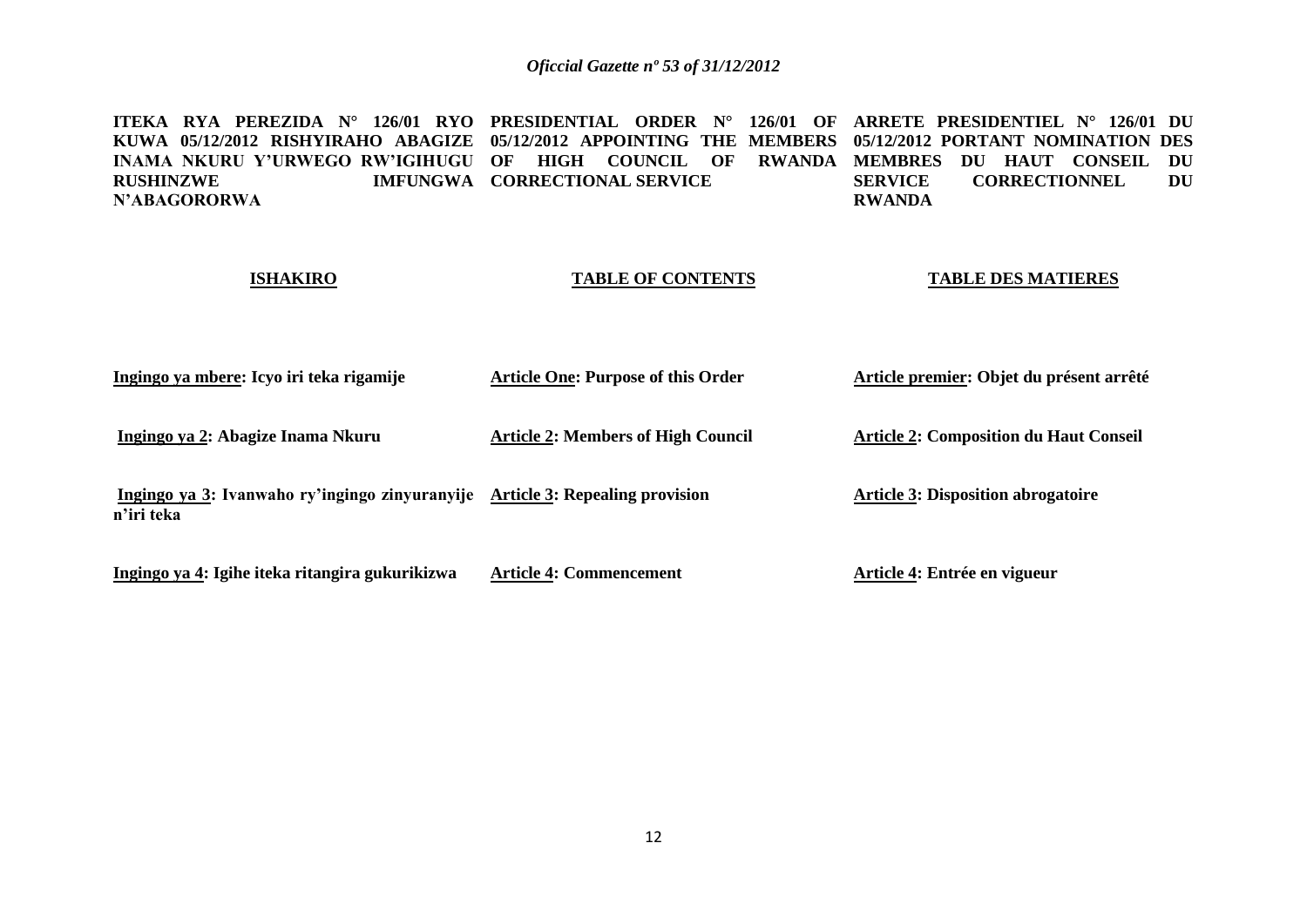| ITEKA RYA PEREZIDA N° 126/01 RYO PRESIDENTIAL ORDER N° 126/01 OF ARRETE PRESIDENTIEL N° 126/01 DU      |                               |                                         |
|--------------------------------------------------------------------------------------------------------|-------------------------------|-----------------------------------------|
| KUWA 05/12/2012 RISHYIRAHO ABAGIZE 05/12/2012 APPOINTING THE MEMBERS 05/12/2012 PORTANT NOMINATION DES |                               |                                         |
| INAMA NKURU Y'URWEGO RW'IGIHUGU OF HIGH COUNCIL OF RWANDA MEMBRES                                      |                               | DU HAUT CONSEIL DU                      |
| <b>RUSHINZWE</b>                                                                                       | IMFUNGWA CORRECTIONAL SERVICE | <b>CORRECTIONNEL</b><br>SERVICE<br>– DU |
| N'ABAGORORWA                                                                                           |                               | <b>RWANDA</b>                           |
|                                                                                                        |                               |                                         |
|                                                                                                        |                               |                                         |
| <b>Twebwe, KAGAME Paul,</b>                                                                            | We, KAGAME Paul,              | <b>Nous, KAGAME Paul,</b>               |
| Perezida wa Repubulika;                                                                                | President of the Republic;    | Président de la République;             |

| Dushingiye ku Itegeko Nshinga rya Repubulika y'u Pursuant to the Constitution of the Republic of<br>Rwanda ryo kuwa 04 Kamena 2003, nk'uko Rwanda of 04 June 2003, as amended to date,<br>ryavuguruwe kugeza ubu, cyane cyane mu ngingo especially in Articles 9, 112, 113 and 201;<br>zaryo, iya 9, iya 112, iya 113, n'iya 201; |                                                                                                                                                                                                               | Vu la Constitution de la République du Rwanda<br>du 04 juin 2003, telle que révisée à ce jour,<br>spécialement en ses articles 9, 112, 113 et 201; |
|-----------------------------------------------------------------------------------------------------------------------------------------------------------------------------------------------------------------------------------------------------------------------------------------------------------------------------------|---------------------------------------------------------------------------------------------------------------------------------------------------------------------------------------------------------------|----------------------------------------------------------------------------------------------------------------------------------------------------|
| Dushingiye ku Itegeko n° 34/2010 ryo kuwa Pursuant to Law n° 34/2010 of 12/11/2010 on the Vu la Loi n° 34/2010 du 12/11/2010 portant<br>12/11/2010<br>rishviraho<br>rushinzwe<br>imfungwa<br>n'abagororwa<br>rikanagena imitunganyirize n'imikorere byarwo, Article 9;<br>cyane cyane mu ngingo yaryo ya 9;                       | Urwego rw'Igihugu Establishment, Functioning and Organisation of Création, Fonctionnement et Organisation du<br>(RCS) Rwanda Correctional Service (RCS), especially in Service Correctionnel du Rwanda (RCS), | spécialement en son article 9;                                                                                                                     |
| Bisabwe na Minisitiri w'Umutekano mu Gihugu;                                                                                                                                                                                                                                                                                      | On proposal by the Minister of Internal Security;                                                                                                                                                             | Sur proposition du Ministre de la Sécurité                                                                                                         |

Inama y'Abaminisitiri yateranye ku wa 01/06/2011 After consideration and approval by the Cabinet, Après examen et adoption par le Conseil des imaze kubisuzuma no kubyemeza; in its session of 01/06/2011;

Intérieure;

Ministres en sa séance du 01/06/2011;

**TWATEGETSE KANDI DUTEGETSE:**

**HAVE ORDERED AND HEREBY ORDER: AVONS ARRETE ET ARRETONS :**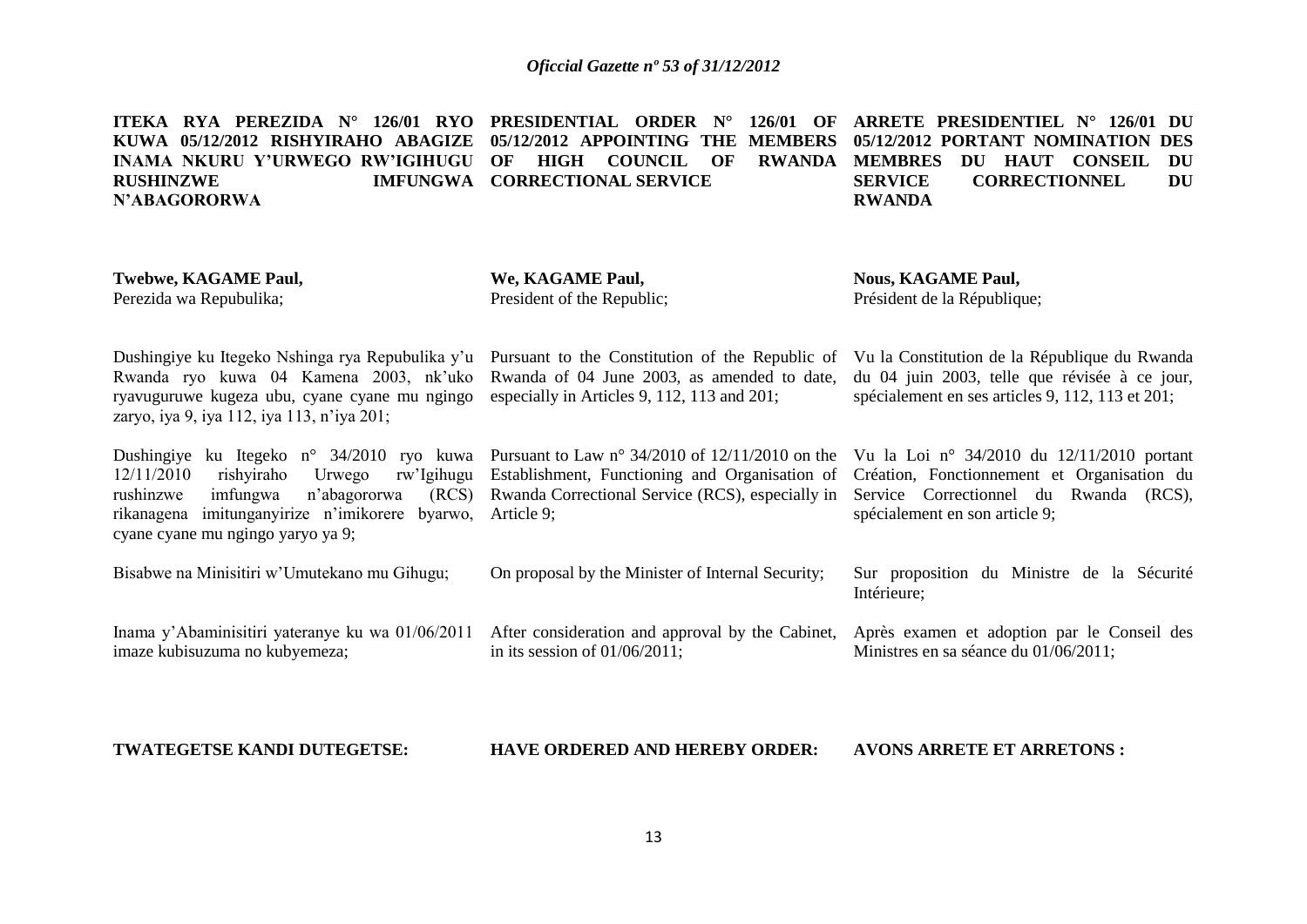|                                             | Ingingo ya mbere: Icyo iri teka rigamije                                                                                                        |             | <b>Article One: Purpose of this Order</b>                                                                                   | Article premier: Objet du présent arrêté                                                                                       |                                                                                                        |  |
|---------------------------------------------|-------------------------------------------------------------------------------------------------------------------------------------------------|-------------|-----------------------------------------------------------------------------------------------------------------------------|--------------------------------------------------------------------------------------------------------------------------------|--------------------------------------------------------------------------------------------------------|--|
|                                             | Iri teka rishyiraho abagize Inama Nkuru y'Urwego<br>rw'Igihugu rushinzwe Imfungwa n'Abagororwa,<br>rwitwa RCS mu magambo ahinnye y'icyongereza. |             | This Order shall appoint members of High<br>Council of Rwanda Correctional Service (RCS).                                   | Le present arreté porte nomination des membres<br>du Haut Conseil du Service Correctionnel du<br>Rwanda, RCS en sigle anglais. |                                                                                                        |  |
| Ingingo ya 2: Abagize Inama Nkuru           |                                                                                                                                                 |             | <b>Article 2: Members of the High Council</b>                                                                               | <b>Article 2: Composition du Haut Conseil</b>                                                                                  |                                                                                                        |  |
| Inama Nkuru ya RCS igizwe n'aba bakurikira: |                                                                                                                                                 |             | The members of High Council shall be:                                                                                       | Le Haut Conseil de RCS est composé des<br>membres suivants :                                                                   |                                                                                                        |  |
|                                             | 1° Komiseri Mukuru w'Urwego rw'Igihugu<br>rushinzwe Imfungwa n'Abagororwa, Perezida;                                                            |             | 1° the Commissioner General<br>of<br>Correctional Service, President;                                                       |                                                                                                                                | Rwanda 1° le Commissaire<br>Général<br>du<br>service<br>Correctionnel du Rwanda, Président ;           |  |
|                                             | 2° Umushinjacyaha Mukuru Wungirije, Visi-<br>Perezida;                                                                                          | $2^{\circ}$ | the Deputy<br>Prosecutor<br>General, Vice-<br>President;                                                                    |                                                                                                                                | $2^{\circ}$ le Procureur<br>Général<br>Adjoint;<br>Vice-<br>Président ;                                |  |
|                                             | 3° Umunyamabanga Uhoraho muri Minisiteri ifite<br>umutekano mu Gihugu mu nshingano zayo;                                                        | $3^\circ$   | the Permanent Secretary of the Ministry in 3° le Secretaire Permanent du Ministère ayant la<br>charge of Internal Security; |                                                                                                                                | Sécurité Intérieure dans ses attributions;                                                             |  |
|                                             | 4° Komiseri umwe muri Komisiyo y'Igihugu<br>y'Uburenganzira bwa Muntu;                                                                          | $4^{\circ}$ | the Commissioner<br>from<br>the<br>National<br>Commission of Human Rights;                                                  | $4^\circ$                                                                                                                      | le Commissaire de la Commission nationale<br>des droits de la personne;                                |  |
|                                             | 5° Umunyamabanga<br>Nshingwabikorwa<br>wa $5^\circ$<br>Komisiyo y'Igihugu y'Ubumwe n'Ubwiyunge;                                                 |             | the Executive Secretary of the National Unity 5°<br>and Reconciliation Commission;                                          |                                                                                                                                | le Secrétaire Exécutif de la Commission<br>Nationale de l'Unité et de la Réconciliation<br>Nationale ; |  |
|                                             | 6° Umuyobozi<br>Mukuru<br>Minisiteri 6°<br>muri<br>y'Ubutegetsi bwlgihugu;                                                                      |             | the Director General of Ministry of Local 6°<br>Government;                                                                 |                                                                                                                                | le Directeur Général au sein du Ministère de<br>l'administration locale;                               |  |
|                                             | 7° Umugenzuzi Mukuru mu Rukiko rw'Ikirenga;                                                                                                     | $7^{\circ}$ | the Inspector General in Supreme Court;                                                                                     |                                                                                                                                | 7° l'Inspecteur Général a la Cour Suprême;                                                             |  |
|                                             | 8° Komiseri ushinzwe " <i>operations</i> " muri Polisi y'u<br>Rwanda;                                                                           | $8^{\circ}$ | the Commissioner of operations in Rwanda<br><b>National Police;</b>                                                         | $8^{\circ}$                                                                                                                    | le Commissaire des opérations au sein de la<br>Police Nationale ;                                      |  |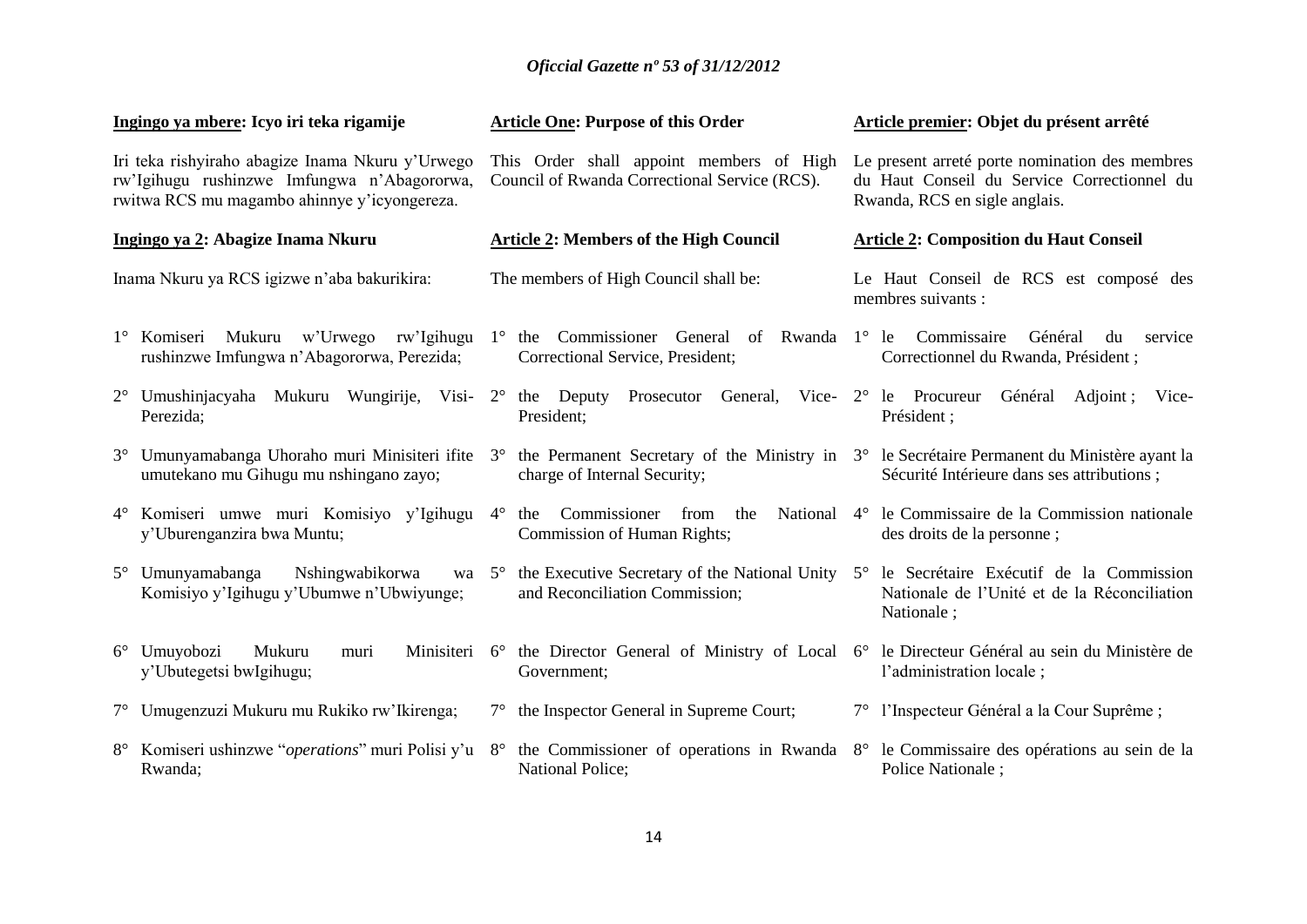| $9^{\circ}$ Komiseri uyobora Ubugenzacyaha muri Polisi $9^{\circ}$ the Commissioner of Criminal Investigation,<br>y'u Rwanda;            | in the Rwanda National Police;                                                                                                    | 9° le Commissaire d'investigation criminelle<br>dans la Police Nationale ;                                         |
|------------------------------------------------------------------------------------------------------------------------------------------|-----------------------------------------------------------------------------------------------------------------------------------|--------------------------------------------------------------------------------------------------------------------|
| $10^{\circ}$ Umuyobozi muri Minisiteri if the ubuzima mu $10^{\circ}$ a Director in the Ministry in charge of health;<br>nshingano zayo; |                                                                                                                                   | $10^{\circ}$ un Directeur au Ministère ayant la sante<br>dans ses attributions ;                                   |
| 11° Komiseri<br>Mukuru<br>Wungirije<br>wa<br>Umwanditsi.                                                                                 | RCS, 11 <sup>°</sup> the Deputy Commissioner General of RCS, 11 <sup>°</sup> le Commissaire Général Adjoint de RCS,<br>Secretary. | Secrétaire.                                                                                                        |
| Ingingo ya 3: Ivanwaho ry'ingingo zinyuranyije Article 3: Repealing provision<br>n'iri teka                                              |                                                                                                                                   | <b>Article 3: Disposition abrogatoire</b>                                                                          |
|                                                                                                                                          |                                                                                                                                   |                                                                                                                    |
| Ingingo z'amateka abanziriza iri kandi zinyuranyije<br>na ryo zivanyweho.                                                                | All prior provisions contrary to this Order are<br>hereby repealed.                                                               | Toutes les dispositions antérieures contraires au<br>présent arrêté sont abrogées.                                 |
| Ingingo ya 4: Igihe iteka ritangira gukurikizwa                                                                                          | <b>Article 4: Commencement</b>                                                                                                    | Article 4 : Entrée en vigueur                                                                                      |
| gukurikizwa<br>Iri<br>ritangira<br>teka<br>ku<br>munsi<br>ritangarijweho mu Igazeti ya Leta ya Repubulika<br>y'u Rwanda.                 | This Order shall come into force on the date of its<br>publication in the Official Gazette of the Republic<br>of Rwanda.          | Le présent arrêté entre en vigueur le jour de sa<br>publication au Journal Officiel de la République<br>du Rwanda. |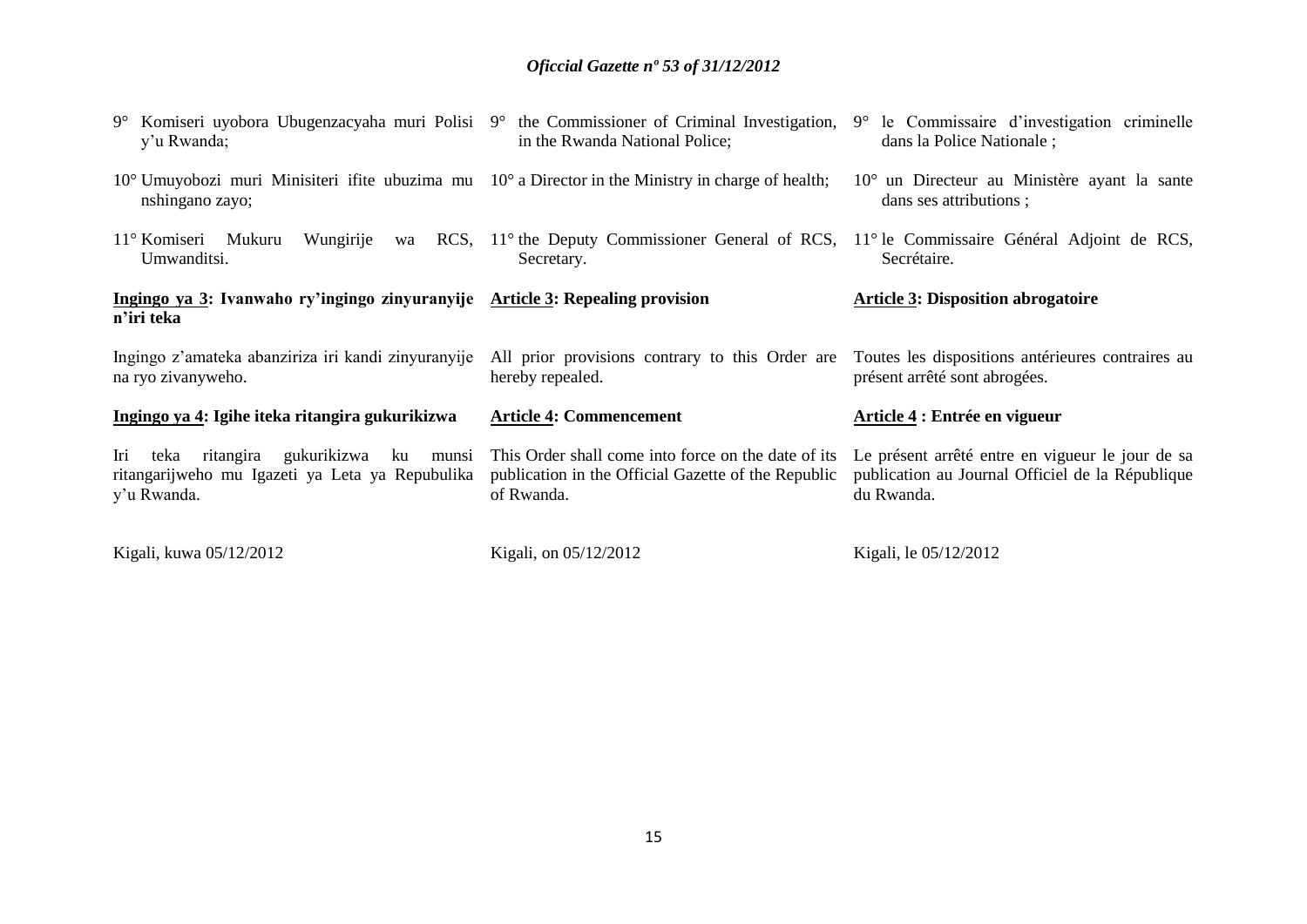**(sé) KAGAME Paul** Perezida wa Repubulika

**(sé) KAGAME Paul** President of the Republic

**(sé) KAGAME Paul** Président de la République

**(sé) MAKUZA Bernard** Minisitiri w'Intebe

**(sé) MAKUZA Bernard** Prime Minister

**(sé) MAKUZA Bernard** Premier Ministre

**Bibonywe kandi bishyizweho Ikirango cya Repubulika:**

**Seen and sealed with the Seal of the Republic:**

**Vu et scellé du Sceau de la République :**

**(sé) KARUGARAMA Tharcisse** Minisitiri w'Ubutabera/Intumwa Nkuru ya Leta

**(sé) KARUGARAMA Tharcisse** Minister of Justice/Attorney General

**(sé) KARUGARAMA Tharcisse** Ministre de la Justice/Garde des Sceaux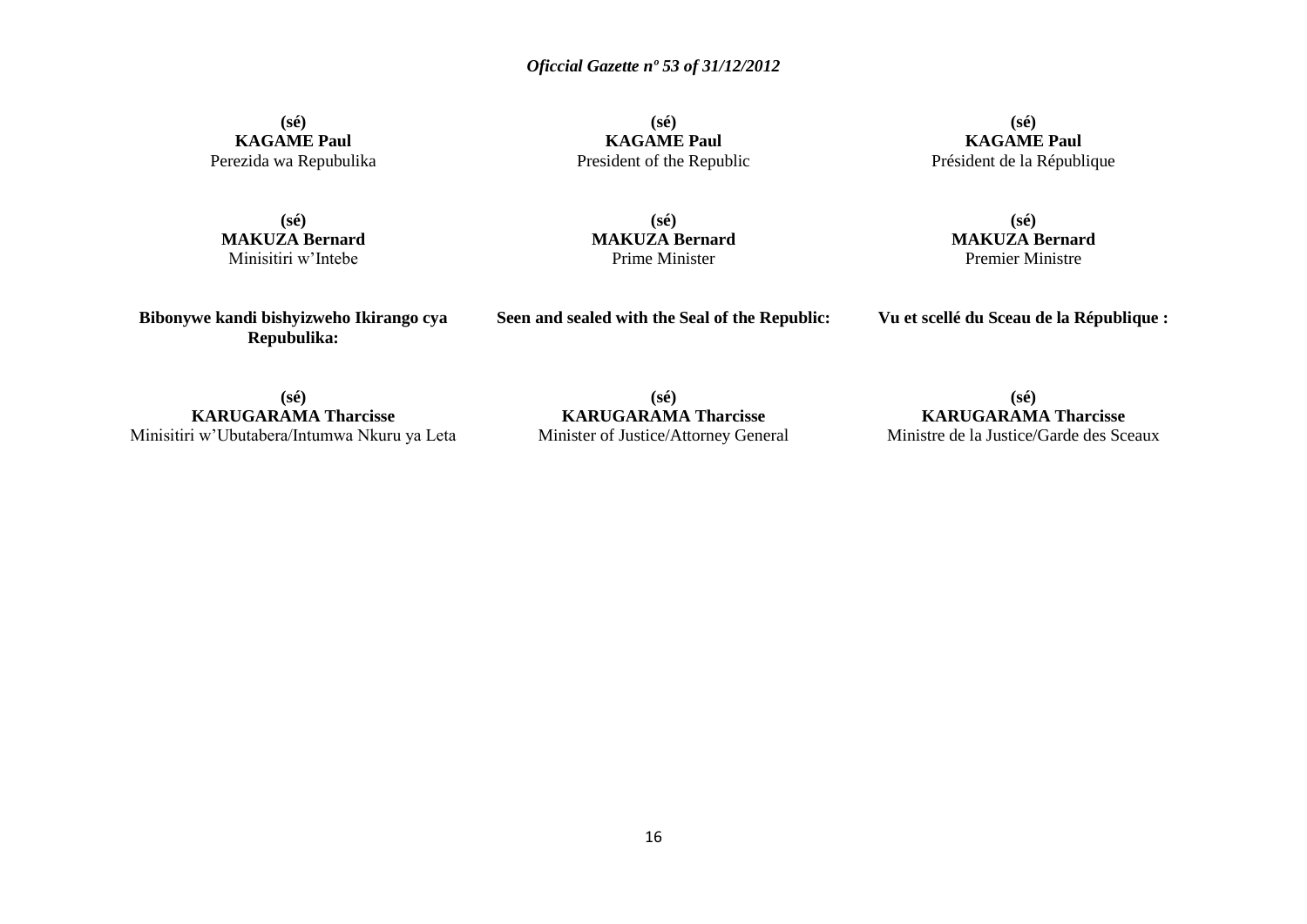| $RYA$ PEREZIDA $N^{\circ}$ 127/01<br><b>RYO</b><br><b>ITEKA</b><br><b>RIHINDURA</b><br><b>KUWA</b><br>05/12/2012<br><b>KANDI</b><br>RYUZUZA ITEKA RYA PEREZIDA N° 04/01<br>RYO KUWA 03/05/2012 RISHYIRAHO SITATI<br>YIHARIYE IGENGA ABACUNGAGEREZA | <b>PRESIDENTIAL</b><br><b>ORDER</b> N°<br>127/01<br>OF<br>05/12/2012<br><b>MODIFYNG</b><br><b>AND</b><br><b>COMPLEMENTING THE</b><br><b>PRESIDENTIAL</b><br><b>ORDER</b><br>$N^{\circ}$<br>04/01<br>OF<br>03/05/2012<br><b>ESTABLISHING THE SPECIAL STATUTES</b><br><b>GOVERNING PRISON GUARDS</b> | ARRETE PRESIDENTIEL Nº<br>127/01 DU<br>05/12/2012 MODIFIANT ET COMPLETANT<br>L'ARRETE PRESIDENTIEL N° 04/01 DU<br><b>STATUT</b><br>03/05/2012<br><b>PORTANT</b><br><b>PARTICULIER</b><br><b>REGISSANT</b><br><b>LES</b><br><b>SURVEILLANTS DES PRISONS</b> |
|----------------------------------------------------------------------------------------------------------------------------------------------------------------------------------------------------------------------------------------------------|----------------------------------------------------------------------------------------------------------------------------------------------------------------------------------------------------------------------------------------------------------------------------------------------------|------------------------------------------------------------------------------------------------------------------------------------------------------------------------------------------------------------------------------------------------------------|
| <b>ISHAKIRO</b>                                                                                                                                                                                                                                    | <b>TABLE OF CONTENTS</b>                                                                                                                                                                                                                                                                           | <b>TABLE DES MATIERES</b>                                                                                                                                                                                                                                  |
| Ingingo ya mbere: Ububasha bwo gutanga ipeti                                                                                                                                                                                                       | <b>Article One: Power to give promotions</b>                                                                                                                                                                                                                                                       | Article premier: Pouvoir d'attribution de<br>grade                                                                                                                                                                                                         |
| ry'ingaruka<br>Ingingo<br>2:<br>Ivanwaho<br>va<br>ry'ihagarikwa ry'agateganyo                                                                                                                                                                      | Waiver<br>Article 2:<br>of<br>consequences<br>of<br>suspension                                                                                                                                                                                                                                     | Article 2: Annulation des conséquences de la<br>suspension provisoire                                                                                                                                                                                      |
| Ingingo ya 3: Kwishyura umushahara                                                                                                                                                                                                                 | <b>Article 3: Salary payment</b>                                                                                                                                                                                                                                                                   | Article 3: Paiement de salaire                                                                                                                                                                                                                             |
| Ingingo ya 4: Abashinzwe kubahiriza iri teka                                                                                                                                                                                                       | <b>Article 4: Authorities responsible for the</b><br>implementation of this Order                                                                                                                                                                                                                  | Article 4: Autorités chargées de l'exécution du<br>présent arrêté                                                                                                                                                                                          |
| Ingingo ya 5: Ivanwaho ry'ingingo zinyuranyije<br>n'iri teka                                                                                                                                                                                       | <b>Article 5: Repealing provision</b>                                                                                                                                                                                                                                                              | <b>Article 5: Disposition abrogatoire</b>                                                                                                                                                                                                                  |
| Ingingo ya 6: Igihe iteka ritangira gukurikizwa                                                                                                                                                                                                    | <b>Article 6: Commencement</b>                                                                                                                                                                                                                                                                     | Article 6: Entrée en vigueur                                                                                                                                                                                                                               |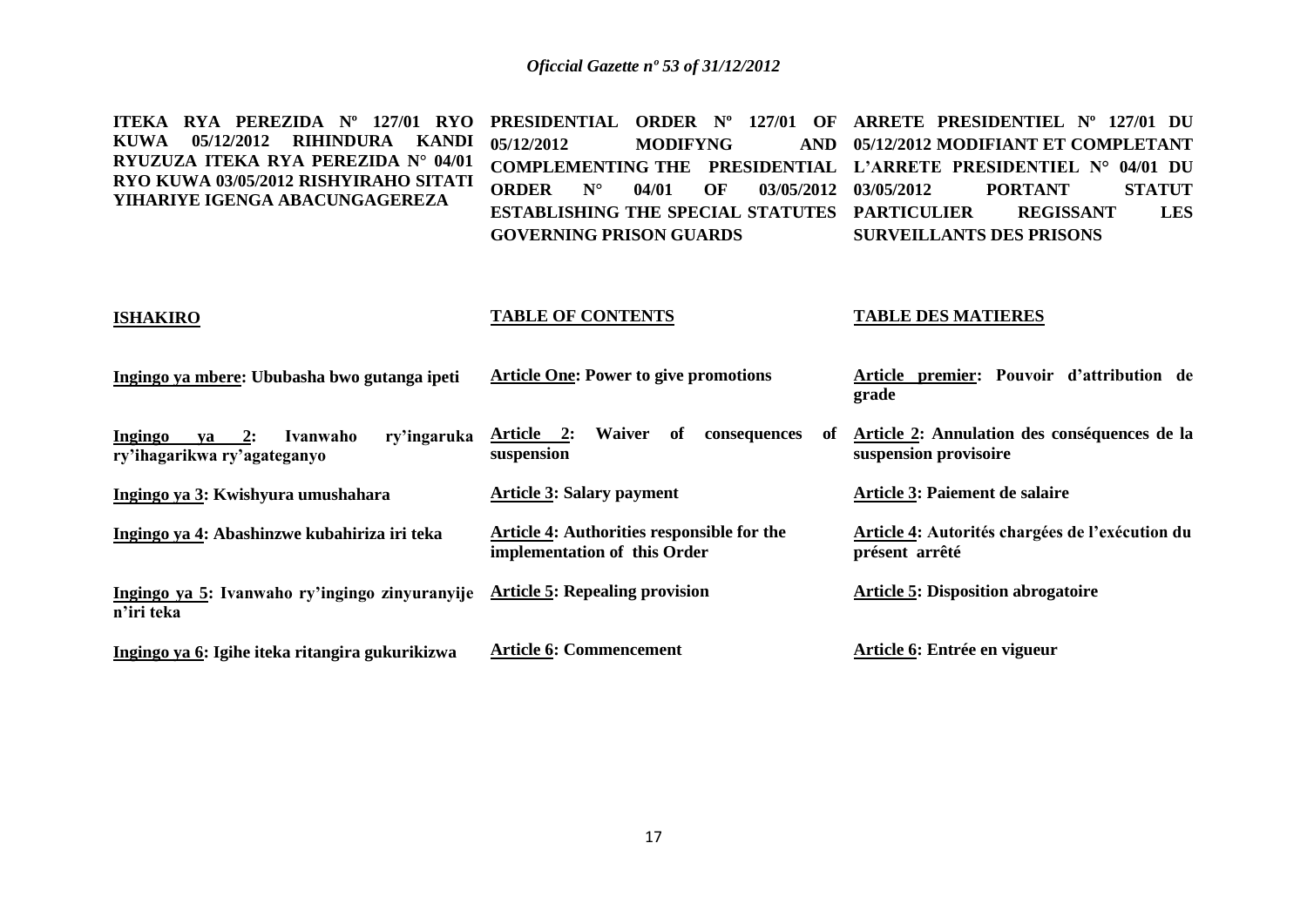|  |                                |  |                                                                |          |  |                                                      | ITEKA RYA PEREZIDA N° 127/01 RYO PRESIDENTIAL ORDER N° 127/01 OF ARRETE PRESIDENTIEL N° 127/01 DU    |               |
|--|--------------------------------|--|----------------------------------------------------------------|----------|--|------------------------------------------------------|------------------------------------------------------------------------------------------------------|---------------|
|  |                                |  | KUWA 05/12/2012 RIHINDURA KANDI 05/12/2012                     |          |  |                                                      | MODIFYNG AND 05/12/2012 MODIFIANT ET COMPLETANT                                                      |               |
|  |                                |  |                                                                |          |  |                                                      | RYUZUZA ITEKA RYA PEREZIDA N° 04/01 COMPLEMENTING THE PRESIDENTIAL L'ARRETE PRESIDENTIEL N° 04/01 DU |               |
|  |                                |  | <b>RYO KUWA 03/05/2012 RISHYIRAHO SITATI ORDER</b> $N^{\circ}$ | 04/01 OF |  | 03/05/2012 03/05/2012                                | <b>PORTANT</b>                                                                                       | <b>STATUT</b> |
|  | YIHARIYE IGENGA ABACUNGAGEREZA |  |                                                                |          |  | <b>ESTABLISHING THE SPECIAL STATUTES PARTICULIER</b> | <b>REGISSANT</b>                                                                                     | <b>LES</b>    |
|  |                                |  | <b>GOVERNING PRISON GUARDS</b>                                 |          |  |                                                      | <b>SURVEILLANTS DES PRISONS</b>                                                                      |               |
|  |                                |  |                                                                |          |  |                                                      |                                                                                                      |               |

**Twebwe, KAGAME Paul,** Perezida wa Repubulika;

**We, KAGAME Paul,** President of the Republic;

**Nous, KAGAME Paul,** Président de la République;

Dushingiye ku Itegeko Nshinga rya Repubulika y'u Pursuant to the Constitution of the Republic of Rwanda ryo kuwa 04 Kamena 2003, nk'uko Rwanda of 04 June 2003, as amended to date, ryavuguruwe kugeza ubu, cyane cyane mu ngingo especially in Articles 113, 121, 169 and 201; zaryo, iya 113, iya 121, iya 169 n'iya 201;

Dushingiye ku Itegeko n° 34/2010 ryo kuwa Pursuant to Law n° 34/2010 of 12/11/2010 on the Vu la Loi n° 34/2010 du 12/11/2010 portant  $12/11/2010$  rishyiraho Urwego rushinzwe imfungwa n'abagororwa rikanagena Rwanda Correctional Service, especially in Service Correctionnel du Rwanda, spécialement imitunganyirize n'imikorere byarwo, cyane cyane Article 14; mu ngingo yaryo ya 14;

Dusubiye ku Iteka rya Perezida n° 04/01 ryo kuwa 03/05/2012 rishyiraho sitati yihariye igenga abacungagereza, cyane cyane mu ngingo zaryo, iya governing prison guards, especially in Articles 15, 15, iya 56 n'iya 71;

Bisabwe na Minisitiri w'Umutekano mu Gihugu;

Inama y'Abaminisitiri yateranye kuwa 31/10/2012, imaze kubisuzuma no kubyemeza;

**TWATEGETSE KANDI DUTEGETSE:**

rw'lgihugu establishment, functioning and organisation of

Having reviewed Presidential Order n° 04/01 of Revu l'Arrêté Présidentiel n° 04/01 du 03/05/2012 establishing the special statutes 56 and 71;

On proposal by the Minister of Internal Security;

After consideration and approval by the Cabinet, in its session of 31/10/2012;

création, fonctionnement et organisation du en son article 14;

Vu la Constitution de la République du Rwanda du 04 juin 2003, telle que révisée à ce jour, spécialement en ses articles 113, 121, 169 et 201;

03/05/2012 portant statut particulier régissant les surveillants des prisons, spécialement en ses articles 15, 56 et 71;

Sur proposition du Ministre de la Sécurité Intérieure;

Après examen et adoption par le Conseil des Ministres, en sa séance du 31/10/2012;

**HAVE ORDERED AND HEREBY ORDER:**

**AVONS ARRETE ET ARRETONS:**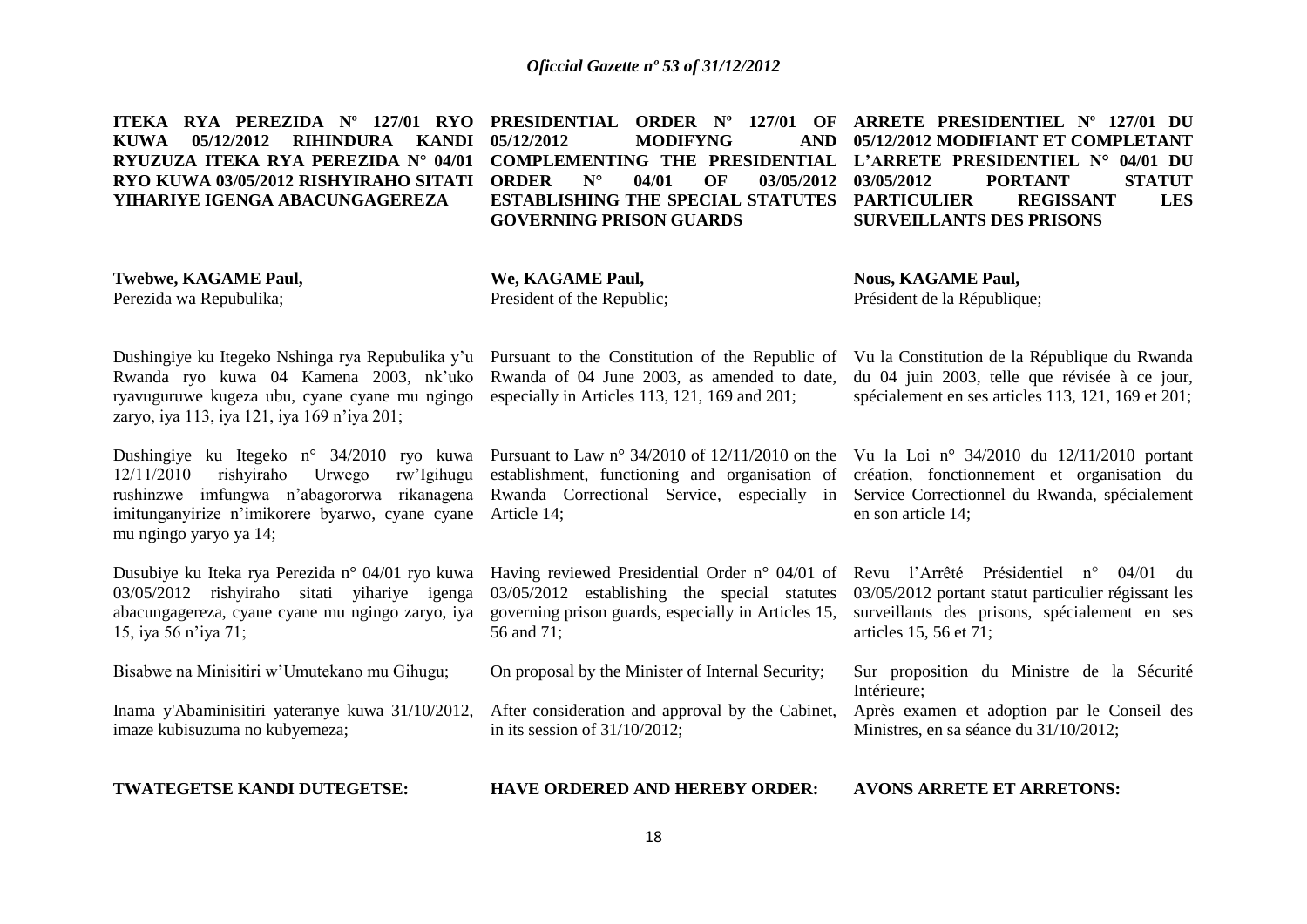| Ingingo ya mbere: Ububasha bwo gutanga ipeti                                                                                                                                                                                                                                                                                                                                                                     | <b>Article One: Power to give promotions</b>                                                                                                                                                                                                                                                                                                                                                                          | Article premier: Pouvoir d'attribution de<br>grade                                                                                                                                                                                                                                                                                                                                                                   |
|------------------------------------------------------------------------------------------------------------------------------------------------------------------------------------------------------------------------------------------------------------------------------------------------------------------------------------------------------------------------------------------------------------------|-----------------------------------------------------------------------------------------------------------------------------------------------------------------------------------------------------------------------------------------------------------------------------------------------------------------------------------------------------------------------------------------------------------------------|----------------------------------------------------------------------------------------------------------------------------------------------------------------------------------------------------------------------------------------------------------------------------------------------------------------------------------------------------------------------------------------------------------------------|
| Ingingo ya 15 y'Iteka rya Perezida nº 04/01 ryo<br>kuwa 03/05/2012 rishyiraho sitati yihariye igenga<br>abacungagereza ihinduwe kandi yujujwe ku buryo<br>bukurikira:                                                                                                                                                                                                                                            | Article 15 of the Presidential Order n° 04/01 of<br>03/05/2012<br>establishing the special statutes<br>governing prison guards is modified<br>and<br>complemented as follows:                                                                                                                                                                                                                                         | L'article 15 de l'Arrêté Présidentiel n° 04/01 du<br>03/05/2012 portant statut particulier régissant les<br>surveillants des prisons est modifié et complété<br>comme suit:                                                                                                                                                                                                                                          |
| "Abofisiye Komiseri n'abo ku rwego rwisumbuye<br>bahabwa amapeti hakoreshejwe iteka rya Perezida.                                                                                                                                                                                                                                                                                                                | "Commissioned Officers and Senior Officers shall<br>be promoted by a Presidential Order.                                                                                                                                                                                                                                                                                                                              | "Les Officiers commissaires et les officiers"<br>supérieurs sont promus aux grades par arrêté<br>présidentiel.                                                                                                                                                                                                                                                                                                       |
| Abofisiye bato bahabwa amapeti hakoreshejwe iteka<br>rya Minisitiri w'Intebe.                                                                                                                                                                                                                                                                                                                                    | Junior officers shall be promoted by a Prime<br>Minisiter's Order.                                                                                                                                                                                                                                                                                                                                                    | Les Officiers subalternes sont promus aux grades<br>par arrêté du Premier Ministre.                                                                                                                                                                                                                                                                                                                                  |
| Abasuzofisiye kimwe n'abawada bahabwa amapeti<br>bisabwe n'Inama Nkuru ya RCS bikemezwa na<br>Minisitiri."                                                                                                                                                                                                                                                                                                       | Non-Commissioned Officers and prison warders<br>shall be promoted by decision of the Minister on<br>the request of the High Council of RCS."                                                                                                                                                                                                                                                                          | Les sous-officiers et les gardiens des prisons sont<br>promus aux grades par décision du Ministre sur<br>proposition du Conseil Supérieur de RCS."                                                                                                                                                                                                                                                                   |
| ry'ingaruka<br>Ingingo<br>2:<br>Ivanwaho<br>va<br>ry'ihagarikwa ry'agateganyo                                                                                                                                                                                                                                                                                                                                    | Article 2:<br>Waiver of<br>consequences<br>of<br>suspension                                                                                                                                                                                                                                                                                                                                                           | Article 2: Annulation des conséquences de la<br>suspension provisoire                                                                                                                                                                                                                                                                                                                                                |
| Ingingo ya 56 y'Iteka rya Perezida nº 04/01 ryo<br>kuwa 03/05/2012 rishyiraho sitati yihariye igenga<br>abacungagereza ihinduwe kandi yujujwe ku buryo<br>bukurikira:                                                                                                                                                                                                                                            | Article 56 of the Presidential Order nº 04/01 of<br>03/05/2012 establishing the special statutes<br>governing prison guards is modified and<br>complemented as follows:                                                                                                                                                                                                                                               | L'article 56 de l'Arrêté Présidentiel nº 04/01 du<br>03/05/2012 portant statut particulier régissant les<br>surveillants des prisons est modifié et complété<br>comme suit:                                                                                                                                                                                                                                          |
| "Ingaruka z'ihagarikwa ku murimo ry'agateganyo<br>zivanwaho<br>iyo<br>imihango<br>y'ikurikiranacyaha<br>irangiye nta kosa rihamye umucungagereza. Icyo<br>gihe umucungagereza asubizwa mu kazi kandi<br>agahabwa umushahara we wose atafataga mu gihe<br>cyose yari yaragahagaritswemo. Icyakora, iyo hari<br>ikosa ryamuhamye ariko ritatuma yirukanwa, icyo<br>gihe asubizwa mu kazi ariko ntahabwe umushahara | "The effects of provisional suspension of service"<br>shall be waived when investigations are<br>completed without any sanction being imposed. In<br>that case, the prison guard shall be reinstated into<br>service and shall receive the whole salary which<br>he/she would have received during the period of<br>suspension. However, in case the investigation of<br>the misconduct is concluded and the sanction | "Les effets de la suspension provisoire sont<br>annulés lorsque la procédure d'investigation<br>prend fin sans qu'aucune imputation de faute ne<br>soit faite à l'encontre d'un surveillant. Dans ce<br>cas, le surveillant a le droit de reprendre son<br>service et de percevoir la totalité du salaire qu'il<br>n'a pas perçu pendant la période de suspension.<br>Cependant, en cas d'imputation d'une faute qui |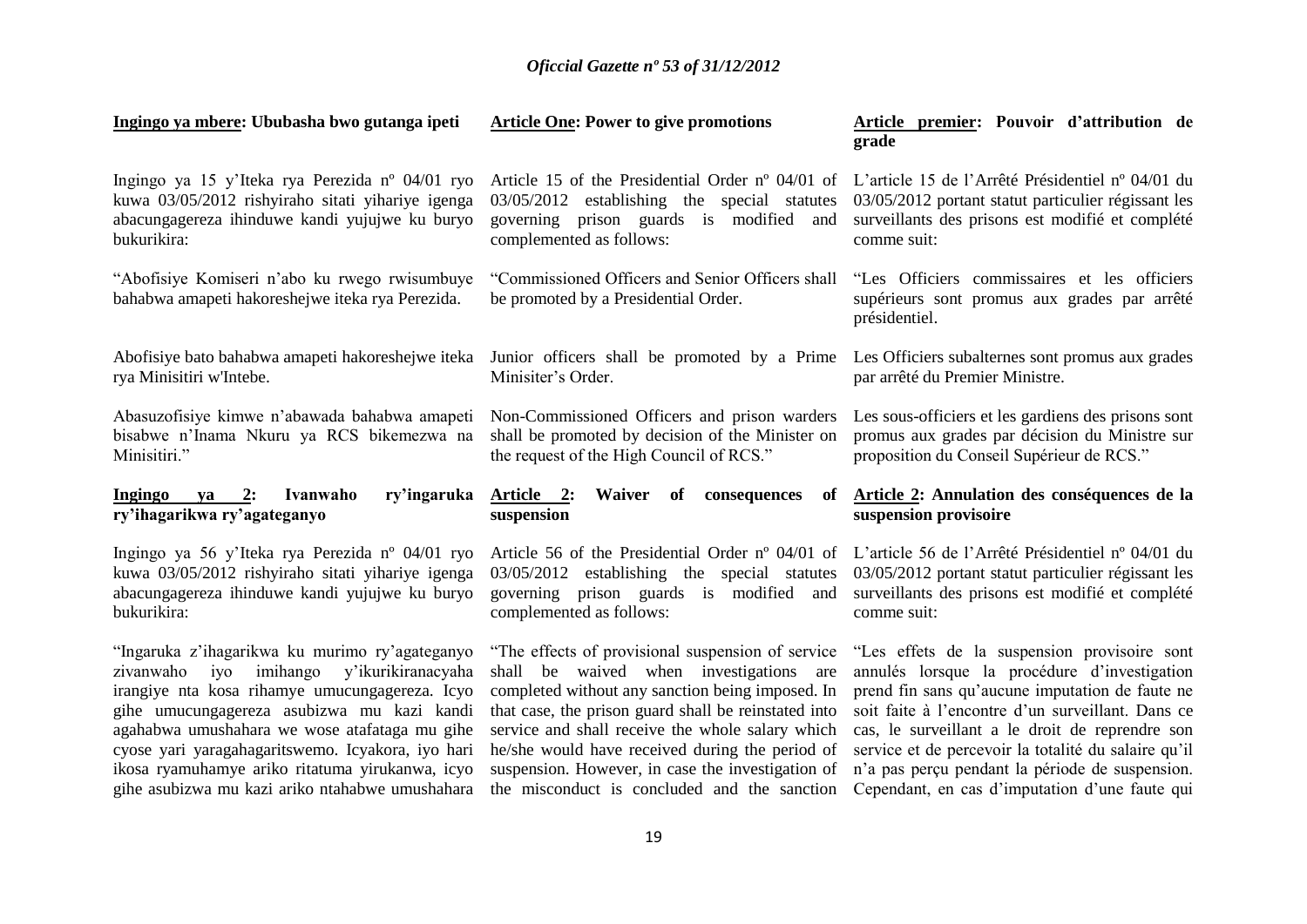we mu gihe yari yaragahagaritswemo."

### **Ingingo ya 3: Kwishyura umushahara**

Ingingo ya 71 y'Iteka rya Perezida nº 04/01 ryo kuwa 03/05/2012 rishyiraho sitati yihariye igenga abacungagereza ihinduwe kandi yujujwe ku buryo bukurikira:

"Umushahara utangwa uko ukwezi gushize. Nta mushahara umucungagereza yongera kubona kuva ku munsi ukurikira uwo yarekeyeho gukora umurimo by'igihe gito cyangwa burundu.

w'abacungagereza."

# **Ingingo ya 4: Inzego zishinzwe kubahiriza iri Article 4: Authorities responsible for the Article 4: Autorités chargées de l'exécution du teka**

Minisitiri w'Intebe, Minisitiri w'Umutekano mu Gihugu na Minisitiri w'Abakozi ba Leta n'Umurimo bashinzwe kubahiriza iri teka.

# **Ingingo ya 5: Ivanwaho ry'ingingo z'amateka Article 5: Repealing provision zinyuranyije n'iri teka**

zinyuranyije na ryo zivanyweho.

imposed cannot result in dismissal, in that case he/she shall be reinstated into service but he/she shall not receive the salary which he/she would have received during the period of suspension."

## **Article 3: Salary payment**

03/05/2012 establishing the special statutes 03/05/2012 portant statut particulier régissant les governing prison guards is modified and surveillants des prisons est modifié et complété complemented as follows:

"The salary shall be paid at the end of each month. A prison guard shall not accrue any salary from the date following the day he/she stops working temporary or definitively.

a Prime Minister Order."

# **implementation of this Order**

Security and the Minister of Public Service and Labour are entrusted with the implementation of this Order.

Ingingo zose z'amateka abanziriza iri kandi All prior provisions contrary to this Order are hereby repealed.

ne porterait pas au renvoi définitif ou à la démission d'office du surveillant, celui-ci a le droit de reprendre son service mais ne perçoit pas les salaires qu'il n'a pas perçus pendant la période de suspension."

### **Article 3: Paiement de salaire**

Article 71 of Presidential Order nº 04/01 of L'article 71 de l'Arrêté Présidentiel nº 04/01 du comme suit:

> "Les salaires sont payés par mois et à terme échu. Tout traitement cesse d'être dû à partir du lendemain du jour où le surveillant cesse de travailler temporairement ou définitivement.

Iteka rya Minisitiri w'Intebe rigena umushahara The salary of prison guards shall be determined by Le salaire des gardiens de prison est déterminé par un arrêté du Premier Ministre."

# **présent arrêté**

The Prime Minister, the Minister of Internal Le Premier Ministre, le Ministre de la Sécurité Intérieure et le Ministre de la fonction publique et du travail sont chargés de l'exécution du présent arrêté.

## **Article 5: Disposition abrogatoire**

Toutes les dispositions réglementaires antérieures contraires au présent arrêté sont abrogées.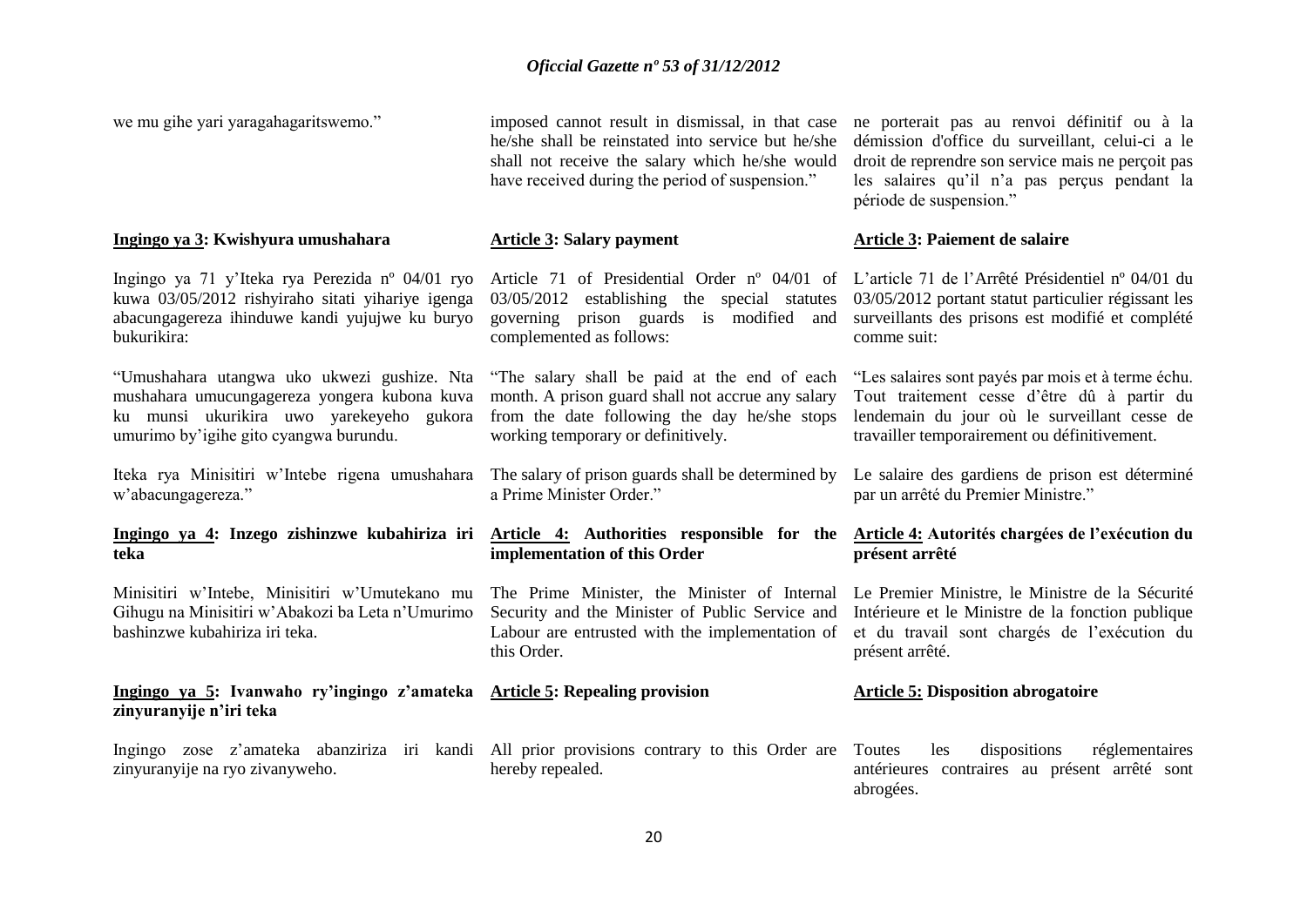| Ingingo ya 6: Igihe iteka ritangira gukurikizwa                                                                                                                                                                                                                                         | <b>Article 6: Commencement</b>                                                                                            | Article 6: Entrée en vigueur                             |
|-----------------------------------------------------------------------------------------------------------------------------------------------------------------------------------------------------------------------------------------------------------------------------------------|---------------------------------------------------------------------------------------------------------------------------|----------------------------------------------------------|
| Iri teka<br>ritangira<br>ritangarijweho mu Igazeti ya Leta ya Repubulika publication in the Official Gazette of the Republic publication au Journal Officiel de la République<br>y'u Rwanda. Agaciro karyo gahera kuwa of Rwanda. It shall take effect as of 31/10/2012.<br>31/10/2012. | gukurikizwa ku munsi This Order shall come into force on the date of its Le présent arrêté entre en vigueur le jour de sa | du Rwanda. Il sort ses effets à partir du<br>31/10/2012. |
| Kigali, kuwa 05/12/2012                                                                                                                                                                                                                                                                 | Kigali, on 05/12/2012                                                                                                     | Kigali, le 05/12/2012                                    |

**(sé) KAGAME Paul** Perezida wa Repubulika

**(sé) Dr HABUMUREMYI Pierre Damien** Minisitiri w'Intebe

**Dr HABUMUREMYI Pierre Damien** Prime Minister

**(sé)**

**(sé) KAGAME Paul** President of the Republic

# **Dr HABUMUREMYI Pierre Damien** Premier Ministre

**Vu et scellé du Sceau de la République:**

**Bibonywe kandi bishyizweho Ikirango cya Repubulika:**

**(sé) KARUGARAMA Tharcisse** Minister of Justice / Attorney General

**(sé) KARUGARAMA Tharcisse**

Ministre de la Justice /Garde des Sceaux

**ITEKA RYA MINISITIRI W'INTEBE N° 98/03 PRIME MINISTER'S ORDER N° 98/03 OF ARRETE DU PREMIER MINISTRE N° 98/03**

**(sé) KAGAME Paul**

Président de la République

**(sé)**

# **Seen and sealed with the Seal of the Republic:**

**(sé)**

**KARUGARAMA Tharcisse** Minisitiri w'Ubutabera / Intumwa Nkuru ya Leta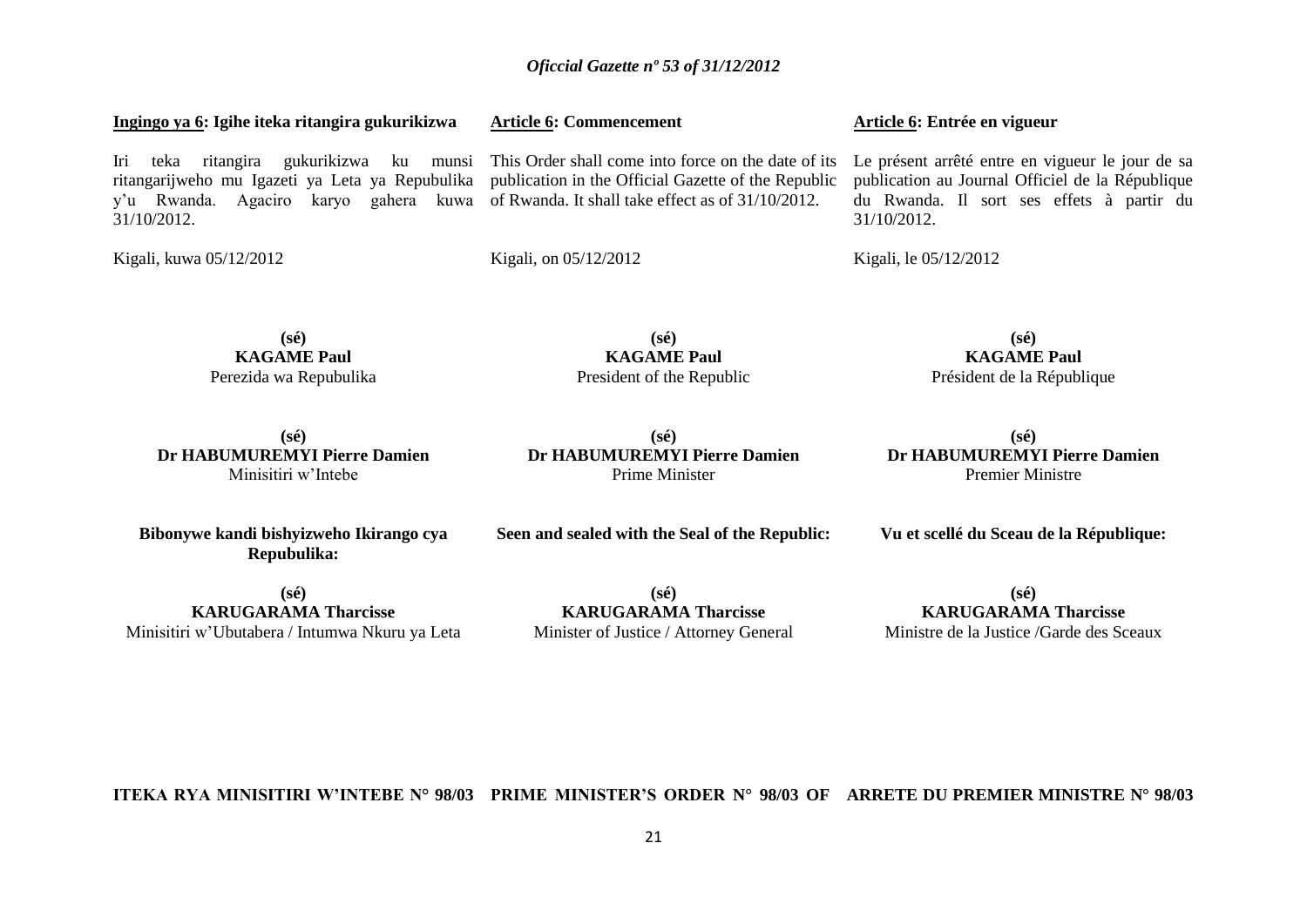#### **RYO KUWA 13/12/2012 RISHYIRAHO 13/12/2012 APPOINTING A SENIOR STAFF DU 13/12/2012 PORTANT NOMINATION UMUYOBOZI MUKURU D'UN CADRE SUPERIEUR**

| <b>ISHAKIRO</b>                                                                             | <b>TABLE OF CONTENTS</b>                                                   | <b>TABLE DES MATIERES</b>                                         |
|---------------------------------------------------------------------------------------------|----------------------------------------------------------------------------|-------------------------------------------------------------------|
| Ingingo ya mbere: Ishyirwaho                                                                | <b>Article One: Appointment</b>                                            | <b>Article premier: Nomination</b>                                |
| Ingingo ya 2: Abashinzwe kubahiriza iri teka                                                | Article 2: Authorities responsible for the<br>implementation of this Order | Article 2: Autorités chargées de l'exécution du<br>présent arrêté |
| Ingingo ya 3: Ivanwaho ry'ingingo zinyuranyije Article 3: Repealing provision<br>n'iri teka |                                                                            | <b>Article 3: Disposition abrogatoire</b>                         |
| Ingingo ya 4: Igihe iteka ritangira gukurikizwa                                             | <b>Article 4: Commencement</b>                                             | Article 4: Entrée en vigueur                                      |

# **ITEKA RYA MINISITIRI W'INTEBE N° 98/03 PRIME MINISTER'S ORDER N° 98/03 OF ARRETE DU PREMIER MINISTRE N° 98/03**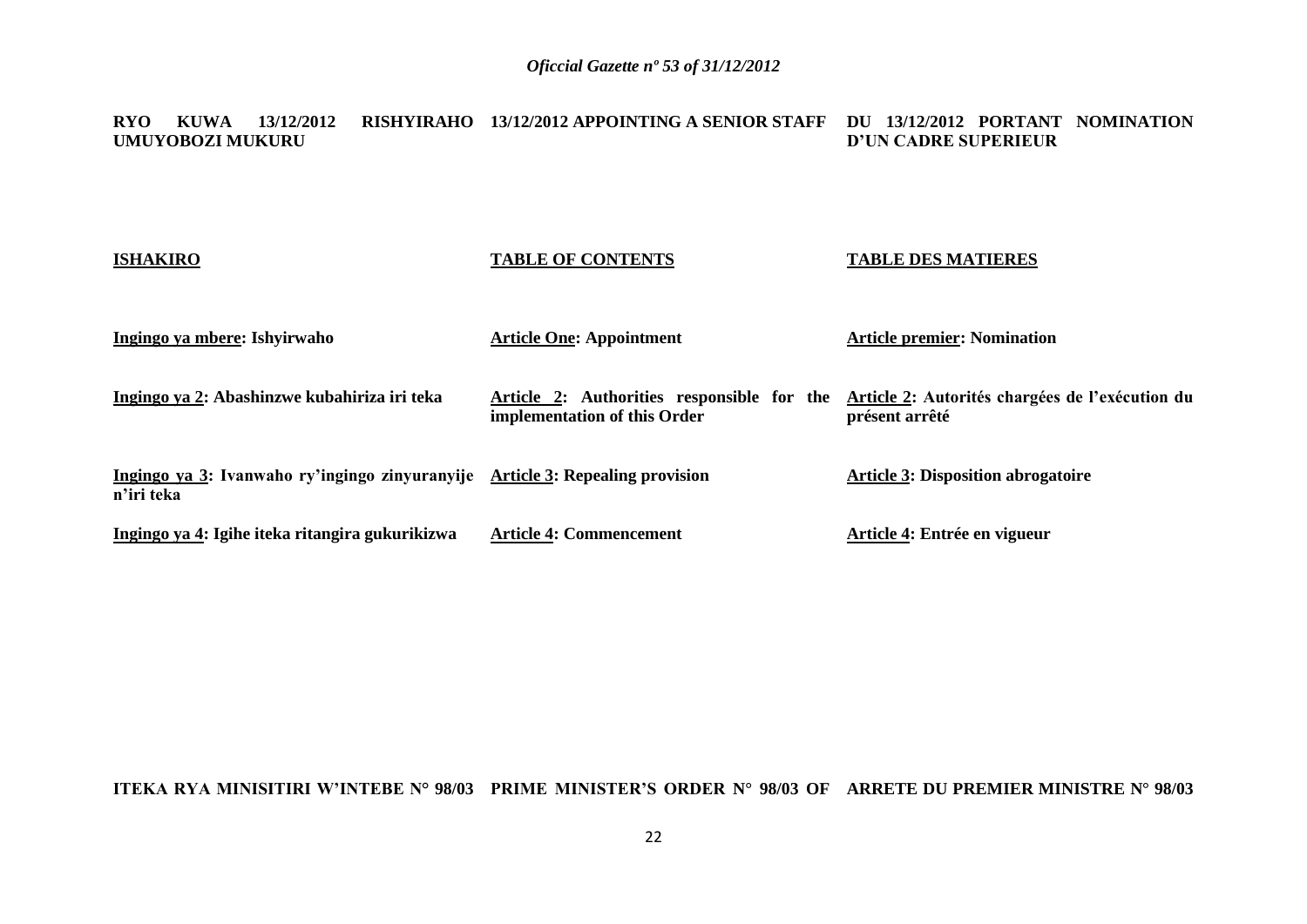#### **RYO KUWA 13/12/2012 RISHYIRAHO 13/12/2012 APPOINTING A SENIOR STAFF DU 13/12/2012 PORTANT NOMINATION UMUYOBOZI MUKURU D'UN CADRE SUPERIEUR**

| <b>Minisitiri w'Intebe;</b>                                                                                                                                                                     | <b>The Prime Minister;</b>                                                                                                                   | <b>Le Premier Ministre;</b>                                                                                                                     |
|-------------------------------------------------------------------------------------------------------------------------------------------------------------------------------------------------|----------------------------------------------------------------------------------------------------------------------------------------------|-------------------------------------------------------------------------------------------------------------------------------------------------|
| Ashingiye ku Itegeko Nshinga rya Repubulika y'u<br>Rwanda ryo kuwa 04 Kamena 2003, nk'uko<br>ryavuguruwe kugeza ubu, cyane cyane mu ngingo<br>zaryo, iya 118, iya 121 n'iya 201;                | Pursuant to the Constitution of the Republic of<br>Rwanda of 04 June 2003, as amended to date,<br>especially in Articles 118, 121, and 201   | Vu la Constitution de la République du Rwanda<br>du 04 juin 2003, telle que révisée à ce jour,<br>spécialement en ses articles 118, 121 et 201; |
| Ashingiye ku Itegeko n° 22/2002 ryo kuwa<br>09/07/2002 rishyiraho Sitati Rusange igenga<br>Abakozi ba Leta n'inzego z'imirimo ya Leta, cyane<br>cyane mu ngingo zaryo, iya 17, iya 24 n'iya 35; | Pursuant to Law $n^{\circ}$ 22/2002 of 09/07/2002 on<br>General Statutes for Rwanda Public Service,<br>especially in Articles 17, 24 and 35; | Vu la Loi nº 22/2002 du 09/07/2002 portant Statut<br>Général de la Fonction Publique Rwandaise,<br>spécialement en ses articles 17, 24, 35;     |
| Bisabwe na Minisitiri w'Ubucuruzi n'Inganda;                                                                                                                                                    | On proposal by the Minister of Trade and<br>Industry;                                                                                        | Sur proposition du Ministre du Commerce et de<br>l'Industrie;                                                                                   |
| Inama y'Abaminisitiri yateranye kuwa 31/08/2012<br>imaze kubisuzuma no kubyemeza;                                                                                                               | After consideration and approval by the Cabinet,<br>in its session of $31/08/2012$ ;                                                         | Après examen et adoption par le Conseil des<br>Ministres en sa séance du 31/08/2012;                                                            |
| <b>ATEGETSE:</b>                                                                                                                                                                                | <b>HEREBY ORDERS:</b>                                                                                                                        | <b>ARRETE:</b>                                                                                                                                  |
| Ingingo ya mbere: Ishyirwaho                                                                                                                                                                    | <b>Article One: Appointment</b>                                                                                                              | <b>Article premier: Nomination</b>                                                                                                              |
| Bwana NKURUNZIZA Mark agizwe Umuyobozi<br>Mukuru (CFO) ushinzwe imari mu Rwego<br>rushinzwe Iterambere mu Rwanda (RDB).                                                                         | Financial<br>Officer<br>(CFO)<br>in<br>Development Board (RDB).                                                                              | Mr NKURUNZIZA Mark is appointed as Chief Mr NKURUNZIZA Mark est nommé Chef<br>Rwanda Financier à l'Office du Développement au<br>Rwanda (RDB).  |
| Ingingo ya 2: Abashinzwe kubahiriza iri teka                                                                                                                                                    |                                                                                                                                              | Article 2: Authorities responsible for the Article 2: Autorités chargées de l'exécution du                                                      |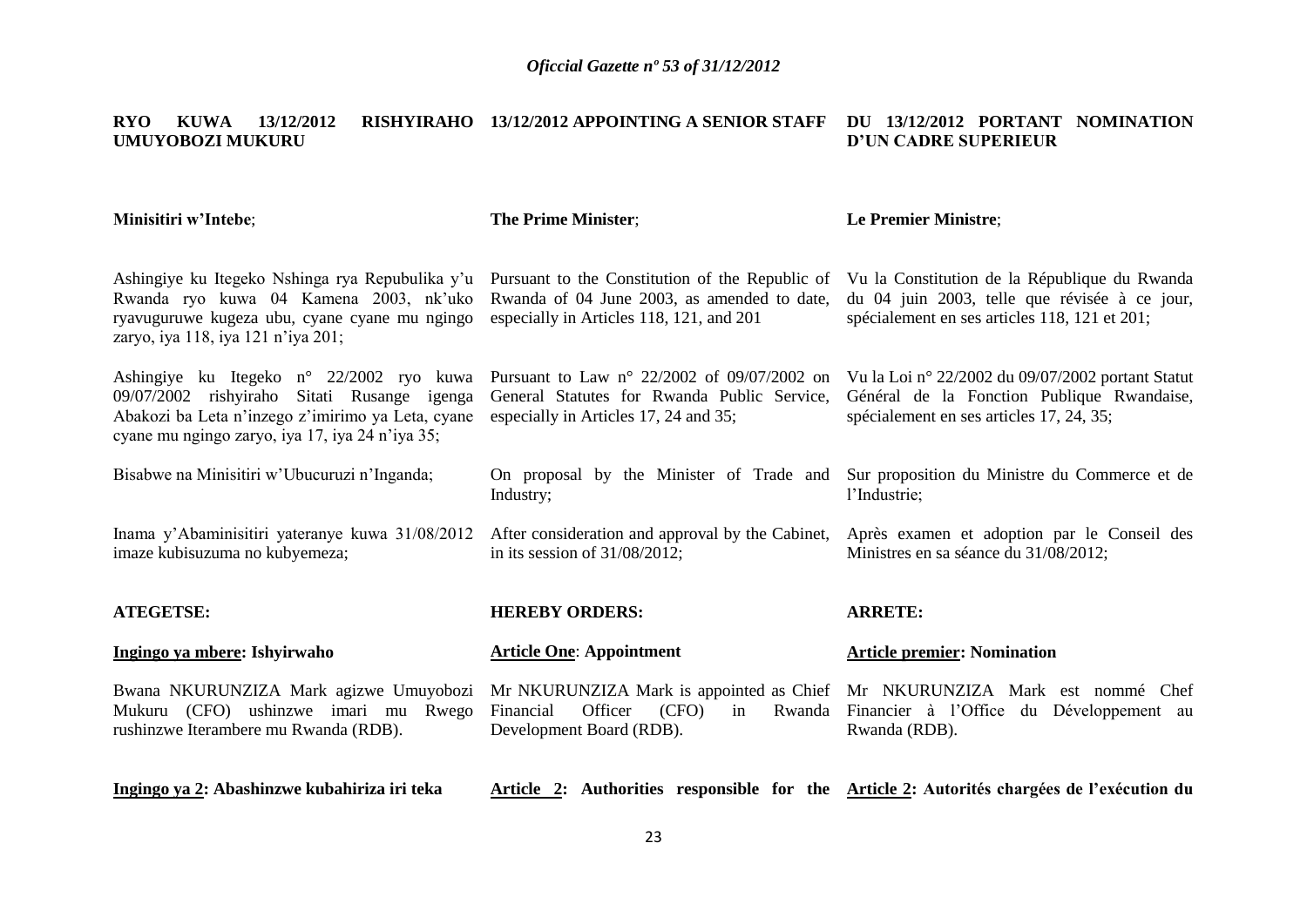|                                                                                                                                                                                                                                                                                                            | implementation of this Order                                                              | présent arrêté                                                                                                                                                                                                                                                                                           |
|------------------------------------------------------------------------------------------------------------------------------------------------------------------------------------------------------------------------------------------------------------------------------------------------------------|-------------------------------------------------------------------------------------------|----------------------------------------------------------------------------------------------------------------------------------------------------------------------------------------------------------------------------------------------------------------------------------------------------------|
| Minisitiri<br>w'Abakozi ba Leta n'Umurimo na Minisitiri<br>w'Imari n'Igenamigambi basabwe kubahiriza iri Finance and Economic Planning are entrusted<br>teka.                                                                                                                                              | of Public Service and Labor and the Minister of<br>with the implementation of this Order. | w'Ubucuruzi n'Inganda, Minisitiri The Minister of Trade and Industry, the Minister Le Ministre du Commerce et de l'Industrie, le<br>Ministre de la Fonction Publique et du Travail et<br>le Ministre des Finances et de la Planification<br>Economique sont chargés de l'exécution du<br>présent arrêté. |
| Ingingo ya 3: Ivanwaho ry'ingingo zinyuranyije Article 3: Repealing provision<br>n'iri teka                                                                                                                                                                                                                |                                                                                           | <b>Article 3: Disposition abrogatoire</b>                                                                                                                                                                                                                                                                |
| Ingingo zose z'amateka abanziriza iri zinyuranyije All prior provisions contrary to this Order are<br>na ryo zivanyweho.                                                                                                                                                                                   | hereby repealed.                                                                          | Toutes les dispositions antérieures contraires au<br>présent arrêté sont abrogées.                                                                                                                                                                                                                       |
| Ingingo ya 4: Igihe iri teka ritangira gukurikizwa Article 4: Commencement                                                                                                                                                                                                                                 |                                                                                           | Article 4: Entrée en vigueur                                                                                                                                                                                                                                                                             |
| Iri<br>teka<br>ritangarijweho mu Igazeti ya Leta ya Repubulika its publication in the Official Gazette of the publication au Journal Officiel de la République<br>y'u Rwanda. Agaciro karyo gahera kuwa Republic of Rwanda. It takes effect as of du Rwanda. Il sort ses effets à partir du<br>31/08/2012. | 31/08/2012.                                                                               | ritangira gukurikizwa ku munsi This Order shall come into force on the date of Le présent arrêté entre en vigueur le jour de sa<br>31/08/2012.                                                                                                                                                           |
| Kigali, kuwa 13/12/2012                                                                                                                                                                                                                                                                                    | Kigali, on 13/12/2012                                                                     | Kigali, le 13/12/2012                                                                                                                                                                                                                                                                                    |

**(sé)**

**(sé)**

**(sé)**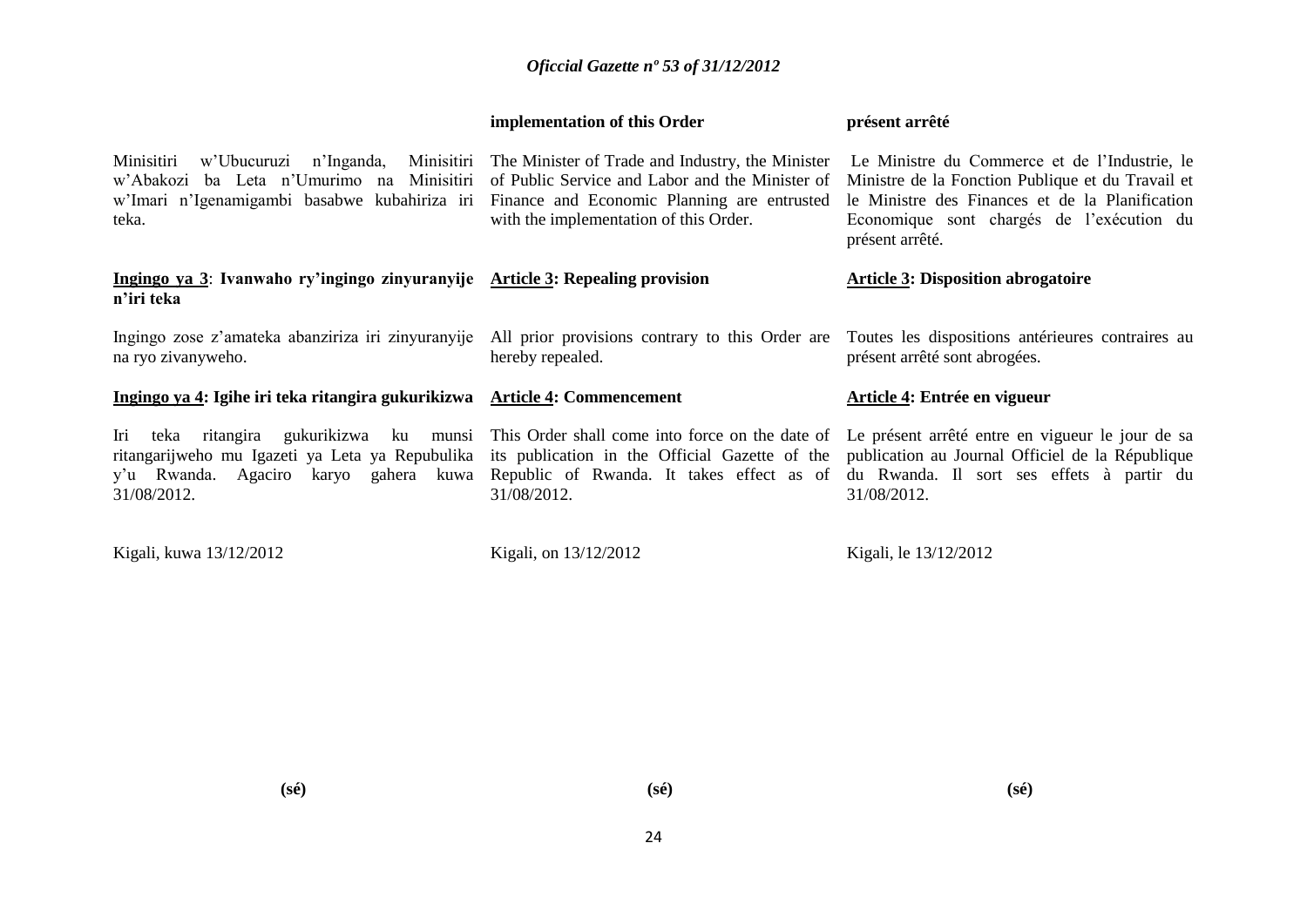**Dr HABUMUREMYI Pierre Damien**

Minisitiri w'Intebe

**Dr HABUMUREMYI Pierre Damien** Prime Minister

**Dr HABUMUREMYI Pierre Damien** Premier Ministre

**(sé)**

**KANIMBA François** Minisitiri w'Ubucuruzi n'Inganda **(sé)**

**KANIMBA François** Minister of Trade and Industry

**KANIMBA François** Ministre du Commerce et de l'Industrie

**Vu et scellé du Sceau de la République:**

**(sé)**

**Bibonywe kandi bishyizweho Ikirango cya Repubulika:**

**Seen and sealed with the Seal of the Republic:**

**(sé)**

**(sé)**

**KARUGARAMA Tharcisse** Minisitiri w'Ubutabera/Intumwa Nkuru ya Leta

**KARUGARAMA Tharcisse** Minister of Justice/Attorney General

**(sé)**

**KARUGARAMA Tharcisse** Ministre de la Justice/Garde des Sceaux

**ITEKA RYA MINISITIRI W'INTEBE N° PRIME MINISTER'S ORDER N° 99/03 OF ARRETE DU PREMIER MINISTRE N° 99/03**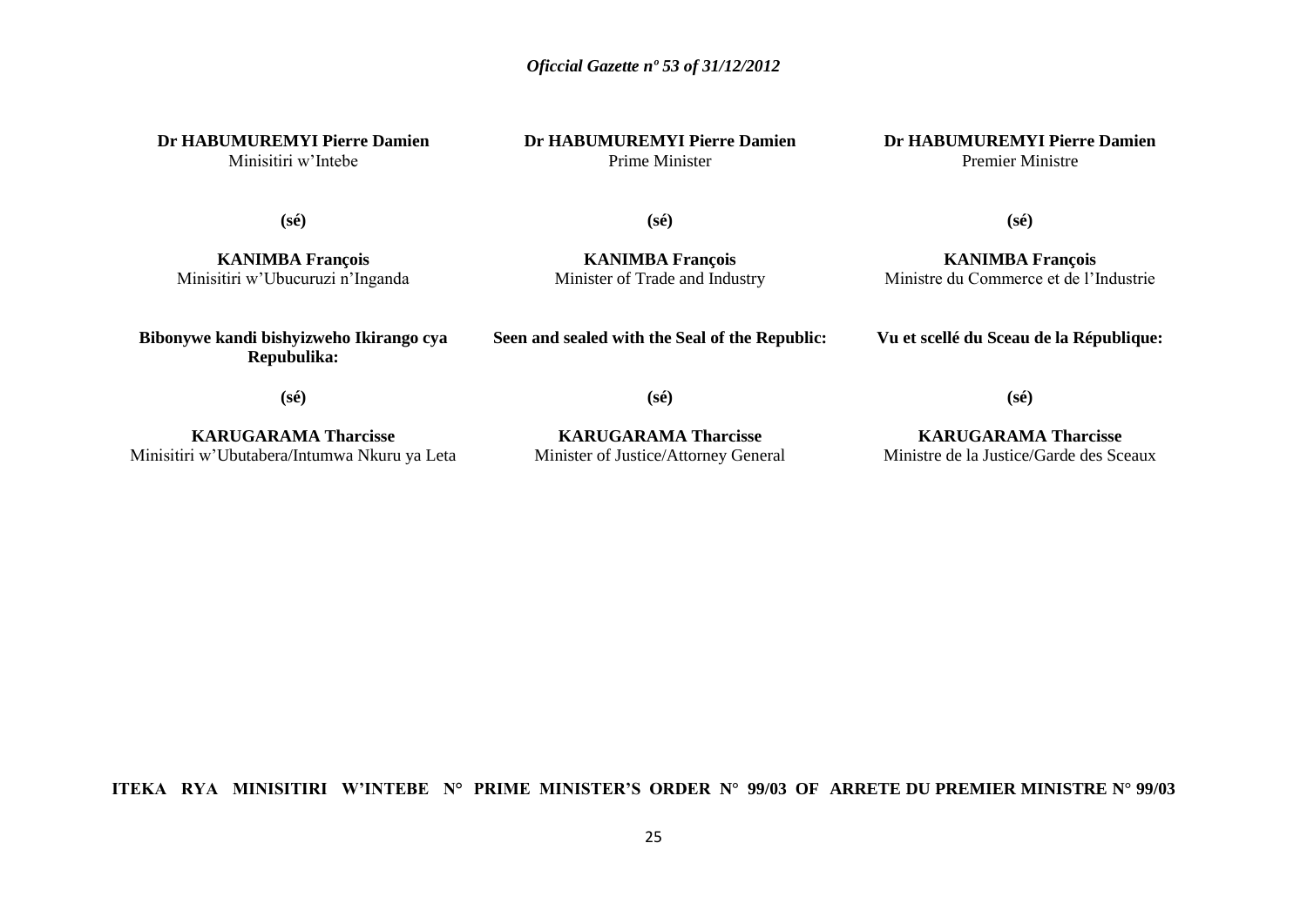#### **99/03 RYO KUWA 13/12/2012 RISEZERERA 13/12/2012 ON REDUNDANCY DISMISSAL DU 13/12/2012 PORTANT DEMISSION UMUKOZI WA LETA OF A CIVIL SERVANT D'UN AGENT DE L'ETAT**

| <b>ISHAKIRO</b>                                                          | <b>TABLE OF CONTENTS</b>                                                   | <b>TABLE DES MATIERES</b>                                         |
|--------------------------------------------------------------------------|----------------------------------------------------------------------------|-------------------------------------------------------------------|
| Ingingo ya mbere: Icyo iri teka rigamije                                 | <b>Article One: Purpose of this Order</b>                                  | Article premier: Objet du présent arrêté                          |
| Ingingo ya 2 : Gusezererwa ku kazi                                       | <b>Article 2: Redundancy dismissal</b>                                     | <b>Article 2: Démission</b>                                       |
| <u> Ingingo ya 3</u> : Abashinzwe kubahiriza<br>iri teka                 | Article 3: Authorities responsible for the<br>implementation of this Order | Article 3: Autorités chargées de l'exécution du<br>présent arrêté |
| Ingingo ya 4 : Ivanwaho ry'ingingo<br>zinyuranyije n'iri teka            | <b>Article 4: Repealing provision</b>                                      | <b>Article 4: Disposition abrogatoire</b>                         |
| Ingingo ya 5 : Igihe iteka ritangira gukurikizwa Article 5: Commencement |                                                                            | Article 5: Entrée en vigueur                                      |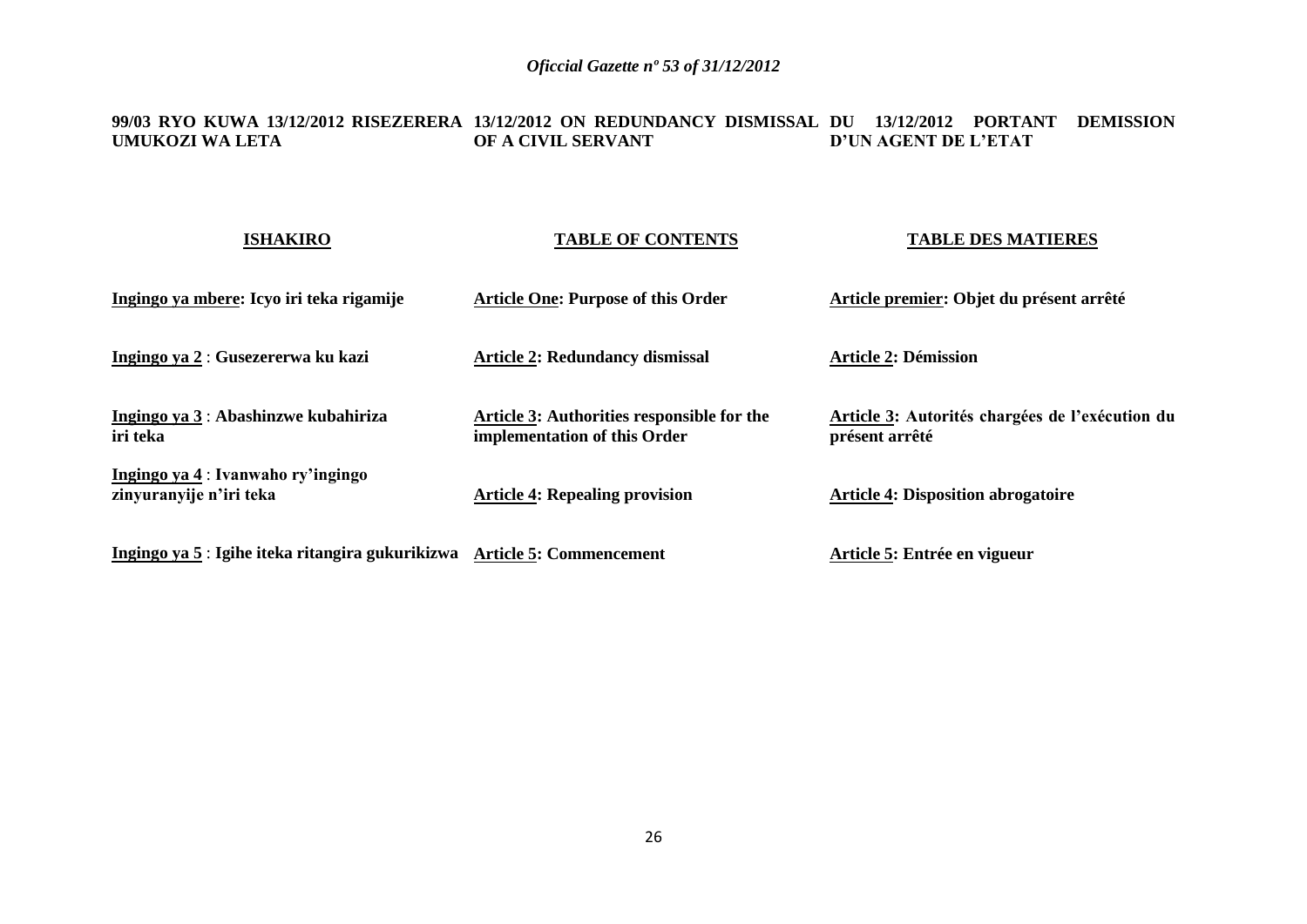#### **ITEKA RYA MINISITIRI W'INTEBE N° 99/03 PRIME MINISTER'S ORDER N° 99/03 OF ARRETE DU PREMIER MINISTRE N° 99/03 RYO KUWA 13/12/2012 RISEZERERA 13/12/2012 ON REDUNDANCY DISMISSAL DU 13/12/2012 PORTANT DEMISSION D'UN UMUKOZI WA LETA OF A CIVIL SERVANT AGENT DE L'ETAT**

| Minisitiri w'Intebe,                                                                                                                            | The Prime Minister,                                                                                                                                                                                                                               | Le Premier Ministre,                                                                                                                                                                                                                                                                                                                                                                                                                             |
|-------------------------------------------------------------------------------------------------------------------------------------------------|---------------------------------------------------------------------------------------------------------------------------------------------------------------------------------------------------------------------------------------------------|--------------------------------------------------------------------------------------------------------------------------------------------------------------------------------------------------------------------------------------------------------------------------------------------------------------------------------------------------------------------------------------------------------------------------------------------------|
| zaryo iya 118, iya 119, iya 120, iya 121 n'iya 201;                                                                                             |                                                                                                                                                                                                                                                   | Ashingiye ku Itegeko Nshinga rya Repubulika y'u Pursuant to the Constitution of the Republic of Vu la Constitution de la République du Rwanda du<br>Rwanda ryo ku wa 04 Kamena 2003 nk'uko Rwanda of 04 June 2003, as amended to date, 04 juin 2003, telle que révisée à ce jour,<br>ryavuguruwe kugeza ubu, cyane cyane mu ngingo especially in Articles 118, 119, 120, 121 and 201; spécialement en ses articles 118, 119, 120, 121 et<br>201; |
| Abakozi ba Leta n'inzego z'imirimo ya Leta, cyane especially in Articles 119, 120 and 121;<br>cyane mu ngingo zaryo iya 119, iya 120 n'iya 121; | 09/07/2002 rishyiraho Sitati rusange igenga General Statutes for Rwanda Public Service, Général de la Fonction Publique, spécialement en                                                                                                          | Ashingiye ku Itegeko n° 22/2002 ryo kuwa Pursuant to Law n° 22/2002 of 09/07/2002 on Vu la Loi n° 22/2002 du 09/07/2002 portant Statut<br>ses articles 119,120 et 121;                                                                                                                                                                                                                                                                           |
| y'Ubuyobozi Abakozi bo mu Butegetsi bwite bwa administration;<br>Leta;                                                                          | Asubiye ku Iteka rya Minisitiri w'Intebe nº 04/02 Reviewing the Prime Minister's Order nº 04/02 of Revu l'Arrêté du Premier Ministre nº 04/02 du<br>ryo ku wa 07/03/1996 rishyira mu mirimo 07/03/1996 appointing directors in central 07/03/1996 | portant<br>commissionnement<br>et<br>affectation d'agents des cadres de l'administration<br>centrale;                                                                                                                                                                                                                                                                                                                                            |
| yateranye kuwa 03/01/2003 imaze kubisuzuma no session of 03/01/2003;<br>kubyemeza;                                                              | Ashingiye ku byemezo by'Inama y'Abaminisitiri Considering resolutions of the Cabinet in its Vu les décisions du Conseil des Ministres en sa                                                                                                       | séance du 03/01/2003;                                                                                                                                                                                                                                                                                                                                                                                                                            |
| <b>ATEGETSE:</b>                                                                                                                                | <b>HEREBY ORDERS:</b>                                                                                                                                                                                                                             | <b>ARRETE:</b>                                                                                                                                                                                                                                                                                                                                                                                                                                   |
| Ingingo ya mbere: Icyo iri teka rigamije                                                                                                        | <b>Article One: Purpose of this Order</b>                                                                                                                                                                                                         | Article premier : Objet du présent arrêté                                                                                                                                                                                                                                                                                                                                                                                                        |
| Iri teka risezerera ku kazi umukozi wa Leta.                                                                                                    | redundancy.                                                                                                                                                                                                                                       | This Order shall dismiss a civil servant for Le présent arrêté porte démission d'un agent de<br>l'Etat.                                                                                                                                                                                                                                                                                                                                          |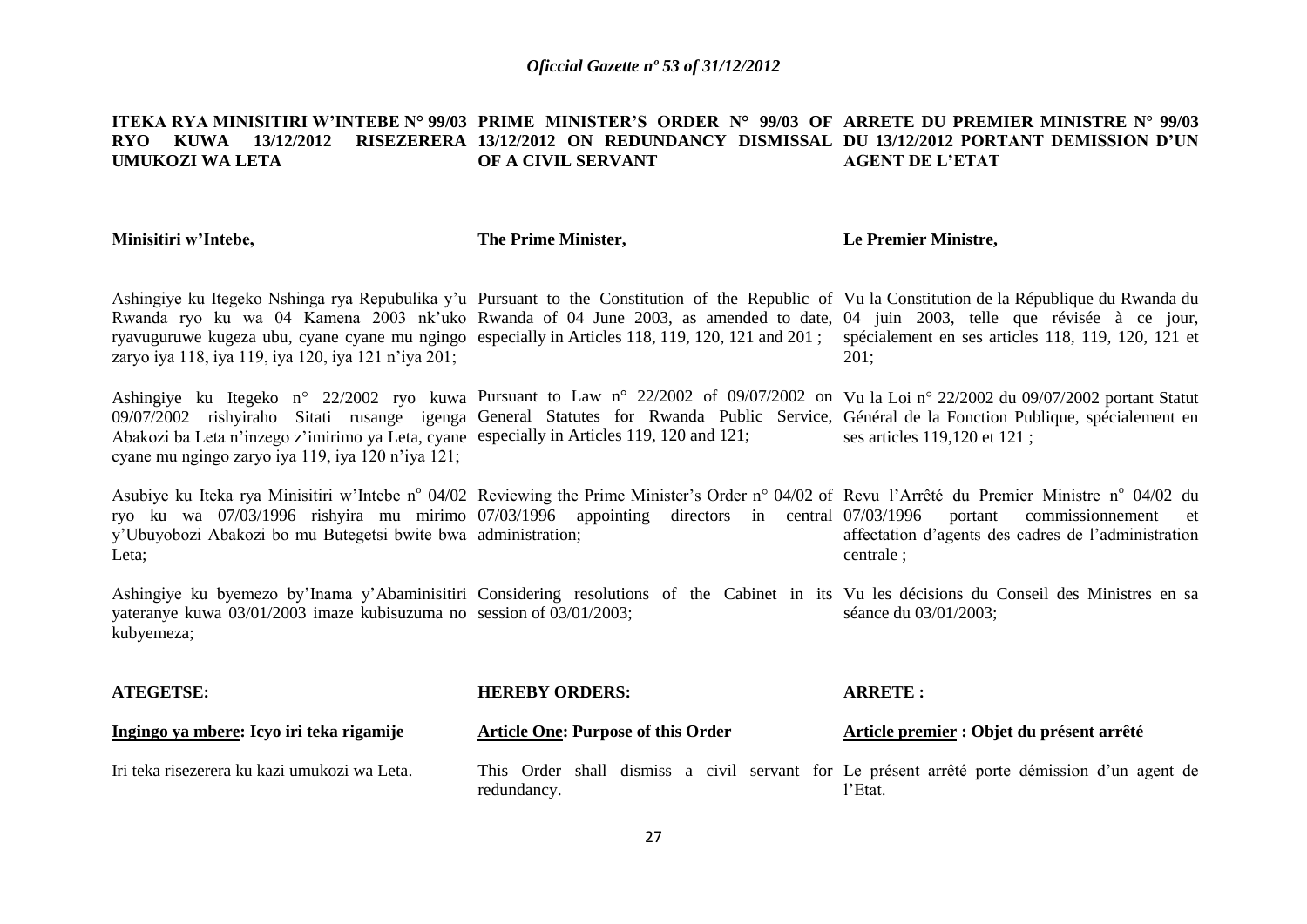| Ingingo ya 2: Gusezererwa ku kazi                                                                                                           | <b>Article 2: Redundancy dismissal</b>                                                                                                                                                                                                                                                                                                     | <b>Article 2 : Démission</b>                                                                                              |
|---------------------------------------------------------------------------------------------------------------------------------------------|--------------------------------------------------------------------------------------------------------------------------------------------------------------------------------------------------------------------------------------------------------------------------------------------------------------------------------------------|---------------------------------------------------------------------------------------------------------------------------|
| Bwana<br>RUBONEKA Antoine,<br>w'Intebe asezerewe mu bakozi ba Leta kubera Minister is dismissed on redundancy grounds.<br>ibura ry'umurimo. | Umuyobozi Mr. RUBONEKA Antoine,<br>Director<br>ushinzwe iby'ubuyobozi muri Serivisi za Minisitiri Administrative Affairs in the Office of the Prime Affaires Administratives dans les Services du                                                                                                                                          | for Monsieur RUBONEKA Antoine, Directeur des<br>Premier Ministre, est démis des agents de l'Etat<br>pour manque d'emploi. |
| Ingingo ya 3: Abashinzwe kubahiriza iri teka                                                                                                | <b>Article 3: Authorities responsible for the</b><br>implementation of this Order                                                                                                                                                                                                                                                          | Article 3 : Autorités chargées de l'exécution du<br>présent arrêté                                                        |
| kubahiriza iri teka.                                                                                                                        | Minisitiri w'Abakozi ba Leta n'Umurimo na The Minister of Public Service and Labour and the Le Ministre de la Fonction Publique et du Travail<br>Minisitiri w'Imari n'Igenamigambi bashinzwe Minister of Finance and Economic Planning are<br>entrusted with the implementation of this Order.                                             | et le Ministre des Finances et de la Planification<br>Economique sont chargés de l'exécution du présent<br>arrêté.        |
| Ingingo ya 4 : Ivanwaho ry'ingingo<br>zinyuranyije n'iri teka                                                                               | <b>Article 4: Repealing provision</b>                                                                                                                                                                                                                                                                                                      | <b>Article 4 : Disposition abrogatoire</b>                                                                                |
| naryo zivanyweho.                                                                                                                           | Ingingo zose z'amateka abanziriza iri zinyuranye All prior provisions contrary to this Order are Toutes les dispositions antérieures contraires au<br>hereby repealed.                                                                                                                                                                     | présent arrêté sont abrogées.                                                                                             |
| Ingingo ya 5 : Igihe iteka ritangira gukurikizwa Article 5 : Commencement                                                                   |                                                                                                                                                                                                                                                                                                                                            | Article 5 : Entrée en vigueur                                                                                             |
| Iri<br>ritangira<br>gukurikizwa<br>teka<br>y'u Rwanda.<br>Agaciro<br>01/03/2001.                                                            | umunsi This Order shall come into force on the day of its Le présent arrêté entre en vigueur le jour de sa<br>ritangarijweho mu Igazeti ya Leta ya Repubulika publication in the Official Gazette of the Republic publication au Journal Officiel de la République du<br>karyo gahera kuwa of Rwanda. It takes effect as of $01/03/2001$ . | Rwanda. Il sort ses effets à partir du 01/03/2001.                                                                        |

Kigali, ku wa 13/12/2012 Kigali, on 13/12/2012 Kigali, le 13/12/2012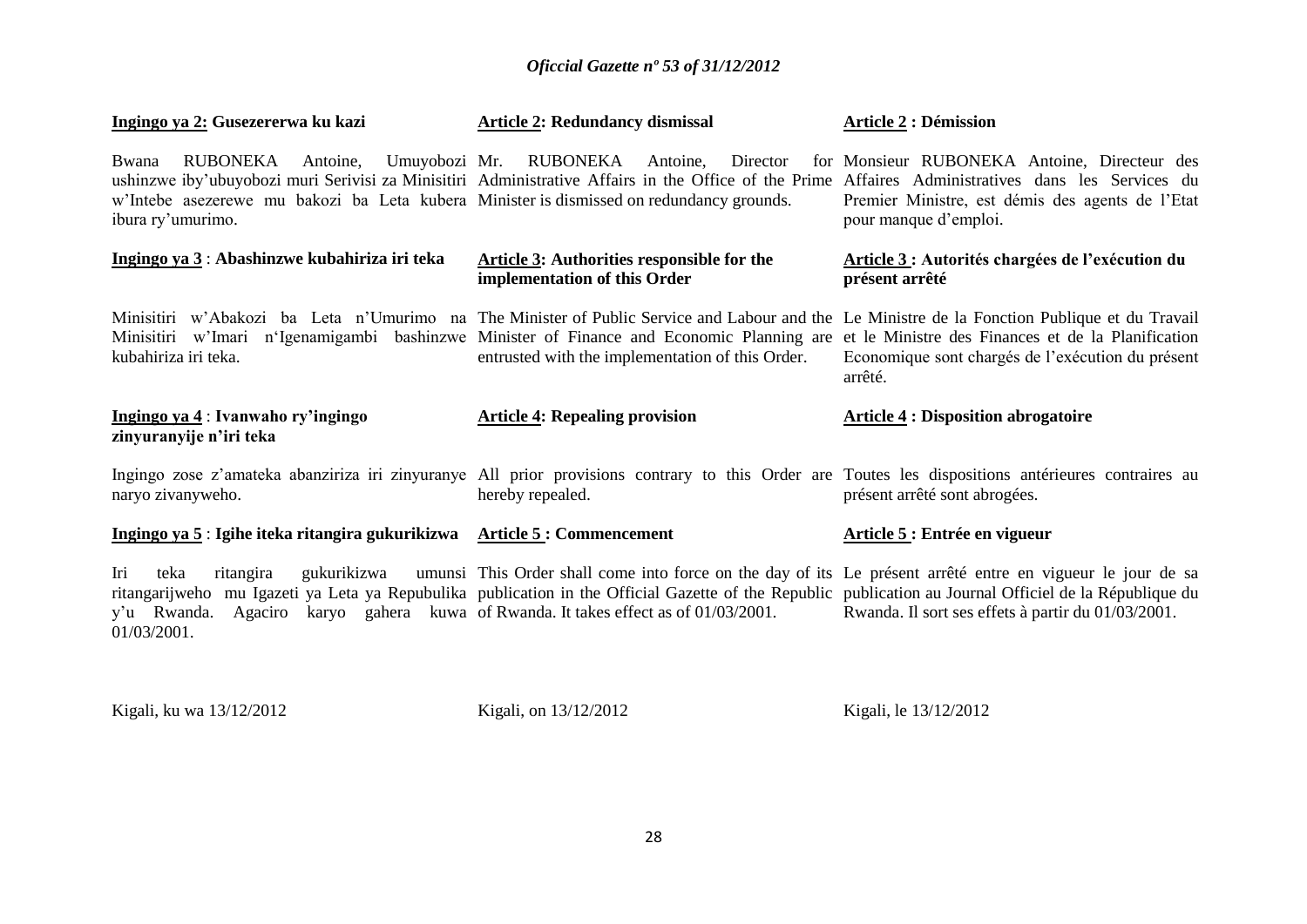**(sé)**

**(sé)**

**Dr. HABUMUREMYI Pierre Damien** Minisitiri w'Intebe

**(sé)**

**MUREKEZI Anastase** Minisitiri w'Abakozi ba Leta n'Umurimo

**Bibonywe kandi bishyizweho Ikirango cya Repubulika:**

**Dr. HABUMUREMYI Pierre Damien** Prime Minister

**Dr. HABUMUREMYI Pierre Damien** Premier Ministre

**(sé)**

**(sé)**

**MUREKEZI Anastase** Minister of Public Service and Labour

**MUREKEZI Anastase** Ministre de la Fonction Publique et du Travail

**(sé)**

**Seen and sealed with the Seal of the Republic:**

**Vu et scellé du Sceau de la République:**

**(sé)**

**KARUGARAMA Tharcisse** Minisitiri w'Ubutabera / Intumwa Nkuru ya Leta **KARUGARAMA Tharcisse**

Minister of Justice / Attorney General

**KARUGARAMA Tharcisse** Ministre de la Justice / Garde des Sceaux

**(sé)**

**(sé)**

29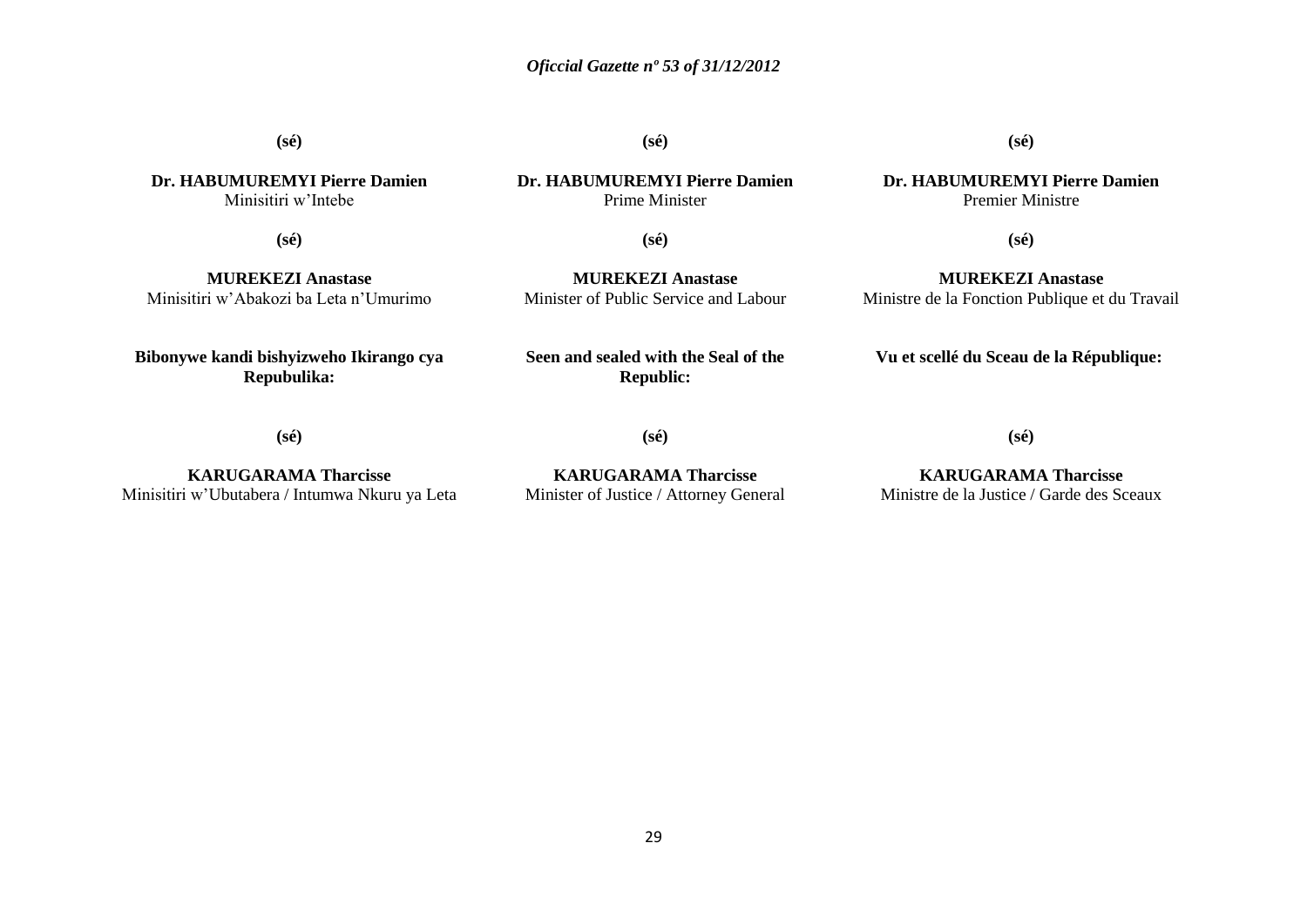#### **ITEKA RYA MINISITIRI W'INTEBE PRIME MINISTER'S ORDER N° 100/03 OF N°100/03 RYO KUWA 13/12/2012 13/12/2012 RELATING TO THE DISMISSAL RISEZERERA NTA MPAKA UMUYOBOZI OF A DIRECTOR DU PREMIER MINISTRE N°100/03 DU 13/12/2012 PORTANT DEMISSION D'OFFICE D'UN DIRECTEUR**

# **ISHAKIRO**

# **TABLE OF CONTENTS**

## **TABLE DES MATIERES**

| Ingingo ya mbere: Gusezerera nta mpaka                                                      | <b>Article One: Dismissal</b>              | Article premier: Démission d'office                                                               |
|---------------------------------------------------------------------------------------------|--------------------------------------------|---------------------------------------------------------------------------------------------------|
| Ingingo ya 2: Abashinzwe kubahiriza iri teka                                                | Article 2:<br>implementation of this Order | Authorities responsible for the Article 2: Autorités chargées de l'exécution du<br>présent arrêté |
| Ingingo ya 3: Ivanwaho ry'ingingo zinyuranyije Article 3: Repealing provision<br>n'iri teka |                                            | <b>Article 3: Disposition abrogatoire</b>                                                         |
| Ingingo ya 4: Igihe iri teka ritangira<br>gukurikizwa                                       | <b>Article 4: Commencement</b>             | Article 4: Entrée en vigueur                                                                      |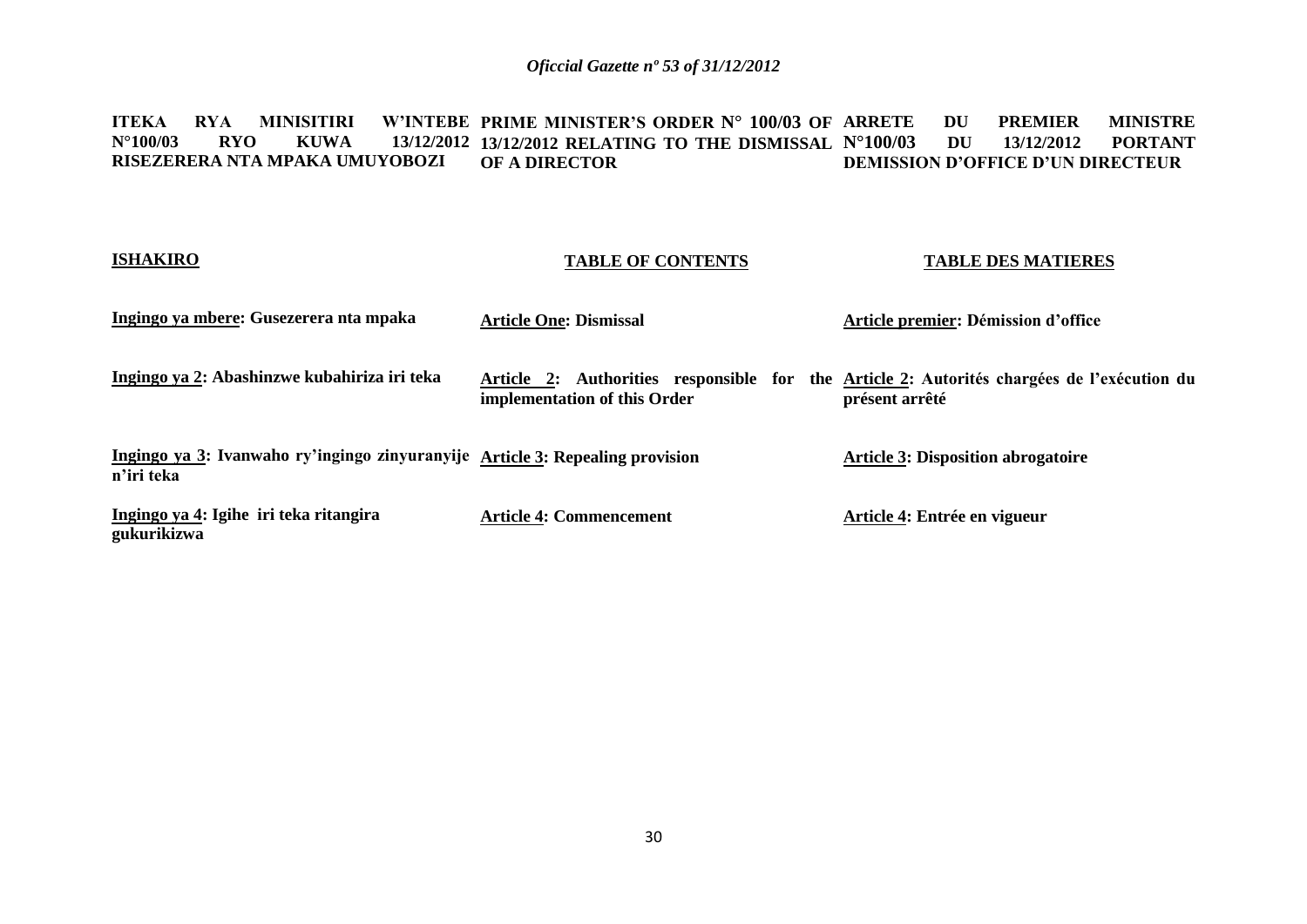### **ITEKA RYA MINISITIRI W'INTEBE PRIME MINISTER'S ORDER N° 100/03 OF ARRETE DU PREMIER MINISTRE N°100/03 N°100/03 RYO KUWA 13/12/2012 13/12/2012 RELATING TO THE DISMISSAL DU 13/12/2012 PORTANT DEMISSION RISEZERERA NTA MPAKA UMUYOBOZI OF A DIRECTOR D'OFFICE D'UN DIRECTEUR**

| Minisitiri w'Intebe,                                                                                                                                                                                                                    | The Prime Minister,                                                                                                                                                                                                               | Le Premier Ministre,                                                                                                                                |
|-----------------------------------------------------------------------------------------------------------------------------------------------------------------------------------------------------------------------------------------|-----------------------------------------------------------------------------------------------------------------------------------------------------------------------------------------------------------------------------------|-----------------------------------------------------------------------------------------------------------------------------------------------------|
| Ashingiye ku Itegeko Nshinga rya Repubulika y'u Pursuant to the Constitution of the Republic of<br>Rwanda ryo kuwa 04 Kamena 2003 nk'uko<br>ryavuguruwe kugeza ubu, cyane cyane mu ngingo<br>zaryo iya 118, iya 119, iya 121 n'iya 201; | Rwanda of 04 June 2003, as amended to date<br>especially in Articles 118, 119, 121 and 201;                                                                                                                                       | Vu la Constitution de la République du Rwanda<br>du 04 juin 2003 telle que révisée à ce jour,<br>spécialement en ses articles 118, 119, 121 et 201; |
| 09/07/2002 rishyiraho Sitati Rusange igenga<br>abakozi ba Leta n'inzego z'imirimo ya Leta, cyane<br>cyane mu ngingo zaryo iya 119, 120 n'iya 121;                                                                                       | Ashingiye ku Itegeko n° 22/2002 ryo kuwa Pursuant to Law n° 22/2002 of 09/07/2002 on Vu la Loi n° 22/2002 du 09/07/2002 portant Statut<br>General Statutes for Rwanda Public service,<br>especially in Articles 119, 120 and 121; | Général de la Fonction Publique Rwandaise,<br>spécialement en ses articles 119, 120 et 121;                                                         |
| Bisabwe na Minisitiri w'Abakozi ba Leta<br>n'Umurimo;                                                                                                                                                                                   | On proposal by the Minister of Public Service and<br>Labour;                                                                                                                                                                      | Sur proposition du Ministre de la Fonction<br>Publique et du Travail;                                                                               |
| y'Abaminisitiri yo kuwa 10/08/2012;                                                                                                                                                                                                     | Bimaze gusuzumwa no kwemezwa n'Inama After consideration and approval by Cabinet in its Après examen et adoption par le Conseil des<br>session of 10/08/2012;                                                                     | Ministres en sa séance du 10/08/2012;                                                                                                               |
| <b>ATEGETSE:</b>                                                                                                                                                                                                                        | <b>HEREBY ORDERS:</b>                                                                                                                                                                                                             | <b>ARRETE:</b>                                                                                                                                      |
| Ingingo ya mbere: Gusezererwa nta mpaka                                                                                                                                                                                                 | <b>Article One: Dismissal</b>                                                                                                                                                                                                     | <b>Article premier: Démission d'office</b>                                                                                                          |
| Bwana KARANGWA Eugène wari Umuyobozi<br>Ushinzwe ICT muri Minisiteri y'Uburezi,<br>asezerewe nta mpaka kuri uwo mwanya.                                                                                                                 | Mr KARANGWA Eugène Director of ICT in the Monsieur KARANGWA Eugène Directeur de<br>Ministry of Education is hereby dismissed from l'ICT au Ministère de l'Education est démis<br>his post.                                        | d'office de son poste.                                                                                                                              |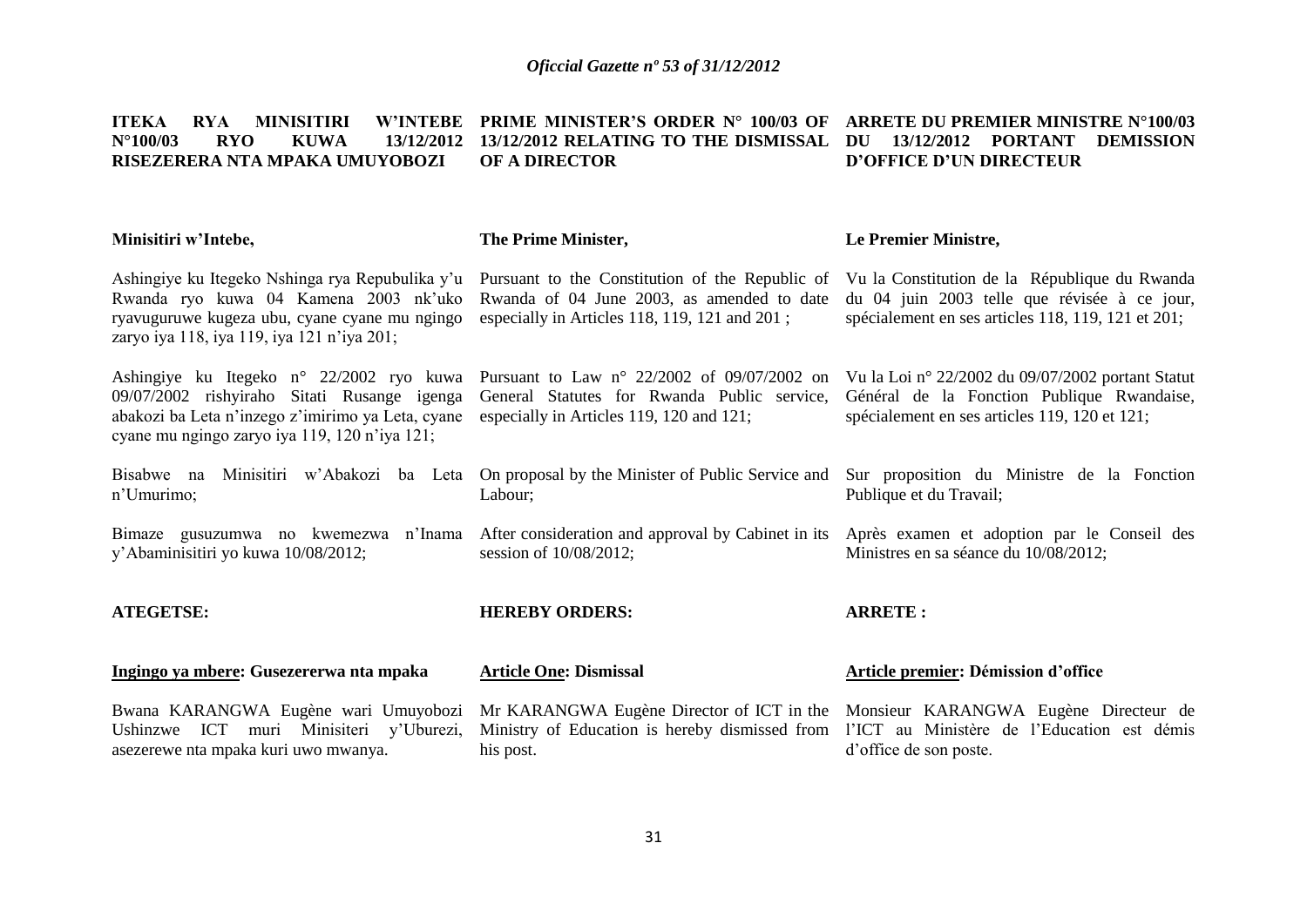| Ingingo ya 2: Abashinzwe kubahiriza iri teka                                                                                                                                                                         | Article 2: Authorities responsible for the Article 2: Autorités chargées de l'exécution du<br>implementation of this Order                                                           | présent arrêté                                                                                                                                                                                      |
|----------------------------------------------------------------------------------------------------------------------------------------------------------------------------------------------------------------------|--------------------------------------------------------------------------------------------------------------------------------------------------------------------------------------|-----------------------------------------------------------------------------------------------------------------------------------------------------------------------------------------------------|
| Minisitiri<br>w'Abakozi<br>Leta n'Umurimo,<br>ba<br>Minisitiri<br>w'Uburezi<br>Minisitiri w'Imari<br>na<br>n'Igenamigambi bashinzwe kubahiriza iri teka.                                                             | The Minister of Public Service and Labour, the<br>Minister of Education and the Minister of Finance<br>and Economic Planning are entrusted with the<br>implementation of this Order. | Le Ministre de la Fonction Publique et du Travail,<br>le Ministre de l'Education et le Ministre des<br>Finances et de la Planification Economique sont<br>chargés de l'exécution du présent arrêté. |
| Ingingo ya 3: Ivanwaho ry'ingingo zinyuranyije Article 3: Repealing provision<br>n'iri teka                                                                                                                          |                                                                                                                                                                                      | <b>Article 3: Disposition abrogatoire</b>                                                                                                                                                           |
| Ingingo zose z'amateka abanziriza iri kandi All prior provisions contrary to this Order are<br>zinyuranyije na ryo zivanyweho.                                                                                       | hereby repealed.                                                                                                                                                                     | Toutes les dispositions antérieures contraires au<br>présent arrêté sont abrogées.                                                                                                                  |
| Ingingo ya 4: Igihe iri teka ritangira<br>gukurikizwa                                                                                                                                                                | <b>Article 4: Commencement</b>                                                                                                                                                       | Article 4: Entrée en vigueur                                                                                                                                                                        |
| Iri<br>ritangarijweho mu Igazeti ya Leta ya Repubulika publication in the Official Gazette of the Republic<br>y'u Rwanda. Agaciro karyo gahera kuwa of Rwanda. It shall take effect as of 10/08/2012.<br>10/08/2012. | teka ritangira gukurikizwa ku munsi This Order shall come into force on the day of its                                                                                               | Le présent arrêté entre en vigueur le jour de sa<br>publication au Journal Officiel de la République<br>du Rwanda. Il sort ses effets à partir du<br>10/08/2012.                                    |
| Kigali, kuwa 13/12/2012                                                                                                                                                                                              | Kigali, on 13/12/2012                                                                                                                                                                | Kigali, le 13/12/2012                                                                                                                                                                               |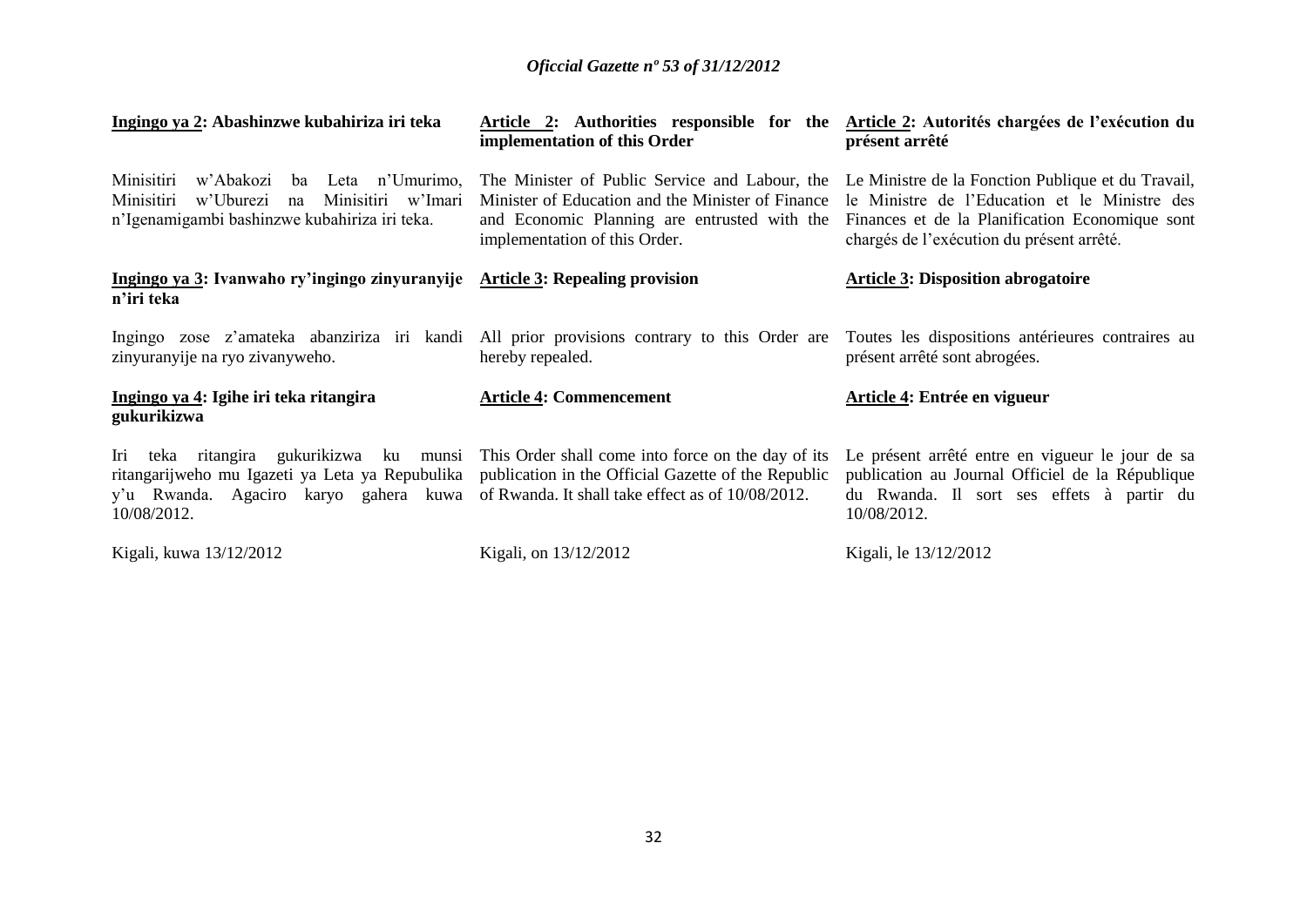33

# *Oficcial Gazette nº 53 of 31/12/2012*

Kigali, kuwa 13/12/2012

Kigali, on 13/12/2012

Kigali, le 13/12/2012

**(sé)**

**(sé)**

**(sé)**

**Dr HABUMUREMYI Pierre Damien** Minisitiri w'Intebe

**Dr HABUMUREMYI Pierre Damien** Prime Minister

**Dr HABUMUREMYI Pierre Damien** Premier Ministre

**(sé)**

**(sé)**

**KANIMBA François**

**KANIMBA François** Minisitiri w'Ubucuruzi n'Inganda

**Bibonywe kandi bishyizweho Ikirango cya Repubulika:**

Minister of Trade and Industry **Seen and sealed with the Seal of the Republic:**

**Vu et scellé du Sceau de la République:**

**(sé)**

**KARUGARAMA Tharcisse** Minisitiri w'Ubutabera/Intumwa Nkuru ya Leta

**KARUGARAMA Tharcisse** Minister of Justice/Attorney General

**(sé)**

**KARUGARAMA Tharcisse** Ministre de la Justice/Garde des Sceaux

**(sé)**

**KANIMBA François** Ministre du Commerce et de l'Industrie

**(sé)**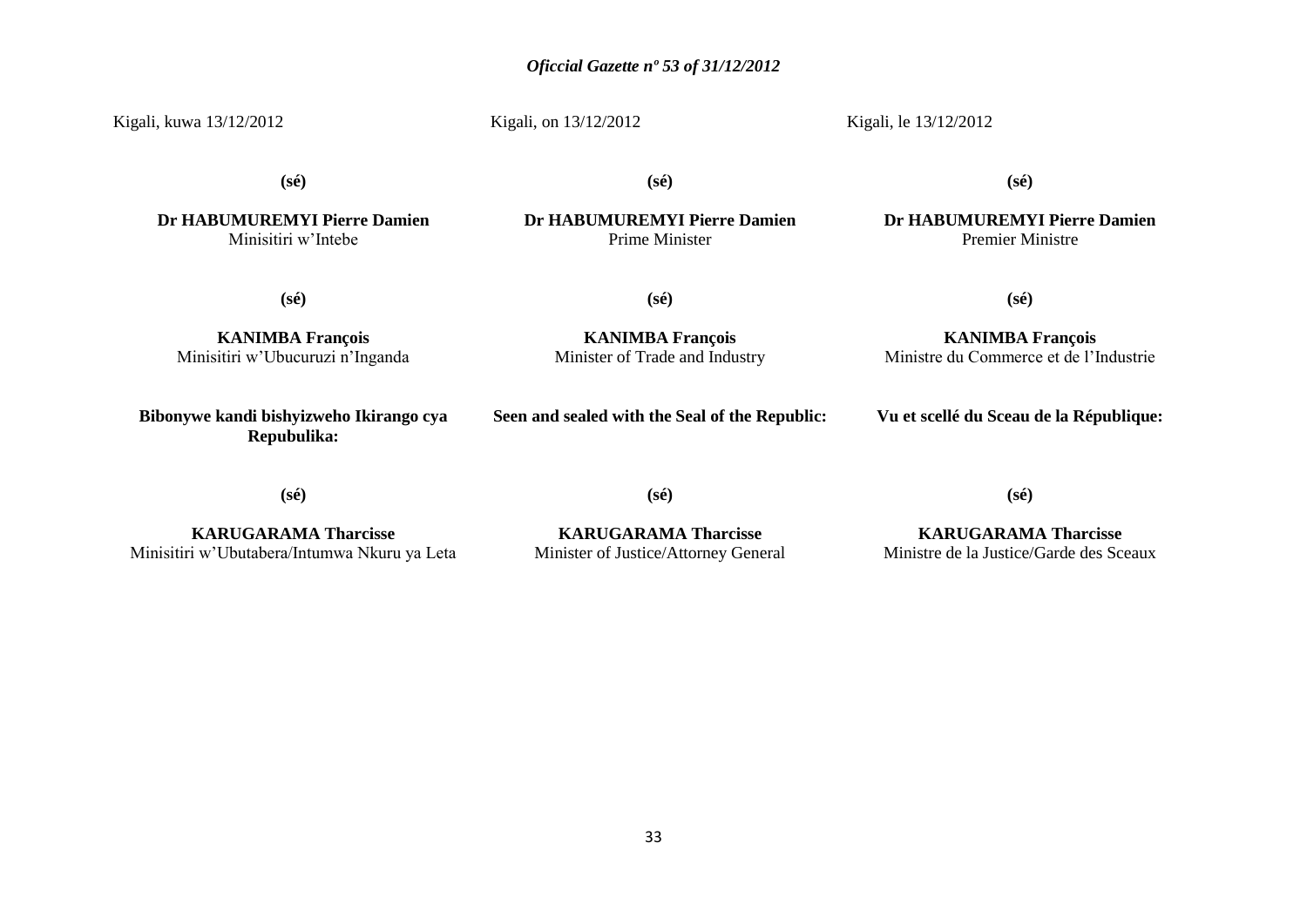| <b>ITEKA RYA MINISITIRI W'INTEBE N°101/03</b><br>RYO KUWA 13/12/2012 RIGENA ICYICIRO<br><b>GISHINZWE</b><br><b>UMUTUNGO</b><br><b>CY'IKIGO</b><br><b>KAMERE</b><br><b>MU</b><br><b>RWANDA</b><br><b>URWEGO</b><br><b>RUKIREBERERA</b><br>N'UBUBASHA,<br>INSHINGANO N'IMIKORERE BY'INZEGO<br>Z'UBUYOBOZI ZACYO | PRIME MINISTER'S ORDER N° 101/03 OF<br>13/12/2012<br><b>DETERMINING</b><br><b>THE</b><br>CATEGORY, SUPERVISING AUTHORITY<br>OF RWANDA NATURAL RESOURCES<br><b>AUTHORITY,</b><br><b>AND</b><br><b>COMPETENCE,</b><br>RESPONSIBILITIES AND FUNCTIONING<br>OF ITS ORGANS | ARRETE DU PREMIER MINISTRE N°101/03<br><b>DU</b><br>13/12/2012<br><b>DETERMINANT</b><br>LA<br><b>CATEGORIE ET L'ORGANE DE TUTELLE</b><br>DE<br>L'OFFICE<br><b>DES</b><br><b>RWANDAIS</b><br>RESSOURCES NATURELLES AINSI QUE<br>LA COMPÉTENCE, LES ATTRIBUTIONS<br>ET LE FONCTIONNEMENT DE<br><b>SES</b><br><b>ORGANES</b> |
|---------------------------------------------------------------------------------------------------------------------------------------------------------------------------------------------------------------------------------------------------------------------------------------------------------------|-----------------------------------------------------------------------------------------------------------------------------------------------------------------------------------------------------------------------------------------------------------------------|---------------------------------------------------------------------------------------------------------------------------------------------------------------------------------------------------------------------------------------------------------------------------------------------------------------------------|
| <b>ISHAKIRO</b>                                                                                                                                                                                                                                                                                               | <b>TABLE OF CONTENTS</b>                                                                                                                                                                                                                                              | <b>TABLE DES MATIERES</b>                                                                                                                                                                                                                                                                                                 |
| UMUTWE WA MBERE: INGINGO RUSANGE                                                                                                                                                                                                                                                                              | <b>CHAPTER ONE: GENERAL PROVISION</b>                                                                                                                                                                                                                                 | <b>CHAPITRE</b><br><b>PREMIER:</b><br><b>DISPOSITION</b><br><b>GENERALE</b>                                                                                                                                                                                                                                               |
| Ingingo ya mbere: Icyo iri teka rigamije                                                                                                                                                                                                                                                                      | Article One: Purpose of this Order                                                                                                                                                                                                                                    | Article One: Objet du présent arrêté                                                                                                                                                                                                                                                                                      |
| UMUTWE WA II: ICYICIRO RNRA IRIMO<br><b>N'URWEGO RUYIREBERERA</b>                                                                                                                                                                                                                                             | <b>CHAPTER II: CATEGORY OF RNRA AND</b><br><b>ITS SUPERVISING AUTHORITY</b>                                                                                                                                                                                           | <b>CHAPITRE II : CATEGORIE DE RNRA ET</b><br><b>SON ORGANE DE TUTELLE</b>                                                                                                                                                                                                                                                 |
| Ingingo ya 2: Icyiciro RNRA ishyizwemo                                                                                                                                                                                                                                                                        | <b>Article 2: Category of the RNRA</b>                                                                                                                                                                                                                                | Article 2: Catégorie de RNRA                                                                                                                                                                                                                                                                                              |
| Ingingo ya 3: Urwego rureberera RNRA                                                                                                                                                                                                                                                                          | <b>Article 3:</b> Supervising authority of RNRA                                                                                                                                                                                                                       | Article 3 : Organe de tutelle de RNRA                                                                                                                                                                                                                                                                                     |
| Ingingo ya 4: Inzego z'Ubuyobozi za RNRA                                                                                                                                                                                                                                                                      | <b>Article 4: Management Organs of RNRA</b>                                                                                                                                                                                                                           | Article 4: Organes de gestion de RNRA                                                                                                                                                                                                                                                                                     |
| Ш:<br><b>INSHINGANO,</b><br><b>UMUTWE</b><br><b>WA</b><br><b>N'IMIKORERE</b><br><b>UBUBASHA</b><br><b>BY'INZEGO</b><br>Z'UBUYOBOZI ZA RNRA                                                                                                                                                                    | <b>CHAPTER</b><br><b>RESPONSIBILITIES,</b><br>III:<br><b>COMPETENCE AND FUNCTIONING OF</b><br><b>RNRA ORGANS</b>                                                                                                                                                      | <b>CHAPITRE</b><br>III:<br><b>ATTRIBUTIONS,</b><br><b>COMPETENCES ET FONCTIONNEMENT</b><br><b>DES ORGANES DE RNRA</b>                                                                                                                                                                                                     |
| Icyiciro cya mbere: Inama y'Ubuyobozi                                                                                                                                                                                                                                                                         | <b>Section One: Board of Directors</b>                                                                                                                                                                                                                                | Section première: Conseil d'Administration                                                                                                                                                                                                                                                                                |
| Ingingo ya 5: Abagize Inama y'Ubuyobozi                                                                                                                                                                                                                                                                       | <b>Article 5:</b> Members of the Board of Directors                                                                                                                                                                                                                   | Article 5: Membres du Conseil d'Administration                                                                                                                                                                                                                                                                            |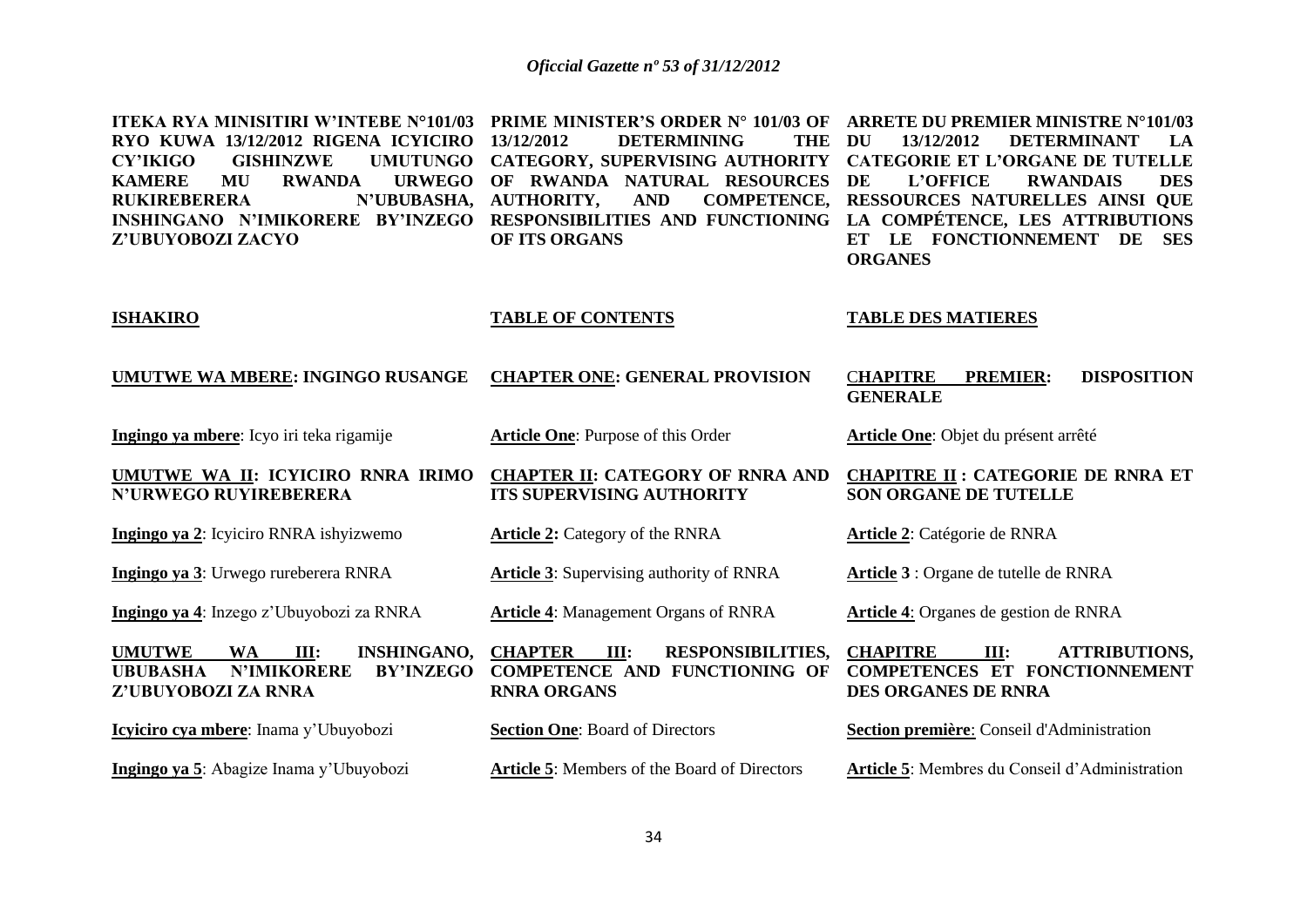| Ingingo ya 6: Manda y'abagize Inama y'Ubuyobozi                                     | <b>Article 6:</b> Term of office of Board of Directors                                                  | Article 6: Mandat des membres du Conseil<br>d'Administration                                              |
|-------------------------------------------------------------------------------------|---------------------------------------------------------------------------------------------------------|-----------------------------------------------------------------------------------------------------------|
| Ingingo ya 7: Impamvu zo kuva mu Nama<br>y'Ubuyobozi                                | <b>Article 7:</b> Cessation of membership of the Board<br>of Directors                                  | Article 7: Perte de la qualité de membre du<br>Conseil d'Administration                                   |
| Ingingo ya 8: Ububasha bw'Inama y'Ubuyobozi.                                        | <b>Article 8:</b> Competence of the Board of Directors                                                  | Compétence<br><u>Article 8:</u><br>du<br>Conseil<br>d'Administration                                      |
| Ingingo ya 9: Inshingano z'Inama y'Ubuyobozi                                        | <b>Article 9:</b> Board of Directors's responsibilities                                                 | Attributions<br><b>Article</b><br>9:<br>du<br>Conseil                                                     |
| Ingingo ya 10: Itumirwa n'iterana ry'Inama<br>y'Ubuyobozi                           | <b>Article 10</b> : Convening the Board of Directors's<br>meetings                                      | d'Administration<br>Article 10: Convocation et tenue des réunions du<br>Conseil d'Administration          |
| Ingingo ya 11: Kumenyesha inyungu bwite mu<br>bibazo bisuzumwa                      | <b>Article 11:</b> Disclosure of personal interest in<br>issues on the agenda                           | <b>Article 11</b> : Révélation d'un intérêt personnel dans<br>les points à l'ordre du jour                |
| Ingingo ya 12: Itumira ry'abandi bantu mu nama<br>y'Inama y'Ubuyobozi               | <b>Article 12:</b> Inviting other people into the Board's<br>meeting                                    | <b>Article 12:</b> Invitation d'autres personnes dans une<br>réunion du Conseil                           |
| <b>ya</b> 13:<br>Inyandiko<br>Ingingo<br>y'ibyemezo<br>n'inyandikomvugo             | <b>Article 13: Resolutions and minutes</b>                                                              | Article 13: Résolutions et procès-verbaux                                                                 |
| Icyiciro cya 2: Ubuyobozi Bukuru                                                    | <b>Section 2: General Directorate</b>                                                                   | <b>Section 2: Direction Générale</b>                                                                      |
| Akiciro ya mbere: Inshingano<br>n'ububasha<br>by'abagize Ubuyobozi Bukuru           | Sub section One: Responsibilities<br>and<br>competence of members of the General<br><b>Directorate</b>  | Sous section première:<br><b>Attributions</b><br>et<br>compétence des membres de la Direction<br>Générale |
| Ingingo ya 14: Inshingano z'Umuyobozi Mukuru                                        | Article 14: Responsibilities of the Director<br>General                                                 | Article 14: Attributions du Directeur Général                                                             |
| Ingingo ya 15: Inshingano z'Umuyobozi Mukuru<br>wungirije ushinzwe Jewoloji na Mine | <b>Article 15:</b> Responsibilities of the Deputy<br>Director General in charge of Geology and<br>Mines | Général<br>Article 15: Attributions du Directeur<br>Adjoint de Géologie et des Mines                      |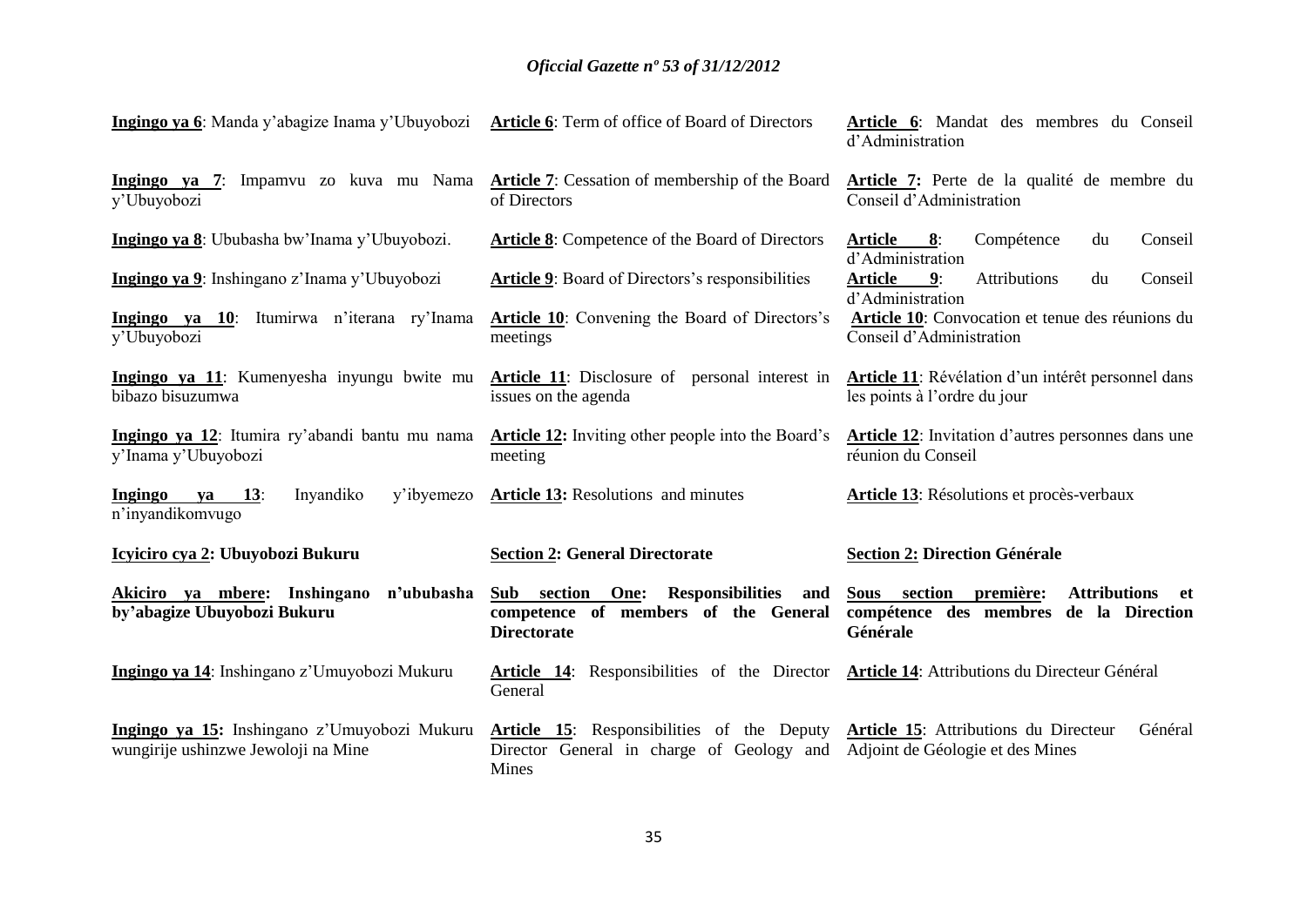| Ingingo ya 16: Inshingano z'Umuyobozi Mukuru Article 16: Responsibilities of the Deputy<br>wungirije Ushinzwe Amashyamba no gucunga<br>ibidukikije | Director General in charge of Forestry<br><b>Nature Conservation</b>                                                               | Article 16: Attributions du Directeur Général<br>and Adjoint des Forêts et Conservation de la Nature     |
|----------------------------------------------------------------------------------------------------------------------------------------------------|------------------------------------------------------------------------------------------------------------------------------------|----------------------------------------------------------------------------------------------------------|
| Ingingo ya 17: Inshingano z'Umuyobozi Mukuru<br>wungirije Ushinzwe Ubutaka no gutunganya<br>Amakarita                                              | Article 17: Responsibilities of the Deputy<br>Director General in charge of Lands and Maping                                       | Article 17: Attributions du Directeur Général<br>Adjoint des terres et de l'enregistrement des<br>Terres |
| Ingingo ya 18: Inshingano z'Umuyobozi Mukuru<br>wungirije Ushinzwe ihuzwa ryo gucunga umutungo<br>w'amazi                                          | <b>Article 18:</b> Responsibilities of the Deputy<br>Director General in charge of Integrated Water<br><b>Resources Management</b> | Article 18: Attributions du Directeur Général<br>Adjoint de la Gestion des Ressources en Eau             |
| Akiciro ya 2: Imikorere y'Ubuyobozi Bukuru<br>bwa RNRA                                                                                             | Sub section 2: Functioning of the General<br><b>Directorate of RNRA</b>                                                            | Sous section 2: Fonctionnement de la Direction<br>Générale de RNRA                                       |
| Ingingo ya 19: Imikorere y'Ubuyobozi Bukuru                                                                                                        | <b>Article 19:</b> Functioning of<br>the General<br>Directorate                                                                    | <b>Article 19:</b> Fonctionnement de la Direction<br>Générale.                                           |
| Ingingo ya 20: Inama z'Ubuyobozi Bukuru                                                                                                            | <b>Article 20:</b> General Directorate meetings                                                                                    | Article 20: Réunions de la Direction Générale                                                            |
|                                                                                                                                                    |                                                                                                                                    |                                                                                                          |
| Ingingo ya 21: Itumirwa n'iterana ry'inama<br>y'Ubuyobozi Bukuru                                                                                   | <b>Article 21:</b> Convening and holding of General<br>Directorate meetings                                                        | Article 21: Convocation et tenue des réunions de<br>la Direction Générale                                |
| Ingingo ya 22: Itumira ry'abandi bantu mu nama<br>y'Inama y'Ubuyobozi Bukuru                                                                       | <b>Article 22:</b> Invitation of non board members in<br>the General Directorate meeting                                           | Article 22: Invitation d'autres gens à la réunion<br>de la Direction Générale                            |
| Ingingo ya 23: Uburyo bwo gufata ibyemezo mu<br>nama                                                                                               | <b>Article 23:</b> Modalities of taking decisions                                                                                  | Article 23: Modalités de prise de décisions                                                              |
| Ingingo<br>Inyandiko<br>y'ibyemezo<br>ya $24$ :<br>n'inyandikomvugo by'Inama z'Inama y'Ubuyobozi<br><b>Bukuru</b>                                  | Article 24: Resolutions and minutes of General<br>Directorate meetings                                                             | Article 24: Décisions et procès-verbaux des<br>réunions de la Direction Générale                         |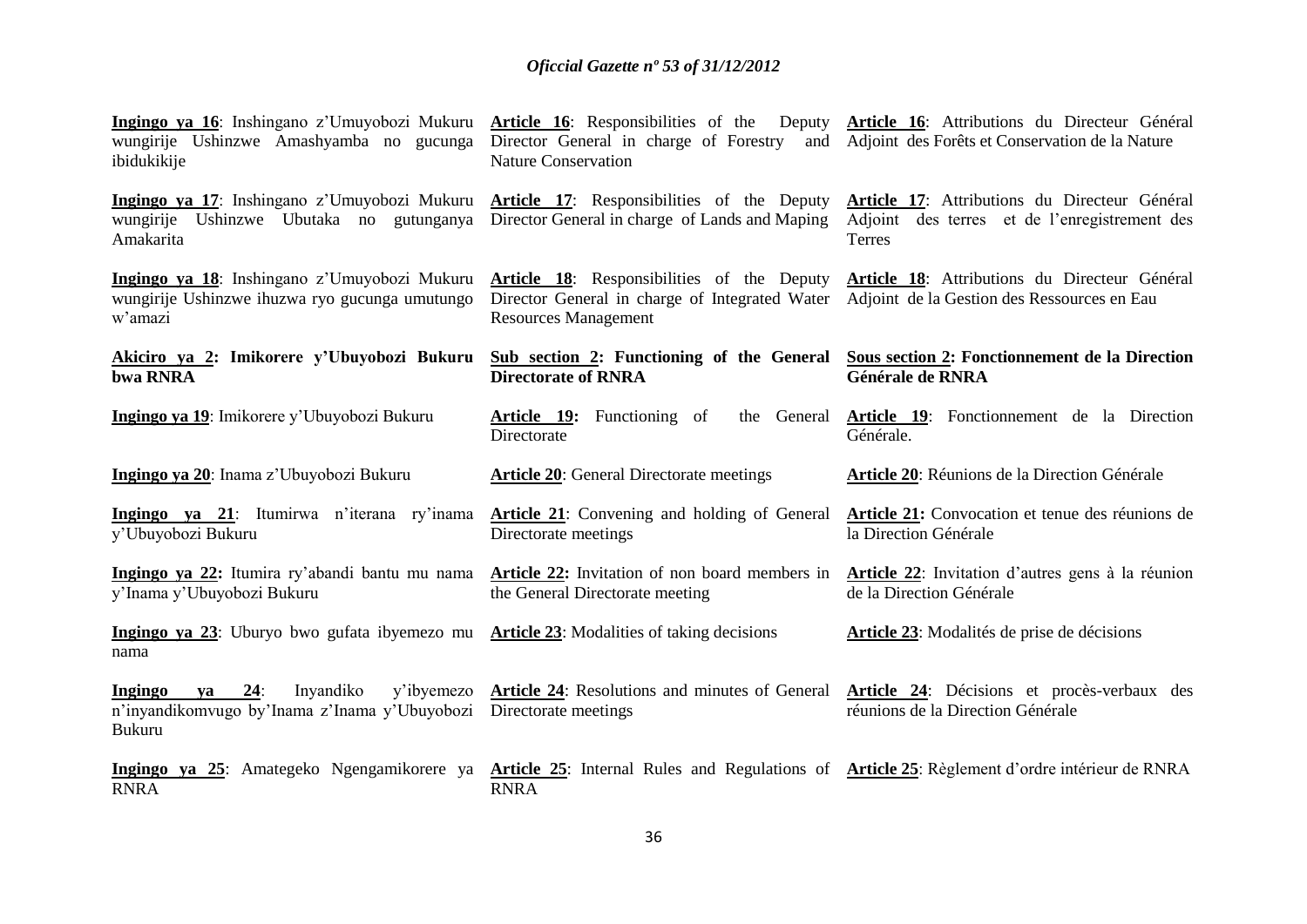| UMUTWE WA IV: INGINGO ZISOZA                                                                  | <b>CHAPTER IV: FINAL PROVISIONS</b>                                          | <b>CHAPITRE IV: DISPOSITIONS FINALES</b>                         |
|-----------------------------------------------------------------------------------------------|------------------------------------------------------------------------------|------------------------------------------------------------------|
| Ingingo ya 26: Ushinzwe kubahiriza iri teka                                                   | Ingingo ya 26: Authority responsible for the<br>implementation of this Order | Article 26: Autorité chargée de l'exécution du<br>présent arrêté |
| Ingingo ya 27: Ivanwaho ry'ingingo zinyuranyije Article 27: Repealing provision<br>n'iri teka |                                                                              | <b>Article 27:</b> Disposition abrogatoire                       |
| Ingingo ya 28: Igihe iteka ritangirira gukurikizwa                                            | <b>Article 28: Commencement</b>                                              | Article 28: Entrée en vigueur                                    |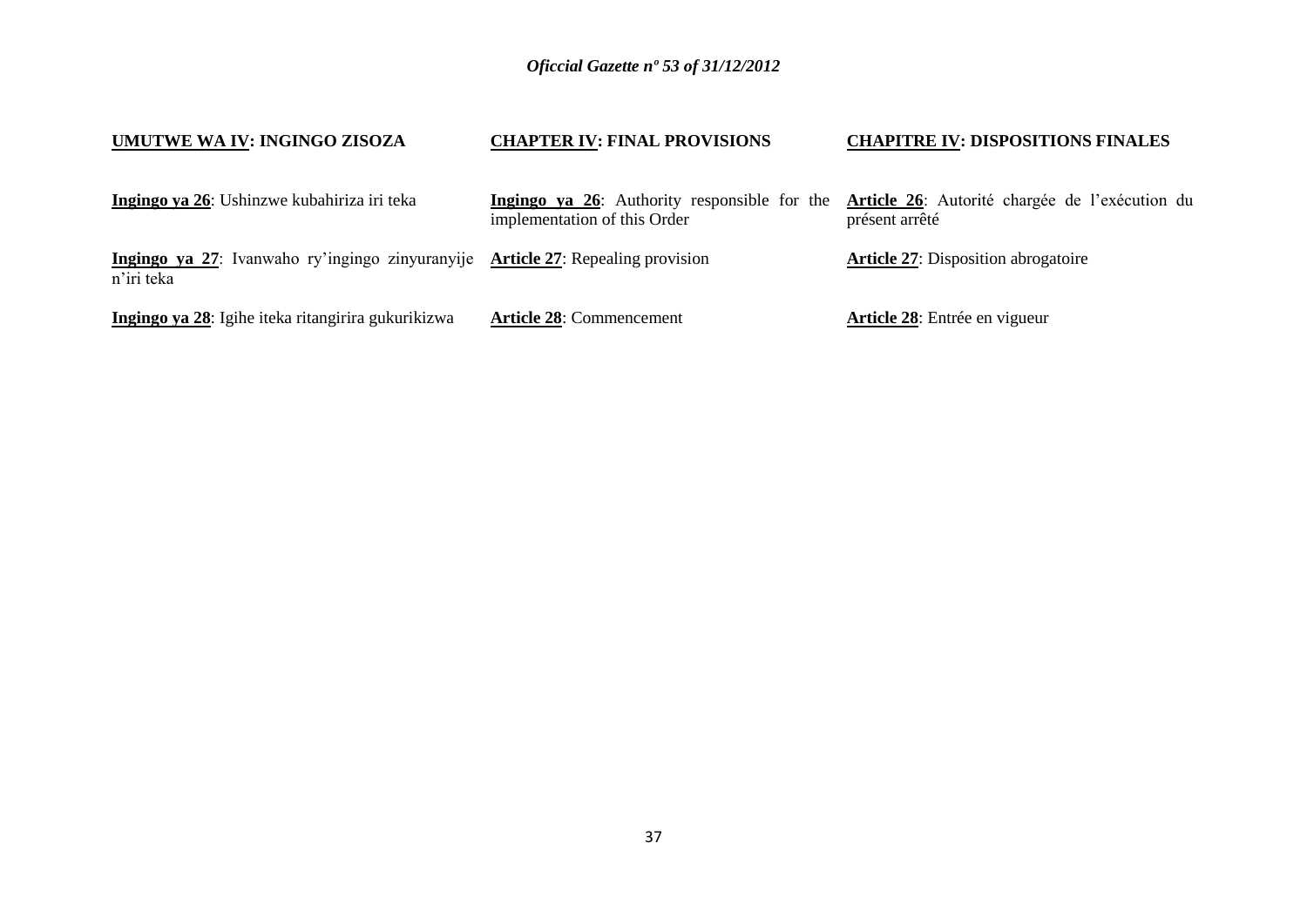**ITEKA RYA MINISITIRI W'INTEBE N°101/03 PRIME MINISTER'S ORDER N°101/03 OF RYO KUWA 13/12/2012 RIGENA ICYICIRO CY'IKIGO GISHINZWE UMUTUNGO CATEGORY, SUPERVISING AUTHORITY CATEGORIE ET L'ORGANE DE TUTELLE KAMERE MU RWANDA URWEGO OF RWANDA NATURAL RESOURCES**  RUKIREBERERA N'UBUBASHA, AUTHORITY, **INSHINGANO N'IMIKORERE BY'INZEGO RESPONSIBILITIES AND FUNCTIONING LA COMPÉTENCE, LES ATTRIBUTIONS Z'UBUYOBOZI ZACYO**

**13/12/2012 DETERMINING** AND COMPETENCE, **OF ITS ORGANS**

**DU PREMIER MINISTRE N°101/03 DU 13/12/2012 DETERMINANT LA L'OFFICE RWANDAIS DES RESSOURCES NATURELLES AINSI QUE ET LE FONCTIONNEMENT DE SES ORGANES**

#### **Minisitiri w'Intebe;**

Ashingiye ku Itegeko Nshinga rya Repubulika ryo kuwa 04 Kamena 2003 nk'uko ryavuguruwe kugeza ubu cyane cyane mu ngingo zaryo, iya 118, iya 121 n'iya 201;

Ashingiye ku Itegeko Ngenga n° 06/2009/OL ryo kuwa 21/12/2009 rishyiraho amategeko rusange yerekeye Ibigo bya Leta nk'uko ryahinduwe kandi ryujujwe kugeza ubu;

Ashingiye ku Itegeko nº53/2010 ryo kuwa 25/01/2011 rishyiraho Ikigo gishinzwe umutungo kamere mu Rwanda (RNRA) rikanagena inshingano, imiterere n'imikorere byacyo cyane cyane mu ngingo zaryo, iya 4, iya 6 n'iya 9;

Bisabwe na Minisitiri w'Umutungo Kamere;

Inama y'Abaminisitiri yateranye kuwa 10/08/2012 imaze kubisuzuma no kubyemeza;

**ATEGETSE:**

#### **The Prime Minister;**

Pursuant to the Constitution of the Republic of Vu la Constitution de la République du Rwanda Rwanda of 04 June 2003 as amended to date, especially in Articles 118, 121 and 201;

**Le Premier Ministre;**

du 04 juin 2003 telle que révisée à ce jour, spécialement en ses articles 118, 121 et 201;

Pursuant to the Organic Law n° 06/2009/OL of Vu la Loi Organique n° 06/2009/OL du governing Public Institutions as modified and complemented to date;

Pursuant to Law n° 53/2010 of 25/01/2011 Authority (RNRA) and determining its mission, Articles 4, 6 and 9;

On proposal by the Minister of Natural Sur proposition du Ministre des Ressources Resources;

After consideration and approval by the Cabinet, in its session of 10/08/2012;

21/12/2009 establishing general provisions 21/12/2009 portant dispositions générales applicables aux Etablissements Publics telle que modifiée et complétée à ce jour;

establishing Rwanda Natural Resources création de l'Office Rwandais des Ressources organisation and functioning especially in son organisation et son fonctionnement Vu la Loi n° 53/2010 du 25/01/2011 portant Naturelles «RNRA », et déterminant sa mission, spécialement en ses articles 4, 6 et 9;

Naturelles;

Après examen et adoption par le Conseil des Ministres en sa séance du 10/08/2012;

#### **HEREBY ORDERS:**

**ARRETE:**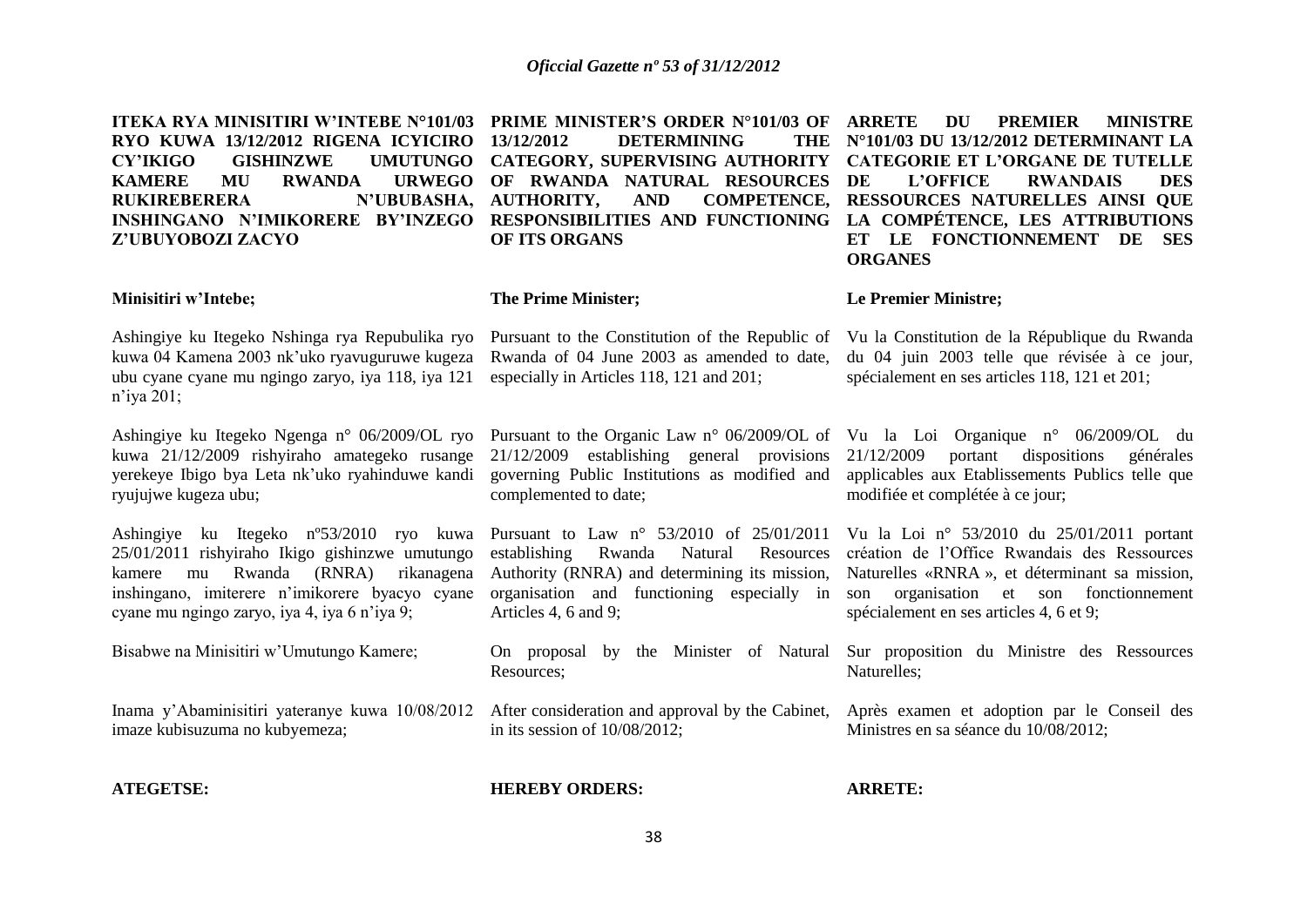**CHAPTER ONE: GENERAL PROVISION**

#### **UMUTWE WA MBERE: INGINGO RUSANGE**

#### **Ingingo ya mbere: Icyo iri teka rigamije**

Iri teka rigena icyiciro Ikigo gishinzwe umutungo kamere mu Rwanda (RNRA) gishyirwamo n'urwego rukireberera. Rigena kandi ububasha, inshingano n'imikorere by'inzego z'imirimo zacyo.

#### **UMUTWE WA II: ICYICIRO RNRA IRIMO CHAPTER II: CATEGORY OF RNRA AND N'URWEGO RUYIREBERERA**

#### **Ingingo ya 2: Icyiciro RNRA ishyizwemo**

Ikigo gishinzwe Umutungo Kamere mu Rwanda gishyizwe mu cyiciro cy'Ibigo bifite inshingano zo gutanga amabwiriza no guteza imbere ibikorwa by'ubukungu, iby'imibereho myiza n'ibindi bigamije inyungu rusange.

#### **Ingingo ya 3: Urwego rureberera RNRA**

RNRA irebererwa na Minisiteri ifite Umutungo Kamere mu nshingano zayo.

#### **UMUTWE WA III: INZEGO Z'UBUYOBOZI ZA RNRA, INSHINGANO, UBUBASHA N'IMIKORERE BYAZO**

**Ingingo ya 4: Inzego z'Ubuyobozi za RNRA**

Inzego z'ubuyobozi za RNRA ni izi zikurikira:

#### **Article One: Purpose of this Order**

This Order determines the category of Rwanda Natural Resources Authority (RNRA) and its supervising authority. It also determines the competence, responsibilities and the functioning of its organs.

# **ITS SUPERVISING AUTHORITY**

#### **Article 2: Category of the RNRA**

The Rwanda Natural Resources Authority is classified in the Public Institutions having the responsibilities of regulating and promoting economic, social, and other activities of general interest.

#### **Article 3: Supervising authority of RNRA**

RNRA shall be supervised by the Ministry in charge of Natural Resources.

**CHAPTER III: RNRA ORGANS AND COMPETENCE AND FUNCTIONING** 

#### **Article 4: Management Organs of RNRA**

The management organs of RNRA shall be the Les organes de gestion de RNRA sont les

#### C**HAPITRE PREMIER: DISPOSITION GENERALE**

#### **Article premier: Objet du présent arrêté**

Le présent arrêté détermine la catégorie dans laquelle est placé l'Office Rwandais des Ressources Naturelles (RNRA) et son organe de tutelle. Il détermine également la compétence, les attributions et le fonctionnement des Membres de ses organes.

#### **CHAPITRE II : CATEGORIE DE RNRA ET SON ORGANE DE TUTELLE**

#### **Article 2: Catégorie de RNRA**

L'Office Rwandais des Ressources Naturelles est placé dans la catégorie des établissements publics ayant dans leurs attributions la régulation et la promotion des domaines d'activités économiques, sociales et autres activités d'intérêt général.

#### **Article 3 : Organe de tutelle de RNRA**

RNRA est placé sous la tutelle du Ministère ayant les ressources naturelles dans ses attributions.

#### **THEIR RESPONSIBILITIES, LEURS ATTRIBUTIONS, COMPETENCES CHAPITRE III: ORGANES DE RNRA, ET FONCTIONNEMENT**

#### **Article 4: Organes de gestion de RNRA**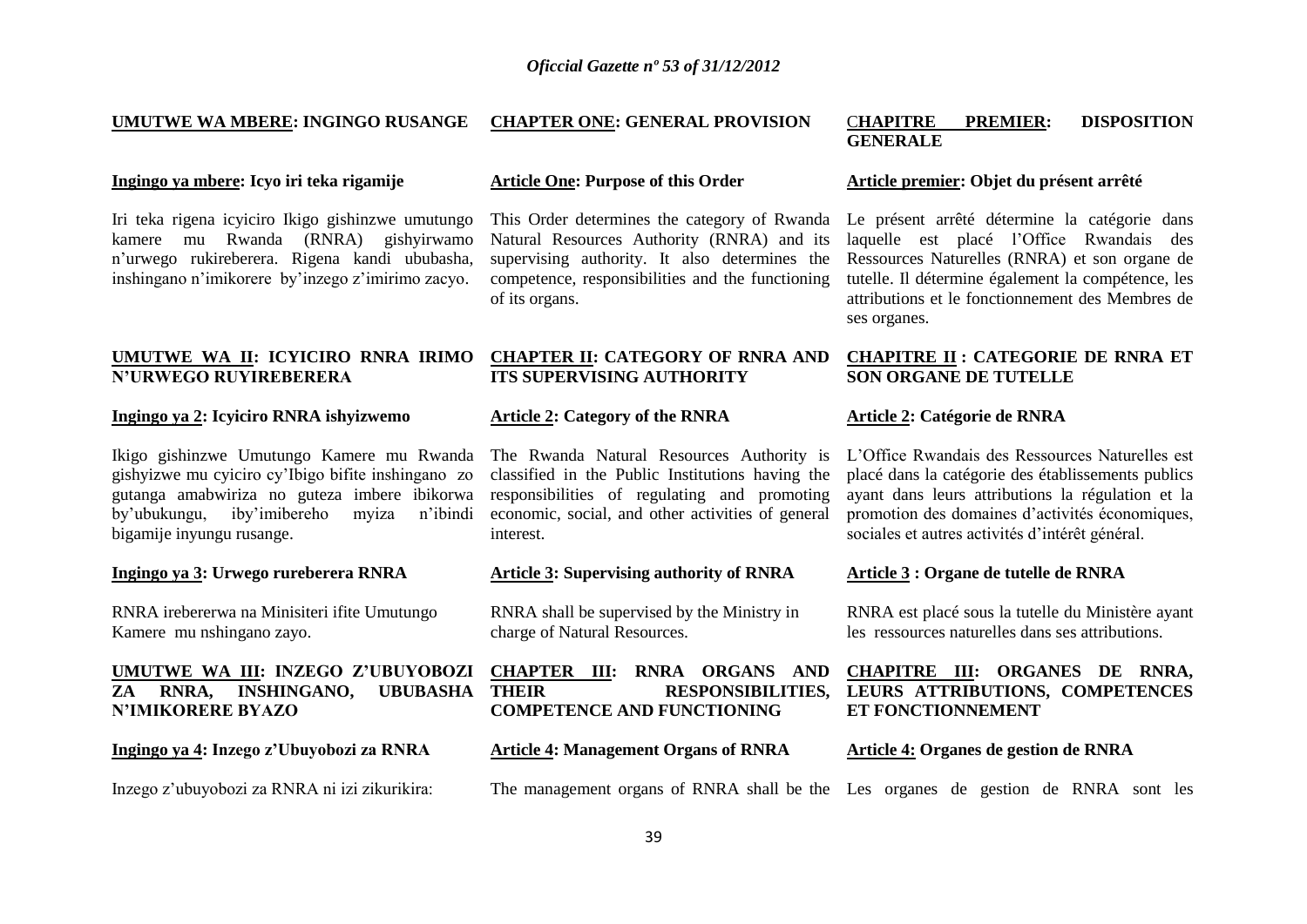| 1° Inama y'Ubuyobozi;                                                                                                                                                                                                                          | following:<br>1° the Board of Directors;                                                                                                                              | suivants:<br>1° le Conseil d'Administration;                                                                                                                          |
|------------------------------------------------------------------------------------------------------------------------------------------------------------------------------------------------------------------------------------------------|-----------------------------------------------------------------------------------------------------------------------------------------------------------------------|-----------------------------------------------------------------------------------------------------------------------------------------------------------------------|
| 2° Ubuyobozi Bukuru.                                                                                                                                                                                                                           | the General Directorate.<br>$2^{\circ}$                                                                                                                               | la Direction Générale.<br>$2^{\circ}$                                                                                                                                 |
| Icyiciro cya mbere: Inama y'Ubuyobozi                                                                                                                                                                                                          | <b>Section One: Board of Directors</b>                                                                                                                                | Section première: Conseil d'Administration                                                                                                                            |
| Ingingo ya 5: Abagize Inama y'Ubuyobozi                                                                                                                                                                                                        | <b>Article 5: Members of the Board of Directors</b>                                                                                                                   | <b>Article</b><br><b>Membres</b><br>du<br><b>Conseil</b><br>5:<br>d'Administration                                                                                    |
| Abagize Inama y'Ubuyobozi ni barindwi (7), barimo<br>Perezida na Visi Perezida, bashyirwaho n'Iteka rya<br>Perezida.                                                                                                                           | Members of the Board of Directors shall be<br>(7),<br>Chairperson<br>and<br>Vice<br>with<br>seven<br>them, appointed by a<br>Chairperson among<br>Presidential Order. | Les membres du Conseil d'Administration<br>nommés par arrêté présidentiel sont au nombre de<br>sept (7) parmi lesquels figurent le Président et le<br>Vice-Président. |
| Ingingo ya<br>Manda<br>y'abagize<br>6:<br><b>Inama</b><br>y'Ubuyobozi                                                                                                                                                                          | Article 6: Term of office of Board of Directors<br>members                                                                                                            | Article 6: Mandat des membres du Conseil<br>d'Administration                                                                                                          |
| Abagize Inama y'Ubuyobozi bafite manda y'imyaka<br>itatu (3) ishobora kongerwa inshuro imwe gusa.                                                                                                                                              | Members of the Board of directors shall have a<br>three (3) year term of office renewable only<br>once.                                                               | Les membres du Conseil d'Administration ont un<br>mandat de trois (3) ans renouvelable une seule<br>fois.                                                             |
| Ingingo ya 7: Impamvu zo kuva mu Nama Article 7: Cessation of membership of the<br>y'Ubuyobozi                                                                                                                                                 | <b>Board of Directors</b>                                                                                                                                             | Article 7: Perte de la qualité de membre du<br><b>Conseil d'Administration</b>                                                                                        |
| Ugize Inama y'Ubuyobozi ava muri uwo mwanya<br>iyo:                                                                                                                                                                                            | A member of the Board of Directors shall cease<br>his/her office when:                                                                                                | Un membre du Conseil d'Administration perd la<br>qualité de membre du Conseil quand:                                                                                  |
| $1^\circ$ manda ye irangiye;                                                                                                                                                                                                                   | 1° his/her term of office has expired;                                                                                                                                | $1^\circ$ son mandat expire;                                                                                                                                          |
| yeguye akoresheje inyandiko ishyikirizwa<br>$2^{\circ}$<br>urwego rubifitiye ububasha;                                                                                                                                                         | $2^{\circ}$ he/she has handed in his/her written<br>resignation adressed to the competent authority;                                                                  | 2° il a présenté sa lettre de démission adressée à<br>l'autorité compétente;                                                                                          |
| 3° atagishoboye gukora imirimo ye kubera ubumuga 3° he/she is unable to work due to physical or 3° il est incapable de remplir ses fonctions suite à<br>bw'umubiri cyangwa uburwayi bwo mu mutwe, mental incapacity testified by an authorised |                                                                                                                                                                       | l'incapacité physique ou mentale approuvée par                                                                                                                        |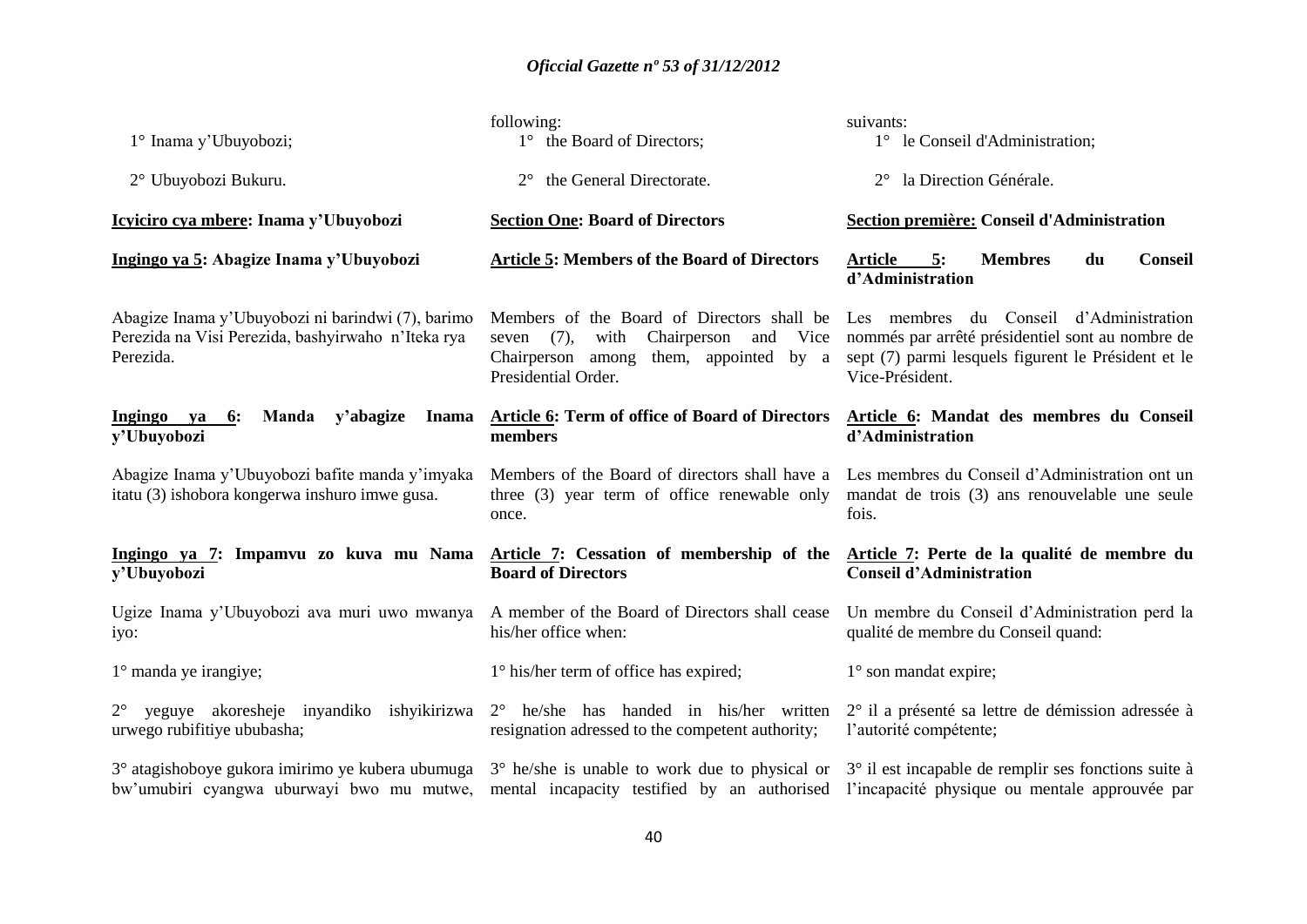| byemejwe na muganga wemewe wa Leta;                                                                                                                                                          | Government doctor;                                                                                                                                                                                                                                  | un médecin agréé par l'Etat;                                                                                                                                                         |
|----------------------------------------------------------------------------------------------------------------------------------------------------------------------------------------------|-----------------------------------------------------------------------------------------------------------------------------------------------------------------------------------------------------------------------------------------------------|--------------------------------------------------------------------------------------------------------------------------------------------------------------------------------------|
| 4° akatiwe burundu igihano cy'igifungo kingana<br>cyangwa kirengeje<br>atandatu<br>amezi<br>(6)<br>nta<br>subikagihano;                                                                      | $4^{\circ}$ he/she has been sentenced to an imprisonment<br>of six $(6)$ months or above without remission;                                                                                                                                         | 4° il a été condamné à une peine égale ou<br>supérieure à six (6) mois d'emprisonnement sans<br>sursis;                                                                              |
| $5^\circ$ asibye inama inshuro eshatu (3) zikurikirana mu<br>mwaka umwe nta mpamvu zifite ishingiro;                                                                                         | $5^{\circ}$ he/she is absent for three (3) consecutive<br>meeting sessions within a year without valid<br>reasons;                                                                                                                                  | 5° il s'est absenté dans trois (3) réunions<br>consécutives dans une même année sans raisons<br>valables;                                                                            |
| bigaragaye ko atacyujuje<br>ibyashingiweho<br>$6^{\circ}$<br>ashyirwa mu Nama y'Ubuyobozi;                                                                                                   | criteria based on at the time him/her was<br>appointed;                                                                                                                                                                                             | $6^{\circ}$ it turns out that he/she no longer fulfils the $6^{\circ}$ il est prouvé qu'il ne remplit plus les critères<br>qui ont motivé sa nomination;                             |
| 7° agaragaje imyitwarire itajyanye n'inshingano ze;                                                                                                                                          | with his/her duties;                                                                                                                                                                                                                                | $7^{\circ}$ he/she has shown behaviours incompatible $7^{\circ}$ il a fait preuve de comportements<br>incompatibles avec ses fonctions;                                              |
| 8° abangamira inyungu z'Ikigo (RNRA);                                                                                                                                                        | 8° he/she goes against RNRA's interests;                                                                                                                                                                                                            | 8° il va en l'encontre des intérêts de RNRA;                                                                                                                                         |
| 9° ahamijwe icyaha cy'ingengabitekerezo<br>va<br>jenoside;                                                                                                                                   | $9^{\circ}$ he/she is convicted of the crime of genocide<br>ideology;                                                                                                                                                                               | 9° il a été condamné pour le crime de l'idéologie<br>du génocide;                                                                                                                    |
| 10° yireze akemera icyaha cya jenoside;                                                                                                                                                      | $10^{\circ}$ he/she has pleaded guilty of the crime of $10^{\circ}$ il a plaidé coupable du crime de génocide;<br>genocide;                                                                                                                         |                                                                                                                                                                                      |
| $11^{\circ}$ apfuye.                                                                                                                                                                         | $11^{\circ}$ he/she dies.                                                                                                                                                                                                                           | $11^\circ$ il meurt.                                                                                                                                                                 |
| Iyo umwe mu bagize Inama y'Ubuyobozi avuye mu<br>mirimo ye mbere y'uko manda ye irangira,<br>bubifitiye<br>ubuyobozi<br>ububasha<br>bushyiraho<br>umusimbura. Ushyizweho arangiza iyo manda. | When one of the members of the Board of Lorsque l'un des<br>Directors leaves office before the expiration of<br>his/her term of office, the competent organ shall<br>appoint a substitute. The latter shall finish the<br>remaining term of office. | membres<br>Conseil<br>du<br>démissionne ou cesse ses fonctions avant<br>l'expiration de son mandat, l'autorité habilitée<br>désigne son remplaçant. Ce dernier termine ce<br>mandat. |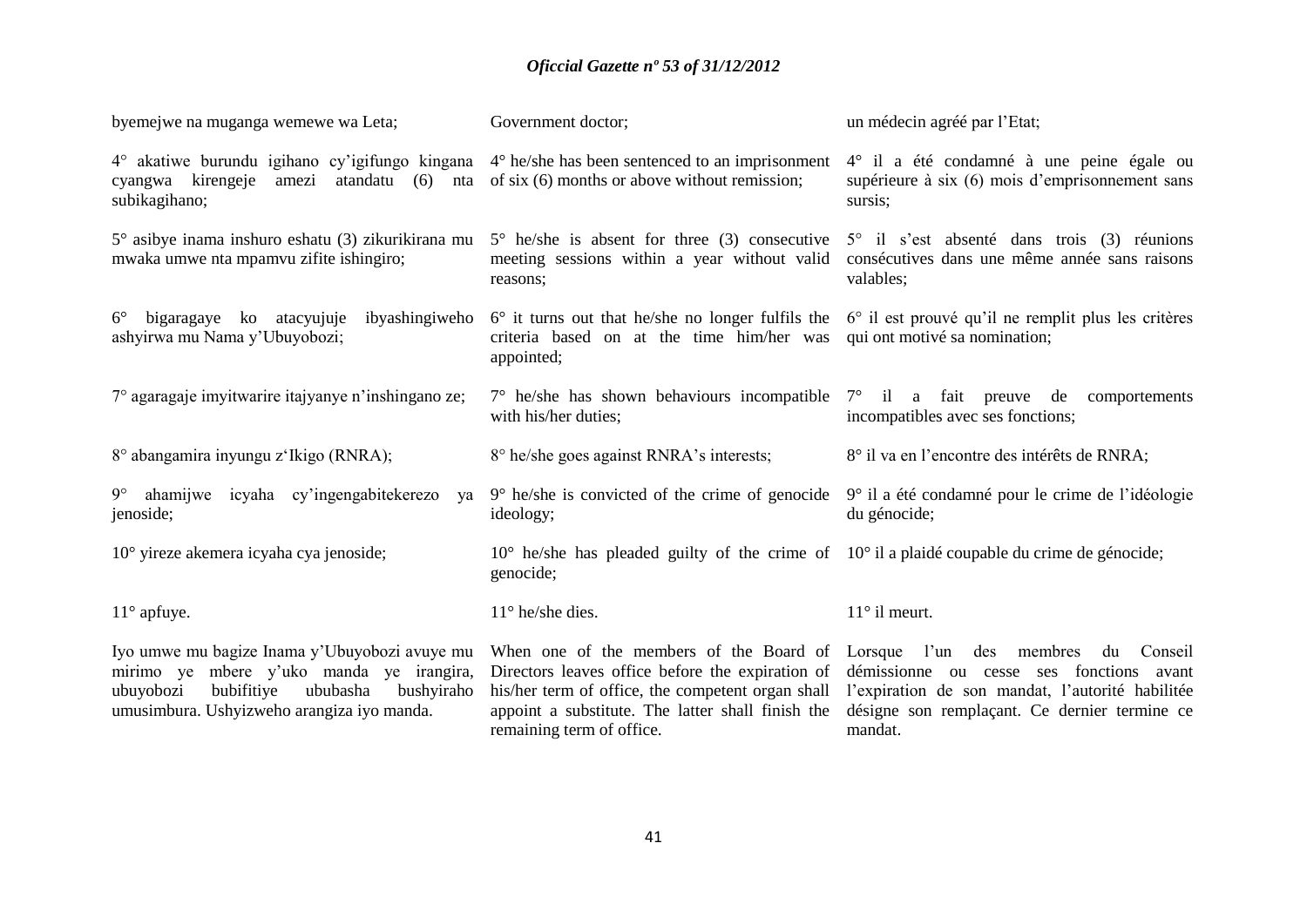|             | Ingingo ya 8: Ububasha bw'Inama y'Ubuyobozi.                                                                                                                                        |             | Article 8: Competence of the Board of<br><b>Directors</b>                                                                                                                                      |             | Article 8:<br>Conseil<br>Compétence<br>du<br>d'Administration                                                                                                                                                                 |
|-------------|-------------------------------------------------------------------------------------------------------------------------------------------------------------------------------------|-------------|------------------------------------------------------------------------------------------------------------------------------------------------------------------------------------------------|-------------|-------------------------------------------------------------------------------------------------------------------------------------------------------------------------------------------------------------------------------|
|             | Inama y'Ubuyobozi ya RNRA ni rwo rwego<br>ruyiyobora. Ifite ububasha n'inshingano<br>byo<br>gucunga umutungo no gufata ibyemezo<br>bya<br>ngombwa ngo RNRA igere ku nshingano zayo. |             | The RNRA's Board shall be the managing organ.<br>It shall have competence and duties to manage its<br>resources and to take required decisions enabling<br>the RNRA to achieve its objectives. |             | Le Conseil d'Administration de RNRA est<br>l'organe dirigeant. Il a la compétence et les<br>responsabilités de gérer ses ressources et de<br>prendre les mesures nécessaires permettant au<br>RNRA d'atteindre ses objectifs. |
|             | Ingingo ya 9: Inshingano z'Inama y'Ubuyobozi                                                                                                                                        |             | <b>Article 9: Board's responsibilities</b>                                                                                                                                                     |             | <b>Attributions</b><br><b>Conseil</b><br>Article<br>9:<br>du<br>d'Administration                                                                                                                                              |
|             | Inshingano z'Inama y'Ubuyobozi ya RNRA ni izi<br>zikurikira:                                                                                                                        |             | The responsibilities of the Board of Directors of Les attributions du Conseil de RNRA sont les<br>RNRA shall be the following:                                                                 |             | suivantes:                                                                                                                                                                                                                    |
| $1^{\circ}$ | gutanga icyerekezo cy'ibikorwa na gahunda<br>y'imikorere bya RNRA no gukurikirana uko<br>bishyirwa mu bikorwa;                                                                      | $1^{\circ}$ | to provide the vision of RNRA activities and<br>plans and monitor their implementation;                                                                                                        |             | 1° donner une vision aux activités et plans<br>d'action de RNRA et faire le suivi de leur<br>mise en exécution;                                                                                                               |
|             | $2^{\circ}$ kwemeza<br>umushinga<br>ngengamikorere ya RNRA;                                                                                                                         |             | w'amategeko $2^{\circ}$ to approve the draft of the RNRA internal<br>Rules and Regulations;                                                                                                    | $2^{\circ}$ | approuver l'avant-projet du règlement d'ordre<br>intérieur de RNRA;                                                                                                                                                           |
| $3^\circ$   | imbanzirizamushinga<br>$y'$ ingengo $3^\circ$<br>kwemeza<br>y'imari ya buri mwaka, mbere yo kuyishyikiriza<br>inzego zibishinzwe;                                                   |             | to approve the annual draft budget before $3^\circ$<br>submitting it to duly authorised institutions;                                                                                          |             | approuver l'avant-projet du budget annuel<br>avant sa soumission aux instances habilitées;                                                                                                                                    |
| $4^\circ$   | gusuzuma imikorere ya RNRA hakurikijwe $4^{\circ}$ to evaluate the RNRA's performance basing<br>gahunda y'ibikorwa n'ingengo y'imari;                                               |             | on its action plans and budget;                                                                                                                                                                | $4^\circ$   | évaluer les performances de RNRA en se<br>basant sur ses plans d'action et son budget;                                                                                                                                        |
| $5^\circ$   | y'ibikorwa<br>raporo $5^\circ$<br>kwemeza<br>raporo<br>na<br>y'imikoreshereze<br>y'umutungo<br>z'umwaka<br>urangiye;                                                                |             | to approve the activity and resource<br>management reports for the previous year;                                                                                                              | $5^{\circ}$ | approuver les rapports d'activités et de<br>gestion<br>des<br>ressources<br>l'année<br>pour<br>précédente;                                                                                                                    |
|             | 6° Gushyira umukono ku masezerano arebana na 6°<br>gahunda<br>y'ibikorwa<br>y'Inama<br>hagati                                                                                       |             | to sign the performance contract between the $6^{\circ}$<br>Board and the General Directorate;                                                                                                 |             | signer le contrat de performance entre le<br>Conseil d'Administration et la Direction                                                                                                                                         |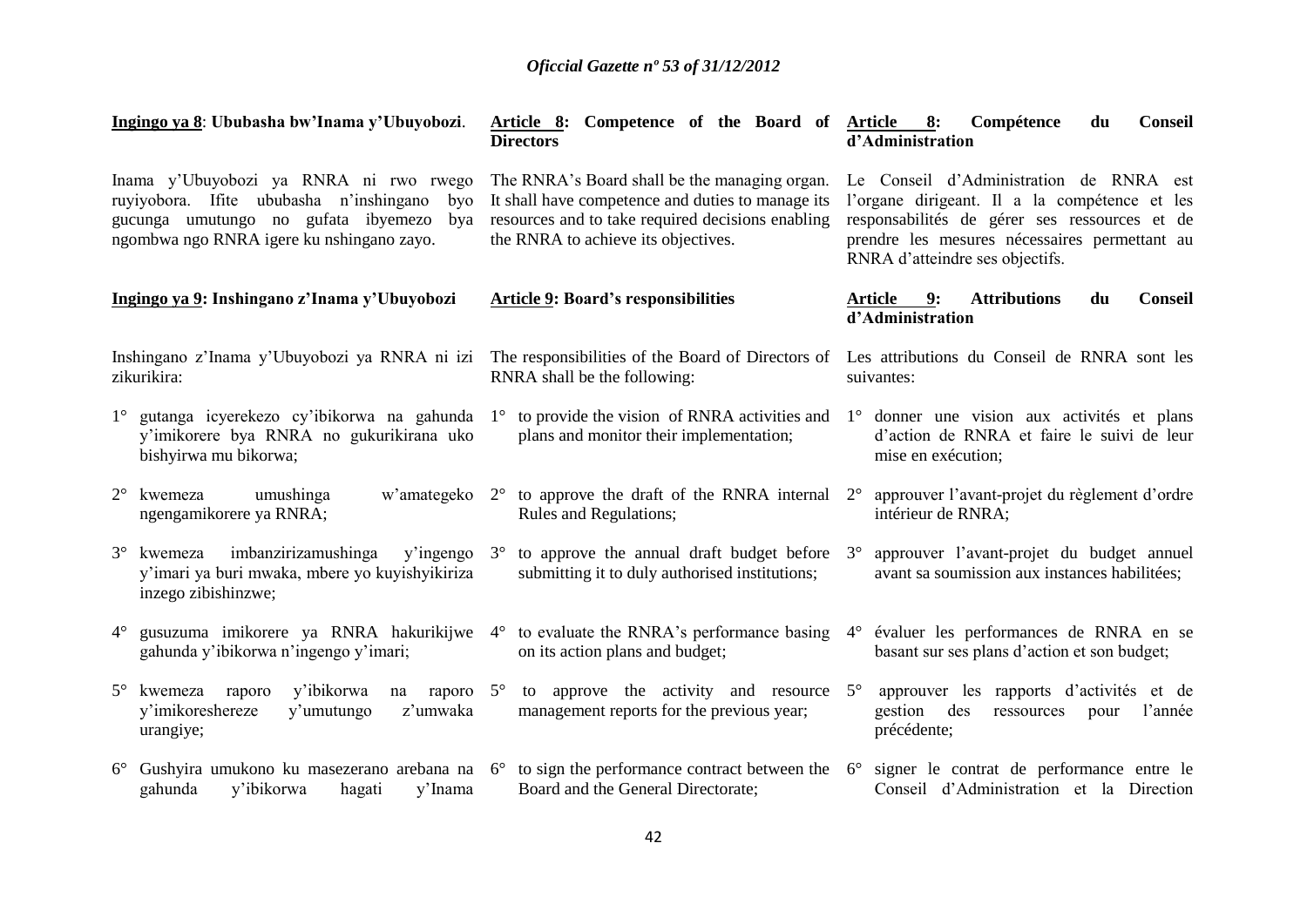#### y'Ubuyobozi n'Ubuyobozi Bukuru;

**y'Ubuyobozi**

- $7^{\circ}$  Gushyira umukono ku masezerano arebana na  $7^{\circ}$  to sign the performance contract between the  $7^{\circ}$  signer le contrat de performances entre le gahunda y'ibikorwa hagati yayo n'Urwego rurebera ikigo;
- 8° Gukurikirana imikorere y'Umuyobozi Mukuru 8° to monitor the RNRA Director General's 8° faire le suivi des performances du Directeur wa RNRA.

**Ingingo ya 10: Itumirwa n'iterana ry'Inama Article 10: Convening the Board's meetings** 

- Board and the Surpervising Authority;
- performances.

#### Générale;

- Conseil d'Administration et l'organe de tutelle;
- Général de RNRA.

#### **Article 10: Convocation et tenue des réunions du Conseil d'Administration**

Inama y'Ubuyobozi ya RNRA iterana buri The RNRA Board's meetings shall be held gihembwe n'igihe cyose bibaye ngombwa, itumijwe na Perezida wayo cyangwa Visi-Perezida igihe Perezida adahari, babyibwirije cyangwa bisabwe mu nyandiko nibura na kimwe cya gatatu (1/3) cy'abayigize.

quarterly and whenever necessary. They shall be convened by the Board's Chairperson or the Deputy Chairperson when the Chairperson is not available, whether by their will or when it is requested in writing by at least a third (1/3) of its members.

# Ubutumire bukorwa mu nyandiko ishyikirizwa abagize Inama y'Ubuyobozi hasigaye nibura iminsi cumi n'itanu (15) ngo inama iterane. Cyakora, inama idasanzwe itumizwa mu nyandiko hasigaye nibura iminsi itatu (3) kugira ngo iterane.

Inama iterana hari byibura 2/3 by'abagize Inama y'Ubuyobozi kandi igafata ibyemezo ku bwiganze busesuye bw'amajwi.

Mu byigwa n'Inama y'Ubuyobozi mu gihembwe cya mbere cy'umwaka harimo kwemeza raporo y'ibikorwa n'imikoreshereze y'umutungo mu mwaka urangiye; mu gihembwe cya gatatu

The invitation shall be in writing and given to the Board members at least fifteen (15) days before the meeting. However, an extraordinary meeting is held.

The meeting shall convene when at least 2/3 of La réunion est tenue quand au moins 2/3 des taken by absolute majority.

include the approval of the previous year's

Les réunions du Conseil d'Administration de RNRA se tiennent trimestriellement et chaque fois que cela s'avère nécessaire. Les réunions sont convoquées par le Président du Conseil d'Administration ou son Vice-président en cas d'empêchement du Président, à leur propre initiative ou lorsqu'un tiers (1/3) de ses membres le réclament par écrit.

shall be convened at least three (3) days before it extraordinaire peut être convoquée trois (3) jours L'invitation doit être écrite et donnée aux membres du Conseil quinze (15) jours au moins avant la réunion. Cependant, une réunion au moins avant sa tenue.

the Board members are present and decisions membres du Conseil sont présents et prend des décisions par majorité absolue.

The items on the first annual quarter agenda shall Les points à l'ordre du jour de la réunion du activity and budget use reports; and in the third l'approbation des rapports d'activités et de budget quarter there shall be included the examination of de l'année précédente; et dans le troisième premier trimestre doivent comprendre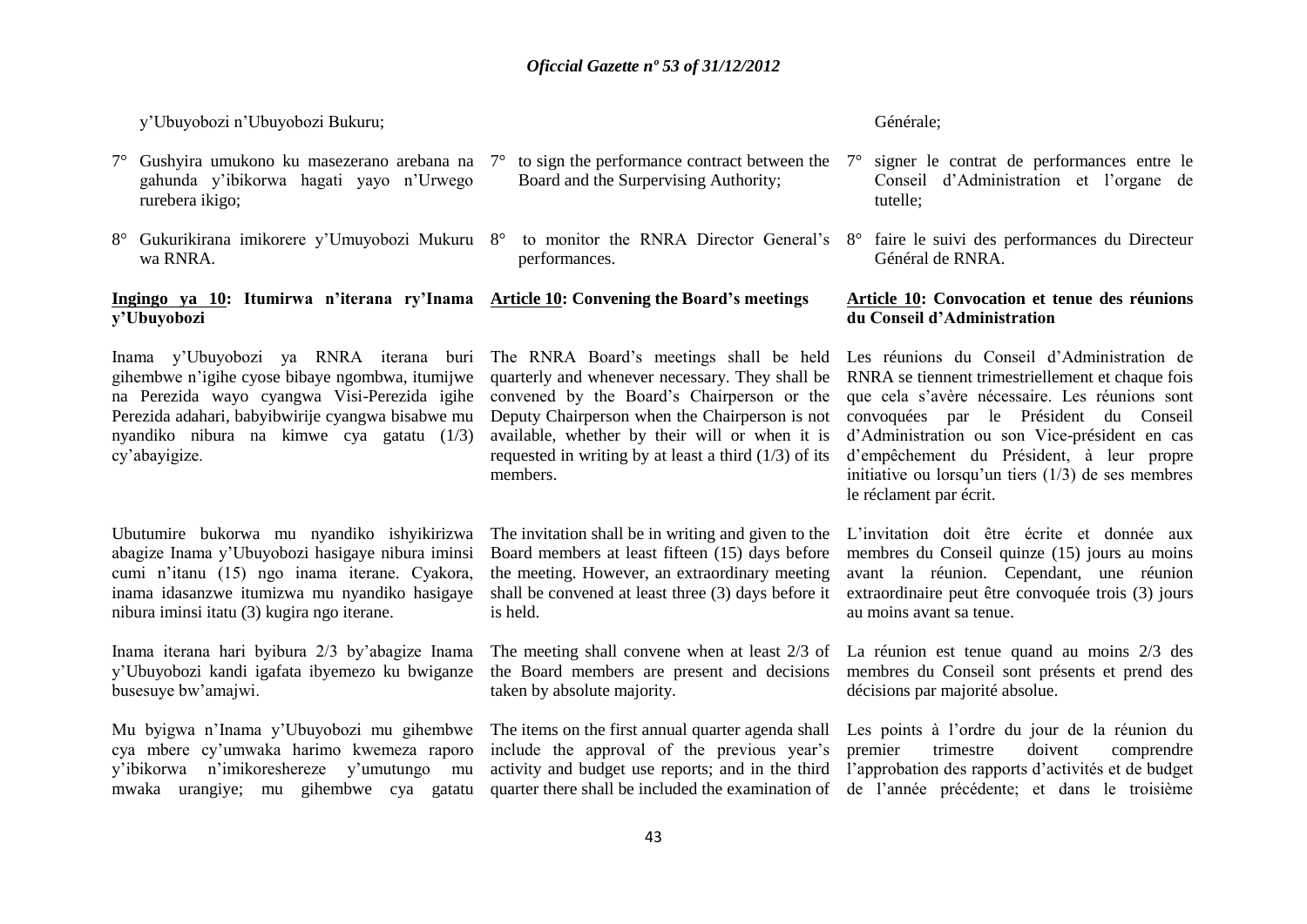hakabamo gahunda yo gusuzuma umushinga w'ingengo y'imari na gahunda y'ibikorwa by'umwaka ukurikira**.** Buri gihembwe kandi igomba gusuzuma raporo y'imikoreshereze y'imari n'iy'ibikorwa byerekeranye n'igihembwe kirangiye zigashyikirizwa Urwego Rureberera Ikigo RNRA.

Umuyobozi Mukuru, Abayobozi Bakuru Bungirije, n'Umuyobozi ushinzwe Imirimo rusange bitabira inama z'Ubuyobozi.

Umuyobozi ushinzwe Imirimo rusange niwe The Head in charge of Corporate Services Le Chef de l'unité des services généraux en est le mwanditsi.

#### **Ingingo ya 11: Kumenyesha inyungu bwite mu bibazo bisuzumwa**

Iyo uri mu bagize Inama y'Ubuyobozi afite inyungu bwite itaziguye cyangwa iziguye mu bibazo bisuzumwa cyangwa biheruka gusuzumwa, agomba, akimenya ibizasuzumwa, kumenyesha bidatinze Inama y'Ubuyobozi, aho inyungu ze zishingiye. Umenyesha inyungu afite ku kibazo cyigwa, ntashobora gutora mu gihe bafata ibyemezo kuri icyo kibazo. Umuyobozi Mukuru wa RNRA ntajya mu nama zifata ibyemezo bimureba.

Iyo bigaragaye ko benshi cyangwa bose mu bagize Inama y'Ubuyobozi bafite inyungu bwite itaziguye cyangwa iziguye mu bibazo bisuzumwa cyangwa biheruka gusuzumwa, ku buryo bidashoboka gufata ibyemezo kuri ibyo bibazo, ibyo bibazo

quarter, the Board shall also examine the previous term's financial and activity reports and these reports shall be submitted to the Supervising Authority.

The Director General, the Deputy Directors General and the Head of Corporate Services Division attend the Board's meeting.

Division shall fulfil the role of its Secretary.

#### **Article 11: Disclosure of personal interest in issues on the agenda**

When a Board member has got a direct or indirect personal interest in the issues to be examined or issues that have recently been examined, he/she must, soon after he/she learnt the issues to be examined, immediately inform the Board and tell where his/her interests lie. The member who disclosed interests in the issue to be examined cannot vote when deliberating on that issue. The RNRA Director General shall not attend meetings which will take decisions involving him/her.

When it happens that many or all Board members have direct or indirect personal

the next year's budget draft and action plan. Each trimestre ces points comprennent l'examen de l'avant-projet du budget et du plan d'action de l'année suivante. Chaque trimestre, le Conseil doit aussi examiner les rapports financiers et d'activités du trimestre précédent et les soumettre à l'organe de tutelle de RNRA.

> Le Directeur Général, les Directeurs Généraux Adjoints et le Chef de l'Unité des Services Incorporés participent aux réunions du Conseil d'Administration.

> Secrétaire.

#### **Article 11: Révélation d'un intérêt personnel dans les points à l'ordre du jour**

Quand un membre du Conseil a un intérêt personnel direct ou indirect dans les points à l'ordre du jour à examiner ou récemment examinées, immédiatement après avoir appris des points à examiner, il en informe le Conseil et montre où ses intérêts reposent. Le membre qui fait état de ses intérêts dans un point à examiner ne peut pas voter lors de la délibération à ce sujet. Le Directeur Général de RNRA ne doit pas participer dans des réunions qui prennent des décisions qui le concernent.

interests in the issues to be examined or which personnels directs ou indirects dans les points à have been recently examined, in such a way that examiner ou récemment examinés de sorte que la it is impossible to take decisions on them, those prise de décision sur ces points devienne Lorsque beaucoup ou tous les membres du Conseil d'Administration ont des intérêts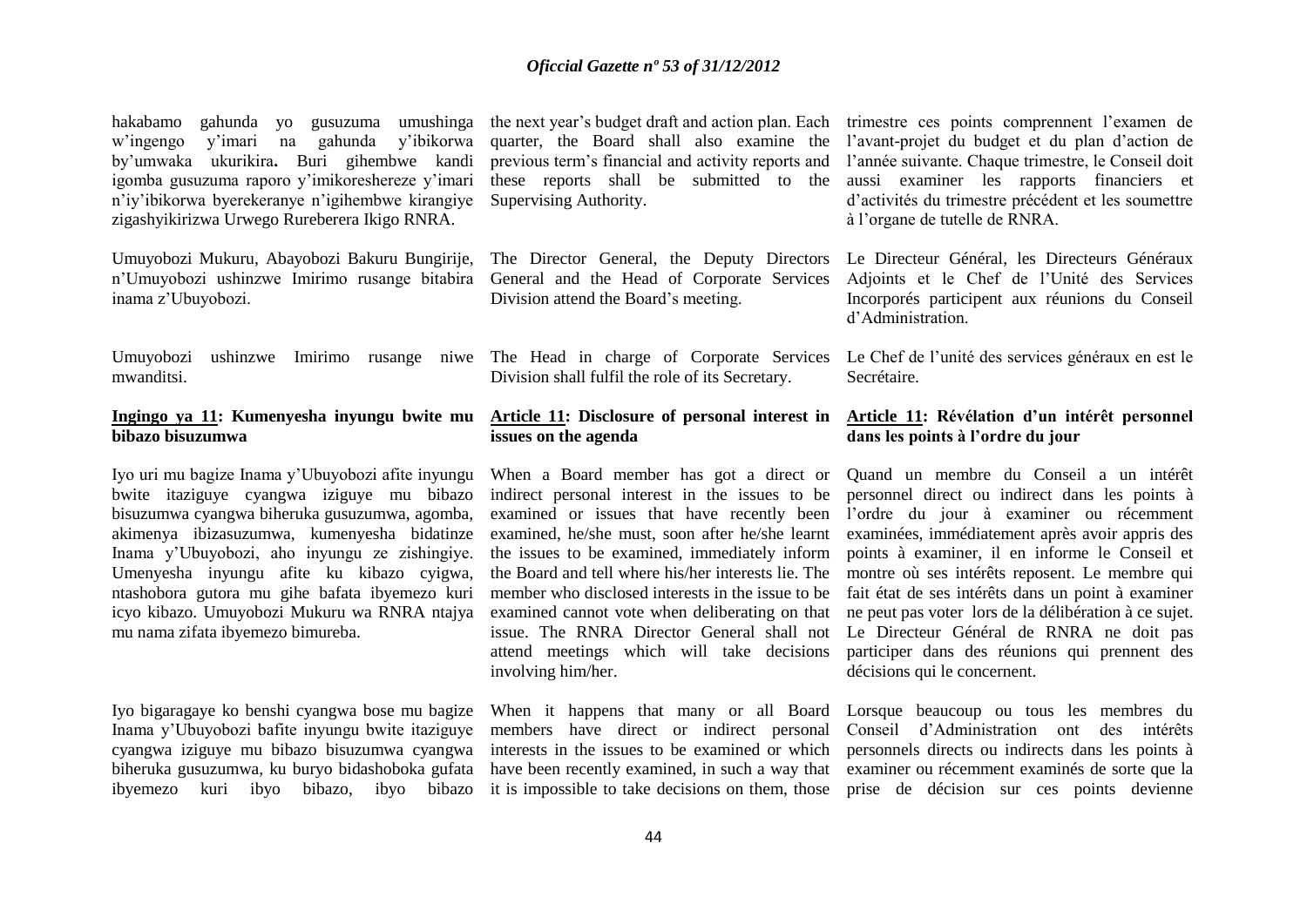bishyikirizwa urwego rureberera RNRA.

**Ingingo ya 12: Itumira ry'abandi bantu mu nama y'Inama y'Ubuyobozi**

Inama y'Ubuyobozi ishobora gutumira mu nama yayo umuntu wese ibona ashobora kuyungura inama ku ngingo runaka ifite ku murongo w'ibyigwa. Uwatumiwe ntiyemerewe gutora no gukurikira iyigwa ry'izindi ngingo ziri ku murongo w'ibyigwa.

#### **Ingingo ya 13: Inyandiko n'inyandikomvugo Article 13: Resolutions and minutes**

Inyandiko y'ibyemezo by'inama y'Inama y'Ubuyobozi ishyirwaho umukono n'abayigize bayitabiriye ikirangira, kopi yayo ikohererezwa Urwego rureberera RNRA mu gihe kitarenze iminsi itanu (5) kugira ngo rugire icyo rubivugaho mu gihe kitarenze iminsi cumi n'itanu (15) kuva ruyishyikirijwe. Iyo icyo gihe kirenze ntacyo rurabivugaho imyanzuro y'inama iba yemewe burundu.

Inyandikomvugo y'inama ishyirwaho umukono na Perezida n'umwanditsi bayo, ikemezwa mu nama ikurikira. Kopi y'inyandikomvugo yohererezwa Urwego rurebera RNRA mu gihe kitarenze iminsi cumi n'itanu (15) guhera umunsi yemerejweho.

issues shall be submitted to the RNRA's Supervising Athority. impossible, ces points sont soumis à l'organe de tutelle de RNRA.

#### **Article 12: Inviting other people into the Board's meeting**

The Board may invite in its meeting any person it deems to be able to assist on a particular issue on the agenda. That person shall not be allowed to vote or attend the examination of other issues on the agenda.

#### **Article 12: Invitation d'autres personnes dans une réunion du Conseil**

Le Conseil d'administration peut inviter dans sa réunion toute personne qu'il juge capable d'assister sur un point particulier à l'ordre du jour. La personne invitée ne doit pas voter ni participer dans l'examen d'autres points à l'ordre du jour.

#### **Article 13: Résolutions et procès-verbaux**

The resolutions of the Board of Director's meeting shall be signed by the members who attended it immediately at the end of the meeting. A copy shall be sent to the RNRA's Supervising Authority within a five-day (5) period for his/her comments within a fifteen (15) day period from its reception. When this time ends before he/she has not made any comments, the meeting decisions shall be final.

The minutes of the meeting shall be signed by the Chairperson of the Board of Directors and the Secretary,it shall be approved in the next meeting. A copy shall be sent to the RNRA's Supervising Authority within a fifteen (15) day period from its approval.

Les résolutions des réunions du Conseil d'Administration sont signées par les membres présents immédiatement après la clôture de la réunion et une copie est transmise à l'organe de tutelle de RNRA dans un délai de cinq (5) jours; ce dernier donne ses commentaires dans un délai de quinze (15) jours dès sa réception. Passé ce délai sans commentaires, les décisions sont définitives.

Le procès-verbal est signé par le Président et le Secrétaire de la réunion et est approuvé dans la réunion suivante. La copie du procès-verbal est transmise à l'organe de tutelle de RNRA dans un délai de quinze (15) jours dès son approbation.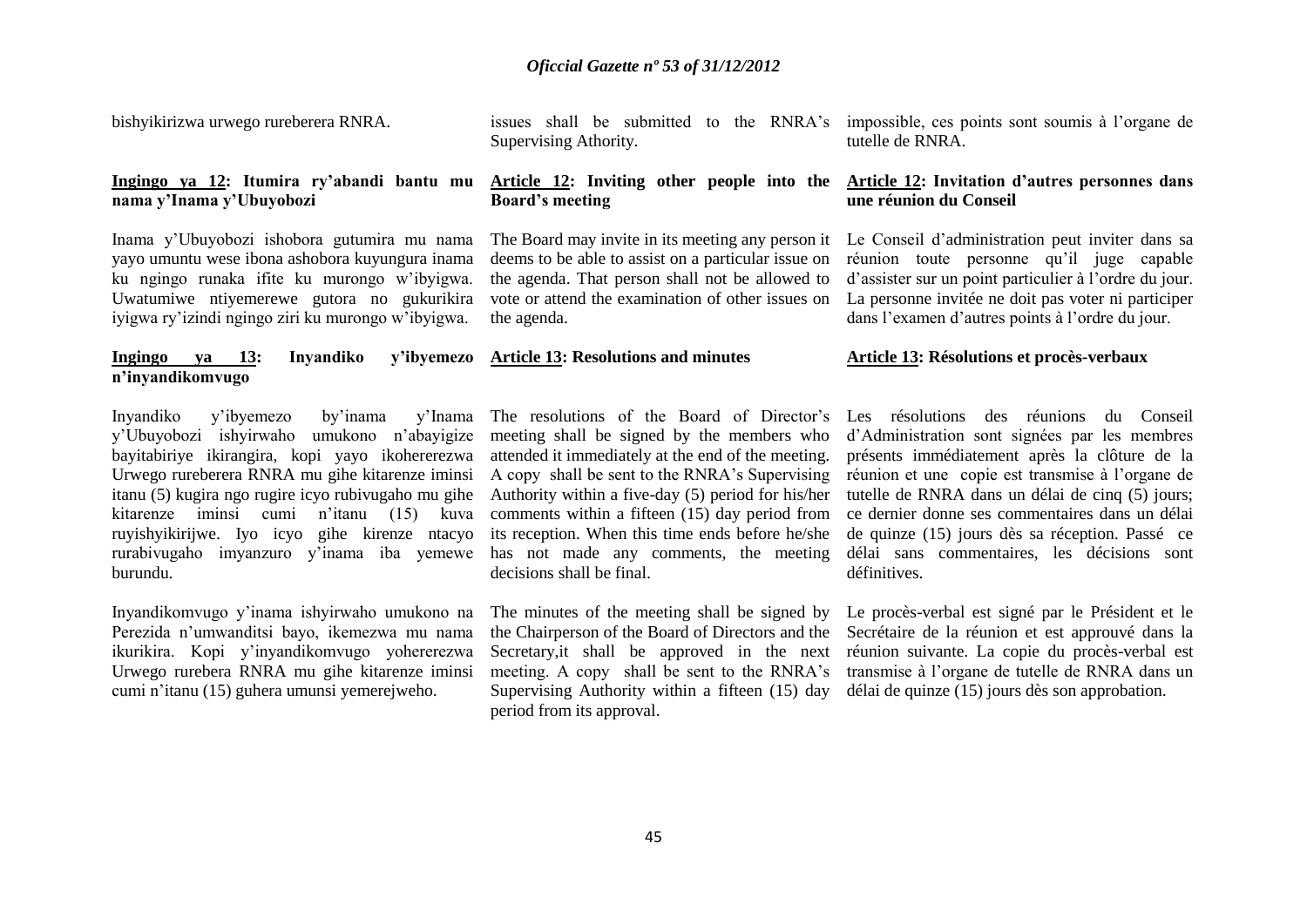|                                                                        | Icyiciro cya 2: Ubuyobozi Bukuru                                                                                                                                                                     |                                                                                                        | <b>Section 2: General Directorate</b>                                                                                                                                                                                   |           | <b>Section 2: Direction Générale</b>                                                                                                                                                                                      |
|------------------------------------------------------------------------|------------------------------------------------------------------------------------------------------------------------------------------------------------------------------------------------------|--------------------------------------------------------------------------------------------------------|-------------------------------------------------------------------------------------------------------------------------------------------------------------------------------------------------------------------------|-----------|---------------------------------------------------------------------------------------------------------------------------------------------------------------------------------------------------------------------------|
| Akiciro ya mbere: Inshingano n'ububasha<br>by'abagize Ubuyobozi Bukuru |                                                                                                                                                                                                      | Sub section One:<br>Responsibilities and<br>competence of members of the General<br><b>Directorate</b> |                                                                                                                                                                                                                         |           | Sous section première:<br>Attributions et<br>compétence des membres de la Direction<br>Générale                                                                                                                           |
| Ingingo ya 14: Inshingano z'Umuyobozi Mukuru                           |                                                                                                                                                                                                      |                                                                                                        | Article 14: Responsibilities of the Director Article 14: Attributions du Directeur Général<br><b>General</b>                                                                                                            |           |                                                                                                                                                                                                                           |
|                                                                        | Umuyobozi Mukuru wa RNRA ashinzwe ibi<br>bikurikira:                                                                                                                                                 |                                                                                                        | The Director General of RNRA shall have the<br>following responsabilities:                                                                                                                                              |           | Les attributions du Directeur Général de RNRA<br>sont les suivantes:                                                                                                                                                      |
|                                                                        | 1° guhuza ibikorwa bya RNRA no gukurikirana 1° to coordinate RNRA activities and ensure<br>imicungire myiza yayo;                                                                                    |                                                                                                        | follow-up for a smooth management;                                                                                                                                                                                      |           | 1° coordonner les activités de RNRA et assurer<br>le suivi de sa bonne gestion;                                                                                                                                           |
| $2^{\circ}$                                                            | gutunganya inzego z'imirimo za RNRA;                                                                                                                                                                 | $2^{\circ}$                                                                                            | to manage the RNRA services;                                                                                                                                                                                            |           | 2° organiser les départements et les services de<br>RNRA:                                                                                                                                                                 |
| $3^\circ$                                                              | guhagararira RNRA imbere y'amategeko no<br>kumenyekanisha ibikorwa byayo;                                                                                                                            |                                                                                                        | 3° to serve as the legal representative of RNRA 3° représenter RNRA devant la loi et faire<br>and disseminate its activities;                                                                                           |           | connaître ses activités;                                                                                                                                                                                                  |
| $4^{\circ}$                                                            | gushyira mu bikorwa ibyemezo n'amabwiriza<br>ahabwa n'inzego zimukuriye;                                                                                                                             | $4^\circ$                                                                                              | to implement the decisions and regulations as<br>assigned by the line management;                                                                                                                                       | $4^\circ$ | mettre en application les décisions et les<br>instructions issues des organes supérieurs;                                                                                                                                 |
| $5^\circ$                                                              | gukurikirana ishyirwa mu bikorwa rya politiki,<br>amategeko, ingamba, amabwiriza n'ibyemezo<br>bya Guverinoma bijyanye no guteza imbere no<br>kurengera umutungo kamere;                             | $5^{\circ}$                                                                                            | to monitor the implementation of policies, $5^\circ$<br>legislation,<br>strategies,<br>regulations<br>and<br>decisions<br>related<br>the<br>to<br>government<br>promotion<br>protection of natural<br>and<br>resources; |           | assurer le suivi de la mise en application des<br>politiques, des lois, des stratégies, des<br>instructions et des décisions du Gouvernement<br>relatives à la promotion et à la protection des<br>ressources naturelles; |
| $6^{\circ}$                                                            | gukurikirana<br>gushyira<br>bikorwa $6^\circ$<br>mu<br>no<br>mpuzamahanga<br>Rwanda<br>amasezerano<br>$\mathbf u$<br>umukono<br>rwashyizeho<br>ku<br>birebana<br>no<br>kubungabunga umutungo kamere; |                                                                                                        | to make a follow up and implement $6^{\circ}$<br>international conventions ratified by Rwanda<br>on matters pertaining to natural resources<br>management;                                                              |           | assurer le suivi et la mise en application des<br>conventions internationales signées par le<br>Rwanda en matière de sauvegarde des<br>ressources naturelles;                                                             |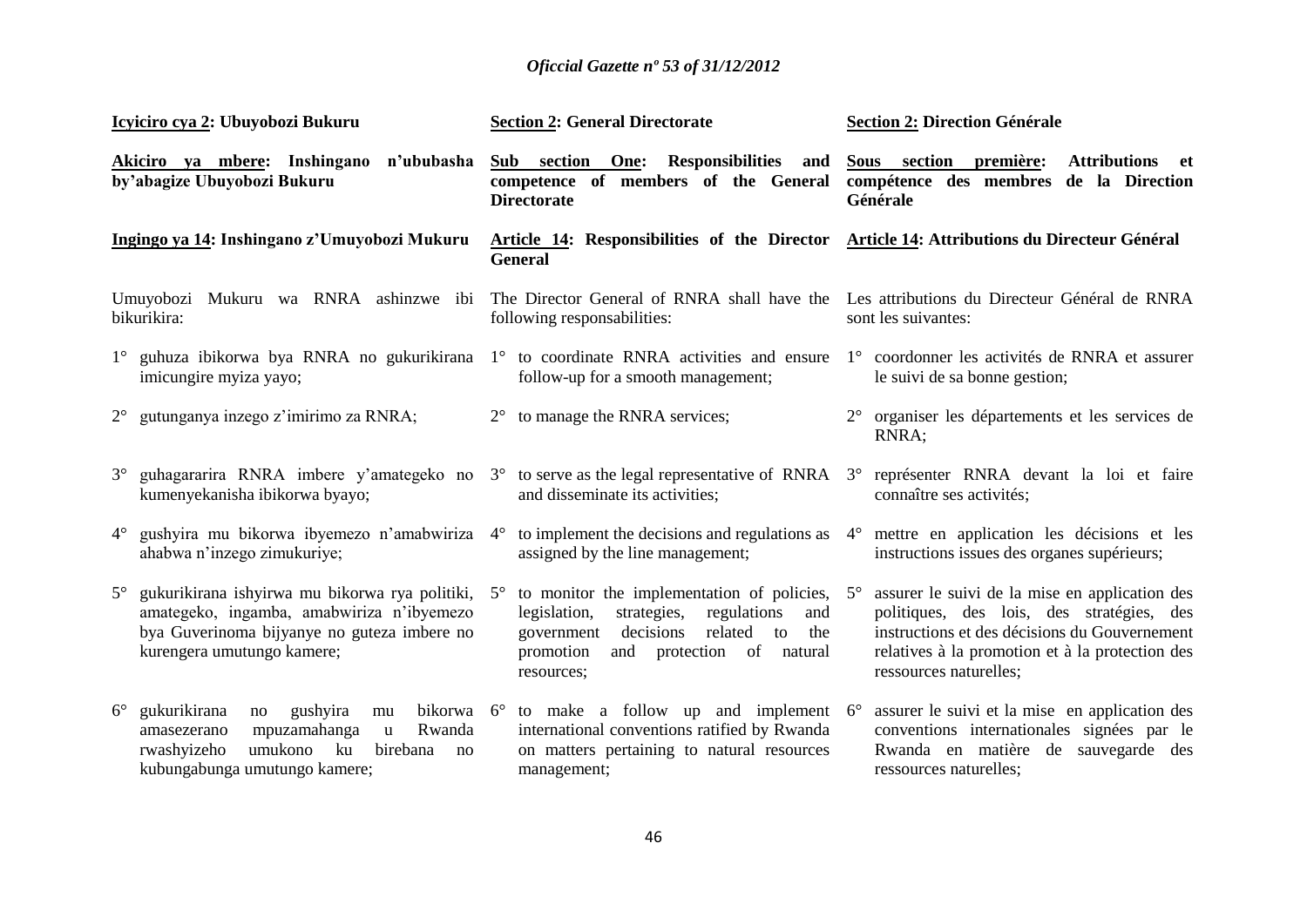- 7° gutanga inama ku mikoreshereze myiza 7° to provide technical advice on the equitable 7° donner des conseils sur la bonne exploitation y'umutungo kamere;
- 8° gukurikirana no kugenzura ibikorwa byo 8° to make a follow up and supervise the gucunga neza, guteza imbere, kurengera no guha agaciro umutungo kamere;
- 9° gukurikirana ikorwa ry'ubushakashatsi n'inyigo ku mutungo kamere no gutangaza ibivuye muri ubwo bushakashatsi;
- 10° gushyiraho amabwiriza, imirongo ngenderwaho 10° to institute regulations, guidelines and 10° mettre en place des instructions, des n'uburyo buboneye bwo gucunga, gukoresha no kubungabunga umutungo kamere no gukurikirana ko byubahirizwa;
- 11° kugirana ubutwererane n'ubufatanye n'ibindi 11° to establish cooperation and collaboration 11° entretenir une coopération et une bigo byo mu rwego rw'akarere no ku rwego mpuzamahanga hagamijwe kunoza imikorere n'imikoranire ku bijyanye n'imicungire y'umutungo kamere;
- 12° gutanga raporo ku bikorwa n'imicungire ya 12° to submit a report on the activities and 12° donner un rapport sur les activités et la RNRA;
- 13° gutanga inama n'amabwiriza ku miryango 13° to provide for advice and regulations to 13° donner les conseils et instructions aux nyarwanda itari iya Leta n'imiryango mpuzamahanga ikorana na RNRA;
- 14° gutunganya indi mirimo yashingwa n'Inama y'Ubuyobozi.
- use of natural resources;
- activities relating to smooth management, promotion, conservation and valuation of natural resources;
- $9^{\circ}$  to ensure follow-up of research and studies  $9^{\circ}$ related to natural resources and disseminate the research findings;
- effective mechanisms for management, use and conservation of natural resources and ensure their enforcement;
- with other regional and international institutions with an aim of harmonising the performance and relations on matters relating to management of natural resources;
	- management of RNRA;
	- national and international non-governmental organizations working with RNRA;
	- assigned by the Board.
- des ressources naturelles;
- 8° assurer le suivi et le contrôle des activités de bonne gestion, de promotion, de protection et de valorisation des ressources naturelles;
- assurer le suivi des recherches et études menées sur les ressources naturelles et en publier les résultats;
- orientations et des moyens efficaces de gestion, d'exploitation et de sauvegarde des ressources naturelles et s'assurer de leur respect ;
- collaboration avec d'autres institutions au niveau régional et international dans le but d'améliorer le fonctionnement et la collaboration dans le domaine de la gestion des ressources naturelles;
- gestion du RNRA;
- organisations non gouvernementales nationales et internationales œuvrant avec  $RNRA$
- 15. to perform any other duty as may be 14° accomplir d'autres tâches qui peuvent lui être assignées par le Conseil d'Administration.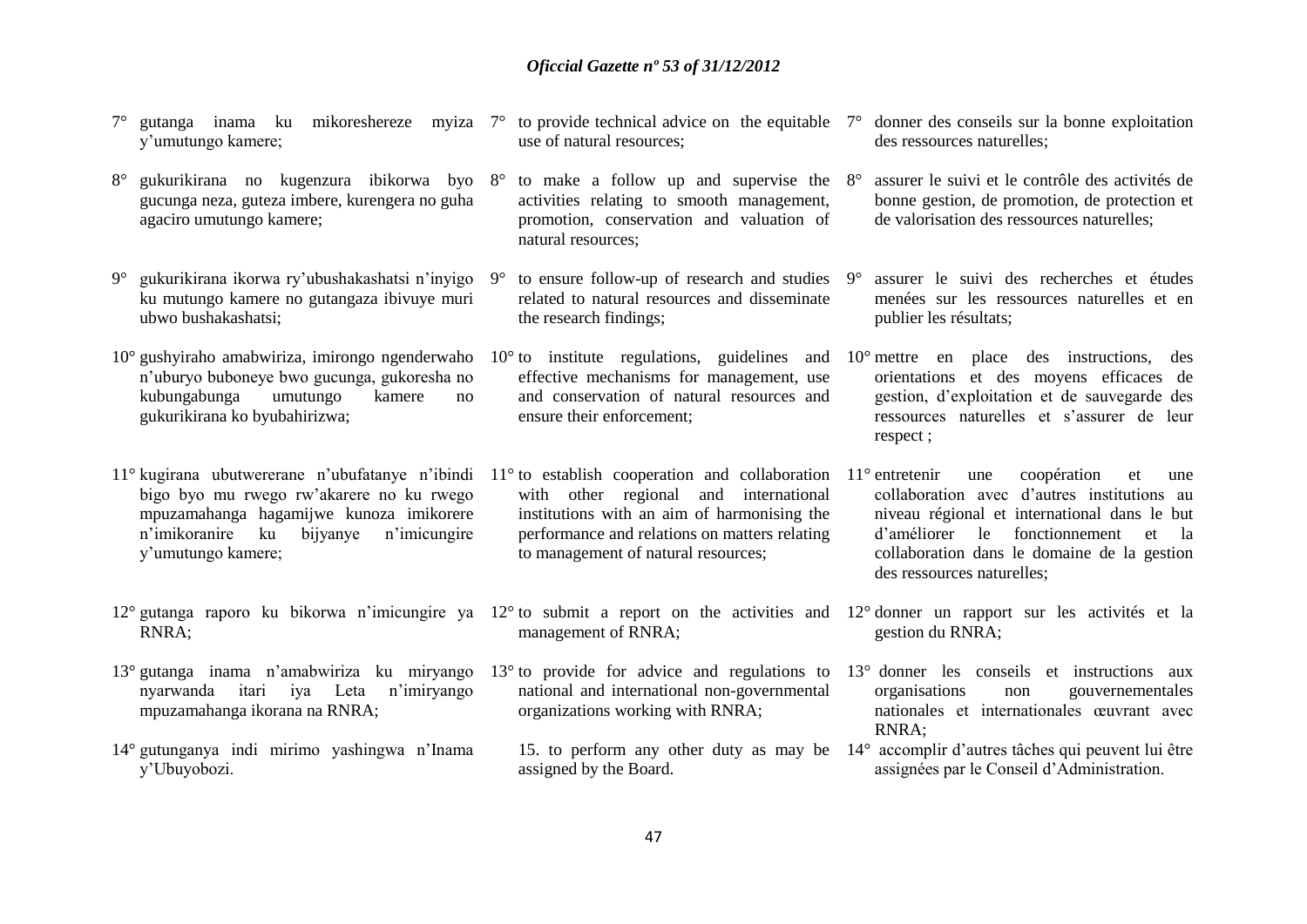|                                                                                                                                     | Ingingo ya 15: Inshingano z'Umuyobozi Mukuru<br>Wungirije ushinzwe Jewoloji na Mine                                                                                                                                                    |             | Article 15: Responsibilities of the Deputy Article 15: Attributions du Directeur Général<br>Director General in charge of Geology and Adjoint de Géologie et des Mines<br><b>Mines</b>                         |             |                                                                                                                                                                                                                                                                             |
|-------------------------------------------------------------------------------------------------------------------------------------|----------------------------------------------------------------------------------------------------------------------------------------------------------------------------------------------------------------------------------------|-------------|----------------------------------------------------------------------------------------------------------------------------------------------------------------------------------------------------------------|-------------|-----------------------------------------------------------------------------------------------------------------------------------------------------------------------------------------------------------------------------------------------------------------------------|
| Umuyobozi Mukuru Wungirije Ushinzwe Jewoloji<br>na Mine muri RNRA ashinzwe kuyobora, guhuza no<br>gukurikirana ibikorwa bikurikira: |                                                                                                                                                                                                                                        |             | The Deputy Director General in charge of Le Directeur Général Adjoint de Géologie et des<br>Geology and Mines shall be responsible for<br>managing, coordinating and overseeing the<br>following activities:   |             | Mines au sein de RNRA est chargé de diriger,<br>coordonner et assurer le suivi des activités ci-<br>après:                                                                                                                                                                  |
| $1^{\circ}$                                                                                                                         | gushyira mu bikorwa politiki<br>z'igihugu<br>n'ibyemezo by'Inama y'Ubuyobozi bijyanye na<br>mine, kariyeri na jewoloji;                                                                                                                | $1^{\circ}$ | to implement national policies as well as the<br>decisions taken by the Board of Directors<br>related to mines, quarries and geology;                                                                          | $1^{\circ}$ | mettre en application les politiques nationales<br>et les décisions du Conseil d'Administration<br>relatives aux mines, carrières et géologie;                                                                                                                              |
| $2^{\circ}$                                                                                                                         | kugira uruhare mu itegurwa no gutanga 2°<br>ibitekerezo kuri politiki, ingamba n'amategeko<br>yerekeye imicungire myiza ya mine, kariyeri na<br>jewoloji no gushyira mu bikorwa amasezerano<br>mpuzamahanga yerekeye mine na jewoloji; |             | to participate in formulation of policies, laws<br>and strategies related to good management in<br>geology, quarries and mining and to<br>implement International Conventions related<br>to mines and geology; | $2^{\circ}$ | participer à l'élaboration et donner des points<br>de vue sur des politiques, des stratégies et des<br>lois relatives à la bonne gestion des mines,<br>carrières et géologie et sur la mise en<br>application des conventions internationales sur<br>les mines et géologie; |
| $3^{\circ}$                                                                                                                         | gukora ubushakashatsi, inyigo n'iperereza kuri 3° to<br>mine, kariyeri na jewoloji haherewe ku bifitiye<br>igihugu akamaro;                                                                                                            |             | conduct<br>studies<br>and $3^\circ$<br>surveys,<br>investigations in quarries,<br>geology<br>and<br>mining<br>basing<br>on important<br>national<br>priorities,                                                |             | mener des recherches, des études et des<br>investigations sur les mines, les carrières et la<br>géologie sur la base des grandes priorités<br>nationales;                                                                                                                   |
| $4^{\circ}$<br>$5^\circ$                                                                                                            | guteza imbere tekiniki ziboneye zigamije guteza 4°<br>imbere mine, kariyeri na jewoloji;                                                                                                                                               |             | to promote appropriate technology aimed at $4^{\circ}$<br>development of quarries, geology and<br>mining;                                                                                                      |             | promouvoir des techniques adéquates visant la<br>promotion des mines, des carrières et de la<br>géologie;                                                                                                                                                                   |
| $6^{\circ}$                                                                                                                         | gushyiraho ibipimo ngenderwaho mu kubyaza 5°<br>umusaruro za mine na kariyeri;                                                                                                                                                         |             | to develop standards to be used in exploiting $5^\circ$<br>mines and quarries;                                                                                                                                 |             | établir<br>standards<br>dans<br>des<br>normes<br>l'exploitation des mines et des carrières;                                                                                                                                                                                 |
| $7^{\circ}$                                                                                                                         | gutanga amahugurwa mu bijyanye na za mine,<br>kariyeri na jewoloji;                                                                                                                                                                    | $6^{\circ}$ | to provide training in matters relating to<br>mines, quarries and geology;                                                                                                                                     | $6^{\circ}$ | donner des formations sur les mines, les<br>carrières et la géologie;                                                                                                                                                                                                       |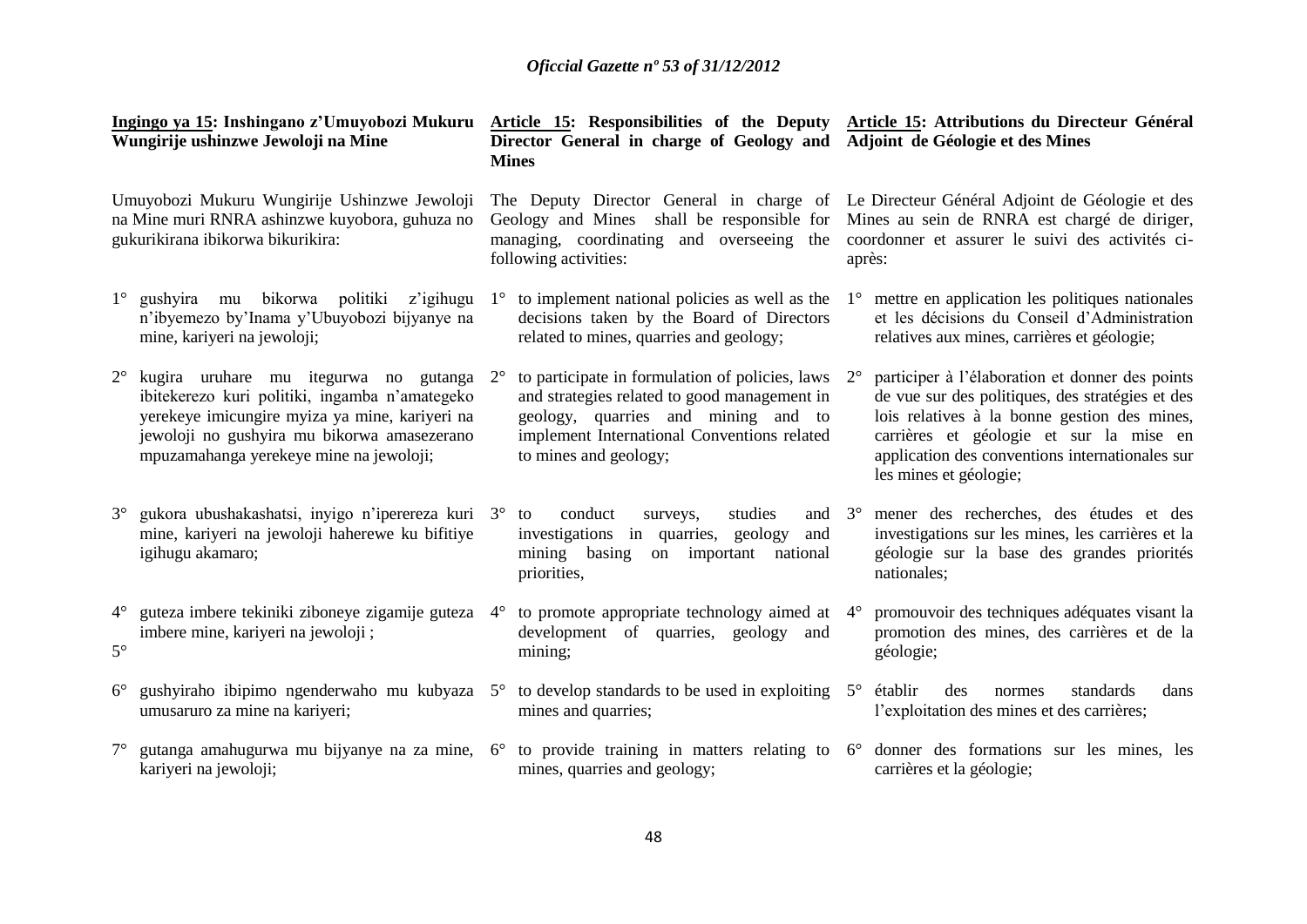| gukurikirana no gucunga abikorera ku giti cyabo 7°<br>$8^{\circ}$<br>n'ibigo bya Leta mu bucukuzi bw'amabuye<br>y'agaciro n'inyongeragaciro muri za mine na<br>kariyeri;       | to supervise and monitor private sector $7^{\circ}$<br>members and public institutions in mining,<br>and value added in mining and quarries; | assurer le suivi et le contrôle des membres du<br>des<br>privé<br>institutions<br>secteur<br>et<br>gouvernementales quant à l'extraction des<br>pierres précieuses et à la valeur ajoutée dans<br>les mines et les carrières; |
|--------------------------------------------------------------------------------------------------------------------------------------------------------------------------------|----------------------------------------------------------------------------------------------------------------------------------------------|-------------------------------------------------------------------------------------------------------------------------------------------------------------------------------------------------------------------------------|
| $9^{\circ}$<br>gufasha Guverinoma mu kugena<br>k'ibirombe bya za mine na kariyeri;                                                                                             | agaciro $8^\circ$ to assist the government in establishing the<br>valuation for mine and quarry sites;                                       | assister le gouvernement dans la détermination<br>$8^{\circ}$<br>de la valeur des terrains d'extraction des mines<br>et des carrières;                                                                                        |
| 10° gufatanya n'inzego zo mu gihugu n'izo mu 9° to collaborate with national and international 9° collaborer avec des organes nationaux et<br>mahanga bahuje inshingano;       | institutions with similar responsibilities;                                                                                                  | internationaux ayant les mêmes attributions;                                                                                                                                                                                  |
| 11° gukurikirana ubucuruzi bw'amabuye y'agaciro $10^{\circ}$ to supervise the trade in minerals and $10^{\circ}$ assurer le suivi du commerce des pierres<br>na kariyeri;      | quarries;                                                                                                                                    | précieuses et des carrières;                                                                                                                                                                                                  |
| 12° gukurikirana ibyerekeranye n'imitingito y'isi no 11° to make a follow up of information on 11° assurer le suivi des séismes et publier des<br>gutangaza amakuru iyerekeye; | earthquakes and disseminate information<br>thereof;                                                                                          | informations y relatives;                                                                                                                                                                                                     |
| 13° gukora akandi kazi kose yasabwa n'Umuyobozi 12° to perform any other duty as may be assigned<br>Mukuru;                                                                    | by the Director General;                                                                                                                     | 12° accomplir toute autre tâche lui assignée par le<br>Directeur Général;                                                                                                                                                     |
| $14^{\circ}$ gutanga raporo y'akazi.                                                                                                                                           | $13^{\circ}$ to submit a report of activities.                                                                                               | 13° donner un rapport d'activités.                                                                                                                                                                                            |
| Ingingo ya 16: Inshingano z'Umuyobozi Mukuru<br>Wungirije<br>Amashyamba<br>ushinzwe<br>$\mathbf{n}\mathbf{o}$                                                                  | Article 16: Responsibilities of the Deputy                                                                                                   | Article 16: Attributions du Directeur Général                                                                                                                                                                                 |
| kubungabunga ibidukikije                                                                                                                                                       | Director General in charge of Forestry and<br><b>Nature Conservation</b>                                                                     | Adjoint des Forêts et Conservation de la<br><b>Nature</b>                                                                                                                                                                     |
| Umuyobozi<br>Mukuru<br>Ushinzwe<br>wungirije<br>Amashyamba no gucunga ibidukikije ashinzwe<br>guhuza no gukurikirana ibikorwa bikurikira:                                      | responsible for coordinating and monitoring the coordonner et d'assurer le suivi de ce qui suit:<br>following:                               | The Deputy Director General in charge of Le Directeur Général Adjoint des Forêts et<br>Forestry and Nature Conservation shall be Conservation de la Nature est chargé de                                                      |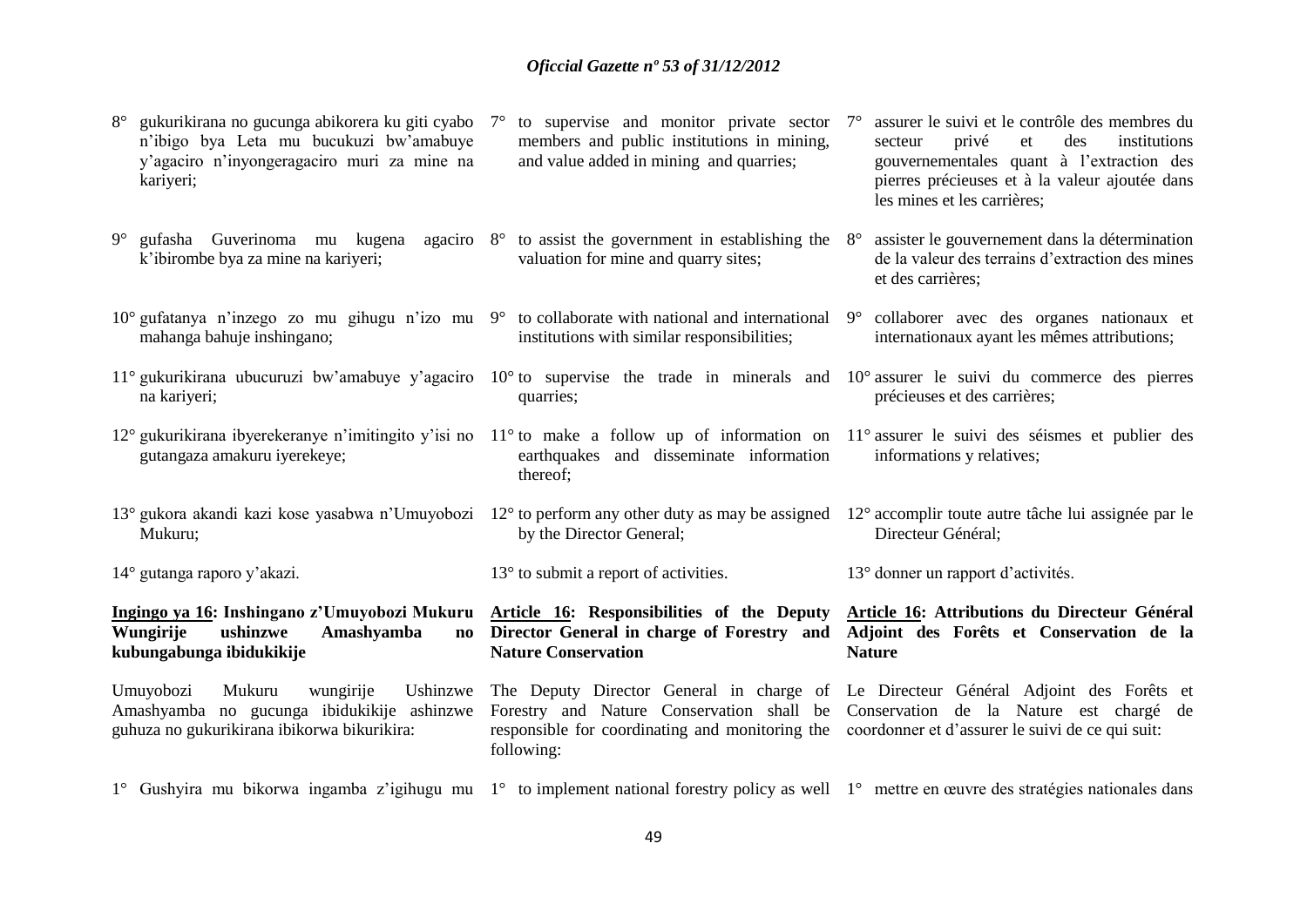by'amashyamba no kuyateza imbere;

as to promote agro forestry;

- 2° gutanga inama kuri politiki, ingamba 2° to advise on policies, strategies and n'amategeko agena imicungire y'amashyamba no ku ishyirwa mu bikorwa ry'amasezerano mpuzamahanga yerekeye amashyamba;
- 3° gushyigikira ibikorwa na gahunda zo gutera 3° to support activities and policies of amashyamba hagamijwe kurwanya isuri;
- 4° kugira uruhare no gutanga inama ku itegurwa rya gahunda z'igihugu zigamije guteza imbere no gucunga amashyamba no gufasha inzego z'ibanze gutegura uburyo bwo kwicungira no gushyira mu bikorwa izo gahunda;
- 5° gushyiraho no kuvugurura urutonde rw'amoko 5° to establish and update tree species to be y'ibiti bigomba guterwa n'ahantu byamera neza, gutanga inama ku bwoko bw'ibiti bwatumizwa mu mahanga no kugira uruhare mu gusuzuma ko ibimera byinjizwa mu gihugu bitangiza ibidukikije muri rusange n'ibiti by'umwihariko;
- 6° gukora ubushakashatsi, amaperereza n'inyigo n'ibindi bikorwa bya ngombwa bihesha amashyamba uruhare mu iterambere ry'ubukungu n'imikoreshereze y'ibikomoka ku mashyamba no gutangaza ibyavuyemo;
- legislation that govern forestry management as well as the implementation of forestry related International Conventions;
- forestation with the aim to fight soil erosion;
- 4° to participate and advise on the development 4° contribuer et prodiguer des conseils sur of national programmes aimed at forestry promotion and conservation, and assist the local government in developing mechanisms through which these policies should be managed and implemented;
- planted and their respective suitable areas according to soil typologies and the expected usage of such trees and provide advice with regard to related products to be imported to ensure that it does not affect the invironment in general and trees in particular;
- to undertake research, surveys, studies and 6° other relevant activities with regard to the importance of forestry in the national economy and to the exploitation of forestry related products and disseminate the findings;

le domaine des forêts et veiller à leur promotion;

- 2° prodiguer des conseils sur les politiques, les stratégies et les lois régissant la gestion des forêts et sur la mise en application des conventions internationales sur les forêts;
- 3° appuyer les activités et les programmes de plantation des forêts en vue de lutter contre l'érosion;
- l'élaboration des programmes nationaux visant la promotion et la gestion des forêts ainsi que l'appui des instances de base dans le développement des mécanismes leur permettant de gérer elles-mêmes ces programmes et de les mettre en œuvre;
- 5° déterminer et réviser la liste des espèces d'arbres devant être plantées et leurs sites propices, donner des conseils sur des espèces d'arbres devant être importées et jouer un rôle dans l'activité de contrôler si les espèces végétales qui entrent dans le pays ne nuisent pas à l'environnement en général et aux arbres de en particulier;
- 6° mener des recherches, des enquêtes, des études et d'autres activités nécessaires qui valorisent l'importance des forêts dans le développement économique et l'usage des produits forestiers et en publier les résultats;
- 7° kurinda amashyamba binyujijwe mu kugenzura 7° to protect forests by fighting against their 7° protéger les forêts en luttant contre des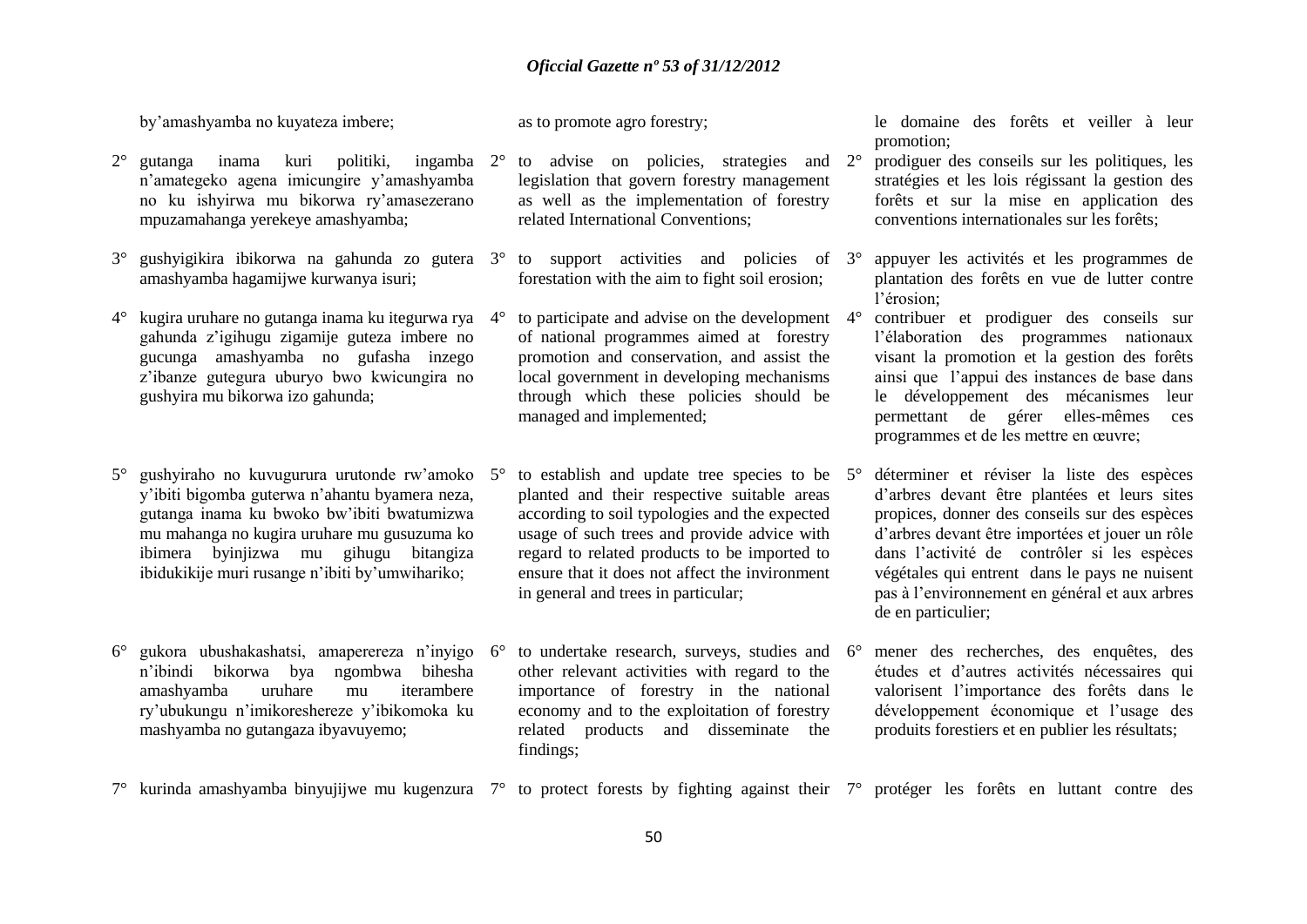uburwayi n'udukoko tuyangiza;

diseases and bacteria;

- 8° gukora no gusakaza ubushakashatsi ku ikoranabuhanga rikoreshwa mu gutera ibiti ku butaka buhingwa, mu nzuri no mu mashyamba ya kimeza, gufata neza no gukoresha neza amashyamba n'ibiyakomokaho mu nyungu z'ibisekuruza bizaza no guhuriza hamwe amakuru ku mashyamba no ku biyakomokaho;
- 9° gucunga neza no gusuzuma gahunda 9°<br>z'amaiyambere kugira ngo hakurikizwe z'amajyambere kugira ngo amategeko agenga imicungire n'imikoreshereze myiza y'amashyamba mu igenamigambi no gushyira mu bikorwa imishinga yose y'amajyambere n'isanzweho mu kurengera amashyamba;
- 10° kugena agaciro k'amashyamba ya Leta no kwemeza agaciro k'amashyamba y'abikorera;
- 11° gucunga neza no gukoresha neza amafaranga 11° to manage and to use smoothly financial 11° assurer la bonne gestion et le bon usage des ahabwa Ikigega cy'Igihugu cy'amashyamba;
- 12° kugira uruhare mu bikorwa byo kugabanya 12° to participate in the initiatives for the 12° jouer un rôle dans les activités visant la ibyuka bihumanya ikirere hakoreshejwe amashyamba;
- 13° gukora akandi kazi kose yasabwa n'Umuyobozi 13° to perform any other duty as may be assigned 13° accomplir toute autre tâche lui assignée par le Mukuru;
- 8° to undertake research and disseminate the research findings on the technology of planting trees on land for cultivation, pastures and in natural forests, effective conservation and proper utilization of forests and their products for the sake of future generations, and in gathering all information relating to forests and their products;
- to keep and analyse development  $9^\circ$ programmes in order to follow regulations related to smooth management and rational utilization of forests in strategic planning and implementing all of the development initiatives, as well as the existing ones for forest protection;
- government and approve the value of forests owned by individuals/ private companies;
- resources allocated to the National Forestry Authority;
- reduction of air pollution through the use of forests;
- by the Director General;

maladies et des microorganismes dévastateurs;

- 8° mener et diffuser des recherches sur la technologie utilisée dans la plantation des arbres dans des terres cultivables, des pâturages et dans des forêts naturelles, sur la sauvegarde et la bonne exploitation des forêts et des produits forestiers pour le bien des générations futures et constituer une base de données sur les forêts et les produits forestiers;
- bien gérer et analyser les programmes de développement pour que soient appliquées les lois régissant la bonne gestion et exploitation des forêts dans le cadre d'une planification stratégique et mettre en œuvre toutes les initiatives de développement et les projets en cours d'exécution dans le domaine de la protection des forêts;
- 10° to establish the value of forests owned by the 10° déterminer la valeur des forêts appartenant à l'État et approuver la valeur des forêts des particuliers;
	- fonds alloués au Fonds National des Forêts;
	- diminution des polluants de l'atmosphère grâce aux forêts;
	- Directeur Général;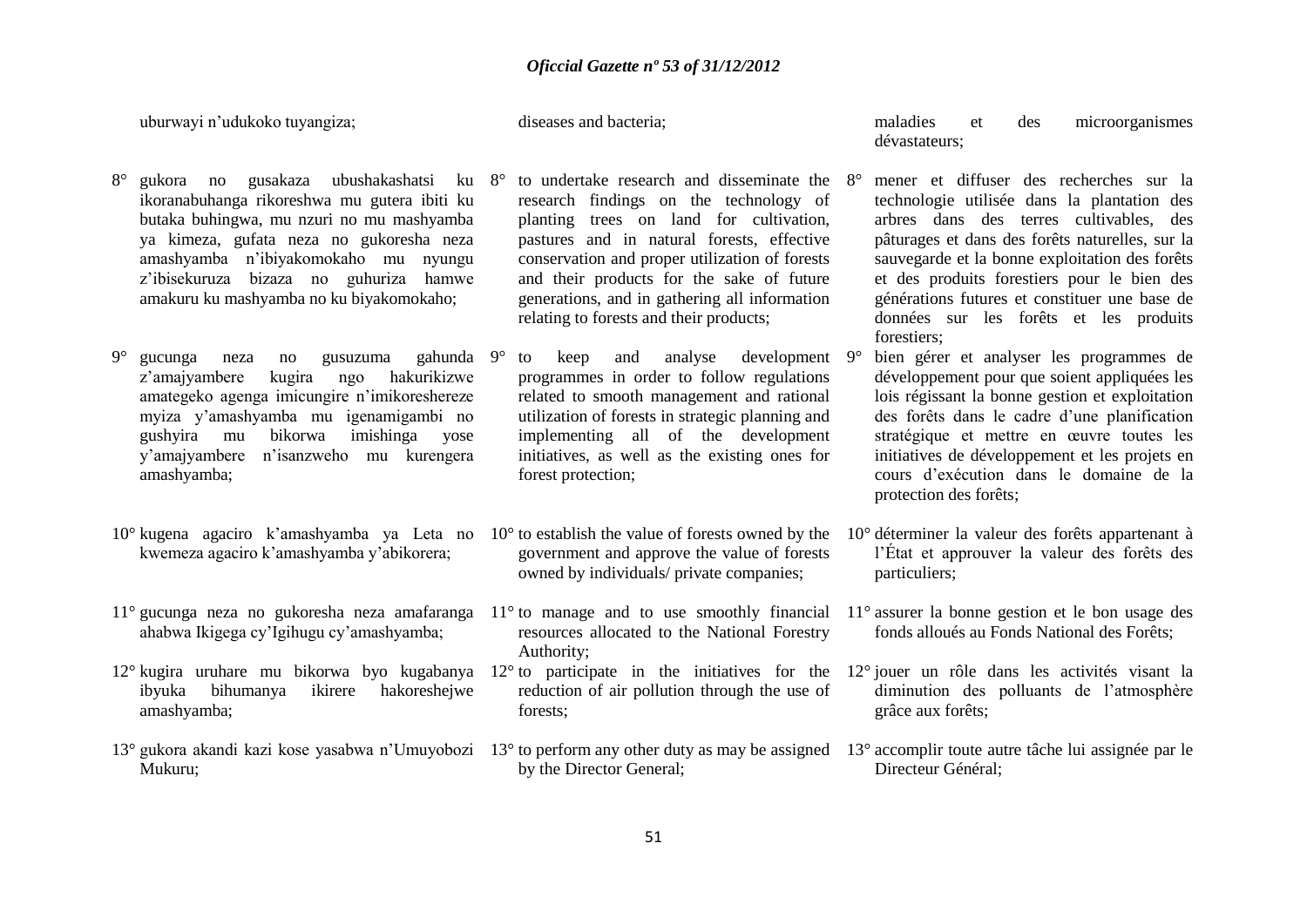14° gutanga raporo y'akazi.

14° to submit a report of activities.

14° donner un rapport de travail.

#### **Ingingo ya 17: Inshingano z'Umuyobozi Mukuru Wungirije ushinzwe Ubutaka n'iyandikisha Director General in charge of Lands and Adjoint des terres et de l'enregistrement des ry'ubutaka Maping**

Umuyobozi Mukuru Wungirije ushinzwe ubutaka n'iyandikwa ry'ubutaka ashinzwe bikurikira:

- 1° kugira uruhare mu gutegura politiki n'ingamba 1° to participate in preparing policies and ku bijyanye n'imicungire n'imikoreshereze y'ubutaka mu Rwanda;
- 2° kwita ku bijyanye n'ubutaka byose no 2° to monitor all land activities and to be the guhagararira Leta mu bijyanye no gukurikirana no kugenzura ibijyanye n'imicungire y'ubutaka mu Rwanda;
- 3° gukora cyangwa gukoresha ibipimo by'inyigo 3° to do or ensure the conduct of geographic, y'imiterere ku bumenyi bw'isi, ibipimo by'imiterere y'ubutaka, iby'ibibanza n'amasambu, ibijyanye n'amazi, byose bishingiye ku mutungo w'ubutaka n'uw'amazi;
- 4° gutegura, gusakaza no gushyira ahagaragara amakarita anyuranye n'ibishushanyo bijyanye n'imitunganyirize y'ubutaka hakoreshejwe intera zabugenewe;
- 5° gushyiraho no kubungabunga amakuru yose 5° to develop and manage efficiently ajyanye n'ibipimo by'Igihugu bijyanye n'imiterere y'isi;
- 6° gutegura no gukosora buri gihe amakarita 6° to prepare and update land topographic maps 6° élaborer et mettre à jour des cartes descriptives

**Article 17: Responsibilities of the Deputy** 

following activities:

- strategies related to the use and management of land in Rwanda;
- government representative in supervising Rwanda land management;
- topographic, hydrographic and cadastral surveys pertaining to land and water resources;
- to prepare, disseminate and publish various  $4^{\circ}$ maps and master plans related to land management by using the appropriate scales;
- informations related to national land according to geographic landscape;
- 

**Article 17: Attributions du Directeur Général Terres**

The Deputy Director General in charge of Lands Le Directeur Général Adjoint des terres et de and Maping shall be responsible for the l'enregistrement des terres est chargé des activités suivantes:

> 1° participer à l'élaboration des politiques et des stratégies relatives à la gestion et à l'exploitation des terres au Rwanda;

> 2° assurer le suivi de tout ce qui est relatif aux terres et représenter l'Etat dans le domaine de suivi et de contrôle des activités relatives à la gestion des terres au Rwanda;

- 3° élaborer ou faire élaborer des échantillons d'étude descriptive sur la géographie, les échantillons de description de la terre, les mesures des parcelles et des champs, des échantillons d'eau, en se basant sur des ressources en terres et en eau;
- 4° élaborer, diffuser et rendre publiques diverses cartes et des plans directeurs relatifs à l'exploitation des terres grâce aux échelles appropriés;
- 5° établir et protéger toutes les informations relatives aux échantillons nationales relatives à la description de la Terre;
	-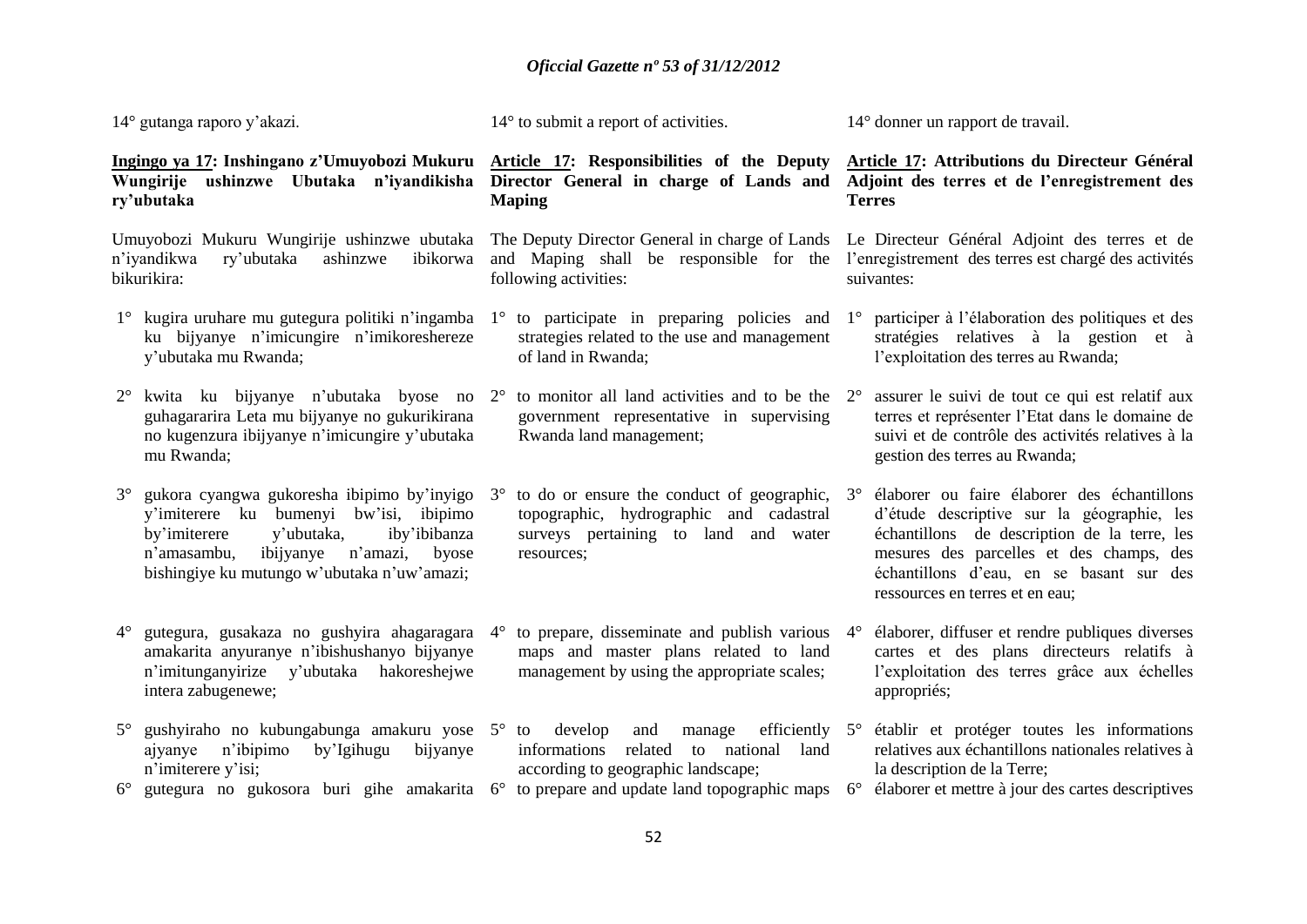| n'ayandi<br>makarita<br>y'imiterere<br>y'ubutaka<br>anyuranye;                                                                                                                                                                                                                                             | and other various maps;                                                                                                                                                                                                                                                     | des terres et d'autres cartes diverses;                                                                                                                                                                                                                                                                                                                                           |  |  |
|------------------------------------------------------------------------------------------------------------------------------------------------------------------------------------------------------------------------------------------------------------------------------------------------------------|-----------------------------------------------------------------------------------------------------------------------------------------------------------------------------------------------------------------------------------------------------------------------------|-----------------------------------------------------------------------------------------------------------------------------------------------------------------------------------------------------------------------------------------------------------------------------------------------------------------------------------------------------------------------------------|--|--|
| gushyiraho ibipimo ngenderwaho ku micungire<br>$7^\circ$<br>y'ubutaka, ku bipimo by'ubutaka, amakuru<br>yerekeye ikoranabuhanga ku bumenyi bw'isi<br>n'ubw'ikirere, amakarita y'ubumenyi bw'isi,<br>amakuru ku bintu byose biri ku butaka<br>bw'Igihugu n'ibibukorerwaho byose hisunzwe<br>ikoranabuhanga; | to set up standards related to the land<br>$\gamma^{\circ}$<br>topographic<br>management,<br>management,<br>information related technology used in<br>geography, atlas, information related to<br>national land and all activities conducted on<br>it in technological way; | établir des normes standards sur la gestion des<br>$7^\circ$<br>terres, des échantillons des terres, des<br>informations concernant la technologie sur la<br>géographie et la météorologie, des cartes<br>géographiques et des informations sur tout ce<br>qui se trouve sur le territoire national et sur<br>toutes les activités qui y sont exercées par voie<br>technologique; |  |  |
| kugaragariza umuntu wese ubifitemo inyungu 8°<br>amakuru ajyanye n'ubutaka;                                                                                                                                                                                                                                | to provide all stakeholders with land 8°<br>information;                                                                                                                                                                                                                    | rendre accessible à toute personne intéressée<br>les informations concernant les terres;                                                                                                                                                                                                                                                                                          |  |  |
| guhuza ibikorwa by'ikusanyamakuru ku 9°<br>$9^{\circ}$<br>iyandikwa ry'ubutaka ku rwego rw'Igihugu no<br>ku rwego rw'Uturere;                                                                                                                                                                              | to coordinate land information network at 9°<br>national<br>and District land registration<br>systems;                                                                                                                                                                      | coordonner<br>les<br>activités<br>de<br>collecte<br>d'informations sur l'enregistrement des terres<br>au niveau national et au niveau des Districts;                                                                                                                                                                                                                              |  |  |
| 10° kugira uruhare rw'ibanze mu kugena no gufata<br>amafoto afatiwe mu kirere, no gukora<br>amakarita;                                                                                                                                                                                                     | $10^{\circ}$ to play a foremost role in determining and<br>commissioning aerial photographs as well as<br>making maps;                                                                                                                                                      | $10^{\circ}$ jouer un rôle primordial dans la détermination<br>et la prise des photos aériennes et l'élaboration<br>des cartes;                                                                                                                                                                                                                                                   |  |  |
| 11° gutegura umurongo ngenderwaho, amahame,<br>amabwiriza n'igenamigambi ku mikoreshereze<br>y'ubutaka mu Gihugu cyose;                                                                                                                                                                                    | $11^{\circ}$ to prepare guidelines, principles, regulations<br>and strategic planning for land use<br>throughout Rwanda;                                                                                                                                                    | 11° élaborer une orientation, des principes, des<br>planification<br>instructions<br>et une<br>sur<br>l'exploitation des terres dans tout le pays;                                                                                                                                                                                                                                |  |  |
| 12° kugira inama no gufasha Ibiro by'Ubutaka mu<br>Turere mu rwego rwo gushyira mu bikorwa<br>politiki y'Igihugu y'ubutaka n'amategeko<br>ayishyira mu bikorwa;                                                                                                                                            | $12^{\circ}$ to advise and provide support to District<br>Land Office in the implementation of the<br>National Land Policy and the enforcement<br>Laws;                                                                                                                     | 12° conseiller et aider des Bureaux des Terres au<br>sein des Districts dans le cadre de mise en<br>œuvre de la politique nationale des Terres et<br>des lois de sa mise en exécution;                                                                                                                                                                                            |  |  |
| 13° kugaragaza agaciro k'ubutaka bwose bwa Leta<br>mu rwego rwo kubushyira mu byiciro<br>hagamijwe kubugurisha, kubukodesha cyangwa<br>kubutanga;                                                                                                                                                          | 13° to undertake land valuation of state-owned<br>land for the purposes of their classification<br>for sale, lease or donation;                                                                                                                                             | 13° montrer la valeur de toutes les propriétés<br>foncières appartenant à l'Etat dans le but de<br>les mettre dans des catégories afin de les<br>vendre, de les donner en location ou de les                                                                                                                                                                                      |  |  |
| 52                                                                                                                                                                                                                                                                                                         |                                                                                                                                                                                                                                                                             |                                                                                                                                                                                                                                                                                                                                                                                   |  |  |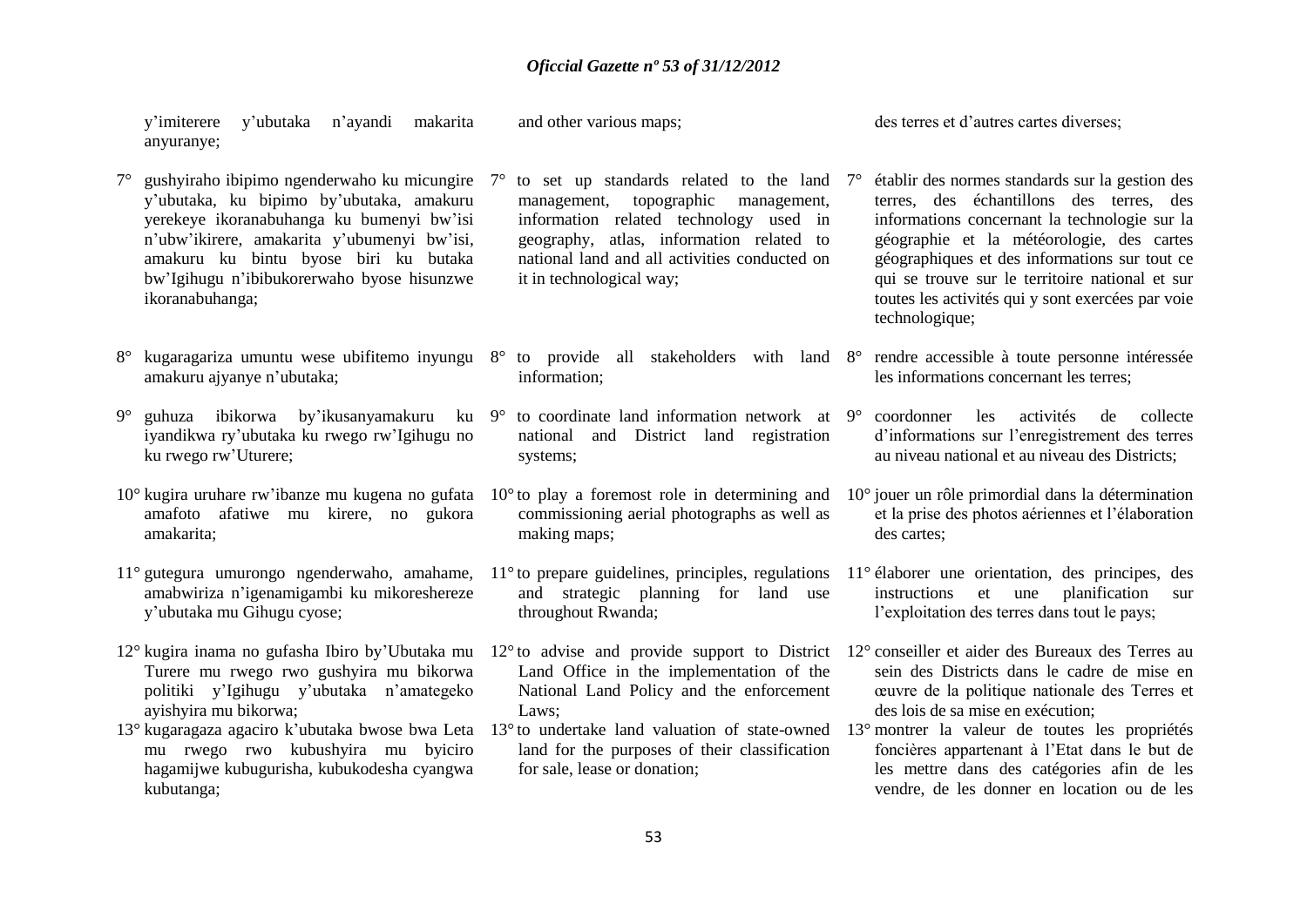#### céder gratuitement;

- mu gukoresha no gushyiraho ibipimo ngenderwaho binoza imicungire y'ubutaka;
- 15° gushyiraho no gucunga mu buryo buboneye 15° to establish and manage efficiently land 15° mettre en place et gérer efficacement le ikusanyamakuru ryerekeye iby'ubutaka;
- 16° kugira uruhare mu itegurwa rya politiki 16° to participate sustainably in developing n'umurongo ngenderwaho mu buryo buhoraho bwo kubona amashusho ku butaka hifashishijwe indege n'ibyogajuru mu gukora amakarita;
- 17° gutangiza inyigo no gutanga inama kuri politiki 17° to initiate studies and to advise on policy for 17° lancer des études et donner des conseils sur mu gukora imishinga yihariye iboneye mu mitunganyirize y'ubutaka;
- $18^\circ$  gukorana n'ibindi bigo mpuzamahanga ifite aho ihuriye n'ibikorwa bijyanye n'imicungire n'imikoreshereze y'ubutaka;
- 19° gukora ibarura n'urutonde rw'umutungo 19° to compile an inventory of all national land 19° faire un recensement et une liste de toutes les w'ubutaka bwose bw'Igihugu, imiterere yabwo n'icyo bukoreshwa no kuba umubitsi n'umucunzi w'amakarita yose y'Igihugu n'amakuru yose arebana n'ayo makarita;
- $20^{\circ}$  kubika ing kubungabunga zikubiyemo amakuru ku mutungo w'ubutaka n'uburenganzira ku butaka mu buryo bw'ikoranabuhanga;
- 14° gutegura uburyo buboneye kandi bworoshye 14° to establish adequate and easy modalities to 14° élaborer les modalités adéquates et faciles setting up guidelines for improved land management;
	- informations collection system;
	- policy and guidelines on how to acquire land photomaps by using aerial and satellite photographs in maping;
	- preparing feasibility and specific projects of land management;
	- international organisations in charge of land use and management;
	- resources, their quality and use, act as the registrar and custodian of all national maps, and all land related information;
	- inyandiko  $20^{\circ}$  to keep technologically maintain archives on land resources information and rights;
- dans l'usage et la fixation des normes standards améliorant la gestion des terres;
- système de collecte d'informations sur les terres ;
- 16° participer à l'élaboration de façon durable, de la politique et des lignes directives pour avoir des photos aériennes et satellitaires des terres dans la confection des cartes ;
- des politiques d'élaboration des projets particuliers rentables dans l'exploitation des terres;
- 18° to collaborate with other agencies and 18° collaborer avec les autres institutions et organisations internationales ayant trait aux activités liées à la gestion et à l'exploitation des terres;
	- ressources foncières du pays, leur description et leur usage et être le conservateur et le gestionnaire de toutes les cartes nationales et de toutes les informations y relatives;
	- 20° garder et sauvegarder les documents contenant les informations sur la propriété foncière et les droits y relatifs grâce aux moyens technologiques;
- 21° gutegura ibishushanyo by'imikoreshereze 21° to prepare land use master plans at national des plans topographiques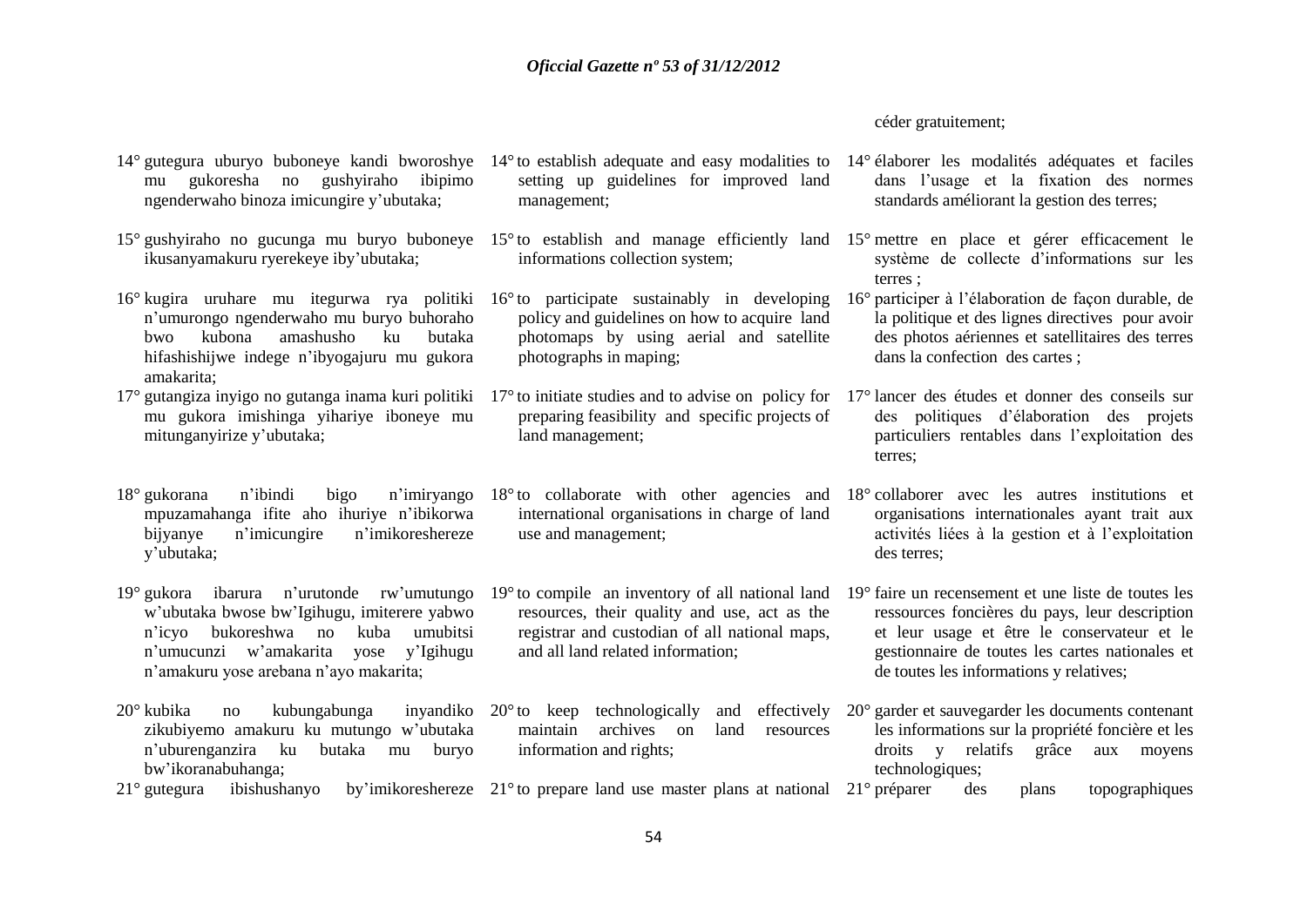|             | y'ubutaka ku rwego rw'Igihugu no kugira<br>uruhare<br>itegurwa<br>ry'ibishushanyo<br>mu<br>by'imikoreshereze<br>y'ubutaka<br>ku rwego<br>rw'Akarere;                                                                                                                          | level and to participate in preparation of land<br>use master plans at District level;                                                                                                                                                                                                                |             | d'exploitation des terres au niveau national et<br>l'élaboration<br>participer à<br>des<br>plans<br>topographiques d'exploitation des terres au<br>niveau du District;                                              |
|-------------|-------------------------------------------------------------------------------------------------------------------------------------------------------------------------------------------------------------------------------------------------------------------------------|-------------------------------------------------------------------------------------------------------------------------------------------------------------------------------------------------------------------------------------------------------------------------------------------------------|-------------|---------------------------------------------------------------------------------------------------------------------------------------------------------------------------------------------------------------------|
|             | 22° gukora akandi kazi kose kajyanye n'ubutaka 22° to perform any other duty related to land<br>yasabwa n'Umuyobozi Mukuru cyangwa Inama<br>y'Ubuyobozi;                                                                                                                      | entrusted by the Director General or the<br>Board;                                                                                                                                                                                                                                                    |             | 22° accomplir toute autre tâche relative aux terres<br>lui assignée par le Directeur Général ou le<br>Conseil d'Administration;                                                                                     |
|             | 23° gutanga raporo y'akazi.                                                                                                                                                                                                                                                   | $23^{\circ}$ to submit a report of activities.                                                                                                                                                                                                                                                        |             | 23° donner un rapport de travail.                                                                                                                                                                                   |
|             | Ingingo ya 18: Inshingano z'Umuyobozi Mukuru<br>Wungirije ushinzwe ihuzwa ryo gucunga<br>Umutungo w'Amazi                                                                                                                                                                     | Article 18: Responsibilities of the Deputy<br>Director General in charge of Integrated<br><b>Water Resources Management</b>                                                                                                                                                                           |             | Article 18: Attributions du Directeur Général<br>Adjoint de la Gestion des Ressources en Eau                                                                                                                        |
|             | Umuyobozi Mukuru Wungirije ushinzwe ihuzwa<br>ryo gucunga Umutungo w'Amazi ashinzwe guhuza<br>no gukurikirana ibikorwa bikurikira:<br>1° gushyira mu bikorwa politiki y'Igihugu mu 1° to implement national water resource 1° mettre en application la politique nationale de | The Deputy Director General in charge of Le Directeur Général Adjoint de la Gestion des<br>Integrated Water Resources Management shall Ressources en Eau est chargé de coordonner et<br>be responsible for coordinating and overseing the superviser les activités ci-après:<br>following activities: |             |                                                                                                                                                                                                                     |
|             | bijyanye n'imicungire y'umutungo w'amazi;                                                                                                                                                                                                                                     | management policy;                                                                                                                                                                                                                                                                                    |             | gestion des ressources en eau;                                                                                                                                                                                      |
| $2^{\circ}$ | gutanga inama kuri za politiki, ingamba 2°<br>n'amategeko yerekeye imicungire y'umutungo<br>w'amazi no gushyira mu bikorwa amasezerano<br>mpuzamahanga yerekeranye n'amazi, igihe<br>cyose bibaye ngombwa;                                                                    | to advise on policies, strategies and legislation 2°<br>related to the management of water resources<br>management as well as the implementation of<br>water related international conventions, as<br>necessary;                                                                                      |             | donner des conseils sur des politiques, des<br>stratégies et des lois sur la gestion des<br>ressources en eau et mettre en application des<br>conventions internationales relatives à l'eau,<br>tant que de besoin; |
| $3^\circ$   | gukora ubushakashatsi n'inyigo n'ibindi bikorwa 3°<br>bijyanye no gucunga neza umutungo w'amazi no<br>gutangaza ibivuye muri ubwo bushakashatsi;                                                                                                                              | to undertake research and studies and other<br>relevant activities in the field of water<br>resources management and disseminate the<br>findings;                                                                                                                                                     | $3^\circ$   | entreprendre des recherches et des études et<br>d'autres activités relatives à la gestion des<br>ressources en eau et en publier des résultats;                                                                     |
| $4^{\circ}$ | gutegura no gushyira mu bikorwa imishinga 4°<br>igamije gukora inyigo no kubungabunga ibiyaga                                                                                                                                                                                 | to prepare and implement projects with an<br>intention of undertaking studies for preserving                                                                                                                                                                                                          | $4^{\circ}$ | élaborer et mettre en œuvre des projets visant<br>à mener des études et sauvegarder des lacs et                                                                                                                     |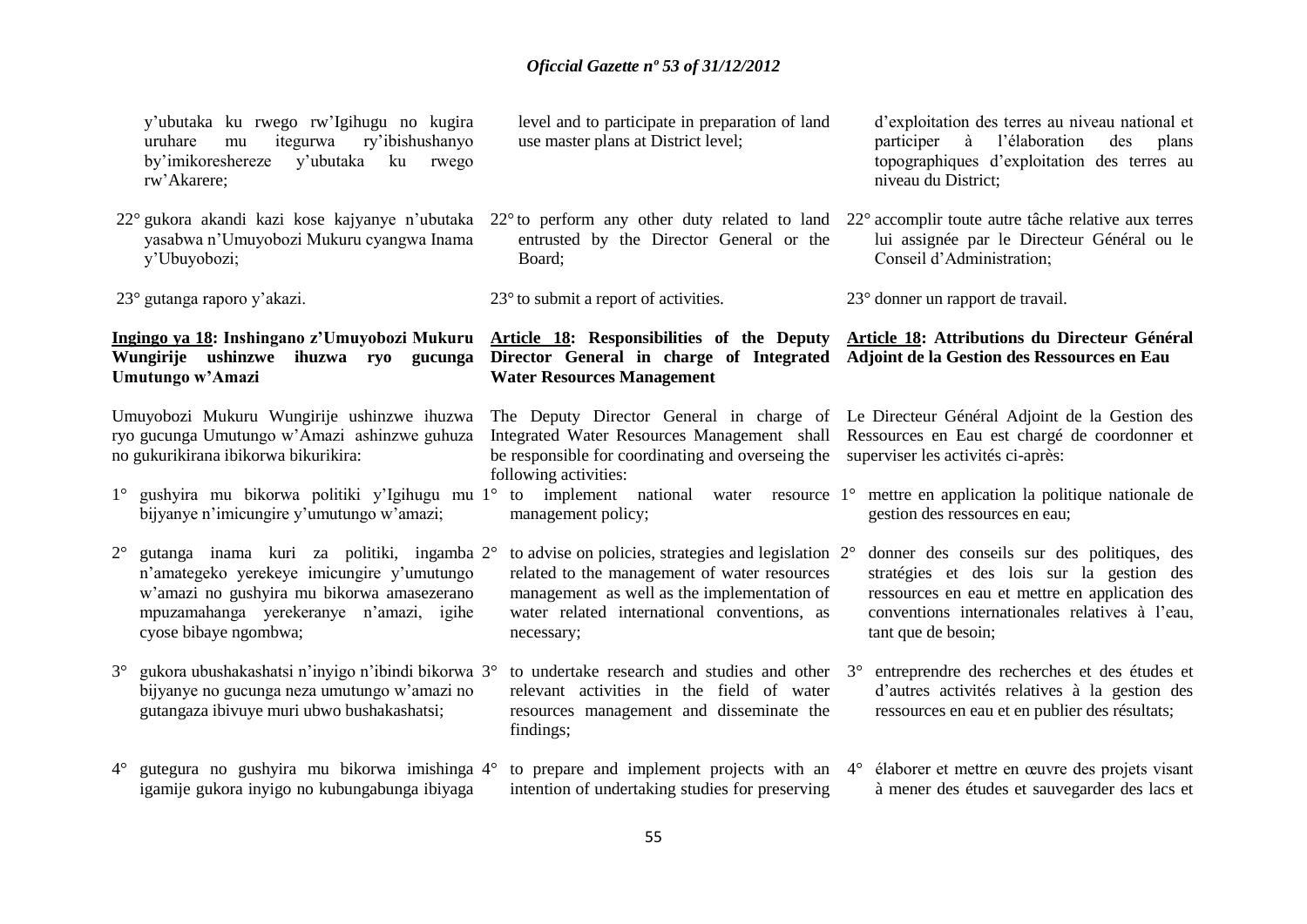| n'imigezi;                                                                                                                                                                                                                            | lakes and rivers;                                                                                                              |             | des cours d'eau;                                                                                                                                             |
|---------------------------------------------------------------------------------------------------------------------------------------------------------------------------------------------------------------------------------------|--------------------------------------------------------------------------------------------------------------------------------|-------------|--------------------------------------------------------------------------------------------------------------------------------------------------------------|
| 5° gushyiraho amahame, imirongo ngenderwaho 5°<br>n'uburyo bwo kubungabunga no gucunga neza<br>umutungo w'amazi yaba ayo ku butaka<br>n'ay'ikuzimu;                                                                                   | to establish principles, guidelines and $5^\circ$<br>procedures for preserving water resources<br>both ground and underground; |             | établir des principes, des orientations et des<br>moyens de sauvegarder et de bien gérer des<br>ressources en eau, qu'elle soit terrestre ou<br>souterraine; |
| $6^{\circ}$ kugenzura, igihe cyose bibaye ngombwa, $6^{\circ}$ to monitor, when it is deemed necessary, the<br>imicungire y'umutungo w'amazi mu Gihugu;                                                                               | management of national water resources;                                                                                        | $6^{\circ}$ | contrôler, chaque fois que de besoin, la gestion<br>des ressources en eau dans le pays;                                                                      |
| $7^{\circ}$ kwakira, gusuzuma no gutanga inama ku $7^{\circ}$ to receive, check and advise on applications $7^{\circ}$ recevoir, examiner et donner des informations<br>nyandiko zisaba impushya zo<br>gukoresha<br>umutungo w'amazi; | for permission for water use;                                                                                                  |             | sur des lettres de demande d'autorisation<br>d'exploitation des ressources en eau;                                                                           |
| kugenzura ko ibigenga impushya zo gukoresha 8° to monitor the respect of conditions attached 8° contrôler si les conditions régissant les<br>amazi byubahirizwa;                                                                      | to permission for water use;                                                                                                   |             | autorisations d'exploitation des eaux sont<br>respectées;                                                                                                    |
| ubuziranenge $9^\circ$<br>$9^{\circ}$ kugenzura<br>kurinda<br>no<br>bw'umutungo w'amazi no kugenzura ishyirwa<br>ry'ibihano<br>by'abahumanya<br>bikorwa<br>mu<br>umutungo w'amazi;                                                    | to regulate and protect water resources quality<br>monitor the implementation of<br>and<br>retributions for water pollution;   | $9^\circ$   | contrôler et protéger la salubrité des ressources<br>en eau et veiller à la mise en application des<br>peines contre la pollution des ressources en<br>eau:  |
| 10° gucunga no kurinda ibizenga by'amazi;                                                                                                                                                                                             | $10^{\circ}$ to manage and protect stagnant water pools;                                                                       |             | 10° gérer et protéger des étangs d'eau;                                                                                                                      |
| 11° gutanga inama ku igenwa ry'amafaranga 11° to advise on determining charges to be 11° donner des conseils sur la fixation des frais à<br>yishyurwa ku ikoreshwa ry'umutungo w'amazi;                                               | imposed for the use of water;                                                                                                  |             | payer pour l'exploitation des ressources en<br>eau:                                                                                                          |

12° kugenzura ishyirwa mu bikorwa ry'amasezerano 12° to supervise the execution of contracts related 12° veiller à la mise en application des ku micungire n'isaranganywa ry'umutungo w'amazi ku rwego rw'Akarere no ku rwego mpuzamahanaga; to water resource management and distribution at the regional and international level; conventions sur la gestion et le partage des ressources en eau au niveau régional et au niveau international;

13° gutara, gufata neza no gutangaza amakuru 13° to search for, protect and publish information 13° collecter, bien gérer et diffuser des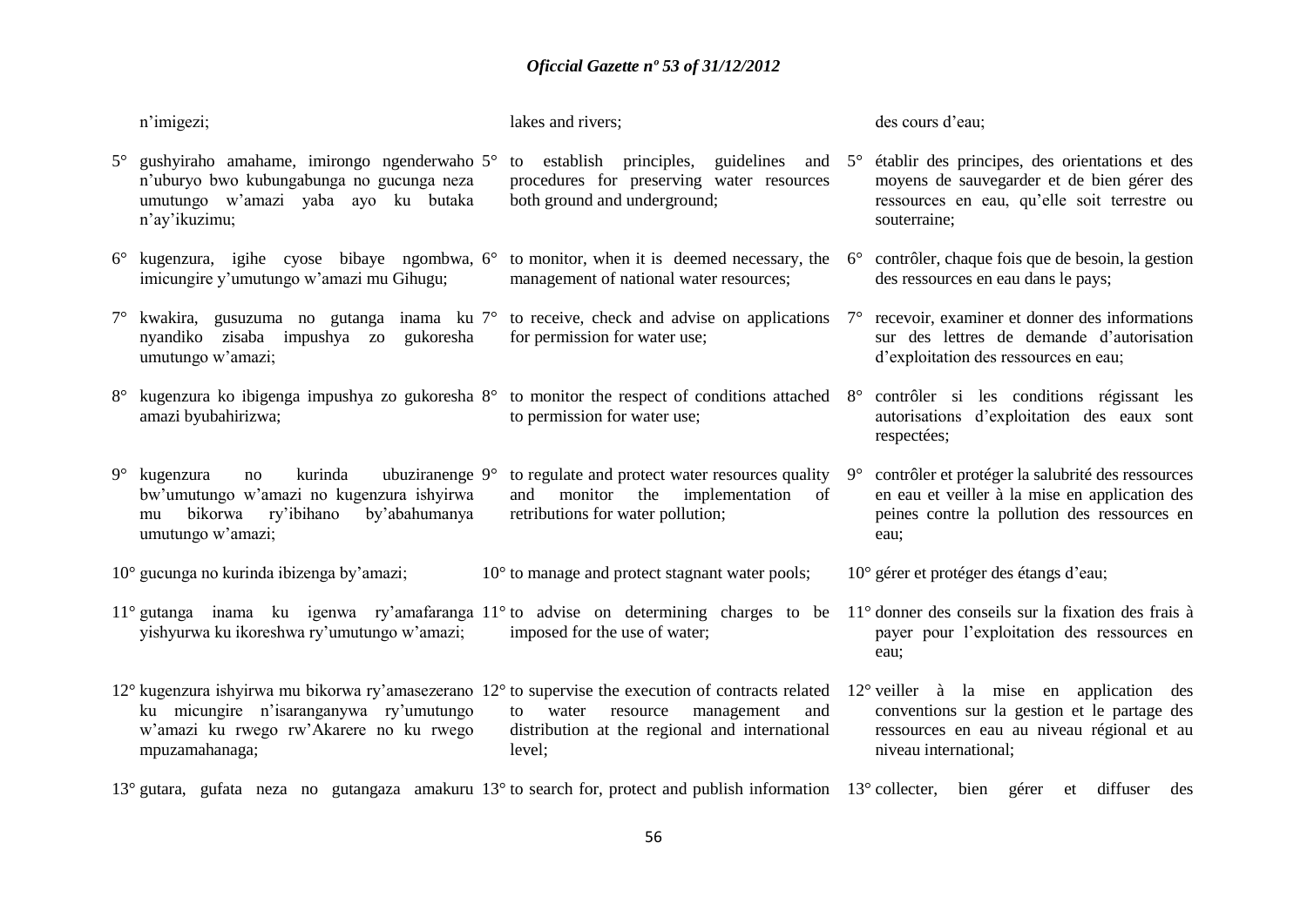| yerekeye umutungo w'amazi hakoreshejwe<br>ikorana buhanga;                                                                                                         | related to<br>using<br>by<br>water<br>resources<br>technology;                                                                                      | informations sur des ressources en eau par<br>voie technologique;                                                                                                                        |
|--------------------------------------------------------------------------------------------------------------------------------------------------------------------|-----------------------------------------------------------------------------------------------------------------------------------------------------|------------------------------------------------------------------------------------------------------------------------------------------------------------------------------------------|
| 14° gukora akandi kazi kose yasabwa n'Umuyobozi 14° to perform any other duty that may be<br>Mukuru;                                                               | assigned by the Director General;                                                                                                                   | 14° accomplir toute autre tâche qui peut lui être<br>assignée par le Directeur Général;                                                                                                  |
| 15° gutanga raporo y'akazi.                                                                                                                                        | $15^{\circ}$ to submit report of activities.                                                                                                        | 15° donner un rapport de travail.                                                                                                                                                        |
| Akiciro ya 2: Imikorere y'Ubuyobozi Bukuru bwa<br><b>RNRA</b>                                                                                                      | Sub section 2: Functioning of the General<br><b>Directorate of RNRA</b>                                                                             | Sous section 2: Fonctionnement de la Direction<br>Générale de RNRA                                                                                                                       |
| Ingingo ya 19: Imikorere y'Ubuyobozi Bukuru                                                                                                                        | Article 19: Functioning of the General<br><b>Directorate</b>                                                                                        | Article 19: Fonctionnement de la Direction<br>Générale                                                                                                                                   |
| Imicungire ya buri munsi ya RNRA ishinzwe<br>Ubuyobozi<br>bukuriwe<br>n'Umuyobozi<br>Bukuru<br>Mukuru.                                                             | The daily management of RNRA shall be<br>entrusted with its General Directorate led by the<br>Director General.                                     | La gestion journalière de RNRA est confiée à la<br>Direction générale dirigée par le Directeur<br>Général.                                                                               |
| Ingingo ya 20: Inama z'Ubuyobozi Bukuru                                                                                                                            | <b>Article 20: General Directorate meetings</b>                                                                                                     | Article 20: Réunions de la Direction Générale                                                                                                                                            |
| Abagize Ubuyobozi Bukuru baterana nibura rimwe<br>mu minsi mirongo itatu (30) kugira ngo bafate<br>ibyemezo bijyanye no gushyira mu bikorwa<br>inshingano z'ikigo. | Members of the General Directorate convene at<br>least once in thirty (30) days to take decisions<br>related to implementing institutional mandate. | Les membres de la Direction Générale se<br>réunissent au moins une fois tous les trente (30)<br>jours pour prendre des décisions relatives à<br>l'accomplissement de la mission de RNRA. |
| Ingingo ya 21: Itumirwa n'iterana ry'inama<br>y'Ubuyobozi Bukuru                                                                                                   | <b>Article 21: Convening and holding of General</b><br><b>Directorate meetings</b>                                                                  | Article 21: Convocation et tenue des réunions<br>de la Direction Générale                                                                                                                |
| Uburyo Inama z'Ubuyobozi Bukuru zitumizwa<br>bigenwa n'amategeko ngengamikorere ya RNRA.                                                                           | Procedures for calling and holding of General<br>Directorate meeting shall be regulated by the<br>internal regulations of RNRA.                     | Les procédures de convocation et de tenue des<br>réunions de la Direction Générale sont prévues<br>par le règlement d'ordre intérieur de RNRA.                                           |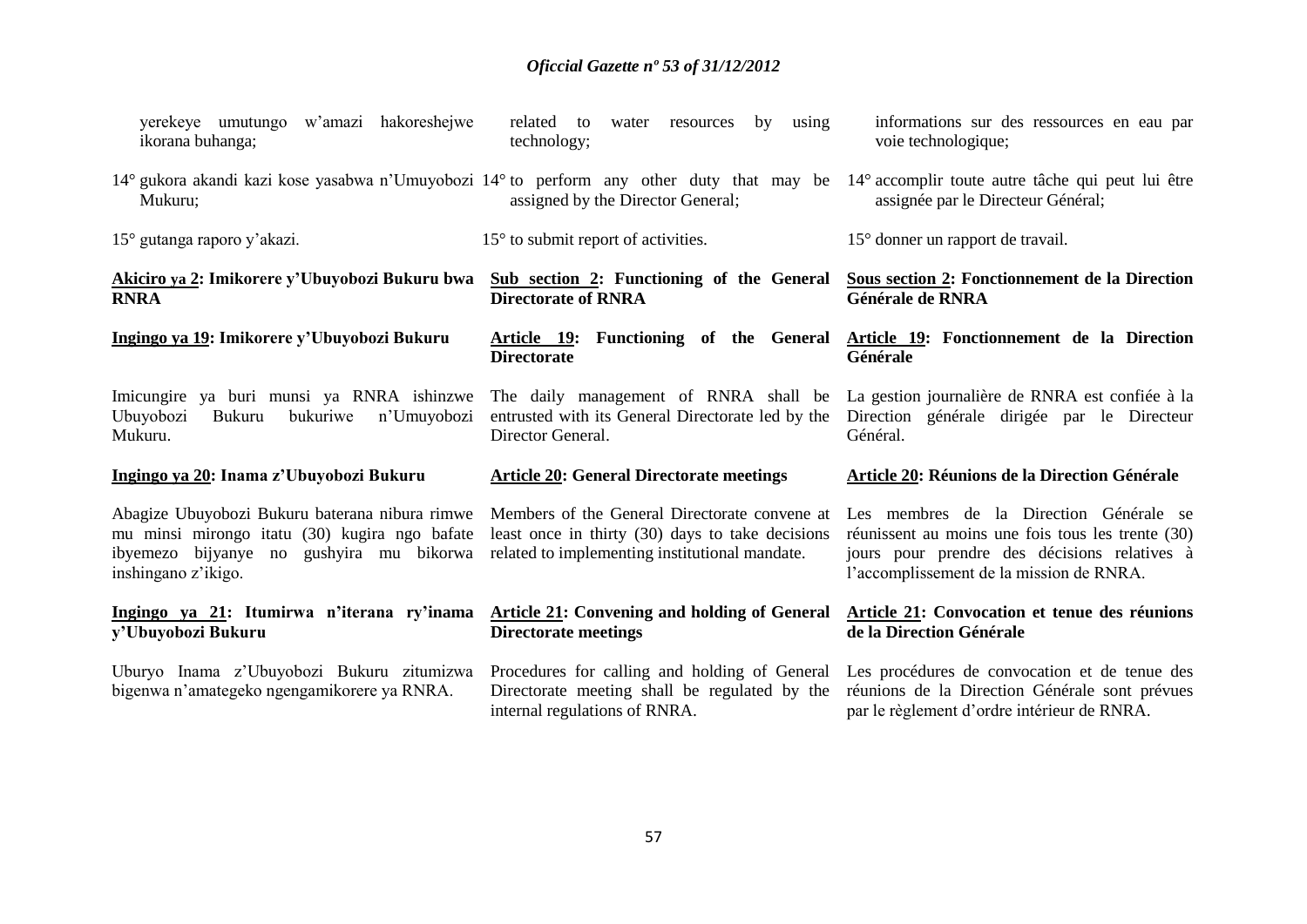| Ingingo ya 22: Itumira ry'abandi bantu mu<br>nama y'Inama y'Ubuyobozi Bukuru                                                                                                                                                                         | <b>Article 22: Invitation of non board members</b><br>in the General Directorate meeting                                                                                                                                                                                                               | Article 22: Invitation d'autres gens à la<br>réunion de la Direction Générale                                                                                                                                                                                                                 |  |
|------------------------------------------------------------------------------------------------------------------------------------------------------------------------------------------------------------------------------------------------------|--------------------------------------------------------------------------------------------------------------------------------------------------------------------------------------------------------------------------------------------------------------------------------------------------------|-----------------------------------------------------------------------------------------------------------------------------------------------------------------------------------------------------------------------------------------------------------------------------------------------|--|
| Umuyobozi Mukuru ashobora gutumira umukozi wa<br>RNRA cyangwa indi mpuguke abona ishobora<br>kunganira Ubuyobozi Bukuru ku ngingo runaka iri<br>ku murongo w'ibyigwa.                                                                                | The Director General may invite in the meeting<br>any employee from RNRA or any other person<br>whose expertise proves relevant to any items on<br>the agenda.                                                                                                                                         | Le Directeur Général peut convoquer un employé<br>de RNRA ou un autre expert qu'il considère<br>pouvoir appuyer la Direction Générale sur tel ou<br>tel point figurant à l'ordre du jour.                                                                                                     |  |
| Ingingo ya 23: Uburyo bwo gufata ibyemezo mu<br>nama                                                                                                                                                                                                 | <b>Article 23: Modalities of taking decisions</b>                                                                                                                                                                                                                                                      | Article 23: Modalités de prise de décisions                                                                                                                                                                                                                                                   |  |
| Inama ifata ibyemezo ku bwumvikane. Iyo<br>batumvikanye, icyemezo gifatwa ku bwiganze<br>bw'amajwi bwa bitatu bya kane (3/4).                                                                                                                        | Decisions shall be taken in a consensual manner.<br>In case of disagreement, the decision shall be<br>taken to the majority of the three-fourth $(3/4)$ .                                                                                                                                              | La Direction Générale prend des décisions sur<br>consensus. En cas de désaccord, la décision est<br>prise à la majorité des voix des trois quarts $(3/4)$ .                                                                                                                                   |  |
| Iyo hari impamvu ikomeye, yihutirwa kandi<br>idashobora gutegereza ko Inama y'Ubuyobozi<br>Bukuru iterana, Umuyobozi Mukuru afata icyemezo<br>kumva<br>abo<br>bireba.<br>Icyo<br>cyemezo<br>amaze<br>kimenyeshwa Inama y'Ubuyobozi Bukuru ikurikira. | When there is an urgent reason which cannot<br>wait for the General Directorate meeting, the<br>Director General shall take the decision<br>accordingly after consultation with the relevant<br>persons. Such decision shall be communicated to<br>members at the next General Directorate<br>meeting. | Quand il y a une raison importante et urgente qui<br>fait qu'il ne faut pas attendre la tenue de la<br>réunion, le Directeur Général prend la décision<br>après avoir consulté les personnes concernées.<br>Cette décision est communiquée à la réunion de la<br>Direction Générale suivante. |  |
| Inyandiko<br>y'ibyemezo<br>Ingingo<br>24:<br>ya<br>n'inyandikomvugo<br>by'inama<br>z'Inama<br>y'Ubuyobozi Bukuru                                                                                                                                     | Article 24: Resolutions and minutes<br>of<br><b>General Directorate meetings</b>                                                                                                                                                                                                                       | Article 24: Décisions et procès-verbaux des<br>réunions de la Direction Générale                                                                                                                                                                                                              |  |
| by'inama<br>Inyandiko<br>y'ibyemezo<br>y'Inama<br>ishyirwaho<br>y'Ubuyobozi<br>Bukuru<br>umukono<br>n'abagize inama ikirangira.                                                                                                                      | Resolutions of the General Directorate meeting<br>shall be signed by its members immediately at its<br>completion.                                                                                                                                                                                     | Les résolutions de la réunion de la Direction<br>Générale sont signées par ceux qui y ont participé<br>immédiatement après la séance.                                                                                                                                                         |  |
| Inyandikomvugo y'inama ishyirwaho umukono<br>n'Umuyobozi<br>Mukuru<br>n'umwanditsi<br>bayo,<br>ikemezwa mu nama ikurikira.                                                                                                                           | Minutes of the meeting shall be signed by the<br>Director General and Secretary and approved in<br>the following meeting.                                                                                                                                                                              | Le procès-verbal de la réunion est signé par le<br>Directeur Général et le secrétaire de la réunion et<br>doit être approuvé lors de la prochaine réunion.                                                                                                                                    |  |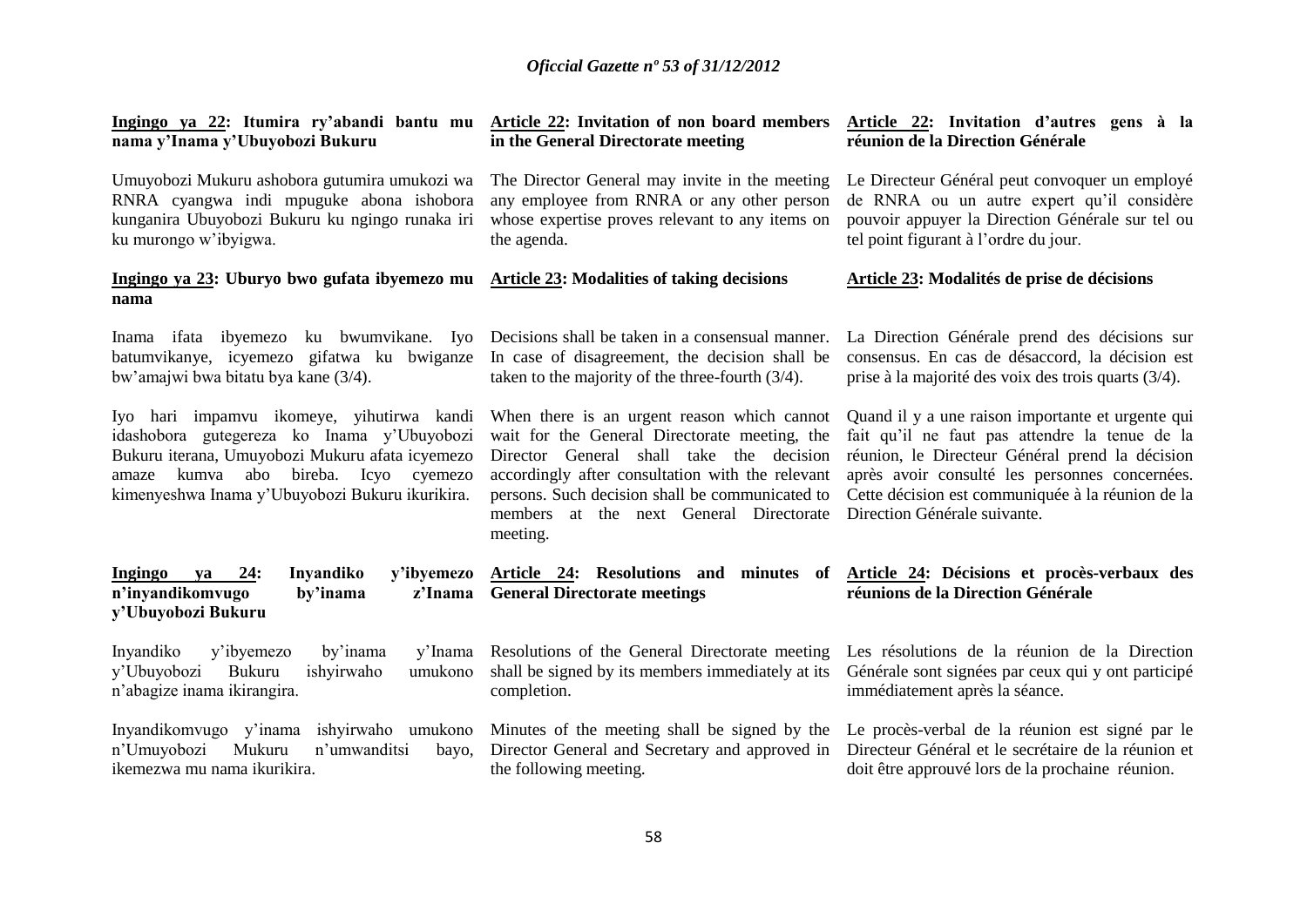| Ingingo ya 25: Amategeko Ngengamikorere ya Article 25: Internal Rules and Regulations of Article 25: Règlement d'Ordre Intérieur de<br><b>RNRA</b>                                                                                 | <b>RNRA</b>                                                                                                                                                                                                                                                         | <b>RNRA</b>                                                                                                                                                                                                                                                                    |
|------------------------------------------------------------------------------------------------------------------------------------------------------------------------------------------------------------------------------------|---------------------------------------------------------------------------------------------------------------------------------------------------------------------------------------------------------------------------------------------------------------------|--------------------------------------------------------------------------------------------------------------------------------------------------------------------------------------------------------------------------------------------------------------------------------|
| Bitabangamiye ibiteganywa n'iri teka, ibindi byose<br>bireba imikorere n'imikoranire y'Ubuyobozi Bukuru<br>biteganywa<br>n'abakozi<br>mategeko<br>mu<br>ngengamikorere ya RNRA.                                                    | Without prejudice to the provisions of this Order,<br>all issues related to organisation<br>and<br>collaboration of the General Directorate of<br>RNRA shall be specified in internal rules and<br>regulations of RNRA.                                             | Sans préjudice des dispositions du présent arrêté,<br>tout ce qui est relatif au fonctionnement de la<br>Direction Générale est prévu dans le règlement<br>d'ordre intérieur de RNRA.                                                                                          |
| mategeko<br>ngengamikorere<br>ategurwa<br>Ayo<br>Bukuru<br>n'Inama<br>n'Ubuyobozi<br>akemezwa<br>y'Ubuyobozi ya RNRA mu gihe kitarenze amezi<br>atatu (3) kuva igihe iri teka ritangarijwe mu Igazeti<br>ya Repubulika y'u Rwanda. | The internal rules and regulations of RNRA shall<br>be established by the General Directorate and<br>approved by the Board in the period not<br>exceeding three (3) months after the publication<br>of this Order in the Official Gazette of Republic<br>of Rwanda. | Le règlement d'ordre intérieur de RNRA est<br>élaboré par la Direction Générale et est approuvé<br>par le Conseil d'Administration dans un délai ne<br>dépassant pas trois (3) mois dès la publication du<br>présent arrêté au Journal Officiel de la République<br>du Rwanda. |
| UMUTWE WA IV: INGINGO ZISOZA                                                                                                                                                                                                       | <b>CHAPTER IV: FINAL PROVISIONS</b>                                                                                                                                                                                                                                 | <b>CHAPITRE IV: DISPOSITIONS FINALES</b>                                                                                                                                                                                                                                       |
|                                                                                                                                                                                                                                    |                                                                                                                                                                                                                                                                     |                                                                                                                                                                                                                                                                                |
| Ingingo ya 26: Ushinzwe kubahiriza iri teka                                                                                                                                                                                        | Ingingo ya 26: Authority responsible for the<br>implementation of this Order                                                                                                                                                                                        | Article 26: Autorité chargée de l'exécution du<br>présent arrêté                                                                                                                                                                                                               |
| Minisitiri w'Umutungo Kamere asabwe kubahiriza<br>iri teka.                                                                                                                                                                        | The Minister of Natural Resources is entrusted<br>with the implementation of this Order.                                                                                                                                                                            | Le Ministre des Ressources Naturelles est chargé<br>de l'exécution du présent arrêté.                                                                                                                                                                                          |
| Ingingo ya 27: Ivanwaho ry'ingingo zinyuranyije Article 27: Repealing provision                                                                                                                                                    |                                                                                                                                                                                                                                                                     | <b>Article 27: Disposition abrogatoire</b>                                                                                                                                                                                                                                     |
| n'iri teka<br>Ingingo zose z'amateka abanziriza iri kandi All prior provisions contrary to this Order are<br>zinyuranyije na ryo zivanyweho.                                                                                       | hereby repealed.                                                                                                                                                                                                                                                    | dispositions<br>Toutes<br>les autres<br>antérieures<br>contraires au présent arrêté sont abrogées.                                                                                                                                                                             |
| 28:<br>Ingingo ya<br><b>Igihe</b><br>iteka<br>gukurikizwa                                                                                                                                                                          | ritangirira Article 28: Commencement                                                                                                                                                                                                                                | Article 28: Entrée en vigueur                                                                                                                                                                                                                                                  |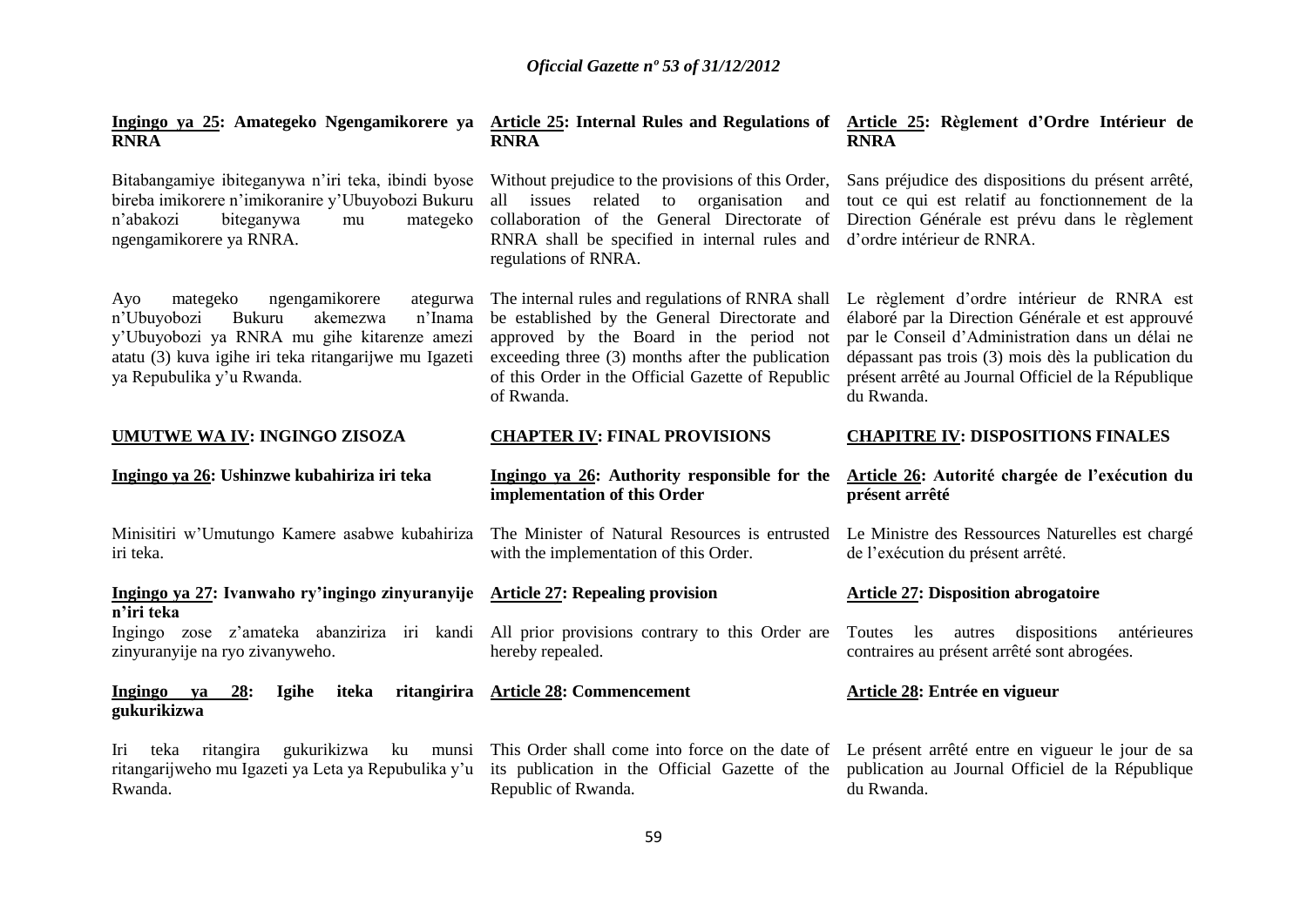Kigali, kuwa 13/12/2012

#### Kigali, on 13/12/2012

Kigali, le 13/12/2012

(sé)

(sé)

**Dr HABUMUREMYI Pierre Damien** Prime Minister

(sé)

**Dr HABUMUREMYI Pierre Damien** Premier Ministre

(sé)

**KAMANZI Stanislas** Ministre des Ressources Naturelles

**Dr HABUMUREMYI Pierre Damien** Minisitiri w'Intebe

(sé)

(sé)

**KAMANZI Stanislas** Minister of Natural Resources

**KAMANZI Stanislas** Minisitiri w'Umutungo Kamere

**Bibonywe kandi bishyizweho Ikirango cya Repubulika:**

**Seen and sealed with the Seal of the Republic:**

**Vu et scellé du Sceau de la République:**

(sé)

(sé)

(sé)

**KARUGARAMA Tharcisse** Minisitiri w'Ubutabera/Intumwa Nkuru ya Leta

**KARUGARAMA Tharcisse** Minister of Justice / Attorney General

**KARUGARAMA Tharcisse** Ministre de la Justice/ Garde des Sceaux

60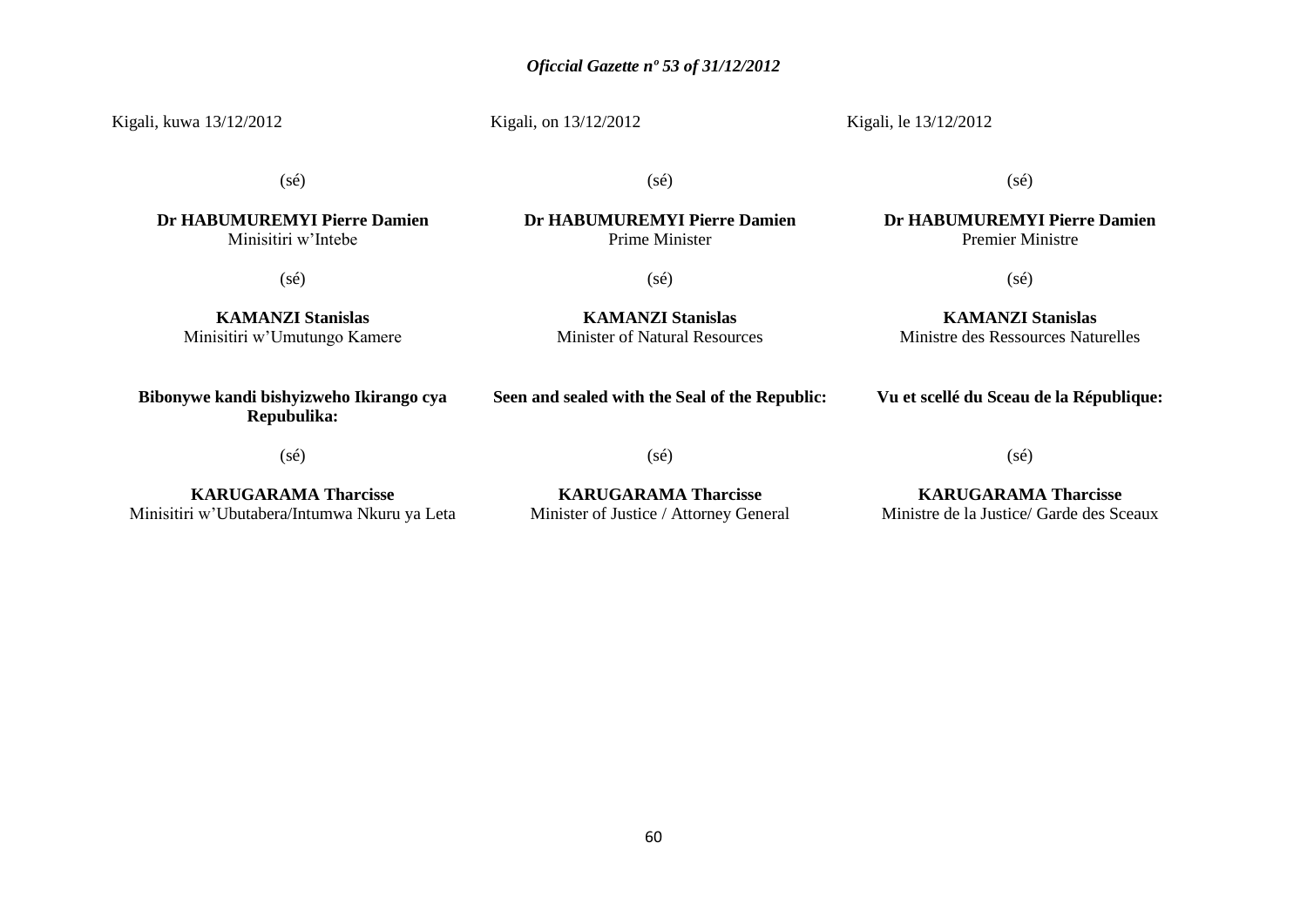#### **ICYEMEZO** *<sup>O</sup>RCA/074/***2010 CYO KUWA 18/01/2010 GIHA UBUZIMAGATOZI SAVINGS AND CREDIT COOPERATIVE «CYINZUZI IGISABO SACCO »**

#### **Umuyobozi w'Ikigo cy'Igihugu gishinzwe guteza imbere Amakoperative;**

Ashingiye ku Itegeko n<sup>o</sup> 50/2007 ryo kuwa 18 Nzeri 2007 rigena ishyirwaho, imiterere n'imikorere y'Amakoperative mu Rwanda, cyane cyane mu ngingo yaryo ya 23, igika cya 3;

Ashingiye ku Itegeko n<sup>o</sup> 16/2008 ryo kuwa 11/06/2008 rishyiraho Ikigo cy'Igihugu gishinzwe guteza Imbere Amakoperative, cyane cyane mu ngingo yaryo ya 3, igika cya 2;

Abisabwe na Perezida wa **« CYINZUZI IGISABO SACCO »,** ifite icyicaro i Marembo, Umurenge wa Cyinzuzi, Akarere ka Rulindo, Intara y'Amajyaruguru; mu rwandiko rwe rwakiriwe kuwa 12 Mutarama 2010;

### **YEMEJE:**

#### **Ingingo ya mbere:**

**CYINZUZI IGISABO SACCO**, ifite icyicaro i Marembo, Umurenge wa Cyinzuzi, Akarere ka Rulindo, Intara y'Amajyaruguru; ihawe ubuzimagatozi.

### **Ingingo ya 2:**

**CYINZUZI IGISABO SACCO**, igamije guteza imbere abanyamuryango ibafasha kwizigamira no kubona inguzanyo. Ntiyemerewe gukora indi mirimo inyuranye n'iyo iherewe ubuzimagatozi, keretse ibanje kubisaba ikanabiherwa uburenganzira.

# **Ingingo ya 3:**

Iki Cyemezo kigira agaciro guhera umunsi cyatangarijweho mu Igazeti ya Leta ya Repubulika y'u Rwanda.

### **Kigali, kuwa 18/01/2010**

**(sé)**

#### **MUGABO Damien**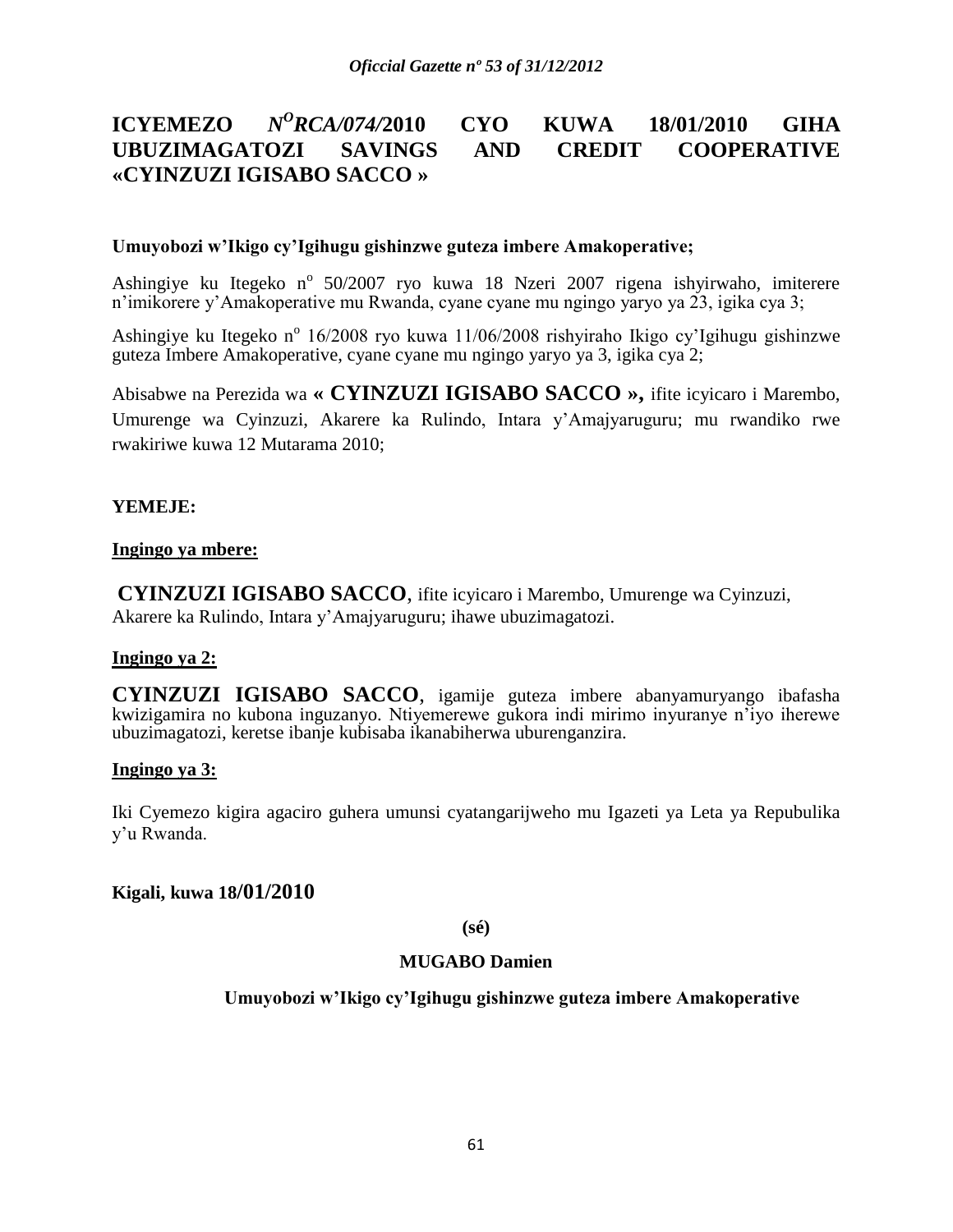# **ICYEMEZO** *<sup>O</sup>RCA/1407/***2009 CYO KUWA 05/11/2009 GIHA UBUZIMAGATOZI KOPERATIVE «MABOKO YACU-BUGESERA » (KOMABU)**

# **Umuyobozi w'Ikigo cy'Igihugu gishinzwe guteza imbere Amakoperative;**

Ashingiye ku Itegeko n<sup>o</sup> 50/2007 ryo kuwa 18 Nzeri 2007 rigena ishyirwaho, imiterere n'imikorere y'Amakoperative mu Rwanda, cyane cyane mu ngingo yaryo ya 23, igika cya 3;

Ashingiye ku Itegeko n<sup>o</sup> 16/2008 ryo kuwa 11/06/2008 rishyiraho Ikigo cy'Igihugu gishinzwe guteza Imbere Amakoperative, cyane cyane mu ngingo yaryo ya 3, igika cya 2;

Abisabwe na Perezida wa **« KOMABU »,** ifite icyicaro i Ruhuha, Umurenge wa Ruhuha, Akarere ka Bugesera, Intara y'Iburasirazuba; mu rwandiko rwe rwakiriwe ku wa 03 Gashyantare 2009,

# **YEMEJE:**

### **Ingingo ya mbere:**

Koperative **« KOMABU »,** ifite icyicaro i Ruhuha, Umurenge wa Ruhuha, Akarere ka Bugesera, Intara y'Iburasirazuba; ihawe ubuzimagatozi.

### **Ingingo ya 2:**

Koperative **« KOMABU »,** igamije gutanga serivisi zijyanye no gupakira no gupakurura imizigo. Ntiyemerewe gukora indi mirimo inyuranye n'iyo iherewe ubuzimagatozi, keretse ibanje kubisaba ikanabiherwa uburenganzira.

### **Ingingo ya 3:**

Iki Cyemezo kigira agaciro guhera umunsi cyatangarijweho mu Igazeti ya Leta ya Repubulika y'u Rwanda.

### **Kigali, kuwa 05/11/2009**

### **(sé)**

### **MUGABO Damien**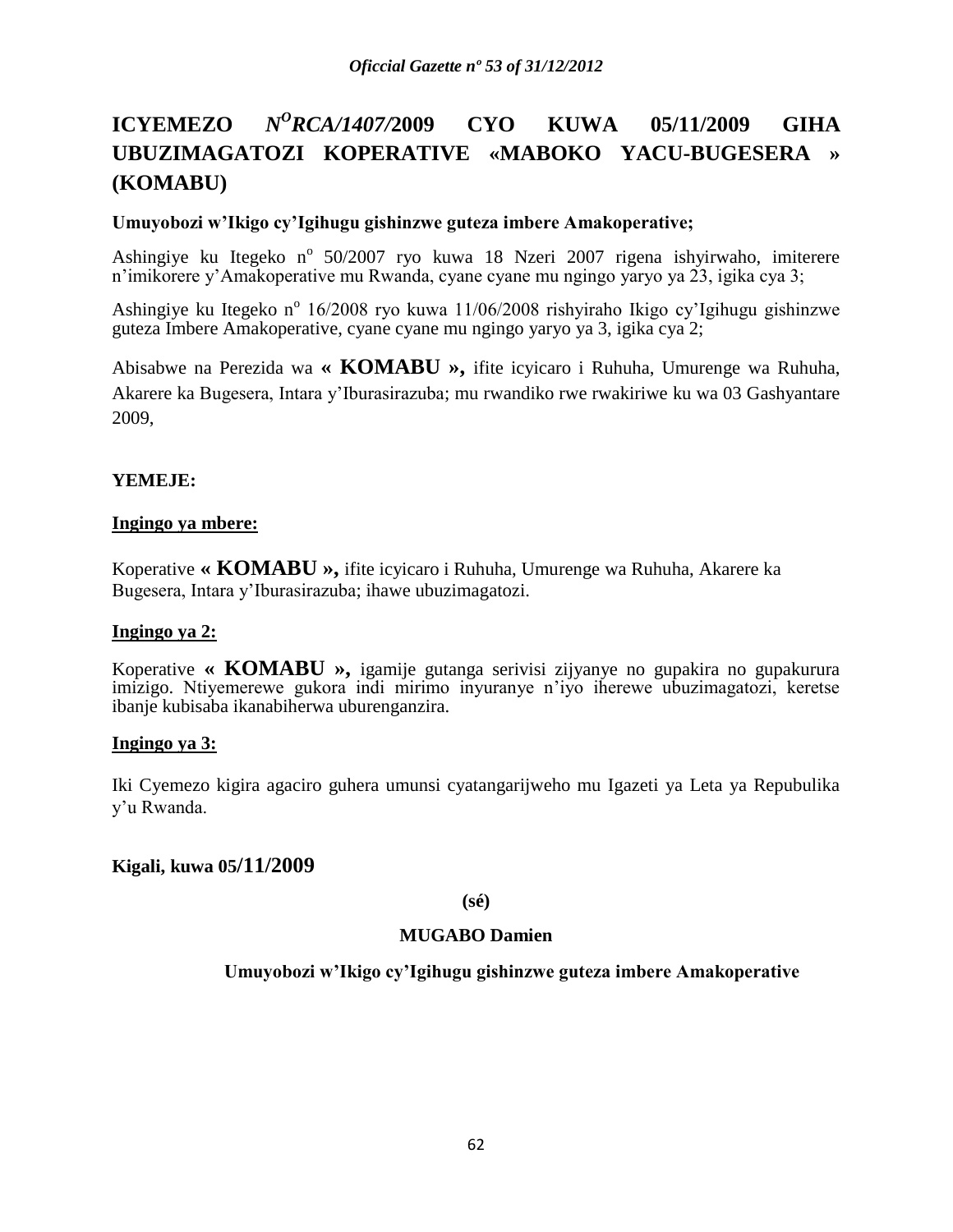# **ICYEMEZO** *N <sup>O</sup>RCA /650/***2009 CYO KUWA 10/05/2010 GIHA UBUZIMAGATOZI KOPERATIVE YO KUZIGAMA NO KUGURIZANYA «TWIYUBAKE MUNYAGA SACCO » (T.M. SACCO)**

# **Umuyobozi w'Ikigo cy'Igihugu gishinzwe guteza imbere Amakoperative;**

Ashingiye ku Itegeko n<sup>o</sup> 50/2007 ryo kuwa 18 Nzeri 2007 rigena ishyirwaho, imiterere n'imikorere y'Amakoperative mu Rwanda, cyane cyane mu ngingo yaryo ya 23, igika cya 3;

Ashingiye ku Itegeko n<sup>o</sup> 16/2008 ryo kuwa 11/06/2008 rishyiraho Ikigo cy'Igihugu gishinzwe guteza Imbere Amakoperative, cyane cyane mu ngingo yaryo ya 3, igika cya 2;

Abisabwe na Perezida wa **« TWIYUBAKE MUNYAGA SACCO »(T.M. SACCO),** ifite icyicaro i Kaduha, Umurenge wa Munyaga, Akarere ka Rwamagana, Intara y'Iburasirazuba; mu rwandiko rwe rwakiriwe ku wa 16 Mata 2010,

# **YEMEJE:**

### **Ingingo ya mbere:**

**TWIYUBAKE MUNYAGA SACCO (T.M. SACCO),** ifite icyicaro i Kaduha, Umurenge wa Munyaga, Akarere ka Rwamagana, Intara y'Iburasirazuba; ihawe ubuzimagatozi.

### **Ingingo ya 2:**

**TWIYUBAKE MUNYAGA SACCO (T.M. SACCO),** igamije guteza imbere abanyamuryango ibafasha kwizigamira no kubona inguzanyo.Ntiyemerewe gukora indi mirimo inyuranye n'iyo iherewe ubuzimagatozi, keretse ibanje kubisaba ikanabiherwa uburenganzira.

### **Ingingo ya 3:**

Iki Cyemezo kigira agaciro guhera umunsi cyatangarijweho mu Igazeti ya Leta ya Repubulika y'u Rwanda.

### **Kigali, kuwa 10/05/2010**

### **(sé)**

### **MUGABO Damien**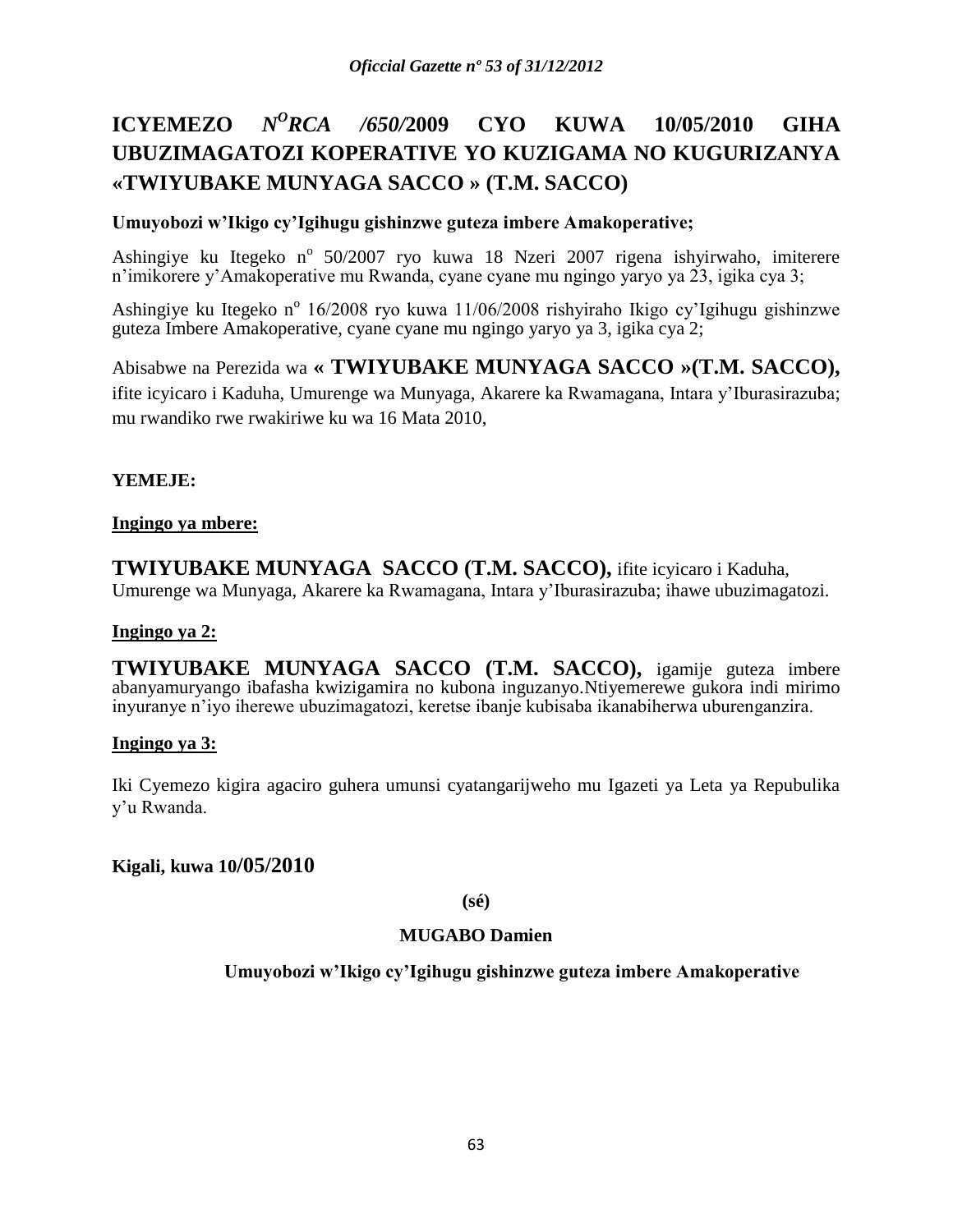# **ICYEMEZO** *N <sup>O</sup>RCA /387/***2012 CYO KUWA 12/06/2012 GIHA UBUZIMAGATOZI KOPERATIVE «TUZAMURANE MU BUZIMA BUSHYA »**

# **Umuyobozi w'Ikigo cy'Igihugu gishinzwe guteza imbere Amakoperative;**

Ashingiye ku Itegeko n<sup>o</sup> 50/2007 ryo kuwa 18 Nzeri 2007 rigena ishyirwaho, imiterere n'imikorere y'Amakoperative mu Rwanda, cyane cyane mu ngingo yaryo ya 23, igika cya 3;

Ashingiye ku Itegeko n<sup>o</sup> 16/2008 ryo kuwa 11/06/2008 rishyiraho Ikigo cy'Igihugu gishinzwe guteza Imbere Amakoperative, cyane cyane mu ngingo yaryo ya 3, igika cya 2;

Abisabwe na Perezida wa Koperative **« TUZAMURANE MU BUZIMA BUSHYA »**, ifite icyicaro i Karifuru, Umurenge wa Musha, Akarere ka Rwamagana, Intara y'Iburasirazuba;

# **YEMEJE:**

### **Ingingo ya mbere:**

Koperative **« TUZAMURANE MU BUZIMA BUSHYA »**, ifite icyicaro i Karifuru, Umurenge wa Musha, Akarere ka Rwamagana, Intara y' Iburasirazuba, ihawe ubuzimagatozi.

#### **Ingingo ya 2:**

Koperative **« TUZAMURANE MU BUZIMA BUSHYA »**, igamije guteza imbere ubuhinzi bw'imboga (Karoti, ibitunguru n'urusenda) n'imbuto (ibinyomoro). Ntiyemerewe gukora indi mirimo inyuranye n'iyo iherewe ubuzimagatozi, keretse ibanje kubisaba ikanabiherwa uburenganzira.

#### **Ingingo ya 3:**

Koperative **« TUZAMURANE MU BUZIMA BUSHYA »**, itegetswe gutangaza iki Cyemezo mu Igazeti ya Leta ya Repubulika y'u Rwanda mu gihe kitarenze iminsi mirongo itatu (30) ikimara kugihabwa.

### **Kigali, kuwa 12/06/2012**

**(sé)**

### **MUGABO Damien**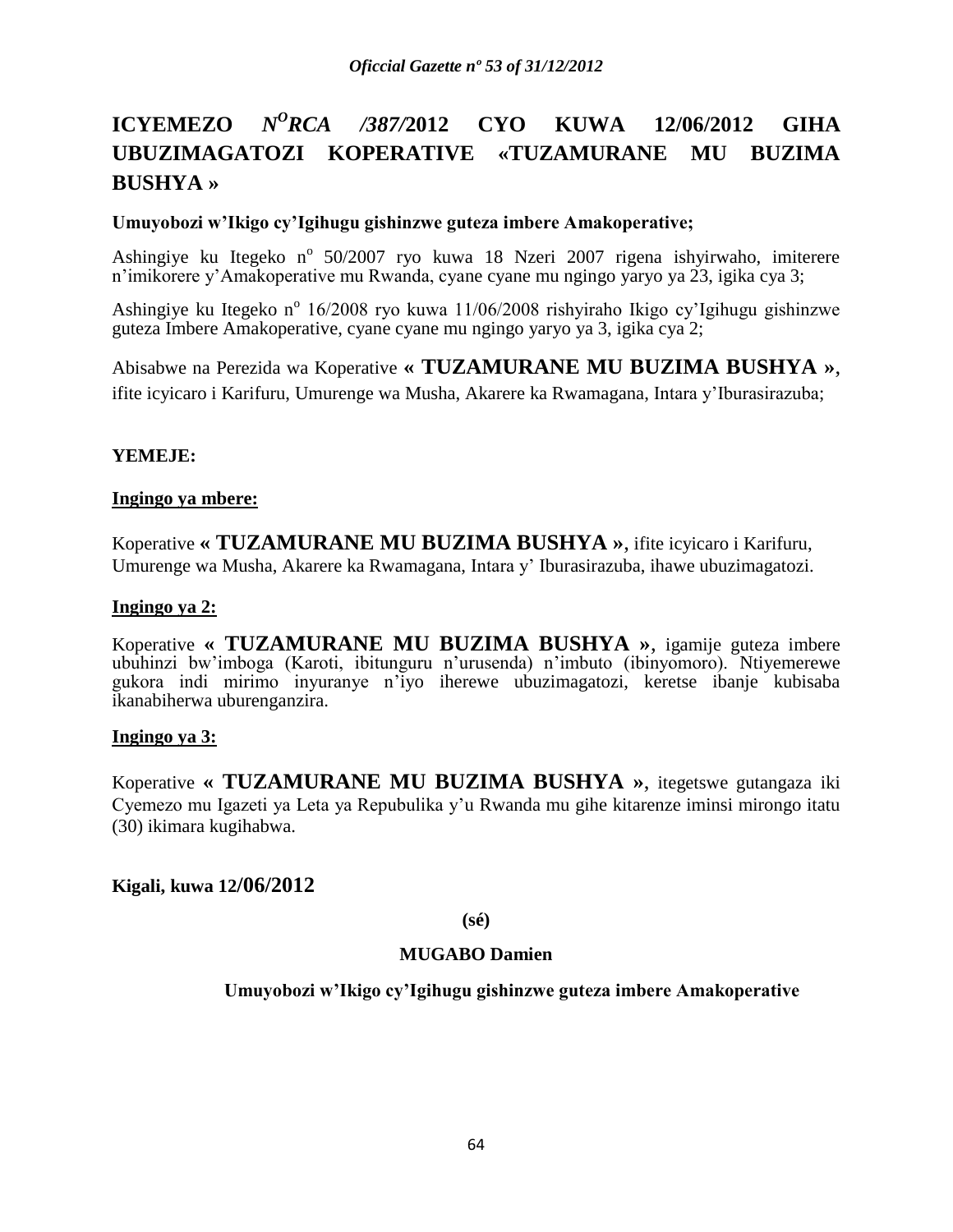# **ICYEMEZO** *N <sup>O</sup>RCA /1551/***2009 CYO KUWA 21/12/2009 GIHA UBUZIMAGATOZI KOPERATIVE YO KUZIGAMA NO KUGURIZANYA «KOPERATIVE IMBARUTSO Y'UBUKIRE » (KO.I.U)**

# **Umuyobozi w'Ikigo cy'Igihugu gishinzwe guteza imbere Amakoperative;**

Ashingiye ku Itegeko n<sup>o</sup> 50/2007 ryo kuwa 18 Nzeri 2007 rigena ishyirwaho, imiterere n'imikorere y'Amakoperative mu Rwanda, cyane cyane mu ngingo yaryo ya 23, igika cya 3;

Ashingiye ku Itegeko n<sup>o</sup> 16/2008 ryo kuwa 11/06/2008 rishyiraho Ikigo cy'Igihugu gishinzwe guteza Imbere Amakoperative, cyane cyane mu ngingo yaryo ya 3, igika cya 2;

Abisabwe na Perezida wa **« KO.I.U »,** ifite icyicaro i Nyamitanzi, Umurenge wa Jomba, Akarere ka Nyabihu, Intara y'Iburengerazuba; mu rwandiko rwe rwakiriwe ku wa 30 UGushyingo 2009,

# **YEMEJE:**

### **Ingingo ya mbere:**

Koperative **«KO.I.U»** ifite icyicaro i Inyamitanzi, Umurenge wa Jomba, Akarere ka Nyabihu, Intara y'Iburengerazuba; ihawe ubuzimagatozi.

### **Ingingo ya 2:**

Koperative **«KO.I.U»,** igamije guteza imbere abanyamuryango ibafasha kwizigamira no kubona inguzanyo.Ntiyemerewe gukora indi mirimo inyuranye n'iyo iherewe ubuzimagatozi, keretse ibanje kubisaba ikanabiherwa uburenganzira.

### **Ingingo ya 3:**

Iki Cyemezo kigira agaciro guhera umunsi cyatangarijweho mu Igazeti ya Leta ya Repubulika y'u Rwanda.

### **Kigali, kuwa 21/12/2009**

### **(sé)**

### **MUGABO Damien**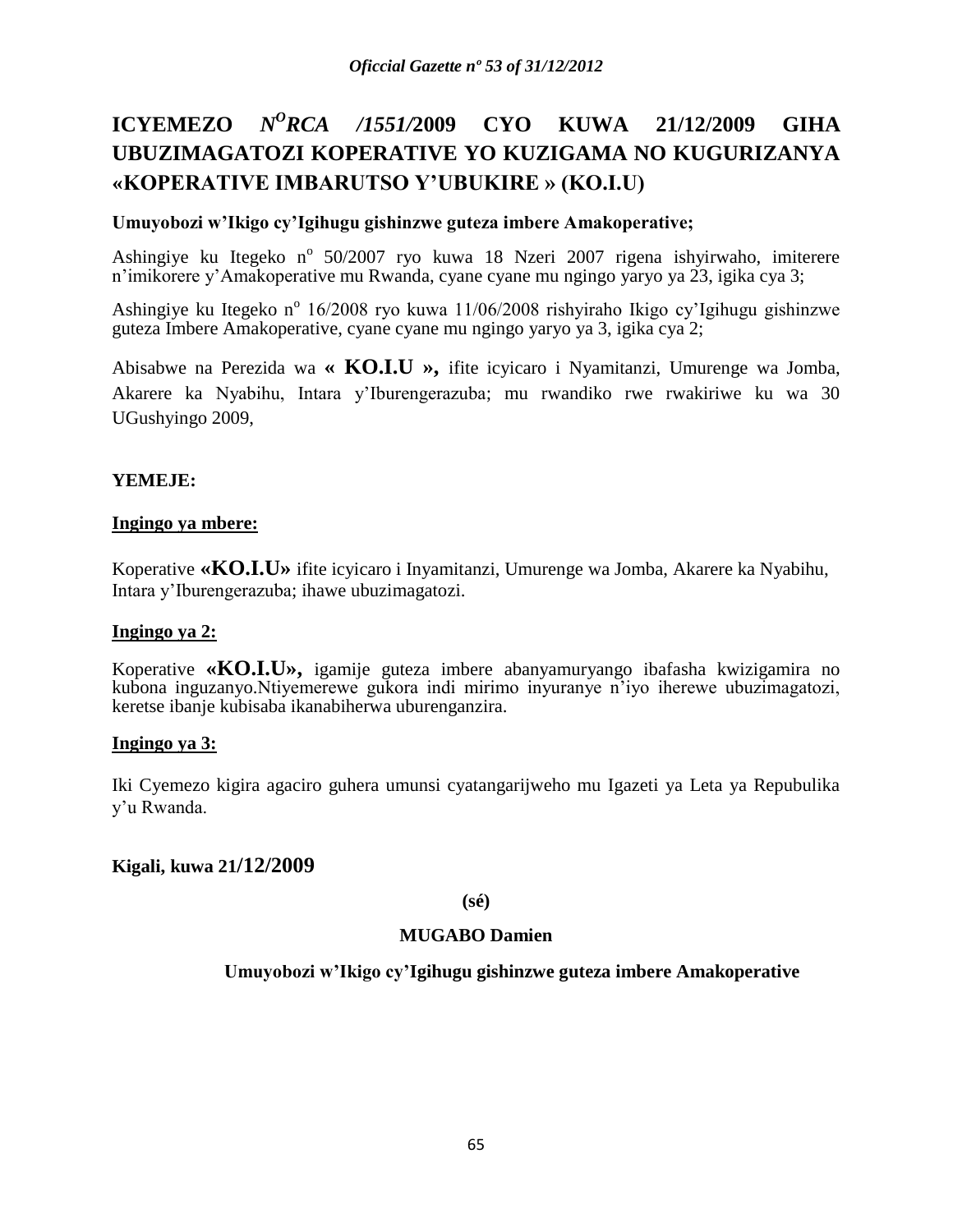# **ICYEMEZO** *N <sup>O</sup>RCA /1662/***2009 CYO KUWA 28/12/2009 GIHA UBUZIMAGATOZI KOPERATIVE YO KUZIGAMA NO KUGURIZANYA «INDORERWAMO KINYABABA SACCO ».**

# **Umuyobozi w'Ikigo cy'Igihugu gishinzwe guteza imbere Amakoperative;**

Ashingiye ku Itegeko n<sup>o</sup> 50/2007 ryo kuwa 18 Nzeri 2007 rigena ishyirwaho, imiterere n'imikorere y'Amakoperative mu Rwanda, cyane cyane mu ngingo yaryo ya 23, igika cya 3;

Ashingiye ku Itegeko n<sup>o</sup> 16/2008 ryo kuwa 11/06/2008 rishyiraho Ikigo cy'Igihugu gishinzwe guteza Imbere Amakoperative, cyane cyane mu ngingo yaryo ya 3, igika cya 2;

Abisabwe na Perezida wa **« INDORERWAMO KINYABABA SACCO »,** ifite icyicaro i Bugamba, Umurenge wa Kinyababa, Akarere ka Burera, Intara y'Amajyaruguru; mu rwandiko rwe rwakiriwe ku wa 17 Ukuboza 2009,

# **YEMEJE:**

### **Ingingo ya mbere:**

**INDORERWAMO KINYABABA SACCO,** ifite icyicaro i Bugamba, Umurenge wa Kinyababa, Akarere ka Burera, Intara y'Amajyaruguru; ihawe ubuzimagatozi.

### **Ingingo ya 2:**

**INDORERWAMO KINYABABA SACCO,** igamije guteza imbere abanyamuryango ibafasha kwizigamira no kubona inguzanyo.Ntiyemerewe gukora indi mirimo inyuranye n'iyo iherewe ubuzimagatozi, keretse ibanje kubisaba ikanabiherwa uburenganzira.

### **Ingingo ya 3:**

Iki Cyemezo kigira agaciro guhera umunsi cyatangarijweho mu Igazeti ya Leta ya Repubulika y'u Rwanda.

### **Kigali, kuwa 28/12/2009**

### **(sé)**

### **MUGABO Damien**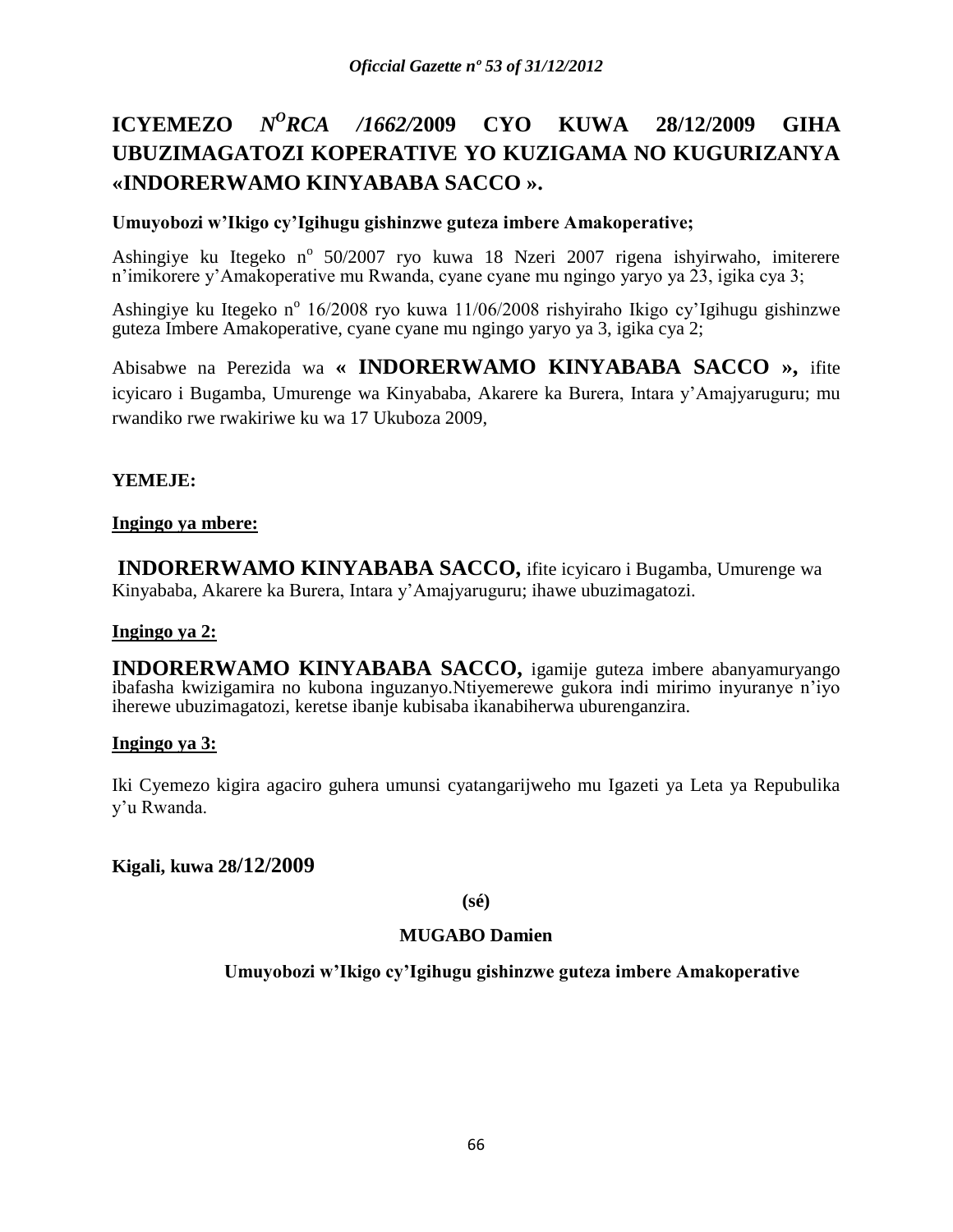# **ICYEMEZO** *<sup>O</sup>RCA/250/***2009 CYO KUWA 18/02/2009 GIHA UBUZIMAGATOZI COOPERATIVE POUR LE DEVELOPPEMENT DE BUSHOKI «COOPEDEBU »**

# **Umuyobozi w'Ikigo cy'Igihugu gishinzwe guteza imbere Amakoperative;**

Ashingiye ku Itegeko n<sup>o</sup> 50/2007 ryo kuwa 18 Nzeri 2007 rigena ishyirwaho, imiterere n'imikorere y'Amakoperative mu Rwanda, cyane cyane mu ngingo yaryo ya 23, igika cya 3;

Ashingiye ku Itegeko n<sup>o</sup> 16/2008 ryo kuwa 11/06/2008 rishyiraho Ikigo cy'Igihugu gishinzwe guteza Imbere Amakoperative, cyane cyane mu ngingo yaryo ya 3, igika cya 2;

Abisabwe na Perezida wa **« COOPEDEBU»,** ifite icyicaro i Bushoki, Umurenge wa Bushoki, Akarere ka Rulindo, Intara y'Amajyaruguru; mu rwandiko rwe rwakiriwe kuwa 16 Gashyantare 2010;

# **YEMEJE:**

### **Ingingo ya mbere:**

Koperative **« COOPEDEBU»,** ifite icyicaro i Bushoki, Umurenge wa Bushoki, Akarere ka Rulindo, Intara y'Amajyaruguru; ihawe ubuzimagatozi.

### **Ingingo ya 2:**

Koperative **« COOPEDEBU »,** igamije guteza imbere abanyamuryango ibafasha kwizigamira no kubona inguzanyo.Ntiyemerewe gukora indi mirimo inyuranye n'iyo iherewe ubuzimagatozi, keretse ibanje kubisaba ikanabiherwa uburenganzira.

### **Ingingo ya 3:**

Iki Cyemezo kigira agaciro guhera umunsi cyatangarijweho mu Igazeti ya Leta ya Repubulika y'u Rwanda.

### **Kigali, kuwa 18/02/2010**

### **(sé)**

### **MUGABO Damien**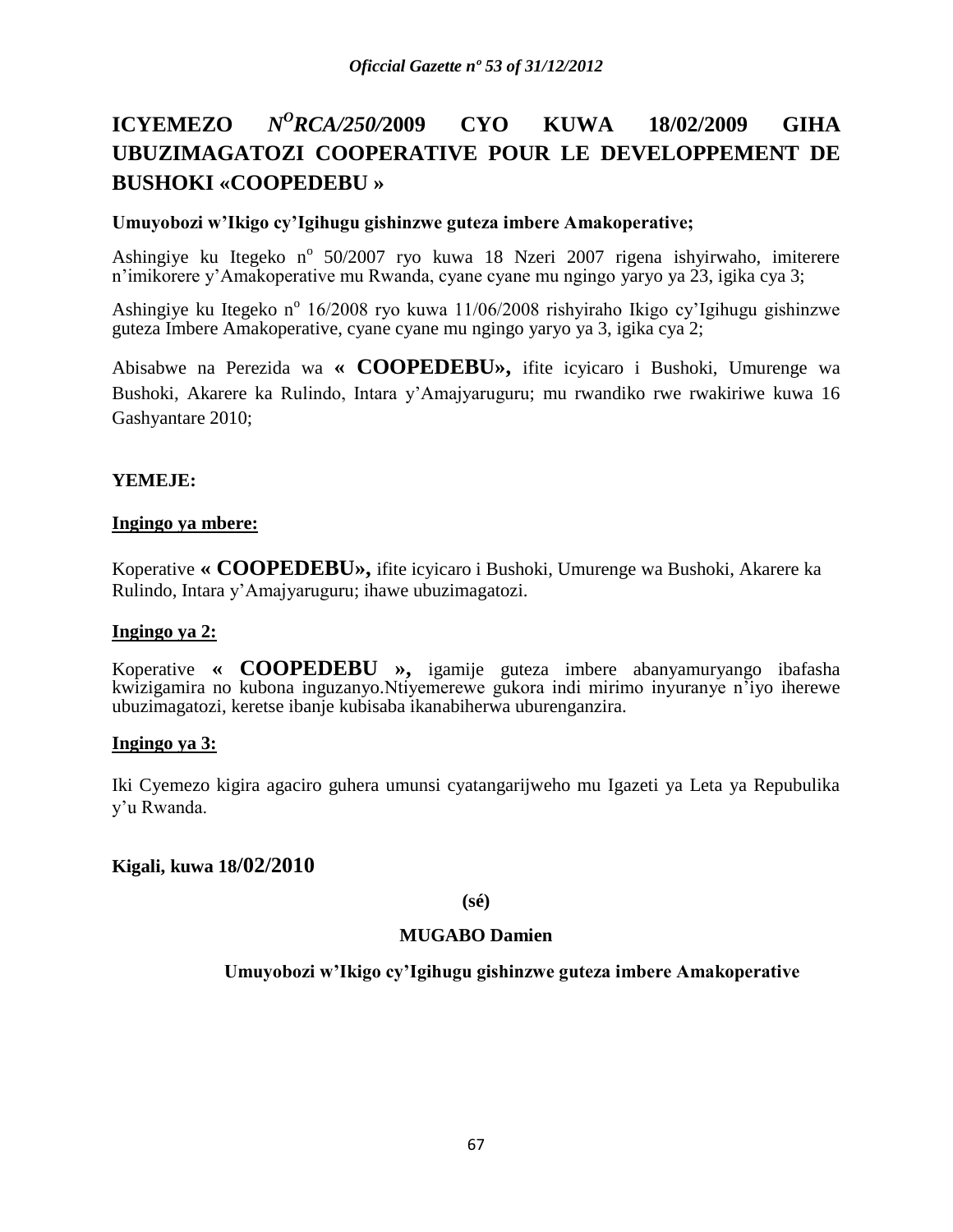#### **ICYEMEZO** *<sup>O</sup>RCA/320/***2012 CYO KUWA 28/05/2012 GIHA UBUZIMAGATOZI KOPERATIVE «INGOBOKABUZIMA »**

# **Umuyobozi w'Ikigo cy'Igihugu gishinzwe guteza imbere Amakoperative;**

Ashingiye ku Itegeko n<sup>o</sup> 50/2007 ryo kuwa 18 Nzeri 2007 rigena ishyirwaho, imiterere n'imikorere y'Amakoperative mu Rwanda, cyane cyane mu ngingo yaryo ya 23, igika cya 3;

Ashingiye ku Itegeko n<sup>o</sup> 16/2008 ryo kuwa 11/06/2008 rishyiraho Ikigo cy'Igihugu gishinzwe guteza Imbere Amakoperative, cyane cyane mu ngingo yaryo ya 3, igika cya 2;

Abisabwe na Perezida wa Koperative**« INGOBOKABUZIMA »,** ifite icyicaro i Nyagasenyi, Umurenge wa Kigabiro, Akarere ka Rwamagana, Intara y'Iburasirazuba;

# **YEMEJE:**

### **Ingingo ya mbere:**

Koperative **« INGOBOKABUZIMA »,** ifite icyicaro i Nyagasenyi, Umurenge wa Kigabiro, Akarere ka Rwamagana, Intara y'Iburasirazuba; ihawe ubuzimagatozi.

### **Ingingo ya 2:**

Koperative **«INGOBOKABUZIMA»,** igamije guteza imbere ubuhinzi bw'imboga (ibihumyo).Ntiyemerewe gukora indi mirimo inyuranye n'iyo iherewe ubuzimagatozi, keretse ibanje kubisaba ikanabiherwa uburenganzira.

### **Ingingo ya 3:**

Iki Cyemezo kigira agaciro guhera umunsi cyatangarijweho mu Igazeti ya Leta ya Repubulika y'u Rwanda.

### **Kigali, kuwa 28/05/2010**

### **(sé)**

### **MUGABO Damien**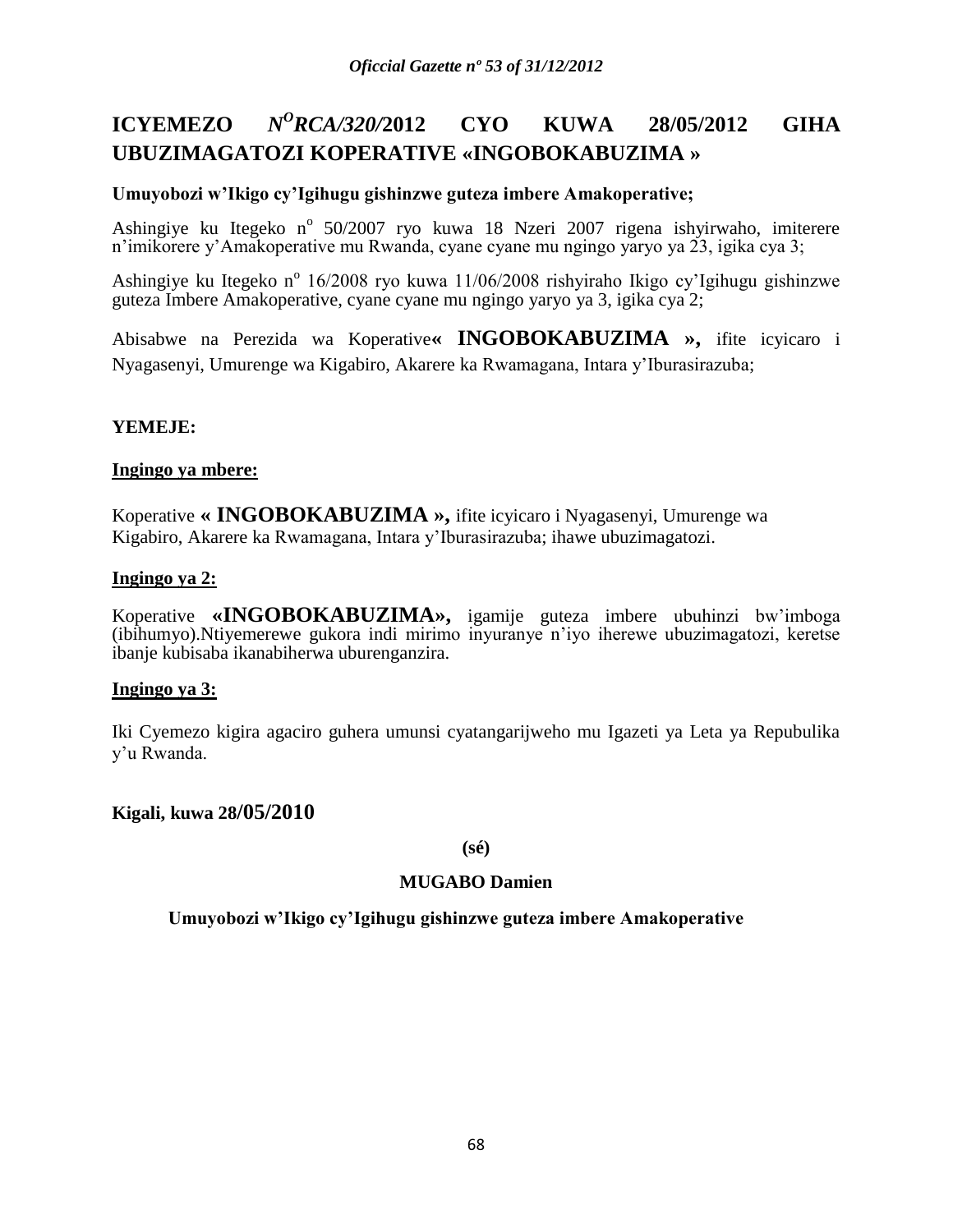# **ICYEMEZO** *N <sup>O</sup>RCA /690/***2010 CYO KUWA 17/05/2010 GIHA UBUZIMAGATOZI «GATSATA SAVINGS AND CREDIT COOPERATIVE AMIZERO » (GATSATA SACCO AMIZERO)**

# **Umuyobozi w'Ikigo cy'Igihugu gishinzwe guteza imbere Amakoperative;**

Ashingiye ku Itegeko n<sup>o</sup> 50/2007 ryo kuwa 18 Nzeri 2007 rigena ishyirwaho, imiterere n'imikorere y'Amakoperative mu Rwanda, cyane cyane mu ngingo yaryo ya 23, igika cya 3;

Ashingiye ku Itegeko n<sup>o</sup> 16/2008 ryo kuwa 11/06/2008 rishyiraho Ikigo cy'Igihugu gishinzwe guteza Imbere Amakoperative, cyane cyane mu ngingo yaryo ya 3, igika cya 2;

Abisabwe na Perezida wa Koperative « **GATSATA SACCO AMIZERO »,** ifite icyicaro mu Murenge wa Gatsata, Akarere ka Gasabo, Umujyi wa Kigali; mu rwandiko rwe rwakiriwe kuwa 19 Mata 2010,

# **YEMEJE:**

### **Ingingo ya mbere:**

**GATSATA SACCO AMIZERO,** ifite icyicaro mu Murenge wa Gatsata, Akarere ka Gasabo, Umujyi wa Kigali, ihawe ubuzimagatozi.

### **Ingingo ya 2:**

**GATSATA SACCO AMIZERO,** igamije guteza imbere abanyamuryango ibafasha kwizigamira no kubona inguzanyo.Ntiyemerewe gukora indi mirimo inyuranye n'iyo iherewe ubuzimagatozi, keretse ibanje kubisaba ikanabiherwa uburenganzira.

### **Ingingo ya 3:**

Iki Cyemezo kigira agaciro guhera umunsi cyatangarijweho mu Igazeti ya Leta ya Repubulika y'u Rwanda.

### **Kigali, kuwa 17/05/2010**

### **(sé)**

### **MUGABO Damien**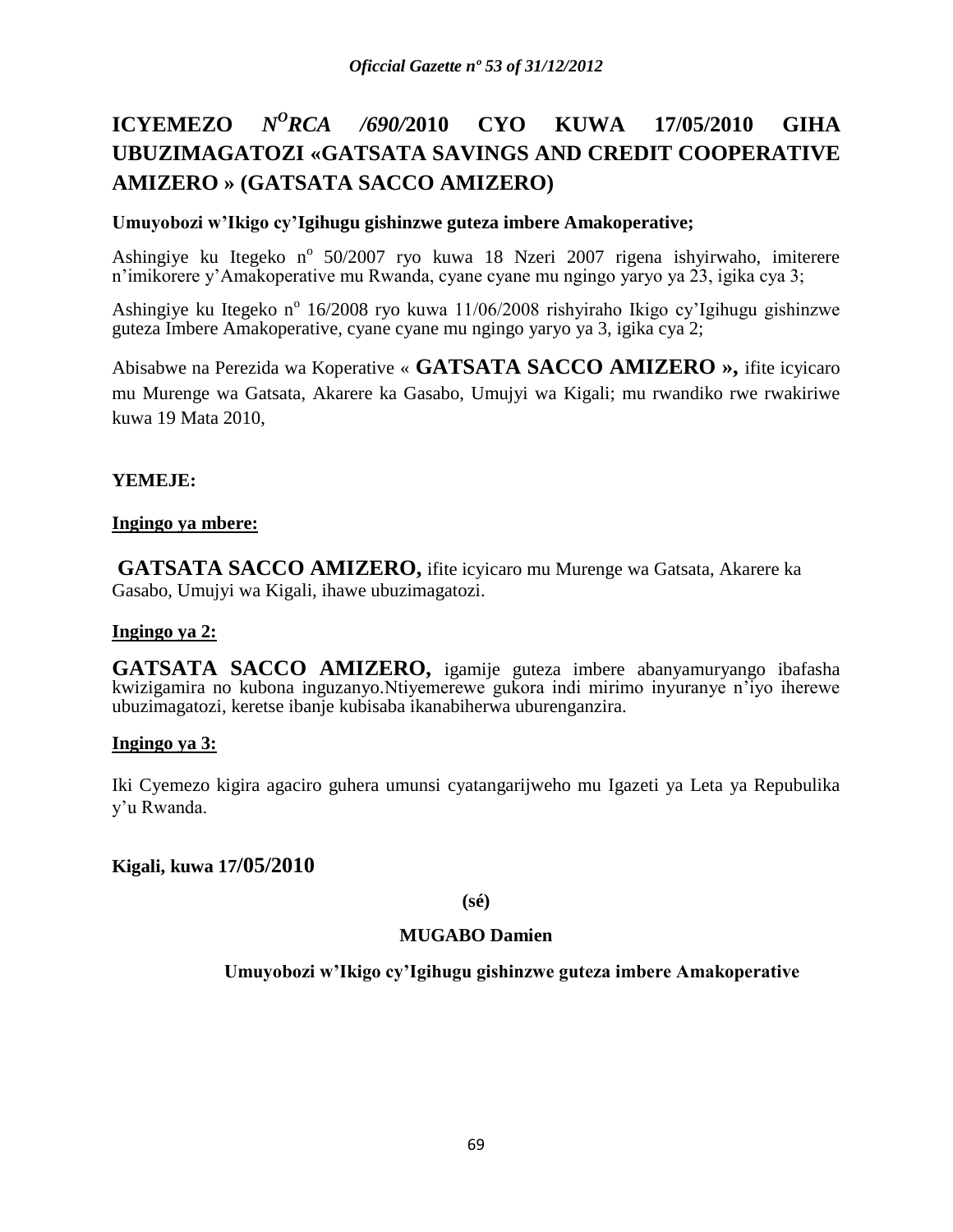# **ICYEMEZO** *<sup>O</sup>RCA/044/***2010 CYO KUWA 13/01/2010 GIHA UBUZIMAGATOZI KOPERATIVE YO KUZIGAMA NO KUGURIZANYA « SACCO MBONEZISONGA MUSAMBIRA » (SACCOMM)**

# **Umuyobozi w'Ikigo cy'Igihugu gishinzwe guteza imbere Amakoperative;**

Ashingiye ku Itegeko n<sup>o</sup> 50/2007 ryo kuwa 18 Nzeri 2007 rigena ishyirwaho, imiterere n'imikorere y'Amakoperative mu Rwanda, cyane cyane mu ngingo yaryo ya 23, igika cya 3;

Ashingiye ku Itegeko n<sup>o</sup> 16/2008 ryo kuwa 11/06/2008 rishyiraho Ikigo cy'Igihugu gishinzwe guteza Imbere Amakoperative, cyane cyane mu ngingo yaryo ya 3, igika cya 2;

Abisabwe na Perezida wa Koperative « **SACCOMM »,** ifite icyicaro i Cyambwe, Umurenge wa Musambira, Akarere ka Kamonyi, Intara y'Amajyepfo; mu rwandiko rwe rwakiriwe kuwa 17 Ukuboza 2009,

# **YEMEJE:**

### **Ingingo ya mbere:**

Koperative « **SACCOMM »,** ifite icyicaro i Cyambwe, Umurenge wa Musambira, Akarere ka Kamonyi, Intara y'Amajyepfo, ihawe ubuzimagatozi.

### **Ingingo ya 2:**

Koperative « **SACCOMM »,** igamije guteza imbere abanyamuryango ibafasha kwizigamira no kubona inguzanyo.Ntiyemerewe gukora indi mirimo inyuranye n'iyo iherewe ubuzimagatozi, keretse ibanje kubisaba ikanabiherwa uburenganzira.

### **Ingingo ya 3:**

Iki Cyemezo kigira agaciro guhera umunsi cyatangarijweho mu Igazeti ya Leta ya Repubulika y'u Rwanda.

### **Kigali, kuwa 13/01/2010**

### **(sé)**

### **MUGABO Damien**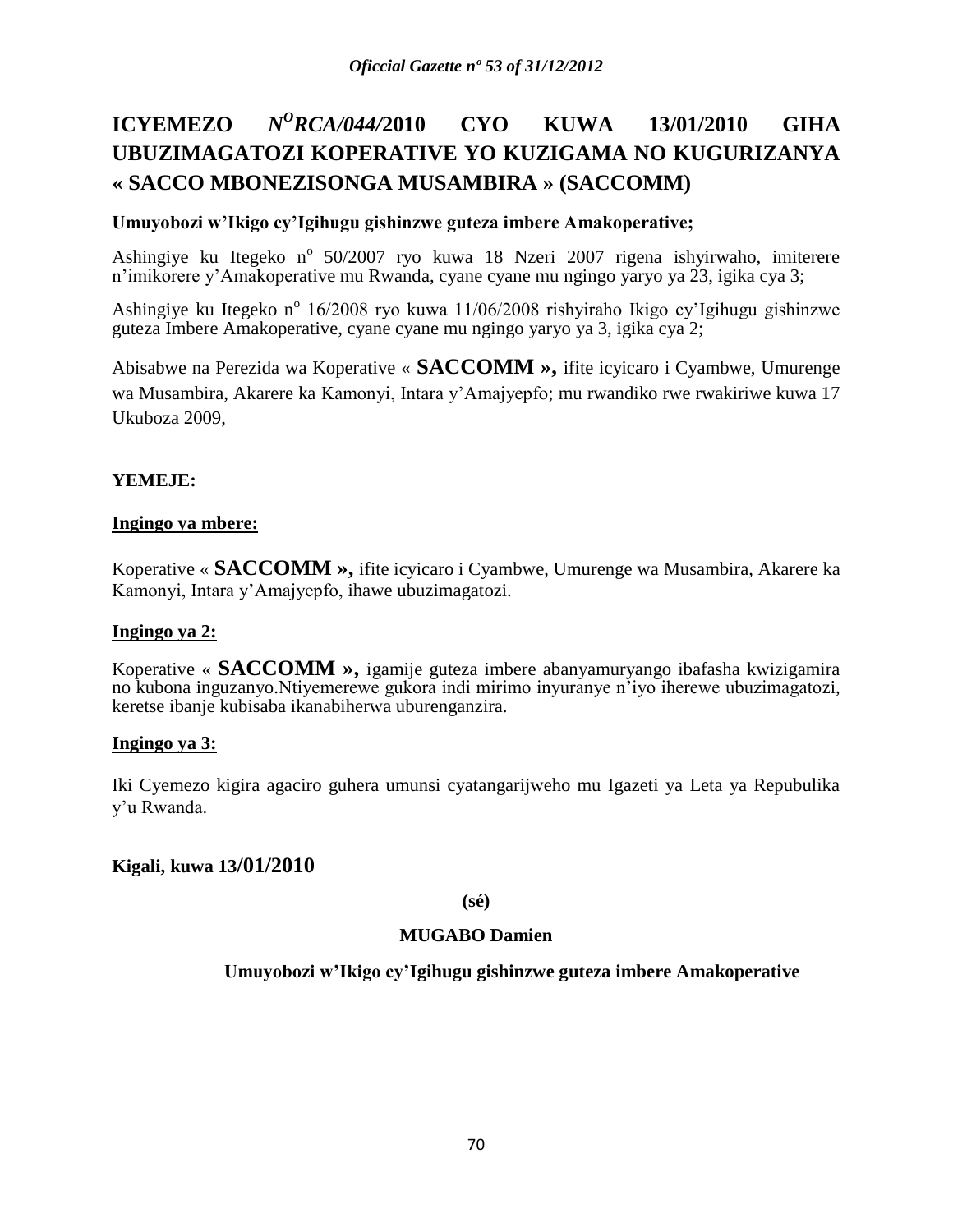# **ICYEMEZO** *<sup>O</sup>RCA/205/***2010 CYO KUWA 15/02/2010 GIHA UBUZIMAGATOZI KOPERATIVE YO KUZIGAMA NO KUGURIZANYA « SACCO URUYANGE RUKOMA » (SUR)**

# **Umuyobozi w'Ikigo cy'Igihugu gishinzwe guteza imbere Amakoperative;**

Ashingiye ku Itegeko n<sup>o</sup> 50/2007 ryo kuwa 18 Nzeri 2007 rigena ishyirwaho, imiterere n'imikorere y'Amakoperative mu Rwanda, cyane cyane mu ngingo yaryo ya 23, igika cya 3;

Ashingiye ku Itegeko n<sup>o</sup> 16/2008 ryo kuwa 11/06/2008 rishyiraho Ikigo cy'Igihugu gishinzwe guteza Imbere Amakoperative, cyane cyane mu ngingo yaryo ya 3, igika cya 2;

Abisabwe na Perezida wa **« SACCO URUYANGE RUKOMA » (SUR),** ifite icyicaro i Taba, Umurenge wa Rukoma, Akarere ka Kamonyi, Intara y'Amajyepfo; mu rwandiko rwe rwakiriwe ku wa 10 Gashyantare 2010;

# **YEMEJE:**

### **Ingingo ya mbere:**

**SACCO URUYANGE RUKOMA (SUR),** ifite icyicaro i Taba, Umurenge wa Rukoma, Akarere ka Kamonyi, Intara y'Amajyepfo, ihawe ubuzimagatozi.

### **Ingingo ya 2:**

**SACCO URUYANGE RUKOMA (SUR),** igamije guteza imbere abanyamuryango ibafasha kwizigamira no kubona inguzanyo.Ntiyemerewe gukora indi mirimo inyuranye n'iyo iherewe ubuzimagatozi, keretse ibanje kubisaba ikanabiherwa uburenganzira.

### **Ingingo ya 3:**

Iki Cyemezo kigira agaciro guhera umunsi cyatangarijweho mu Igazeti ya Leta ya Repubulika y'u Rwanda.

### **Kigali, kuwa 15/02/2010**

### **(sé)**

### **MUGABO Damien**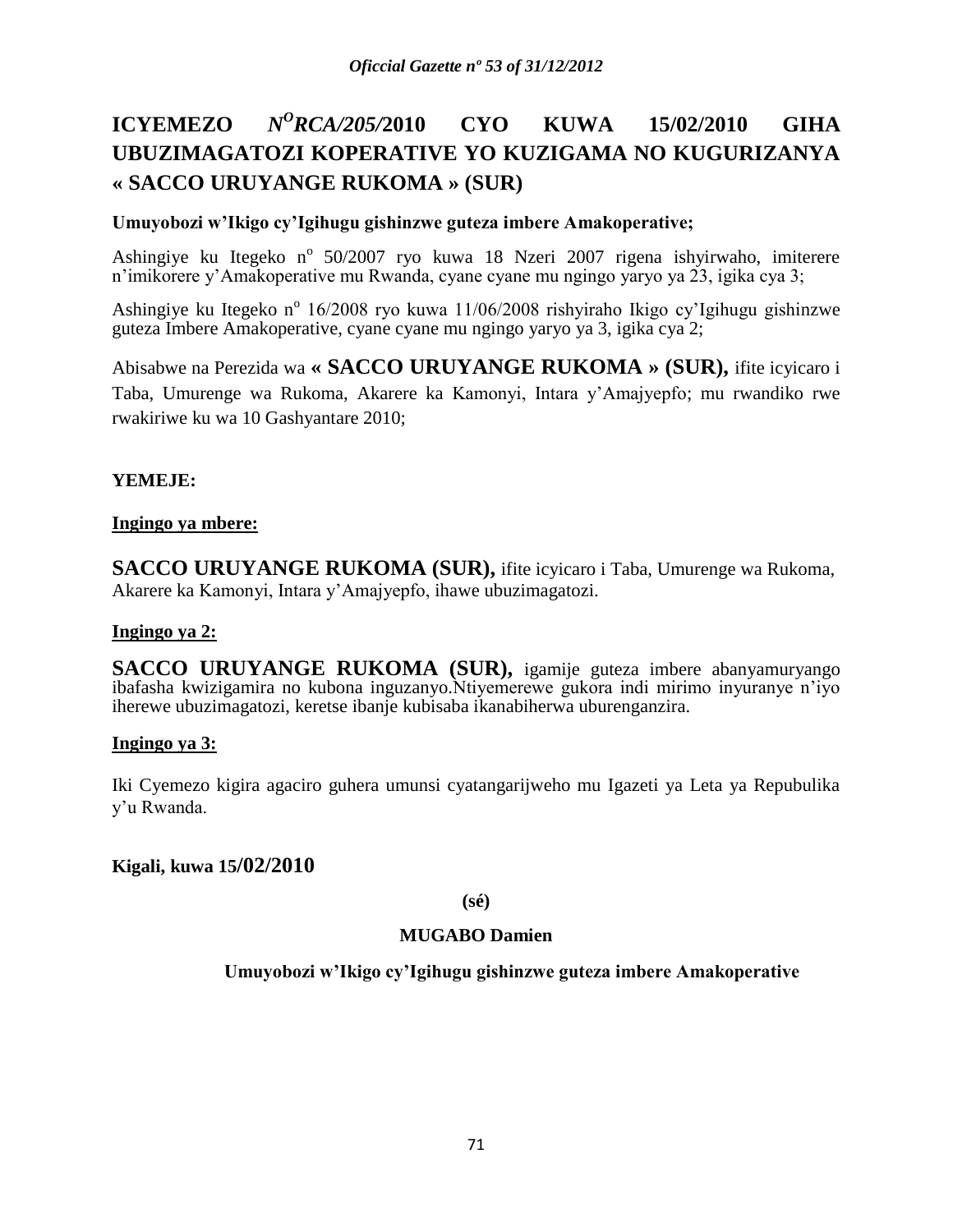#### **ICYEMEZO** *N <sup>O</sup>RCA /691/***2012 CYO KUWA 02/10/2012 GIHA UBUZIMAGATOZI KOPERATIVE «URUHONGORE »;**

#### **Umuyobozi w'Ikigo cy'Igihugu gishinzwe guteza imbere Amakoperative;**

Ashingiye ku Itegeko n<sup>o</sup> 50/2007 ryo kuwa 18 Nzeri 2007 rigena ishyirwaho, imiterere n'imikorere y'Amakoperative mu Rwanda, cyane cyane mu ngingo yaryo ya 23, igika cya 3;

Ashingiye ku Itegeko n<sup>o</sup> 16/2008 ryo kuwa 11/06/2008 rishyiraho Ikigo cy'Igihugu gishinzwe guteza Imbere Amakoperative, cyane cyane mu ngingo yaryo ya 3, igika cya 2;

Abisabwe na Perezida wa Koperative **« URUHONGORE »**, ifite icyicaro i Kinishya, Umurenge wa Nyankenke, Akarere ka Gicumbi, Intara y'Amajyaruguru;

### **YEMEJE:**

#### **Ingingo ya mbere:**

Koperative **« URUHONGORE »**, ifite icyicaro i Kinishya, Umurenge wa Nyankenke, Akarere ka Gicumbi, Intara y' Amajyaruguru, ihawe ubuzimagatozi.

#### **Ingingo ya 2:**

Koperative **« URUHONGORE»**, igamije guteza imbere ubworozi bw'inka za kijyambere. Ntiyemerewe gukora indi mirimo inyuranye n'iyo iherewe ubuzimagatozi, keretse ibanje kubisaba ikanabiherwa uburenganzira.

### **Ingingo ya 3:**

Koperative **« URUHONGORE »**, itegetswe gutangaza iki Cyemezo mu Igazeti ya Leta ya Repubulika y'u Rwanda mu gihe kitarenze iminsi mirongo itatu (30) ikimara kugihabwa.

### **Kigali, kuwa 02/10/2012**

**(sé)**

### **MUGABO Damien**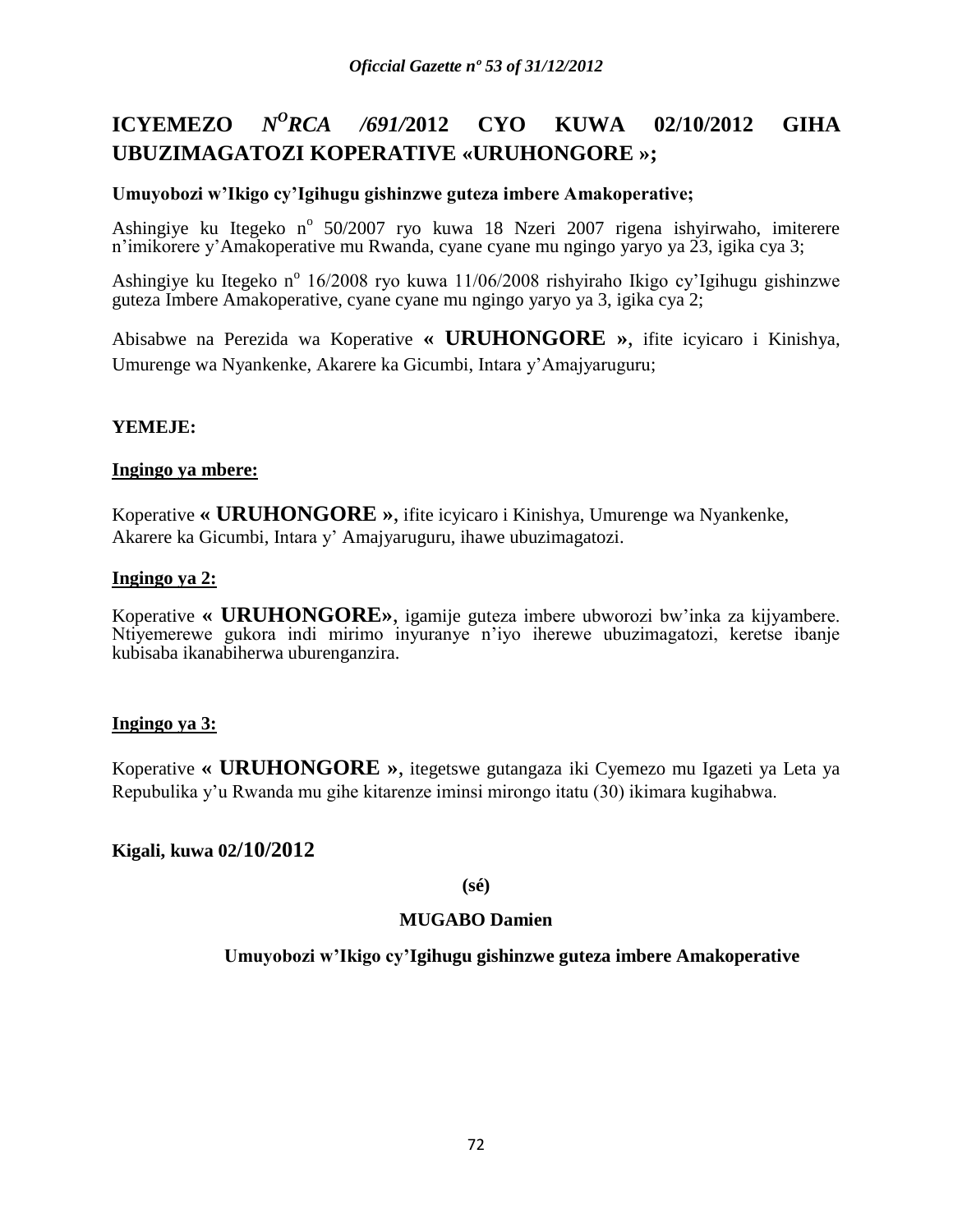## **ICYEMEZO** *<sup>O</sup>RCA/612/***2012 CYO KUWA 03/09/2012 GIHA UBUZIMAGATOZI «ORGANIC FARMING COOPERATIVE/MBAZI » (OFACO MBAZI)**

### **Umuyobozi w'Ikigo cy'Igihugu gishinzwe guteza imbere Amakoperative;**

Ashingiye ku Itegeko n<sup>o</sup> 50/2007 ryo kuwa 18 Nzeri 2007 rigena ishyirwaho, imiterere n'imikorere y'Amakoperative mu Rwanda, cyane cyane mu ngingo yaryo ya 23, igika cya 3;

Ashingiye ku Itegeko n<sup>o</sup> 16/2008 ryo kuwa 11/06/2008 rishyiraho Ikigo cy'Igihugu gishinzwe guteza Imbere Amakoperative, cyane cyane mu ngingo yaryo ya 3, igika cya 2;

Abisabwe na Perezida wa Koperative **« OFACO MBAZI»**, ifite icyicaro i Gatobotobo, Umurenge wa Mbazi, Akarere ka Huye, Intara y'Amajyapfo;

### **YEMEJE:**

### **Ingingo ya mbere:**

Koperative **« OFACO MBAZI »**, ifite icyicaro i Gatobotobo, Umurenge wa Mbazi, Akarere ka Huye, Intara y' Amajyepfo, ihawe ubuzimagatozi.

#### **Ingingo ya 2:**

Koperative **« OFACO MBAZI»**, igamije guteza imbere ubuhinzi bw'imboga n'imbuto bw'inka za kijyambere. Ntiyemerewe gukora indi mirimo inyuranye n'iyo iherewe ubuzimagatozi, keretse ibanje kubisaba ikanabiherwa uburenganzira.

### **Ingingo ya 3:**

Koperative **« OFACO MBAZI »**, itegetswe gutangaza iki Cyemezo mu Igazeti ya Leta ya Repubulika y'u Rwanda mu gihe kitarenze iminsi mirongo itatu (30) ikimara kugihabwa.

### **Kigali, kuwa 03/09/2012**

**(sé)**

### **MUGABO Damien**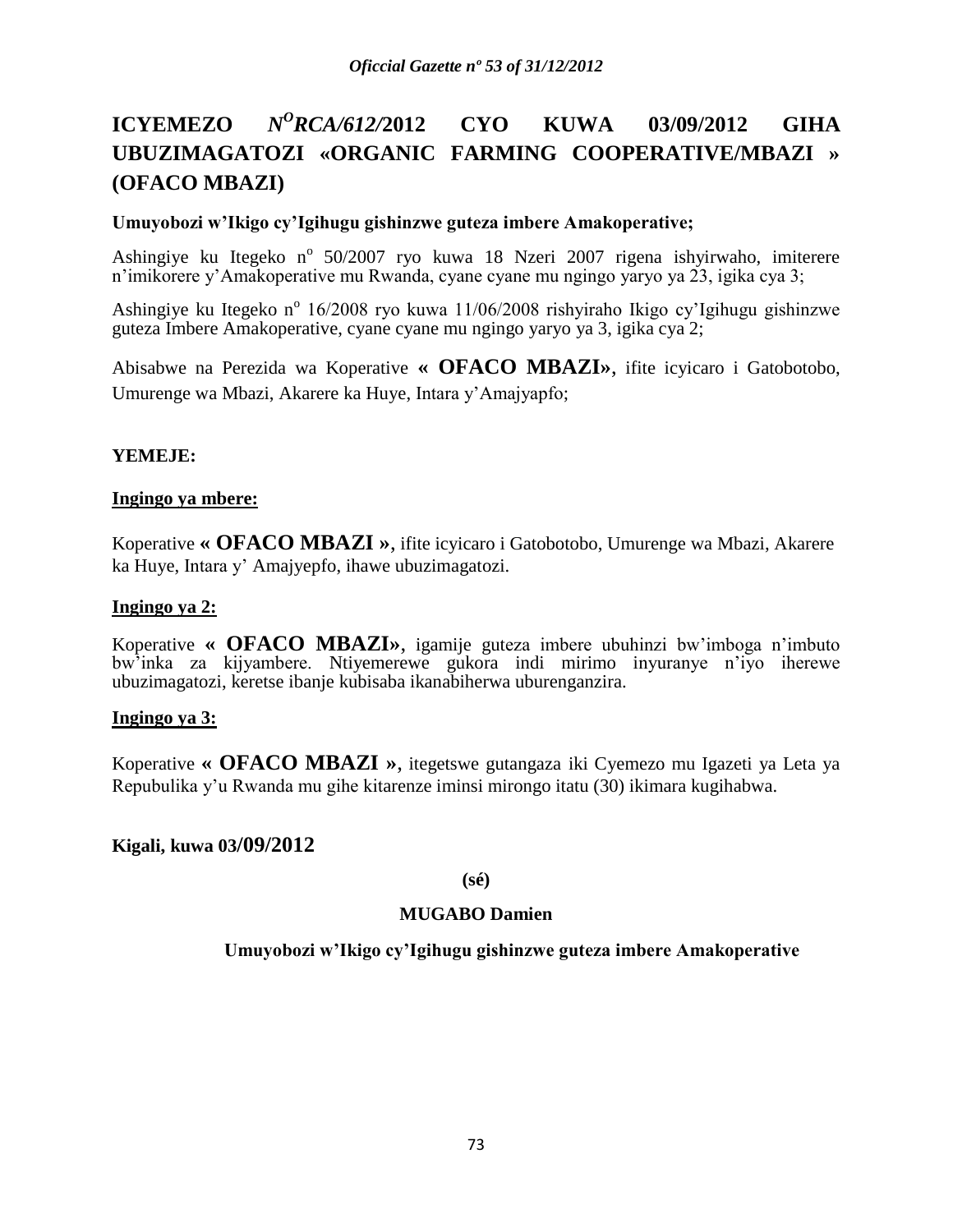# **ICYEMEZO** *N <sup>O</sup>RCA /280/***2010 CYO KUWA 26/02/2010 GIHA UBUZIMAGATOZI KOPERATIVE «SAVINGS AND CREDIT COOPERATIVE - TUGENDANE N'IGIHE - MUKURA » (SACCO TUGENDANE N'IGIHE-MUKURA)**

# **Umuyobozi w'Ikigo cy'Igihugu gishinzwe guteza imbere Amakoperative;**

Ashingiye ku Itegeko n<sup>o</sup> 50/2007 ryo kuwa 18 Nzeri 2007 rigena ishyirwaho, imiterere n'imikorere y'Amakoperative mu Rwanda, cyane cyane mu ngingo yaryo ya 23, igika cya 3;

Ashingiye ku Itegeko n<sup>o</sup> 16/2008 ryo kuwa 11/06/2008 rishyiraho Ikigo cy'Igihugu gishinzwe guteza Imbere Amakoperative, cyane cyane mu ngingo yaryo ya 3, igika cya 2;

Abisabwe na Perezida wa **« SACCO TUGENDANE N'IGIHE-MUKURA »**, ifite icyicaro i Karambo, Umurenge wa Mukura, Akarere ka Rutsiro, Intara y'Iburengerazuba; mu rwandiko rwe rwakiriwe ku wa 19 Gashyantare 2010,

### **YEMEJE:**

### **Ingingo ya mbere:**

**SACCO TUGENDANE N'IGIHE-MUKURA**, ifite icyicaro i Karamba, Umurenge wa Mukura, Akarere ka Rutsiro, Intara y'Iburengerazuba, ihawe ubuzimagatozi.

### **Ingingo ya 2:**

**SACCO TUGENDANE N'IGIHE-MUKURA**, igamije guteza imbere abanyamuryango ibafasha kwizigamira no kubona inguzanyo.Ntiyemerewe gukora indi mirimo inyuranye n'iyo iherewe ubuzimagatozi, keretse ibanje kubisaba ikanabiherwa uburenganzira.

### **Ingingo ya 3:**

Iki Cyemezo kigira agaciro guhera umunsi cyatangarijweho mu Igazeti ya Leta ya Repubulika y'u Rwanda.

### **Kigali, kuwa 26/02/2010**

**(sé)**

### **MUGABO Damien**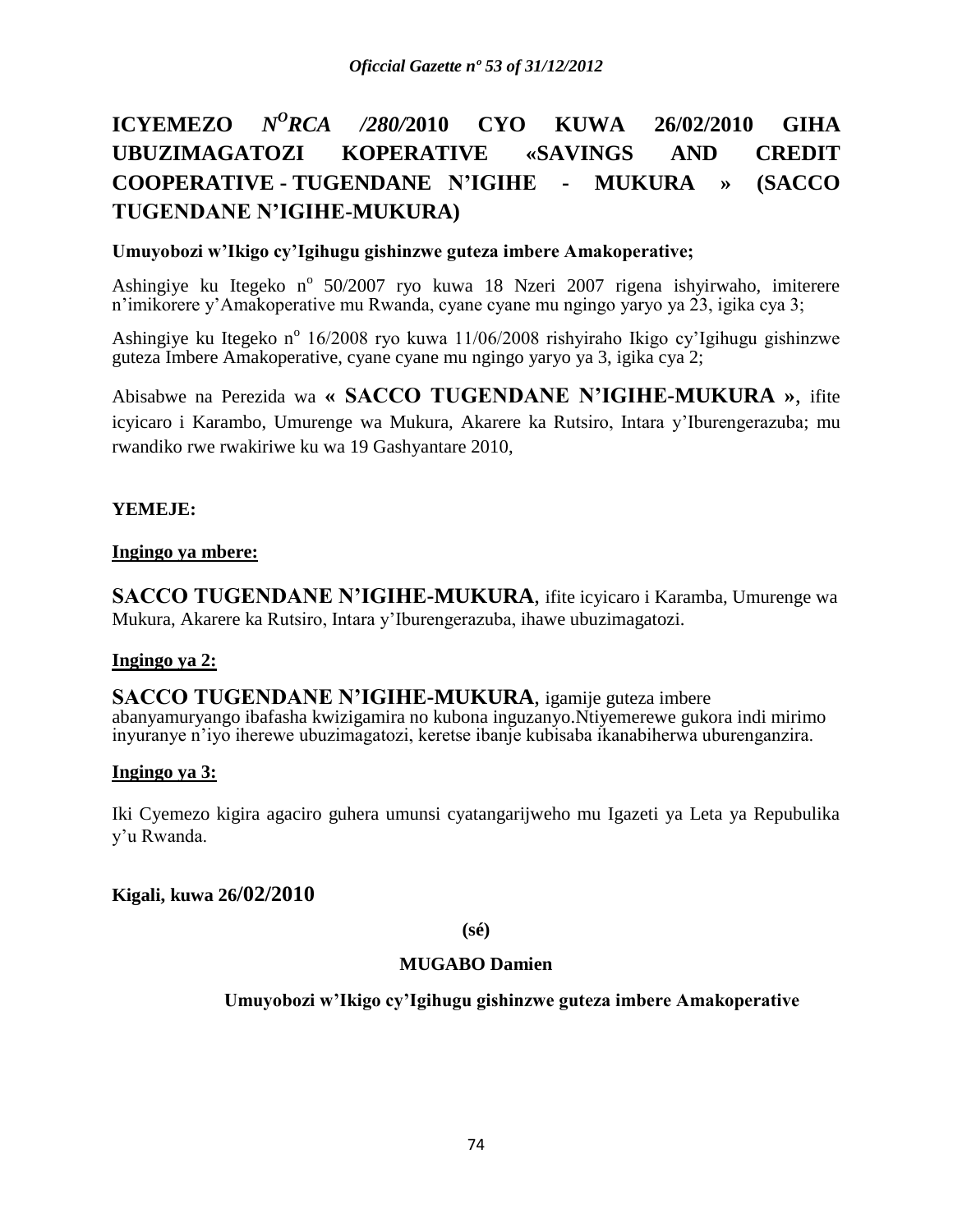#### **ICYEMEZO** *<sup>O</sup>RCA/897/***2011 CYO KUWA 24/10/2011 GIHA UBUZIMAGATOZI KOPERATIVE «DUHUZUMURIMO WA KAROTI»**

# **Umuyobozi w'Ikigo cy'Igihugu gishinzwe guteza imbere Amakoperative;**

Ashingiye ku Itegeko n<sup>o</sup> 50/2007 ryo kuwa 18 Nzeri 2007 rigena ishyirwaho, imiterere n'imikorere y'Amakoperative mu Rwanda, cyane cyane mu ngingo yaryo ya 23, igika cya 3;

Ashingiye ku Itegeko n<sup>o</sup> 16/2008 ryo kuwa 11/06/2008 rishyiraho Ikigo cy'Igihugu gishinzwe guteza Imbere Amakoperative, cyane cyane mu ngingo yaryo ya 3, igika cya 2;

Abisabwe na Perezida wa Koperative **« DUHUZUMURIMO WA KAROTI»**, ifite icyicaro mu Murenge wa Muhima, Akarere ka Nyarugenge, Umujyi wa Kigali, mu rwandiko rwe rwakiriwe kuwa 14 Ukwakira 2011,

### **YEMEJE:**

### **Ingingo ya mbere:**

Koperative **« DUHUZUMURIMO WA KAROTI»**, ifite icyicaro mu Murenge wa Muhima, Akarere ka Nyagemge, Umujyi wa Kigali, ihawe ubuzimagatozi.

### **Ingingo ya 2:**

Koperative **«DUHUZUMURIMO WA KAROTI»**, igamije guteza imbere ubucuruzi bw'imboga (karoti). Ntiyemerewe gukora indi mirimo inyuranye n'iyo iherewe ubuzimagatozi, keretse ibanje kubisaba ikanabiherwa uburenganzira.

### **Ingingo ya 3:**

Iki Cyemezo kigira agaciro guhera umunsi cyatangarijweho mu Igazeti ya Leta ya Repubulika y'u Rwanda.

### **Kigali, kuwa 24/10/2011**

### **(sé)**

### **MUGABO Damien**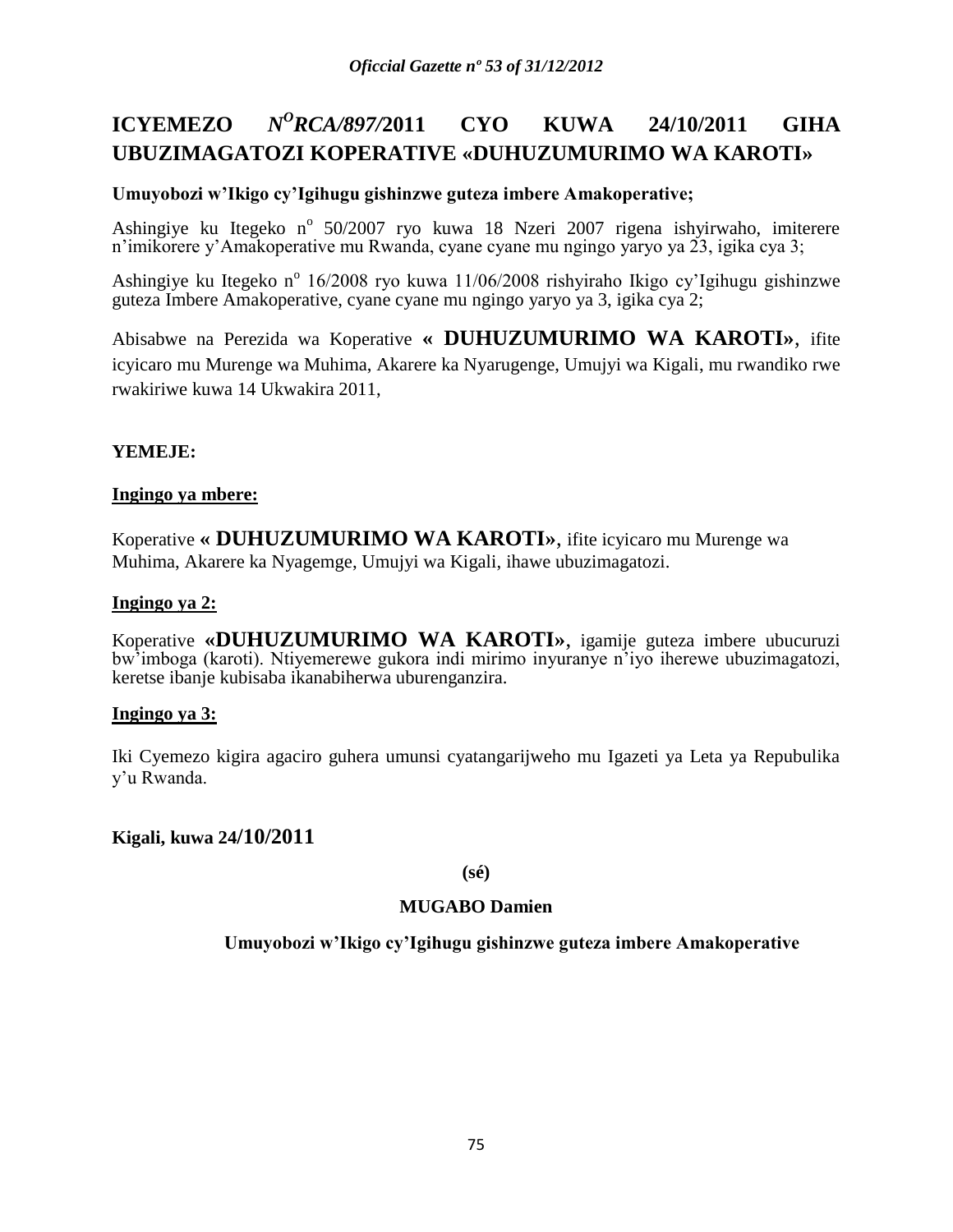#### **ICYEMEZO** *<sup>O</sup>RCA/592/***2011 CYO KUWA 05/07/2011 GIHA UBUZIMAGATOZI KOPERATIVE «JYAMBERE MWOROZI» (KO.J.M)**

# **Umuyobozi w'Ikigo cy'Igihugu gishinzwe guteza imbere Amakoperative;**

Ashingiye ku Itegeko n<sup>o</sup> 50/2007 ryo kuwa 18 Nzeri 2007 rigena ishyirwaho, imiterere n'imikorere y'Amakoperative mu Rwanda, cyane cyane mu ngingo yaryo ya 23, igika cya 3;

Ashingiye ku Itegeko n<sup>o</sup> 16/2008 ryo kuwa 11/06/2008 rishyiraho Ikigo cy'Igihugu gishinzwe guteza Imbere Amakoperative, cyane cyane mu ngingo yaryo ya 3, igika cya 2;

Abisabwe na Perezida wa Koperative **« KO.J.M»**, ifite icyicaro i Karama, Umurenge wa Cyanika, Akarere ka Nyamagabe, Intara y'Amajyepfo, mu rwandiko rwe rwakiriwe kuwa 06 Mata 2011;

# **YEMEJE:**

### **Ingingo ya mbere:**

Koperative **« KO.J.M»**, ifite icyicaro i Karama, Umurenge wa Muhima, Akarere ka Cyanika, Intara y'Amajyepfo, ihawe ubuzimagatozi.

### **Ingingo ya 2:**

Koperative **« KO.J.M »**, igamije guteza imbere ubworozi bw'ingurube. Ntiyemerewe gukora indi mirimo inyuranye n'iyo iherewe ubuzimagatozi, keretse ibanje kubisaba ikanabiherwa uburenganzira.

#### **Ingingo ya 3:**

Iki Cyemezo kigira agaciro guhera umunsi cyatangarijweho mu Igazeti ya Leta ya Repubulika y'u Rwanda.

### **Kigali, kuwa 05/07/2011.**

#### **(sé)**

### **MUGABO Damien**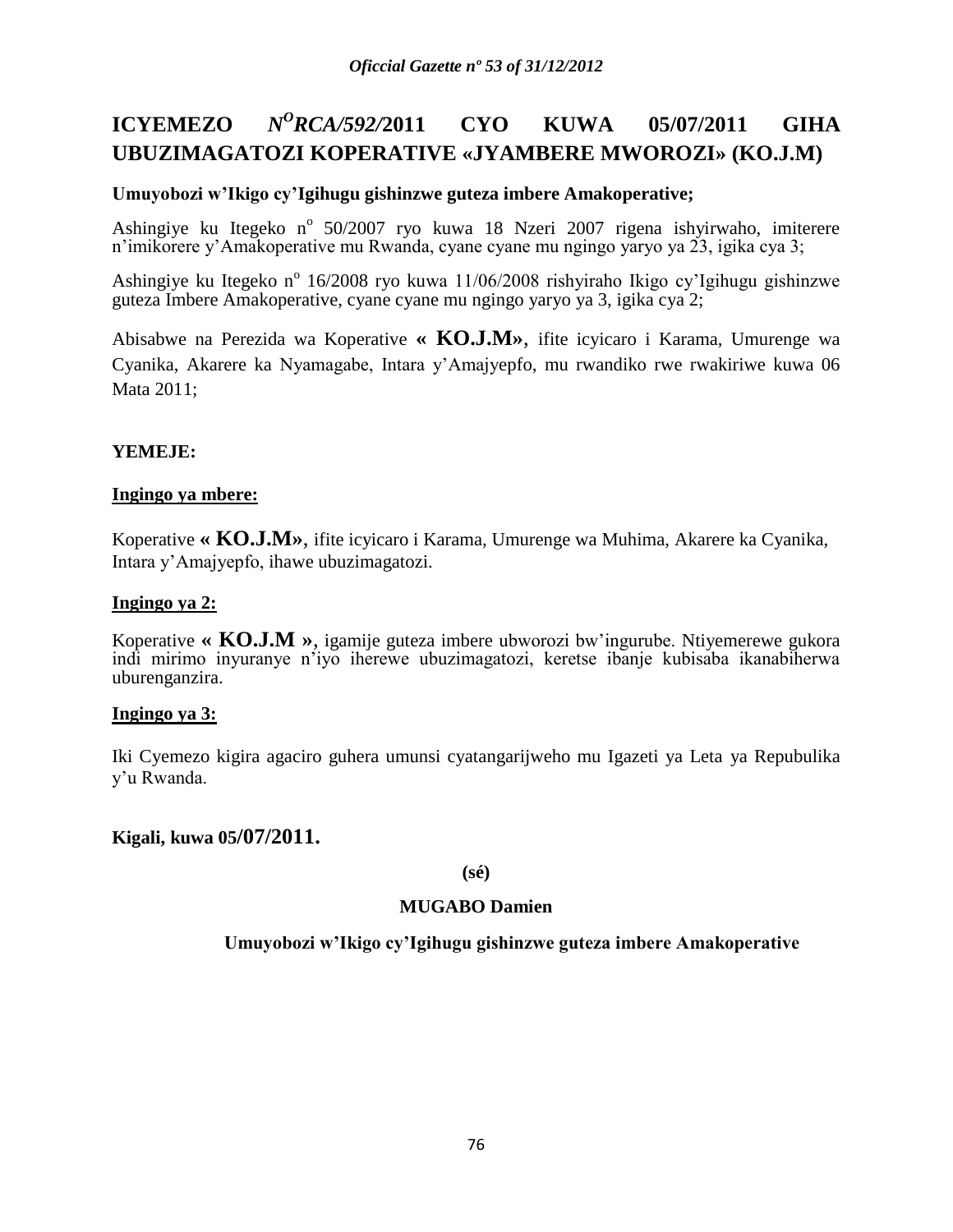### **ICYEMEZO** *N <sup>O</sup>RCA /400/***2010 CYO KUWA 15/03/2010 GIHA UBUZIMAGATOZI «KIMONYI SAVINGS AND CREDIT COOPERATIVE » (KIMONYI SACCO)**

### **Umuyobozi w'Ikigo cy'Igihugu gishinzwe guteza imbere Amakoperative;**

Ashingiye ku Itegeko n<sup>o</sup> 50/2007 ryo kuwa 18 Nzeri 2007 rigena ishyirwaho, imiterere n'imikorere y'Amakoperative mu Rwanda, cyane cyane mu ngingo yaryo ya 23, igika cya 3;

Ashingiye ku Itegeko n<sup>o</sup> 16/2008 ryo kuwa 11/06/2008 rishyiraho Ikigo cy'Igihugu gishinzwe guteza Imbere Amakoperative, cyane cyane mu ngingo yaryo ya 3, igika cya 2;

Abisabwe na Perezida wa **« KIMONYI SACCO»**, ifite icyicaro i Birira, Umurenge wa Kimonyi, Akarere ka Musanze, Intara y'Amajyaruguru, mu rwandiko rwe rwakiriwe kuwa 23 Gashyantare 2010;

# **YEMEJE:**

### **Ingingo ya mbere:**

**KIMONYI SACCO**, ifite icyicaro i Birira, Umurenge wa Kimonyi, Akarere ka Musanze, Intara y'Amajyaruguru, ihawe ubuzimagatozi.

### **Ingingo ya 2:**

**KIMONYI SACCO**, igamije guteza imbereabanyamuryango ibasha kwizigamira no kubona inguzanyo. Ntiyemerewe gukora indi mirimo inyuranye n'iyo iherewe ubuzimagatozi, keretse ibanje kubisaba ikanabiherwa uburenganzira.

### **Ingingo ya 3:**

Iki Cyemezo kigira agaciro guhera umunsi cyatangarijweho mu Igazeti ya Leta ya Repubulika y'u Rwanda.

### **Kigali, kuwa 15/03/2010**

**(sé)**

### **MUGABO Damien**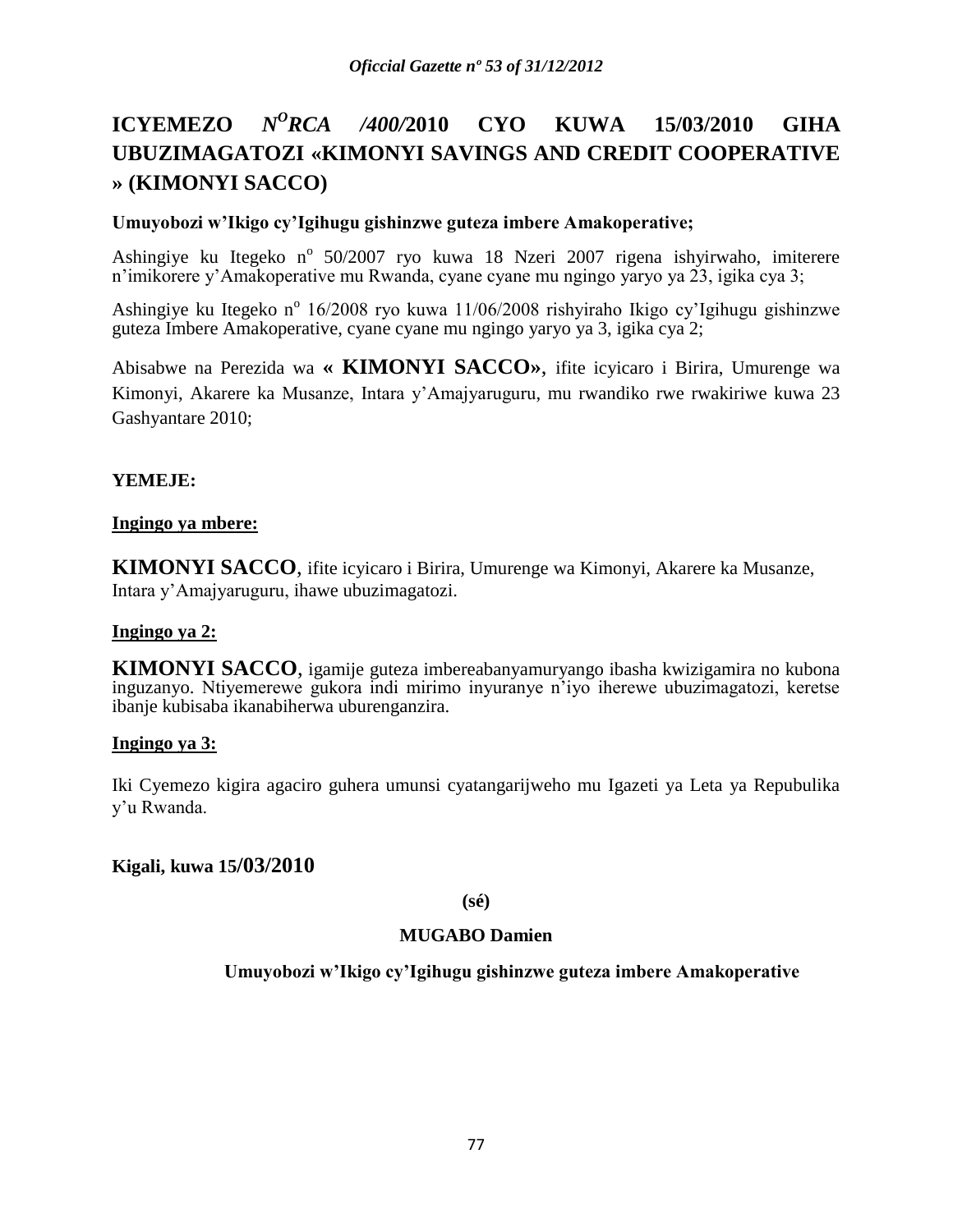### **ICYEMEZO** *N <sup>O</sup>RCA /053/***2010 CYO KUWA 13/01/2010 GIHA UBUZIMAGATOZI KOPERATIVE YO KUZIGAMA NO KUGURIZANYA «NKUNGANIRE»**

### **Umuyobozi w'Ikigo cy'Igihugu gishinzwe guteza imbere Amakoperative;**

Ashingiye ku Itegeko n<sup>o</sup> 50/2007 ryo kuwa 18 Nzeri 2007 rigena ishyirwaho, imiterere n'imikorere y'Amakoperative mu Rwanda, cyane cyane mu ngingo yaryo ya 23, igika cya 3;

Ashingiye ku Itegeko n<sup>o</sup> 16/2008 ryo kuwa 11/06/2008 rishyiraho Ikigo cy'Igihugu gishinzwe guteza Imbere Amakoperative, cyane cyane mu ngingo yaryo ya 3, igika cya 2;

Abisabwe na Perezida wa Koperative **« NKUNGANIRE»**, ifite icyicaro i Kebero, Umurenge wa Ntongwe, Akarere ka Ruhango, Intara y'Amajyepfo, mu rwandiko rwe rwakiriwe ku wa 30 Ukuboza 2009;

# **YEMEJE:**

### **Ingingo ya mbere:**

Koperative **« NKUNGANIRE»**, ifite icyicaro i Kebero, Umurenge wa Ntongwe, Akarere ka Ruhango, Intara y'Amajyepfo, ihawe ubuzimagatozi.

### **Ingingo ya 2:**

Koperative **«NKUNGANIRE»**, igamije guteza imbere abanyamuryango ibafasha kwizigamira no kubona inguzanyo. Ntiyemerewe gukora indi mirimo inyuranye n'iyo iherewe ubuzimagatozi, keretse ibanje kubisaba ikanabiherwa uburenganzira.

### **Ingingo ya 3:**

Iki Cyemezo kigira agaciro guhera umunsi cyatangarijweho mu Igazeti ya Leta ya Repubulika y'u Rwanda.

### **Kigali, kuwa 13/01/2010**

### **(sé)**

### **MUGABO Damien**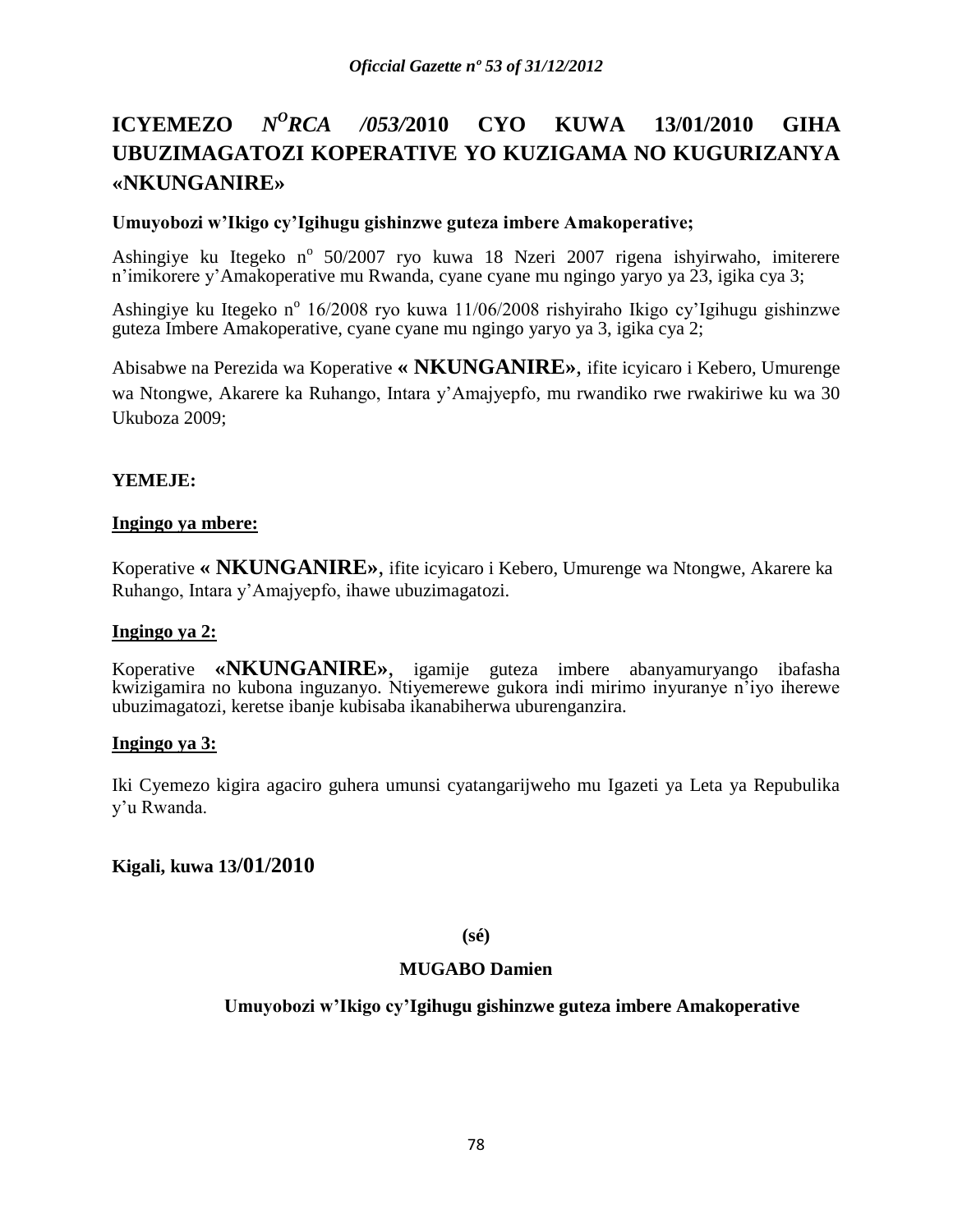### **ICYEMEZO** *<sup>O</sup>RCA/393/***2010 CYO KUWA 10/03/2010 GIHA UBUZIMAGATOZI «KAGARAMA SAVINGS AND CREDIT COOPERATIVE» (KAGARAMA SACCO)**

### **Umuyobozi w'Ikigo cy'Igihugu gishinzwe guteza imbere Amakoperative;**

Ashingiye ku Itegeko n<sup>o</sup> 50/2007 ryo kuwa 18 Nzeri 2007 rigena ishyirwaho, imiterere n'imikorere y'Amakoperative mu Rwanda, cyane cyane mu ngingo yaryo ya 23, igika cya 3;

Ashingiye ku Itegeko n<sup>o</sup> 16/2008 ryo kuwa 11/06/2008 rishyiraho Ikigo cy'Igihugu gishinzwe guteza Imbere Amakoperative, cyane cyane mu ngingo yaryo ya 3, igika cya 2;

Abisabwe na Perezida wa Koperative **« KAGARAMA SACCO »**, ifite icyicaro mu Murenge wa Kagarama, Akarere ka Kicukiro, Umujyi wa Kigali, mu rwandiko rwe rwakiriwe kuwa 25 Gashyantare 2010;

### **YEMEJE:**

### **Ingingo ya mbere:**

**KAGARAMA SACCO**, ifite icyicaro mu Murenge wa Kagarama, Akarere ka Kicukiro, Umujyi wa Kigali, ihawe ubuzimagatozi.

### **Ingingo ya 2:**

**KAGARAMA SACCO**, igamije guteza imbere abanyamuryango ibafasha kwizigamira no kubona inguzanyo. Ntiyemerewe gukora indi mirimo inyuranye n'iyo iherewe ubuzimagatozi, keretse ibanje kubisaba ikanabiherwa uburenganzira.

### **Ingingo ya 3:**

Iki Cyemezo kigira agaciro guhera umunsi cyatangarijweho mu Igazeti ya Leta ya Repubulika y'u Rwanda.

### **Kigali, kuwa 10/03/2010**

**(sé)**

### **MUGABO Damien**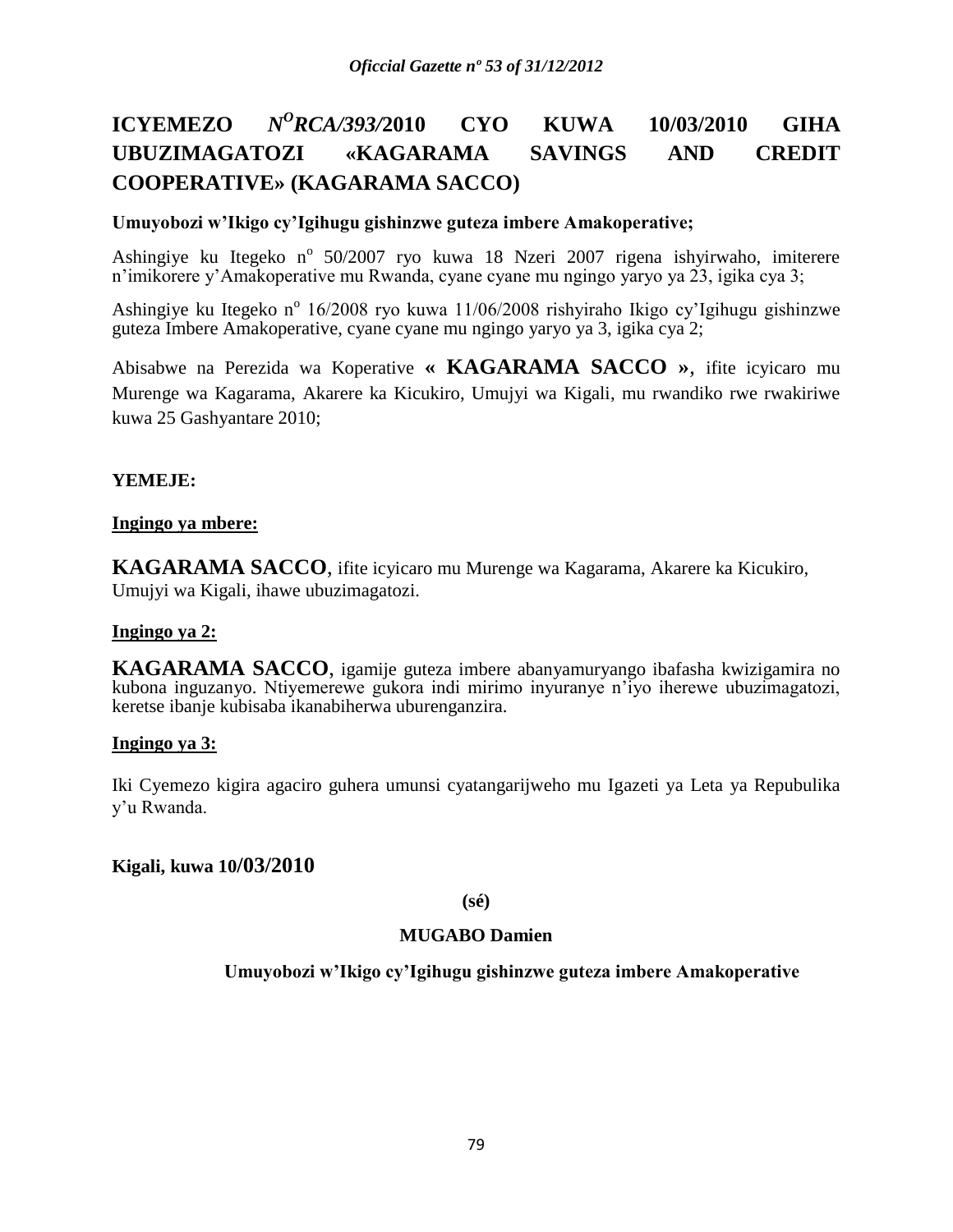### **ICYEMEZO** *<sup>O</sup>RCA/1512/***2009 CYO KUWA 15/12/2009 GIHA UBUZIMAGATOZI KOPERATIVE YO KUZIGAMA NO KUGURIZANYA « SACCO ABIHUTA KINIGI»**

### **Umuyobozi w'Ikigo cy'Igihugu gishinzwe guteza imbere Amakoperative;**

Ashingiye ku Itegeko n<sup>o</sup> 50/2007 ryo kuwa 18 Nzeri 2007 rigena ishyirwaho, imiterere n'imikorere y'Amakoperative mu Rwanda, cyane cyane mu ngingo yaryo ya 23, igika cya 3;

Ashingiye ku Itegeko n<sup>o</sup> 16/2008 ryo kuwa 11/06/2008 rishyiraho Ikigo cy'Igihugu gishinzwe guteza Imbere Amakoperative, cyane cyane mu ngingo yaryo ya 3, igika cya 2;

Abisabwe na Perezida wa Koperative **« SACCO ABIHUTA KINIGI »**, ifite icyicaro mu Murenge wa Kinigi, Akarere ka Musanze, Intara y'Amajyaruguru, mu rwandiko rwe rwakiriwe kuwa 23 Ugushyingo 2009;

# **YEMEJE:**

### **Ingingo ya mbere:**

**SACCO ABIHUTA KINIGI**, ifite icyicaro mu Murenge wa Kinigi, Akarere ka Musanze, Intara y'Amajyaruguru, ihawe ubuzimagatozi.

### **Ingingo ya 2:**

**SACCO ABIHUTA KINIGI,** igamije guteza imbere abanyamuryango ibafasha kwizigamira no kubona inguzanyo. Ntiyemerewe gukora indi mirimo inyuranye n'iyo iherewe ubuzimagatozi, keretse ibanje kubisaba ikanabiherwa uburenganzira.

### **Ingingo ya 3:**

Iki Cyemezo kigira agaciro guhera umunsi cyatangarijweho mu Igazeti ya Leta ya Repubulika y'u Rwanda.

# **Kigali, kuwa 15/12/2009**

### **(sé)**

### **MUGABO Damien**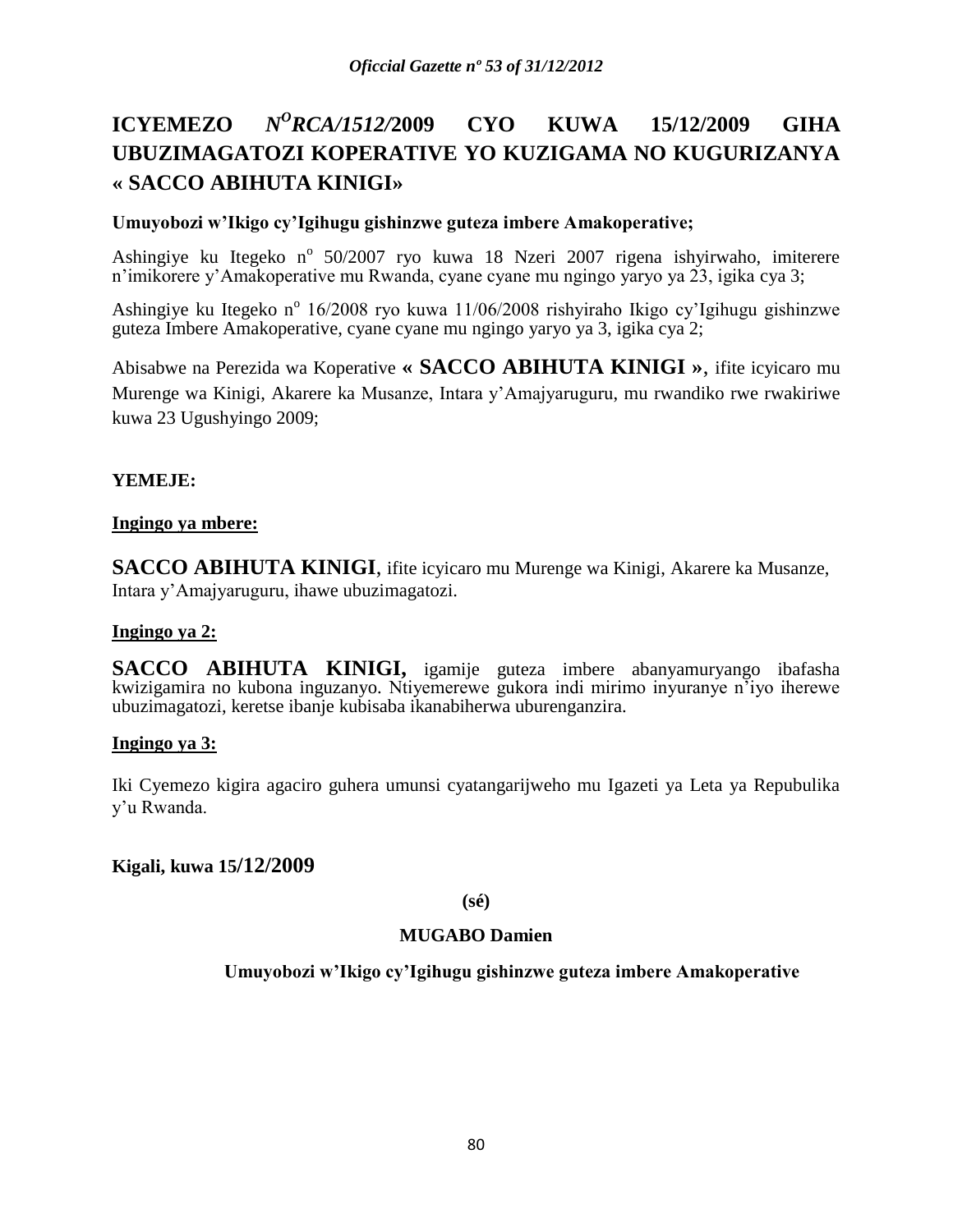### **ICYEMEZO** *N <sup>O</sup>RCA /004/***2010 CYO KUWA 08/01/2010 GIHA UBUZIMAGATOZI «SAVINGS AND CREDIT COOPERATIVE – TERIMBERE NYAGIHANGA» (SACCOTENYA)**

### **Umuyobozi w'Ikigo cy'Igihugu gishinzwe guteza imbere Amakoperative;**

Ashingiye ku Itegeko n<sup>o</sup> 50/2007 ryo kuwa 18 Nzeri 2007 rigena ishyirwaho, imiterere n'imikorere y'Amakoperative mu Rwanda, cyane cyane mu ngingo yaryo ya 23, igika cya 3;

Ashingiye ku Itegeko n<sup>o</sup> 16/2008 ryo kuwa 11/06/2008 rishyiraho Ikigo cy'Igihugu gishinzwe guteza Imbere Amakoperative, cyane cyane mu ngingo yaryo ya 3, igika cya 2;

Abisabwe na Perezida wa Koperative **«SACCOTENYA»**, ifite icyicaro i Nyagitabire, Umurenge wa Nyagihanga, Akarere ka Gatsibo, Intara y'Iburasirazuba; mu rwandiko rwe rwakiriwe kuwa 24 Ugushyingo 2009;

### **YEMEJE:**

### **Ingingo ya mbere:**

**SACCOTENYA**, ifite icyicaro i Nyagitabire, Umurenge wa Nyagihanga, Akarere ka Gatsibo, Intara y'Iburasirazuba, ihawe ubuzimagatozi.

### **Ingingo ya 2:**

**SACCOTENYA**, igamije guteza imbere abanyamuryango ibafasha kwizigamira no kubona inguzanyo. Ntiyemerewe gukora indi mirimo inyuranye n'iyo iherewe ubuzimagatozi, keretse ibanje kubisaba ikanabiherwa uburenganzira.

### **Ingingo ya 3:**

Iki Cyemezo kigira agaciro guhera umunsi cyatangarijweho mu Igazeti ya Leta ya Repubulika y'u Rwanda.

### **Kigali, kuwa 08/01/2010**

#### **(sé)**

### **MUGABO Damien**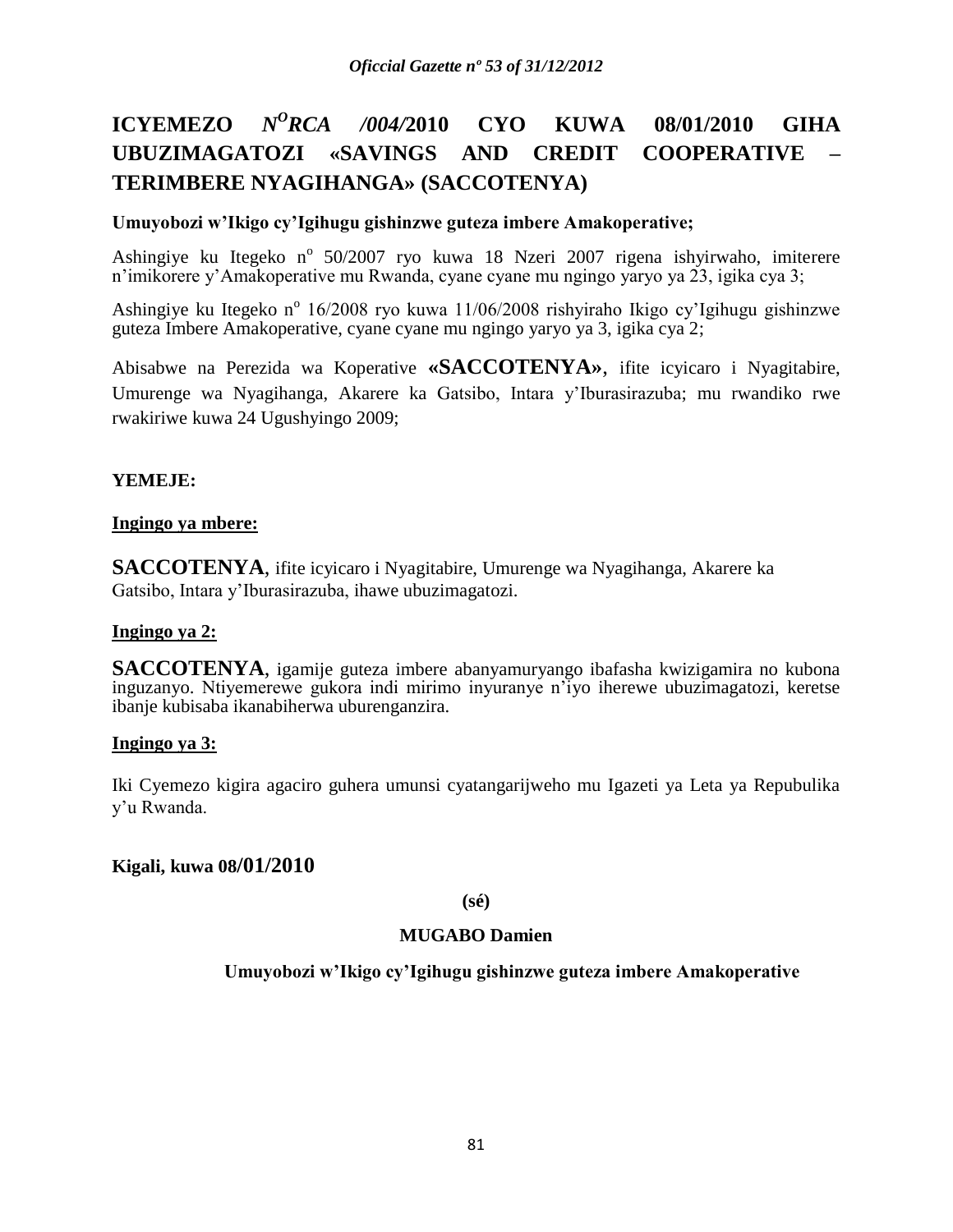### **ICYEMEZO** *<sup>O</sup>RCA/537/***2012 CYO KUWA 21/08/2012 GIHA UBUZIMAGATOZI KOPERATIVE «RWANDA PIONEER COOPERATIVE » (R.P.C.)**

### **Umuyobozi w'Ikigo cy'Igihugu gishinzwe guteza imbere Amakoperative;**

Ashingiye ku Itegeko n<sup>o</sup> 50/2007 ryo kuwa 18 Nzeri 2007 rigena ishyirwaho, imiterere n'imikorere y'Amakoperative mu Rwanda, cyane cyane mu ngingo yaryo ya 23, igika cya 3;

Ashingiye ku Itegeko n<sup>o</sup> 16/2008 ryo kuwa 11/06/2008 rishyiraho Ikigo cy'Igihugu gishinzwe guteza Imbere Amakoperative, cyane cyane mu ngingo yaryo ya 3, igika cya 2;

Abisabwe na Perezida wa Koperative **« R.P.C. »**, ifite icyicaro i Gisozi, Umurenge wa Gisozi, Akarere ka Gasabo, Umujyi wa Kigali;

### **YEMEJE:**

### **Ingingo ya mbere:**

Koperative **« R.P.C.)»** , ifite icyicaro i Gisozi, Umurenge wa Gisozi, Akarere ka Gasabo, Umujyi wa Kigali, ihawe ubuzimagatozi.

#### **Ingingo ya 2:**

Koperative **« R.P.C. »**, igamije guteza imbere ubucuruzi bw'ibikoresho by'ubwubatsi. Ntiyemerewe gukora indi mirimo inyuranye n'iyo iherewe ubuzimagatozi, keretse ibanje kubisaba ikanabiherwa uburenganzira.

### **Ingingo ya 3:**

Koperative **« R.P.C. »**, itegetswe gutangaza iki Cyemezo mu Igazeti ya Leta ya Repubulika y'u Rwanda mu gihe kitarenze iminsi mirongo itatu (30) ikimara kugihabwa.

### **Kigali, kuwa 21/08/2012**

#### **(sé) MUGABO Damien**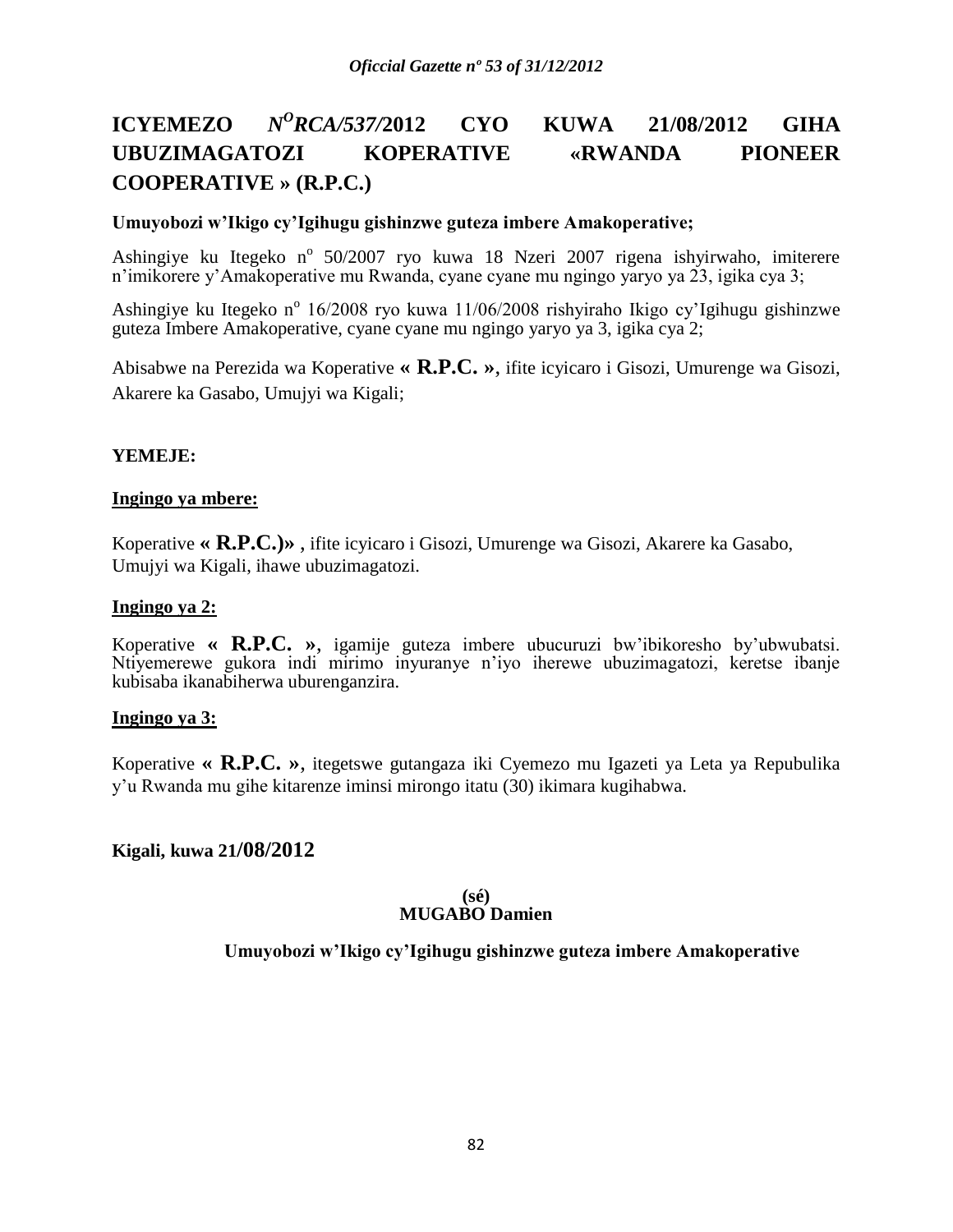#### **ICYEMEZO** *N <sup>O</sup>RCA /1254/***2010 CYO KUWA 08/11/2010 GIHA UBUZIMAGATOZI KOPERATIVE « URWIRU - MUSHISHIRO»**

### **Umuyobozi w'Ikigo cy'Igihugu gishinzwe guteza imbere Amakoperative;**

Ashingiye ku Itegeko n<sup>o</sup> 50/2007 ryo kuwa 18 Nzeri 2007 rigena ishyirwaho, imiterere n'imikorere y'Amakoperative mu Rwanda, cyane cyane mu ngingo yaryo ya 23, igika cya 3;

Ashingiye ku Itegeko n<sup>o</sup> 16/2008 ryo kuwa 11/06/2008 rishyiraho Ikigo cy'Igihugu gishinzwe guteza Imbere Amakoperative, cyane cyane mu ngingo yaryo ya 3, igika cya 2;

Abisabwe na Perezidante wa Koperative **« URWIRU - MUSHISHIRO »**, ifite icyicaro i Kabadaha-Munazi, Umurenge wa Mushishiro, Akarere ka Muhanga, Intara y'Amajyepfo; mu rwandiko rwe rwakiriwe ku wa 18 Kanama 2010;

### **YEMEJE:**

### **Ingingo ya mbere:**

Koperative **« URWIRU - MUSHISHIRO »**, ifite icyicaro i Kabadaha-Munazi, Umurenge wa Mushishiro, Akarere ka Muhanga, Intara y'Amajyepfo, ihawe ubuzimagatozi.

#### **Ingingo ya 2:**

Koperative **« URWIRU - MUSHISHIRO »**, igamije guteza imbere ubworozi bw'inzuki. Ntiyemerewe gukora indi mirimo inyuranye n'iyo iherewe ubuzimagatozi, keretse ibanje kubisaba ikanabiherwa uburenganzira.

### **Ingingo ya 3:**

Iki Cyemezo kigira agaciro guhera umunsi cyatangarijweho mu Igazeti ya Leta ya Repubulika y'u Rwanda.

### **Kigali, kuwa 08/11/2010**

**(sé)**

### **MUGABO Damien**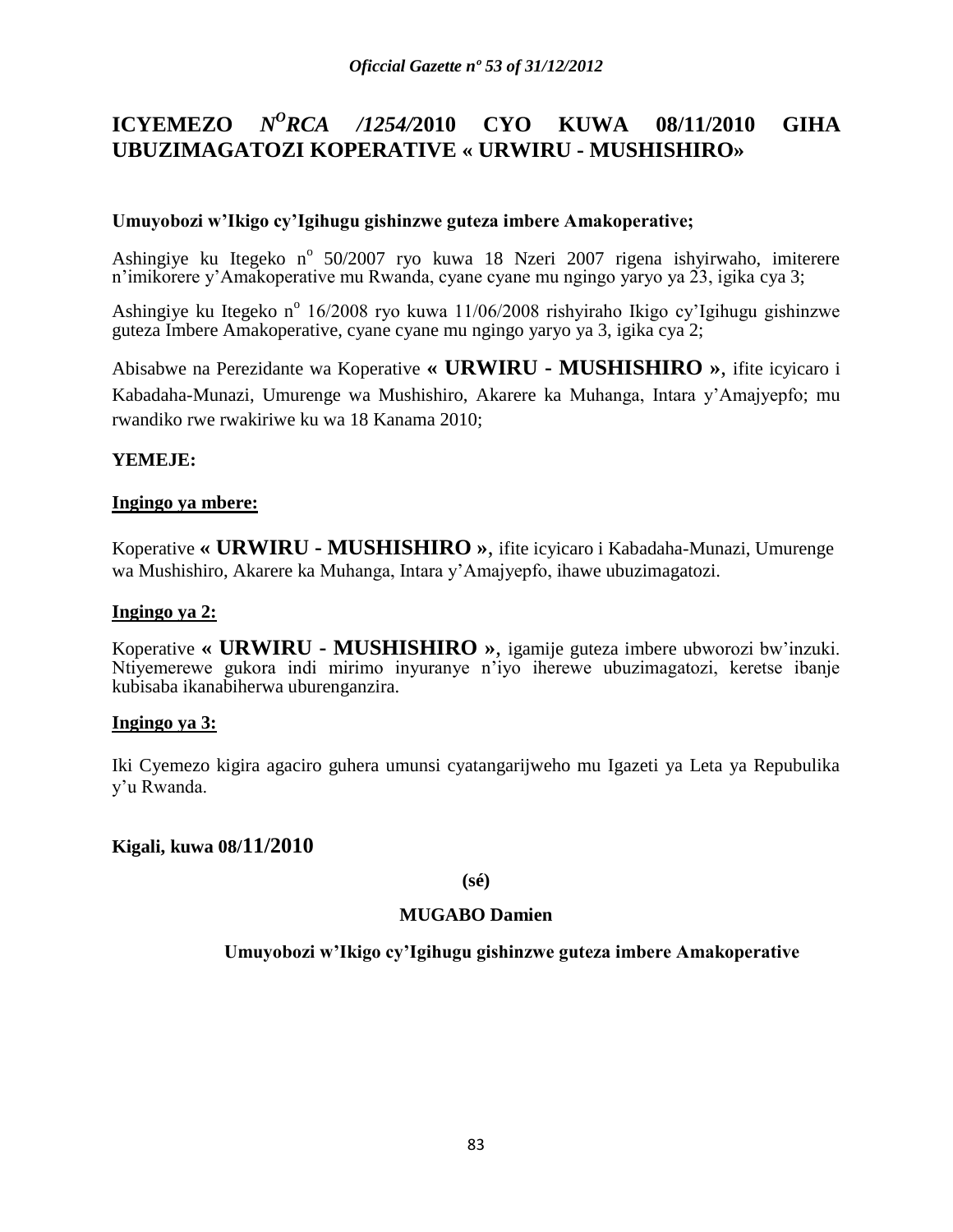# **ICYEMEZO** *N<sup>O</sup>RCA /1693/2009* **CYO KUWA 31/12/2009 GIHA UBUZIMAGATOZI KOPERATIVE YO KUZIGAMA NO KUGURIZANYA «SACCO TWIZIGAMIRE NGERA»**

### **Umuyobozi w'Ikigo cy'Igihugu gishinzwe guteza imbere Amakoperative;**

Ashingiye ku Itegeko n<sup>o</sup> 50/2007 ryo kuwa 18 Nzeri 2007 rigena ishyirwaho, imiterere n'imikorere y'Amakoperative mu Rwanda, cyane cyane mu ngingo yaryo ya 23, igika cya 3;

Ashingiye ku Itegeko n<sup>o</sup> 16/2008 ryo kuwa 11/06/2008 rishyiraho Ikigo cy'Igihugu gishinzwe guteza Imbere Amakoperative, cyane cyane mu ngingo yaryo ya 3, igika cya 2;

Abisabwe na Perezida wa **« SACCO TWIZIGAMIRE NGERA »**, ifite icyicaro mu Murenge wa Ngera, Akarere ka Nyaruguru, Intara y'Amajyepfo, mu rwandiko rwe rwakiriwe kuwa 08 Ukuboza 2009;

### **YEMEJE:**

### **Ingingo ya mbere:**

**SACCO TWIZIGAMIRE NGERA**, ifite icyicaro mu Murenge wa Ngera, Akarere ka Nyaruguru, Intara y'Amajyepfo, ihawe ubuzimagatozi.

### **Ingingo ya 2:**

**SACCO TWIZIGAMIRE NGERA**, igamije guteza imbere abanyamuryango ibafasha kwizigamira no kubona inguzanyo. Ntiyemerewe gukora indi mirimo inyuranye n'iyo iherewe ubuzimagatozi, keretse ibanje kubisaba ikanabiherwa uburenganzira.

### **Ingingo ya 3:**

Iki Cyemezo kigira agaciro guhera umunsi cyatangarijweho mu Igazeti ya Leta ya Repubulika y'u Rwanda.

# **Kigali, kuwa 31/12/2009**

**(sé)**

# **MUGABO Damien**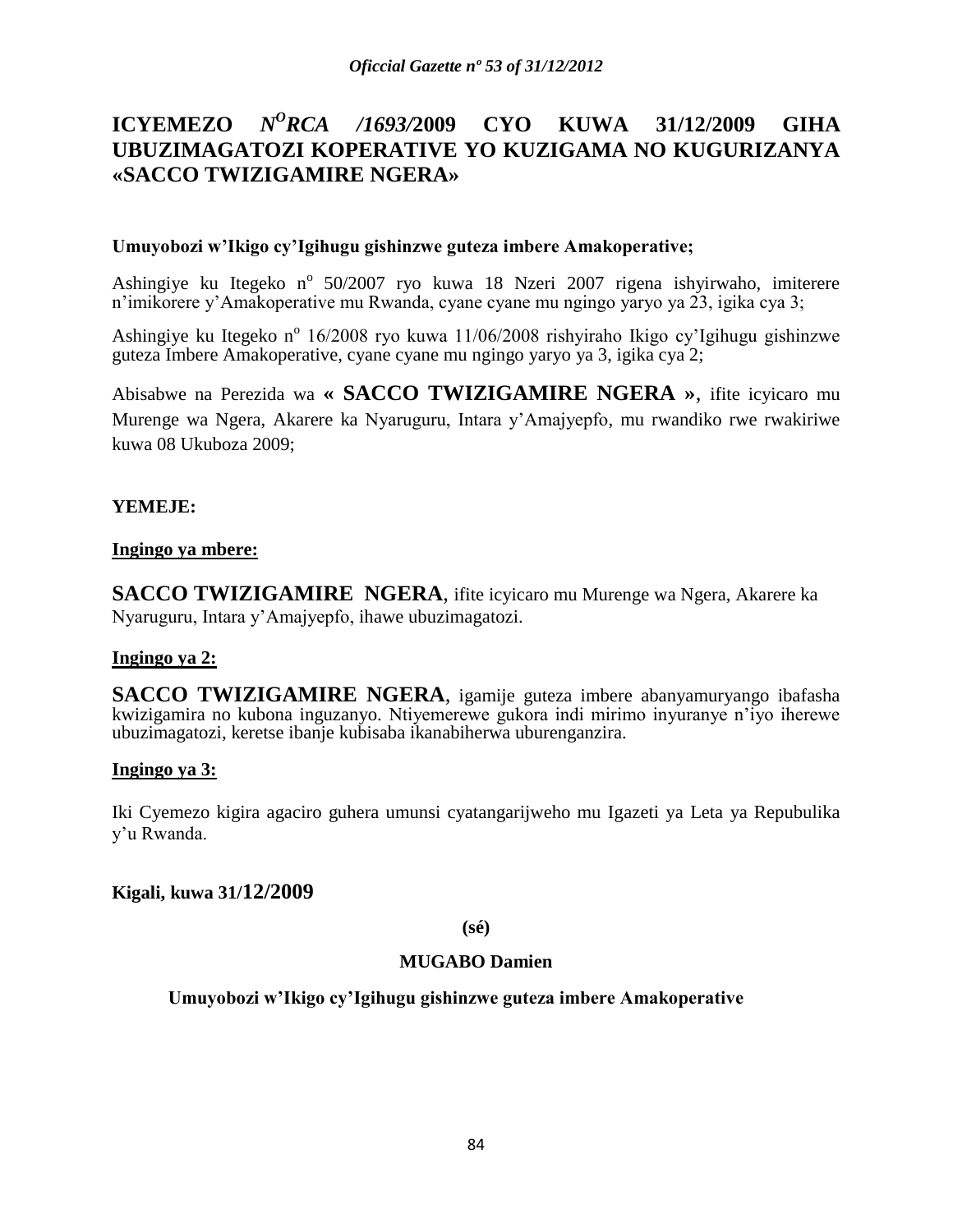#### **ICYEMEZO** *<sup>O</sup>RCA/686/***2012 CYO KUWA 02/10/2012 GIHA UBUZIMAGATOZI KOPERATIVE «TWITEZIMBERE NYA»**

### **Umuyobozi w'Ikigo cy'Igihugu gishinzwe guteza imbere Amakoperative;**

Ashingiye ku Itegeko n<sup>o</sup> 50/2007 ryo kuwa 18 Nzeri 2007 rigena ishyirwaho, imiterere n'imikorere y'Amakoperative mu Rwanda, cyane cyane mu ngingo yaryo ya 23, igika cya 3;

Ashingiye ku Itegeko n<sup>o</sup> 16/2008 ryo kuwa 11/06/2008 rishyiraho Ikigo cy'Igihugu gishinzwe guteza Imbere Amakoperative, cyane cyane mu ngingo yaryo ya 3, igika cya 2;

Abisabwe na Perezida wa Koperative **« TWITEZIMBERE NYA»**, ifite icyicaro mu Kagari ka Juru, Umurenge wa Gahini, Akarere ka Kayonza, Intara y'Iburasirazuba;

### **YEMEJE:**

#### **Ingingo ya mbere:**

Koperative **« TWITEZIMBERE NYA»**, ifite icyicaro mu Kagari ka Juru, Umurenge wa Gahini, Akarere ka Kayonza, Intara y'Iburasirazuba; ihawe ubuzimagatozi.

#### **Ingingo ya 2:**

Koperative **« TWITEZIMBERE NYA »**, igamije guteza imbere ubuhinzi bw'ibigori n'imboga. Ntiyemerewe gukora indi mirimo inyuranye n'iyo iherewe ubuzimagatozi, keretse ibanje kubisaba ikanabiherwa uburenganzira.

### **Ingingo ya 3:**

Koperative **« TWITEZIMBERE NYA »**, itegetswe gutangaza iki Cyemezo mu Igazeti ya Leta ya Repubulika y'u Rwanda mu gihe kitarenze iminsi mirongo itatu (30) ikimara kugihabwa.

### **Kigali, kuwa 02/10/2012**

**(sé)**

### **MUGABO Damien**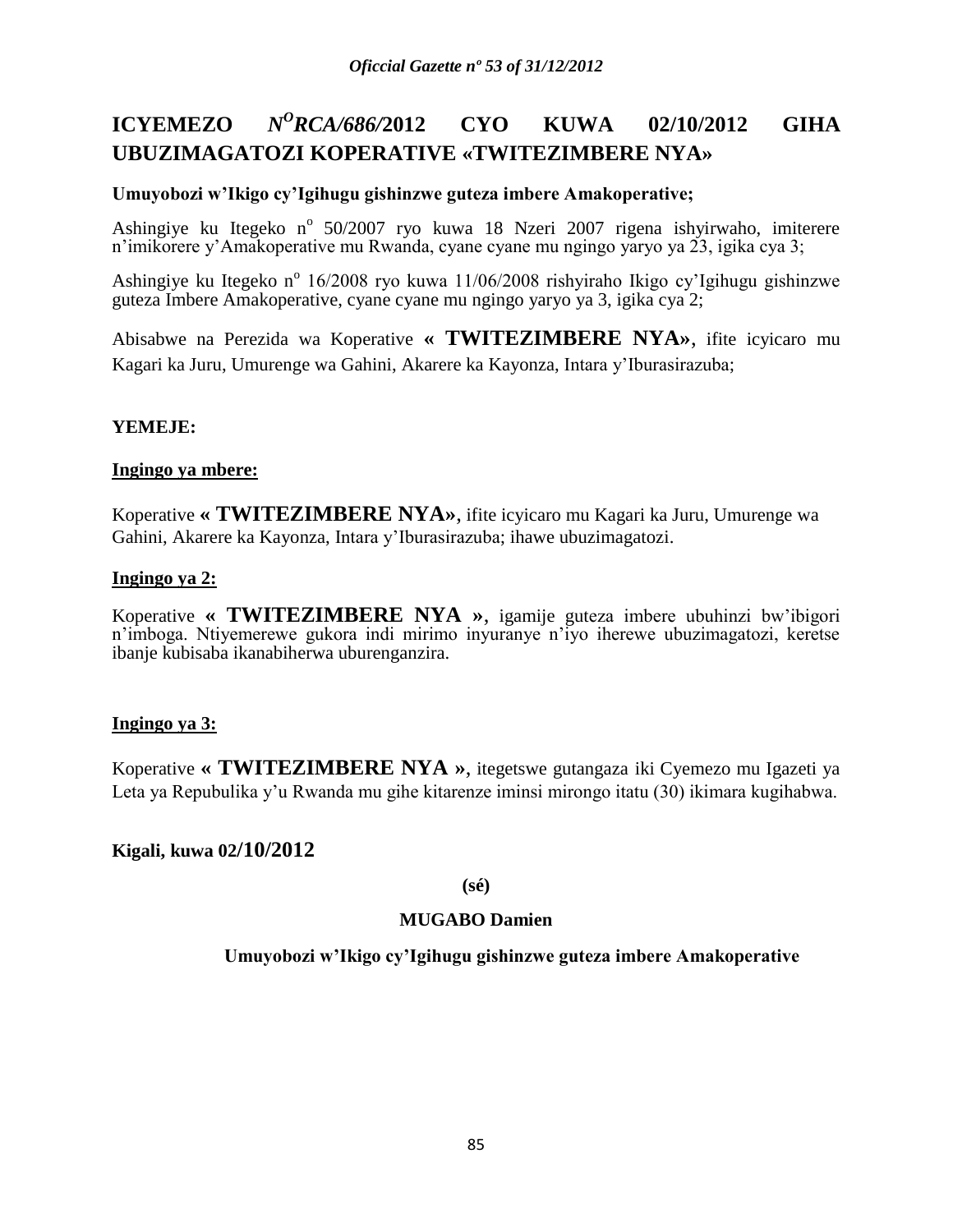#### **ICYEMEZO** *<sup>O</sup>RCA/0900/***2009 CYO KUWA 27/05/2009 GIHA UBUZIMAGATOZI KOPERATIVE « DUSANGIRE MU MAJYAMBERE»**

### **Umuyobozi w'Ikigo cy'Igihugu gishinzwe guteza imbere Amakoperative;**

Ashingiye ku Itegeko n<sup>o</sup> 50/2007 ryo kuwa 18 Nzeri 2007 rigena ishyirwaho, imiterere n'imikorere y'Amakoperative mu Rwanda, cyane cyane mu ngingo yaryo ya 23, igika cya 3;

Ashingiye ku Itegeko n<sup>o</sup> 16/2008 ryo kuwa 11/06/2008 rishyiraho Ikigo cy'Igihugu gishinzwe guteza Imbere Amakoperative, cyane cyane mu ngingo yaryo ya 3, igika cya 2;

Abisabwe na Perezida wa Koperative **« DUSANGIRE MU MAJYAMBERE »,** ifite icyicaro i Ntarama, Umurenge wa Rilima, Akarere ka Bugesera, Intara y'Iburasirazuba mu rwandiko rwe rwakiriwe kuwa 10 Mata 2009;

### **YEMEJE:**

### **Ingingo ya mbere:**

Koperative **« DUSANGIRE MU MAJYAMBERE »,** ifite icyicaro i Ntarama, Umurenge wa Rilima, Akarere ka Bugesera, Intara y'Iburasirazuba, ihawe ubuzimagatozi.

### **Ingingo ya 2:**

Koperative **« DUSANGIRE MU MAJYAMBERE »,** igamije guteza imbere ubuhinzi bw'ibigori na soya, n'ubworozi bw'inka za kijyambere.Ntiyemerewe gukora indi mirimo inyuranye n'iyo iherewe ubuzimagatozi, keretse ibanje kubisaba ikanabiherwa uburenganzira.

### **Ingingo ya 3:**

Iki Cyemezo kigira agaciro guhera umunsi cyatangarijweho mu Igazeti ya Leta ya Repubulika y'u Rwanda.

### **Kigali, kuwa 27/05/2009**

**(sé)**

# **MUGABO Damien**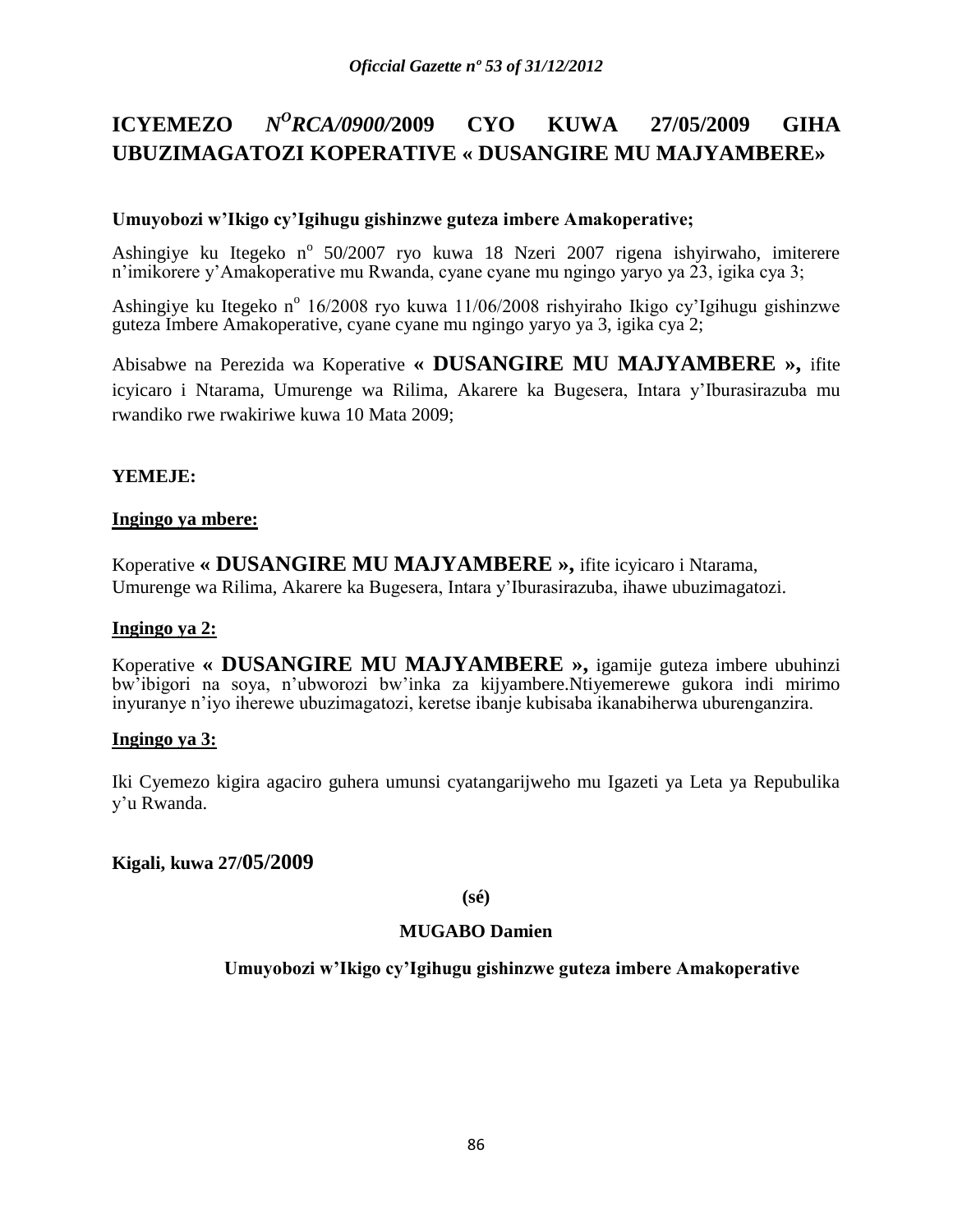### **ICYEMEZO** *<sup>O</sup>RCA/590/***2012 CYO KUWA 03/09/2012 GIHA UBUZIMAGATOZI KOPERATIVE «IMIHIGO Y'ABANYABUKORIKORI» (KOPIA)**

#### **Umuyobozi w'Ikigo cy'Igihugu gishinzwe guteza imbere Amakoperative;**

Ashingiye ku Itegeko n<sup>o</sup> 50/2007 ryo kuwa 18 Nzeri 2007 rigena ishyirwaho, imiterere n'imikorere y'Amakoperative mu Rwanda, cyane cyane mu ngingo yaryo ya 23, igika cya 3;

Ashingiye ku Itegeko n<sup>o</sup> 16/2008 ryo kuwa 11/06/2008 rishyiraho Ikigo cy'Igihugu gishinzwe guteza Imbere Amakoperative, cyane cyane mu ngingo yaryo ya 3, igika cya 2;

Abisabwe na Perezida wa Koperative **« KOPIA»**, ifite icyicaro i Mbandazi, Umurenge wa Rusororo, Akarere ka Gasabo, Umujyi wa Kigali;

#### **YEMEJE:**

#### **Ingingo ya mbere:**

Koperative **« KOPIA»**, ifite icyicaro i Mbandazi, Umurenge wa Rusororo, Akarere ka Gasabo, Umujyi wa Kigali, ihawe ubuzimagatozi.

#### **Ingingo ya 2:**

Koperative **«KOPIA »**, igamije guteza imbere ububumbyi bw'amatafari n'ubucukuzi bw'amabuye yo kubaka.Ntiyemerewe gukora indi mirimo inyuranye n'iyo iherewe ubuzimagatozi, keretse ibanje kubisaba ikanabiherwa uburenganzira.

#### **Ingingo ya 3:**

Koperative **« KOPIA »**, itegetswe gutangaza iki Cyemezo mu Igazeti ya Leta ya Repubulika y'u Rwanda mu gihe kitarenze iminsi mirongo itatu (30) ikimara kugihabwa.

### **Kigali, kuwa 03/09/2012**

**(sé)**

#### **MUGABO Damien**